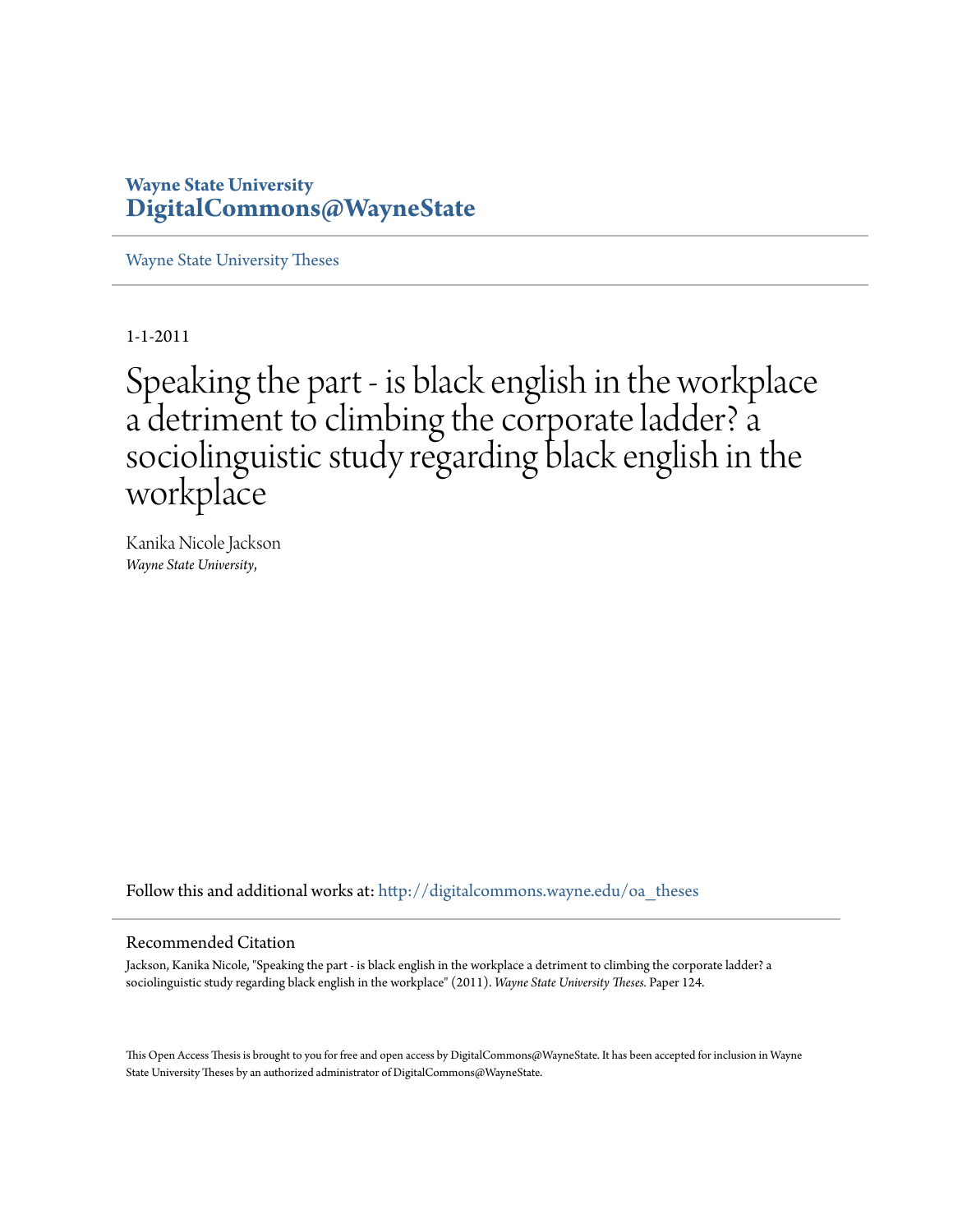## **SPEAKING THE PART - IS BLACK ENGLISH IN THE WORKPLACE A DETRIMENT TO CLIMBING THE CORPORATE LADDER? A SOCIOLINGUISTIC STUDY REGARDING BLACK ENGLISH IN THE WORKPLACE**

by

## **KANIKA N. JACKSON**

## **THESIS**

Submitted to the Graduate School

of Wayne State University,

Detroit, Michigan

in partial fulfillment of the requirements

for the degree of

## **MASTER'S OF ARTS**

2011

MAJOR: COMMUNICATION STUDIES

\_\_\_\_\_\_\_\_\_\_\_\_\_\_\_\_\_\_\_\_\_\_\_\_\_\_\_\_\_\_\_\_\_\_\_

Approved by:

Advisor Date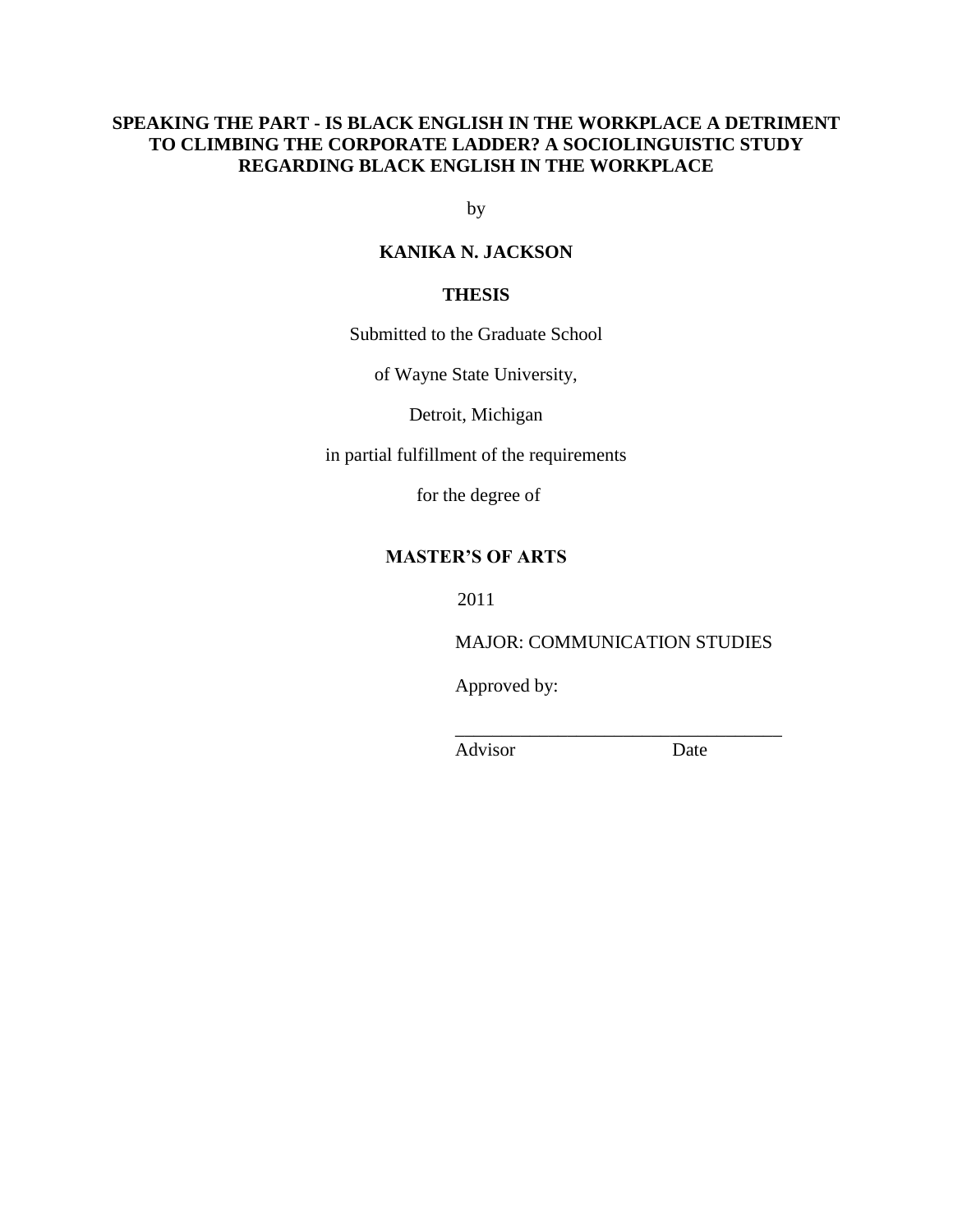### **DEDICATION**

I would like to dedicate this thesis to my wonderful and loving husband Omari Jackson for being my biggest supporter during the completion of this project. Without you encouraging and pushing me to not give up, I could not have finished this project. Thank you again for believing in me and not allowing me to succumb to defeat. You are the best! I love you!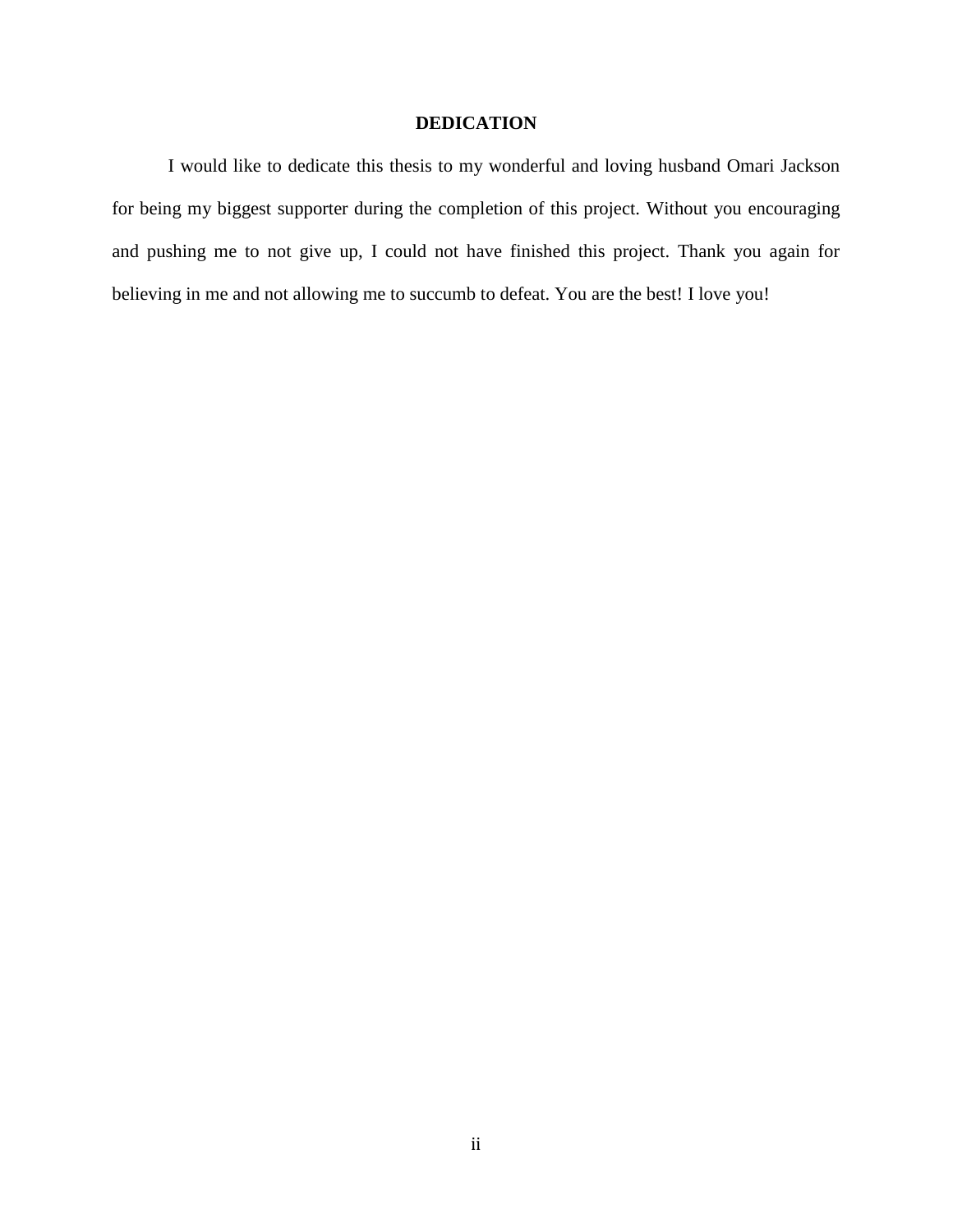#### **ACKNOWLEDGEMENTS**

Before acknowledging anyone, I must give thanks to mighty God! For His word says in Philippians 4:13, "I can do all things through Christ who strengthens me." This has certainly been a test in faith for me, but not giving up and believing fueled my diligence in writing and researching. Next, I would like to acknowledge Dr. Donyale Padgett and Dr. Katheryn Maguire for their great assistance with this study. Without your extremely helpful insight and feedback, I certainly could not have completed such a study. I would also like to acknowledge my study participants for their wonderful insight and time.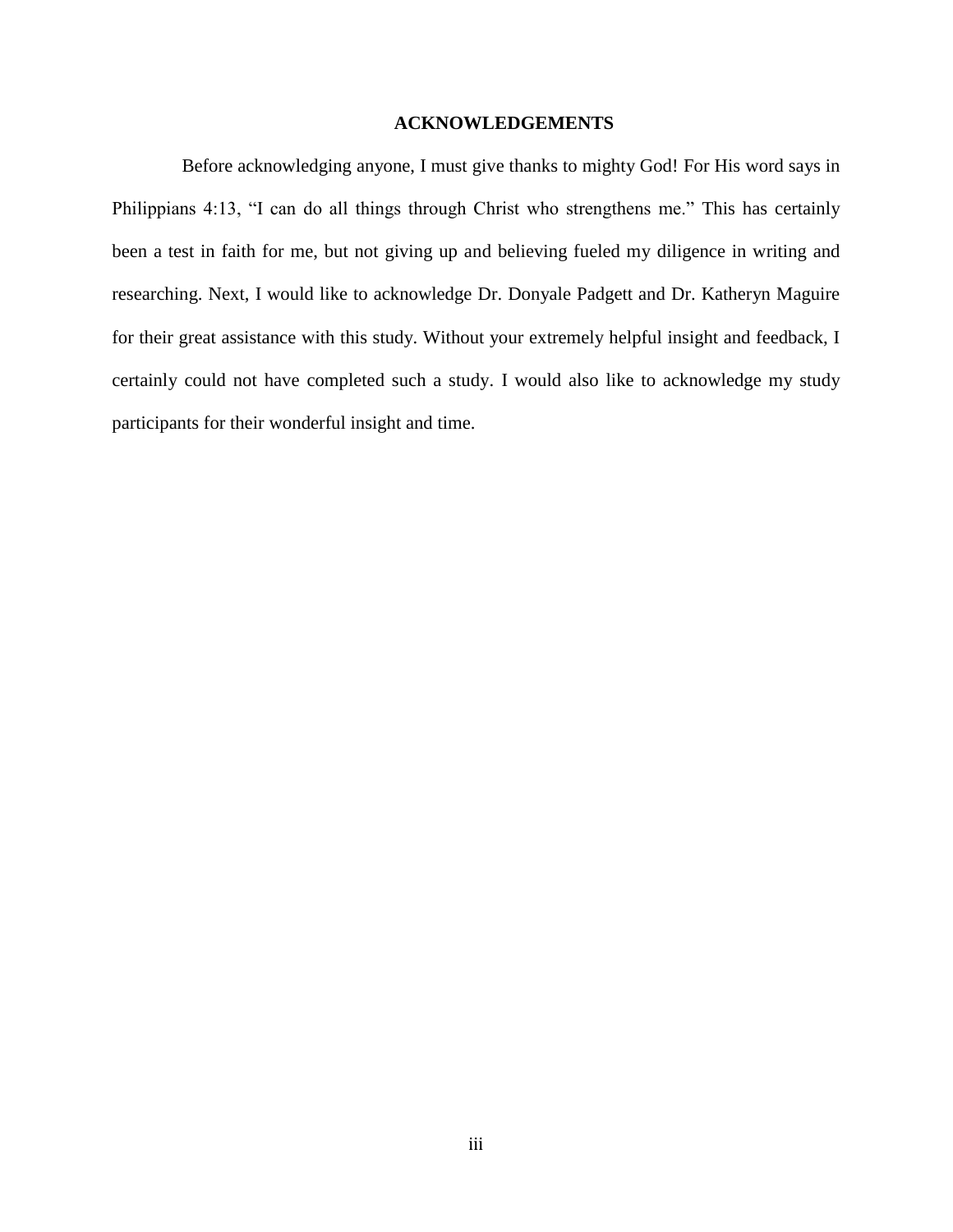# **TABLE OF CONTENTS**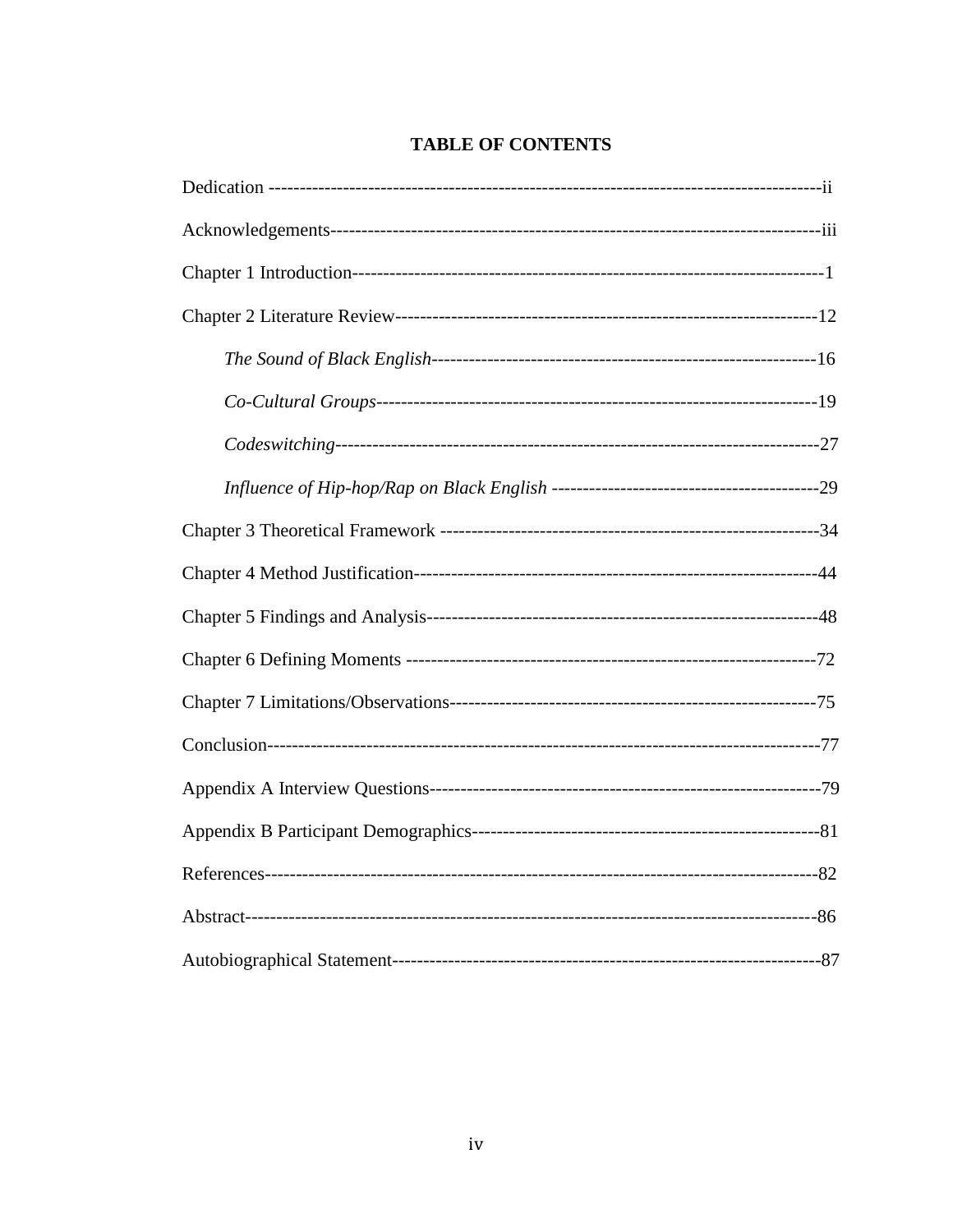#### **CHAPTER 1 INTRODUCTION**

Millions of people living in the United States are currently unemployed, forced to work menial dead end jobs, consistently job seeking or are stagnant in their current positions. Included in this group are African Americans. According to the U.S. Bureau of Labor Statistics, African Americans comprise 15.4% of America"s unemployed, even though they only make up 12.3% of the overall population of the country. Such statistics suggest African Americans need to possess a high-caliber of professionalism when seeking employment because they are a minority and exhibit less power in the corporate sector. For the job market, professionalism can run the gamut of a number of factors including appearance, timeliness and poise. Also, a very important aspect of professionalism includes having the ability to negotiate communicatively in order to effectively market oneself in the corporate job market (Alim, 2005). By negotiating communicatively, African Americans need to have the ability to speak the language of corporate America – Standard American English (SAE), which is substantiated by Boone (2003) who states that speech behaviors have to be legitimized by another culture before being considered appropriate. In an unpredictable economic climate, African Americans must prepare themselves for the future job market. As a result, minority groups, particularly African Americans unable or unwilling to adapt SAE, which is the dominant form of communication in most corporate workplaces, are possibly impeding their opportunities for employment or promotion.

Quite often, job seekers and even the employed concern themselves with "looking the part," meaning wearing appropriate attire. However, "speaking the part" is of equal importance. In most professional settings, the need for effective communication is key for "selling yourself" to potential employers, formulating colleague and client relationships as well as promotion within the company (Alim, 2005). The existence of racial/language discrimination as well as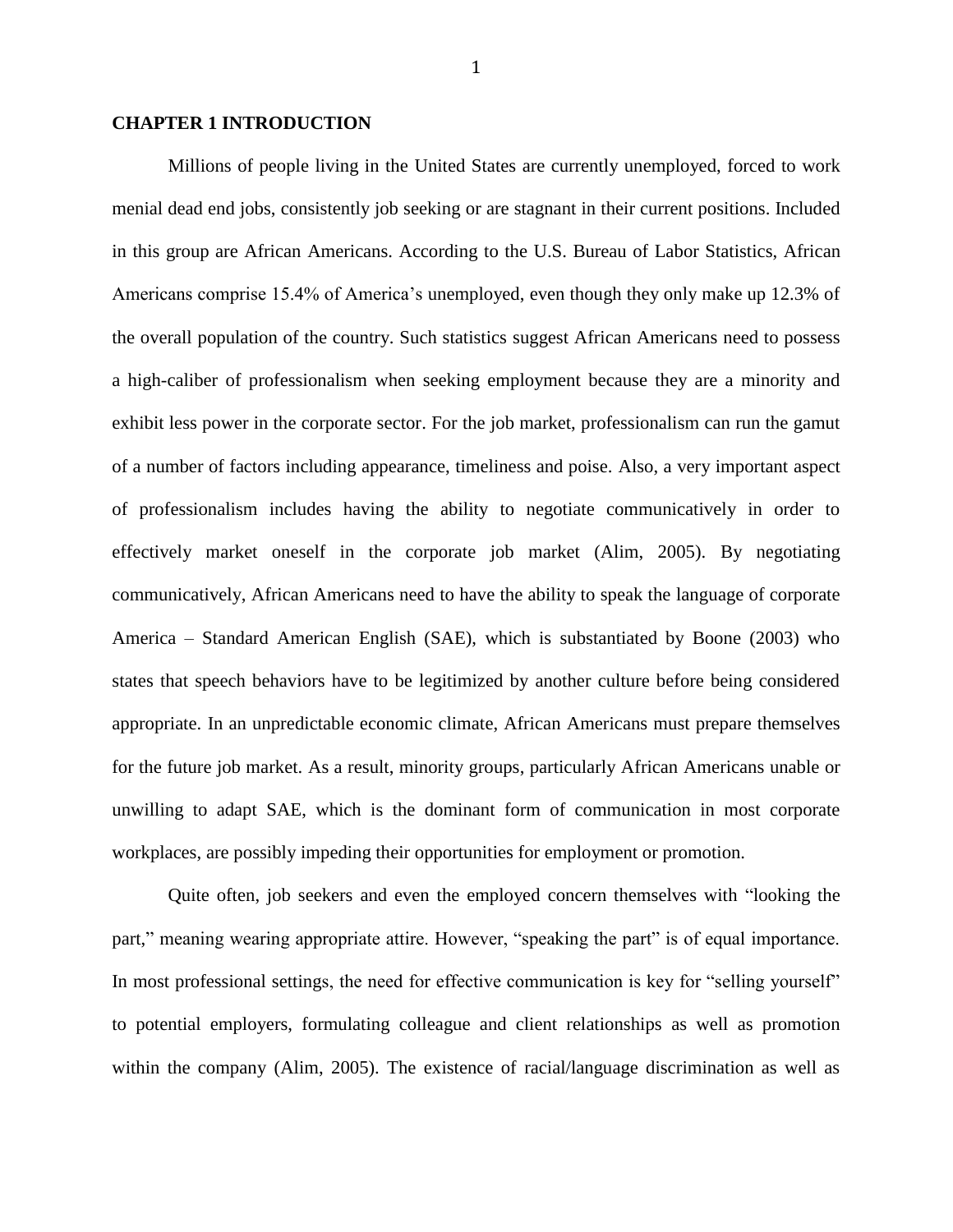politics concerning the employability of a job seeker are prevalent in today"s society. However, the bottom line is that that communicative negotiation is a universal skill needed for corporatetype employment and Black English (BE) speakers are not exempt from this reality.

While BE is a historic custom throughout much of the African American community, some speakers, particularly members of the younger generation, are choosing to use it in mainstream locations such as corporate offices. Such an action reinforces this historic communicative custom and serves as a form of resistance to the dominant structure of corporate America. Some resistance could be expected as Trethewey (1997) indicates wherever there are power relations resistance follows. However, according to Alim (2005), "We must revise our pedagogies to confront the harsh ways of the world we live in" (p. 29).

Furthermore, communicating effectively in the workplace is important in order to accomplish unified goals, objectives and tasks. Additionally, being an effective communicator can lend credence to credibility in any environment, especially corporate America. Moreover, there are laws preventing potential employers from discriminating based on race, age, religion and gender. Yet, the same does not apply for language, which means employers can decide whether or not cultural communication impedes job performance (Sniad, 2001). .

In the United States, SAE is the unofficial language used in business, government and education (Donahue, 1985; Finegan & Rickford, 2004). It is considered "standard" because it is the language everyone is expected to speak in academic and professional settings. Furthermore, it becomes standardized when a set of norms validating its usage become codified and accepted by a speech community, leading to recordings in dictionaries and textbooks (Payne, Downing, & Fleming, 2000). This denotes the need for all working citizens, depending on the setting, to be conversant in SAE in order to conduct most forms of business. This also is the case with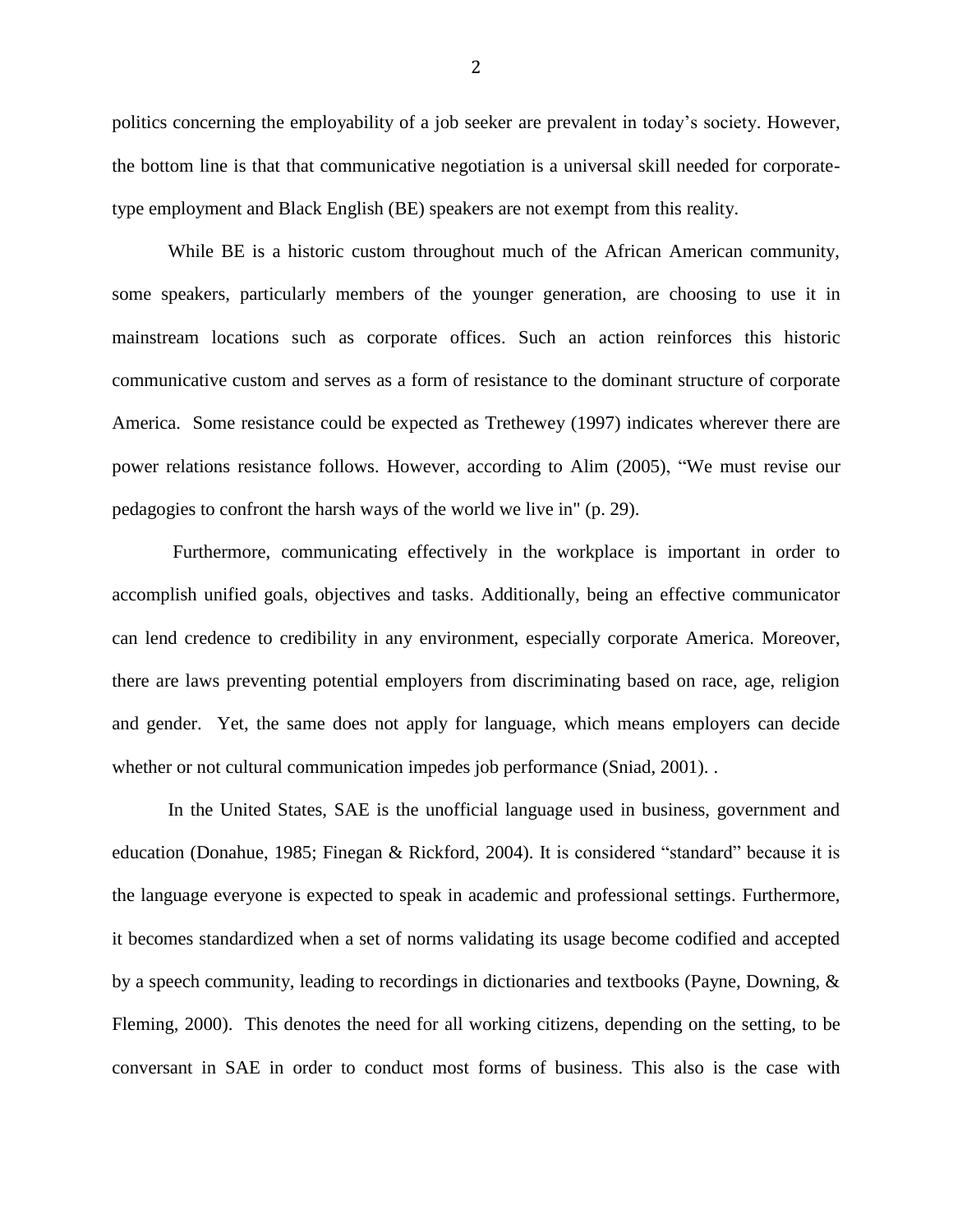obtaining high-level jobs (Botan & Smitherman, 1991). According to Nixon and Dawson (2002), the American workforce is increasingly changing over the next 20 years. The white-non-Hispanic population is expected to decline from 71 percent to a little over 60 percent. Furthermore, African Americans and Hispanics would be the dominant populations in many of the largest cities in United States (Nixon & Dawson, 2002). The argument is that communication between co-cultures can be problematic due to different assignment of meanings to symbols and misinterpretation (Nixon & Dawson, 2002). This gap in communication can be due to communicative distance between cultural groups. Despite the shift in population demographics, effective communication is a necessity between co-cultures, especially in management positions where new strategies and commitments need to be conveyed.

A large proportion of African Americans – 80% speak BE, especially in urban areas (Jackson, 2004). For some, deviating from BE is a breach of the communicative code for the African American community (Hecht et al., 2003). According to Gumperz (1978), for African Americans trying to gain entry and mobility in the corporate sector, opting not to use the dominant discourse (SAE) is a barrier to upward mobility. Over the years, BE has evolved from being referred to as Negro dialect, Ebonics (Ebony, meaning black + phonics, denoting sound), African American English, black talk, Black English Vernacular (BEV), and now, BE (Lippi-Green,1997; Barnes, 1998). Throughout this paper, it will be referred to as BE for convenience. African Americans striving to obtain corporate-level jobs and promotions who speak BE may experience a greater degree of difficulty than those who do not speak BE in mainstream environments. This is because individuals with perceived language barriers could be subjected to discrimination or obstacles in mainstream settings (Donahue, 1985; Fine, 1991). As such, African Americans who are not competent in speaking the dominant discourse face a difficult

3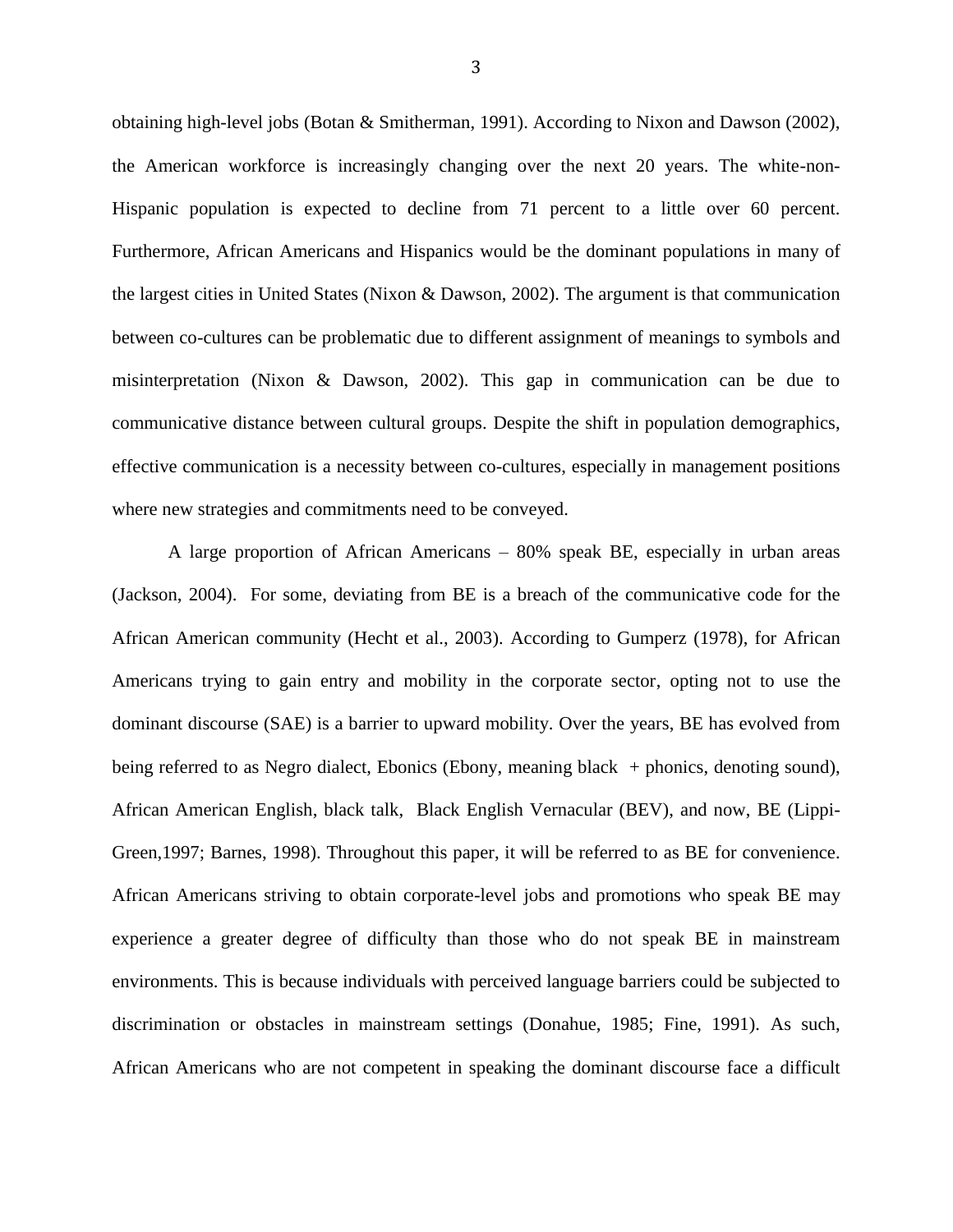challenge in corporate America. Furthermore, all cultures possess common forms of communication within their speech communities, but for the most part, they need to have the ability to communicate in the professional workplace. Fine (1991), states people from different cultures possess specific language styles, which can lead to misunderstandings when brought into the workplace. In addition, these misunderstandings compromise the organizational goals of a company (Fine, 1991). Such research suggests cultural language is inappropriate for the workplace setting although completely normal in familial and social environments. African Americans, particularly members of the younger generations searching for opportunity, who use BE as their primary language are putting themselves at risk for stagnation by not adapting the corporate communicative climate.

#### **Statement of the Problem**

Although America is a "diverse" country, this diversity is not always applicable to language (Donahue, 1995). Moreover, diversity does not always transcend into the corporate boardrooms across America. There is a great chance an African American speaking BE during a job interview or at work will be misunderstood or discriminated against by an employer or colleague, which does not bode well for upward mobility in the corporate sector (Jencks & Peterson, 1991). This is a problem because as Patillo-McCoy (1999) states "African Americans run a greater risk of downward mobility than whites, who generally start off as more solidly middle class in the first place" (pg. 44). As a result, there is no room for ambivalence regarding SAE on the part of BE speakers.

More importantly, marketability is especially important given the changing economy. For example, Detroit, a city that was once a mecca for manufacturing-type jobs in the automotive industry is now a ground zero for business development – technology, entertainment and others.

4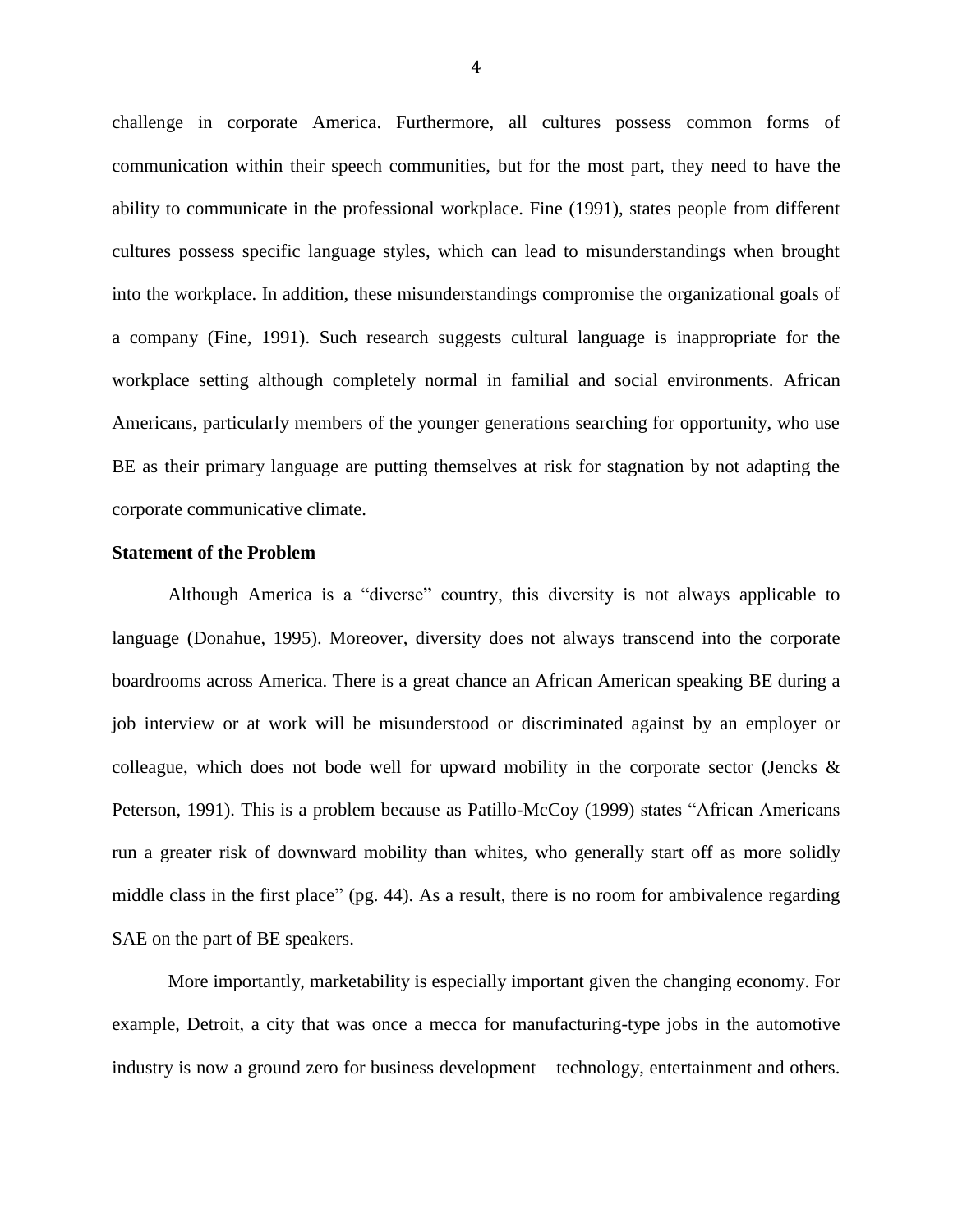Presently, numbers of African Americans, especially from the "Millennial" (individuals born between 1982 to present) generation are opting not to use the dominant discourse, which is vital for access to resources such as corporate employment and business opportunities (Payne et al., 2000).

Today, this need for marketability refers to all generations – Baby Boomers, Generation X and Millennials. Furthermore, the exigency of gaining mainstream access for advancement into professional jobs (management and executive positions) is not being stressed to younger generations of African Americans, which is a contributing factor to a lack of concern regarding communication and an increase in resistance to the hegemonic power of the dominant society (Jencks & Peterson, 1991). By hegemonic, this means unspoken power by a dominant group that often leads to forms of oppression (Woolard & Schieffelin, 1994). Such resistance is problematic because it contributes to a lack of language preparedness African Americans need for corporate job access.

Additionally, as a result of a cultural paradigm, young African Americans, particularly those ranging in age from 18 to 21, the Millenials, do not respect the benefit of being conversant in SAE. Contributing factors for this issue include the influence of popular culture, a decrease in mentorship and others such as single-parent upbringing and lack of exposure to other cultures (Hecht & Ribeau, 2003). Resultantly, many African Americans who are able to obtain corporatetype employment run the risk of remaining stagnant in low-level positions in part to their language and BE fidelity. Furthermore, some members of this same group are resistant to training and mentors for a number of reasons (Smitherman, 2006). Some of these reasons include passivity and complacency about their situations and hopelessness, among other factors (Townsel, 1997). There also exists a lack of trust on the part of the mentee(s) and social distance.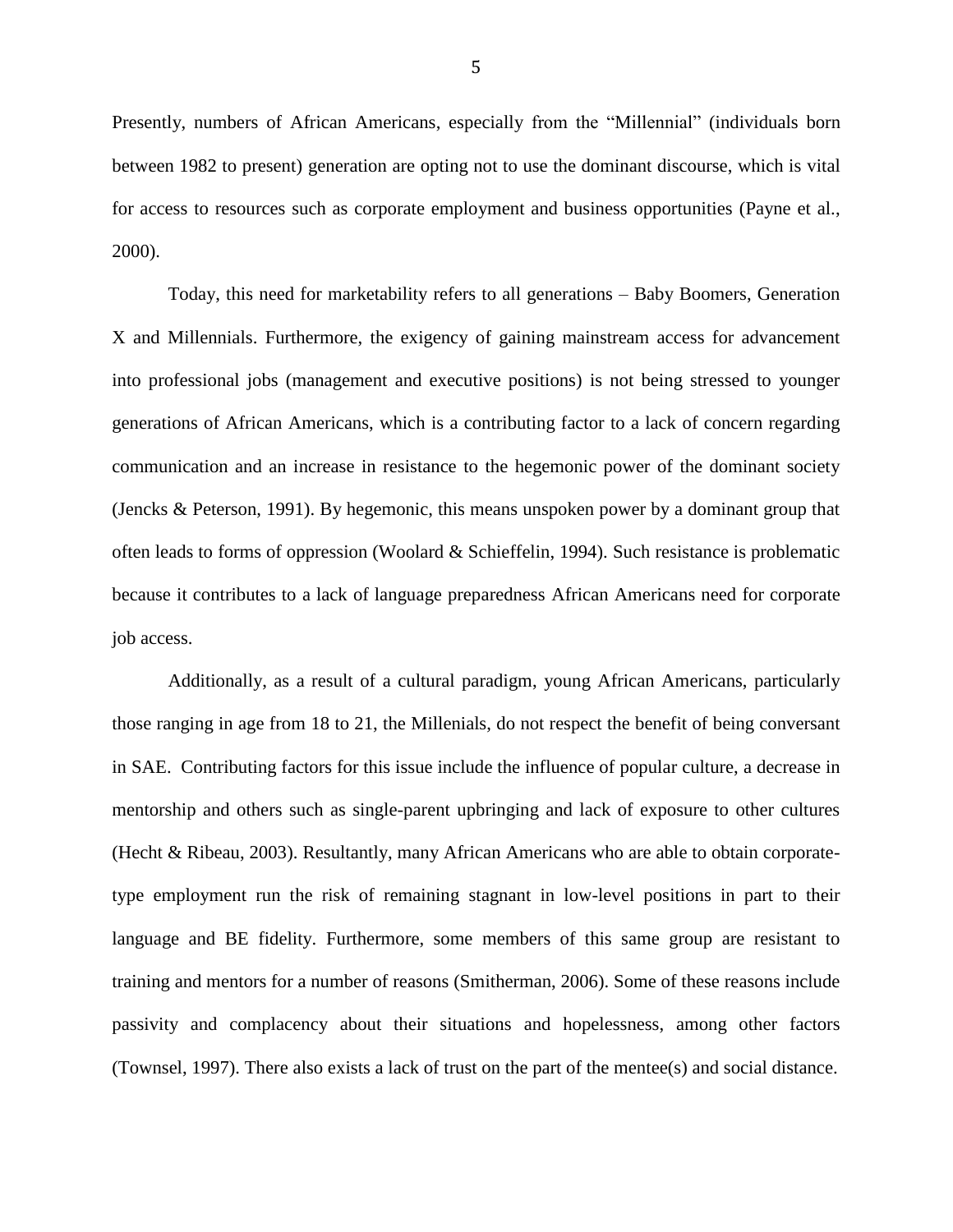Unfortunately, the stigma (acting white) regarding being conversant in SAE is a mindset that needs to be addressed while African Americans are attending secondary school to prepare them for corporate America and cross-cultural communication. The stigma of "acting white" or being "whitewashed" means using language or ways of speaking, displaying attitude, behaviors, preferences or engaging in activities considered to be mainstream, as stated by Tyson, Darity and Castellino (2005). In today"s corporate workplace, BE is not regarded as an intelligent form of communication by the agents of promotion within a company (Smitherman, 2006; Smitherman-Donaldson & van Dijk, 1988). According to Patillo-McCoy (1999), BE can also be an impediment to advancement in predominately white mainstream environments. Being a good communicator means speaking a language your audience understands (Payne, Downing, & Fleming, 2000). For African Americans, this means being understood by BE speakers and those who use SAE. Unfortunately, to date, there has not been much research dedicated to the area of BE and corporate settings.

As the Detroit and national economy shifts from manufacturing to one that is knowledgebased, there is a dire need for African Americans to adjust to the times. Once, people could graduate from high school and obtain factory or other blue collar jobs without having to be concerned about language and communication skills in the same way corporate job seekers do. However, the economic climate is changing. The demographics of this country are also changing and becoming more diverse. Also, despite the existing hegemonic **s**tructure of corporate America, there are even corporate opportunities for bilingual speakers of Spanish, Chinese and other languages. But, such opportunities do not exist for BE speakers because it is not regarded as an actual language.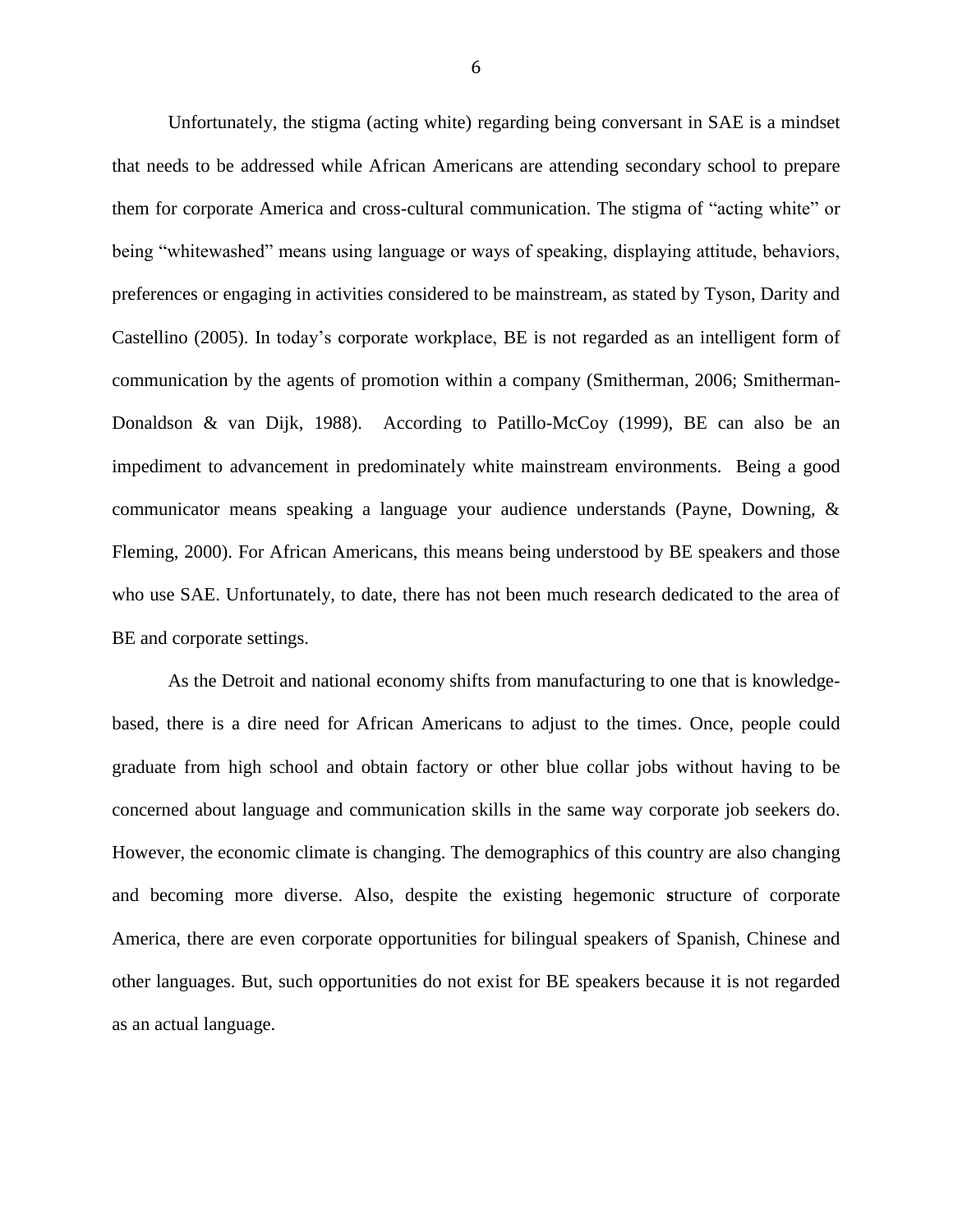The purpose of this thesis is to gauge the potentially negative effects of BE in corporate employment by looking at a group of African Americans who have successfully learned how to linguistically navigate their corporate-type jobs. Given America"s changing economic climate and the demand for non-blue collar jobs, African Americans entering the workforce need to have the ability to communicatively market themselves for corporate entry and promotion. Based on this argument, this thesis will include the following: Chapter 2 reviews literature pertaining to BE as a form of communication and the implications surrounding its use; chapter 3 discusses the impact of speech codes theory on African Americans' use of BE and why its use is so prevalent; chapter 4 describes the method of research chosen; chapter 5 displays findings and analysis including six interviews with corporate-working African Americans presented as case studies; chapter 6 covers defining moments and; chapter 7 covers limitations and observations .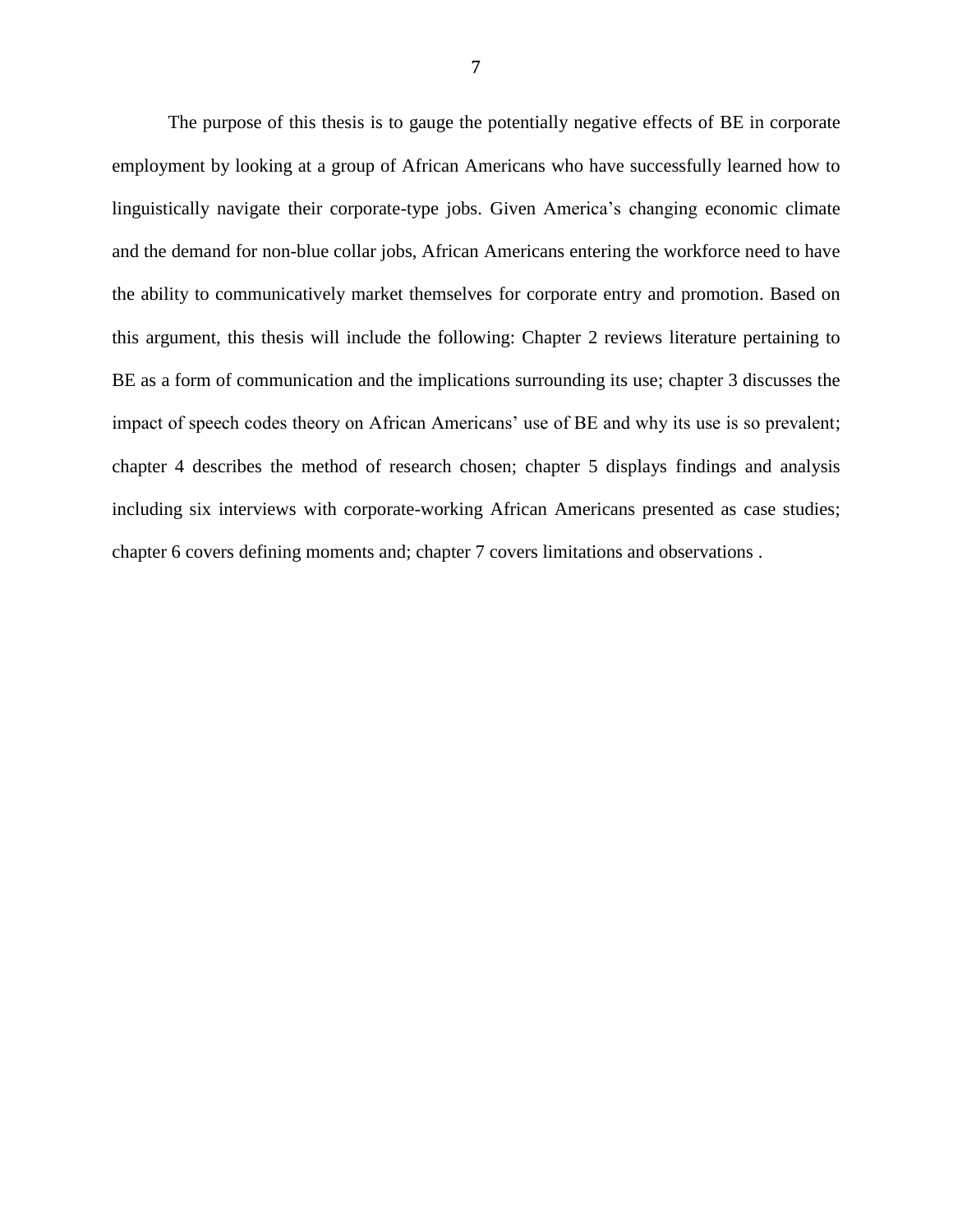#### **CHAPTER 2 Literature Review**

#### **History of BE**

There is a saying that goes, "We cannot know where we are going until we know where we have been." As a result, before the extensive discussion concerning BE continues, there needs to be a history lesson about the origins of this cultural language. There are different theories regarding the origins of BE. Carpenter (2005) provides three theories : 1) The Anglicist position, which states that BE shares its origin with other European American varieties of English and the foundations are rooted in British-inspired versions; 2) The Creolist position, which indicates the origin of BE is around the mid-1900s and was derived from a form of Creole originally spoken by the Africans transported to America; and 3) BE evolved from European American versions of SAE affected by regionalized dialect. Unlike the first two theories, the last is nameless. Some historians make the argument that everything associated with Africa was eradicated during the slave trade and enslavement in America. However, BE is a proven to be a direct effect of slavery given that the mixing of different language speakers during the slave trade served as a catalyst for the spread of a pidgin (common) language (Payne, Downing, & Fleming, 2000; Smitherman & Baugh, 2002). Despite which position stands concerning the history of BE, the origin began with the slave trade. Thinking about the elements of speech codes theory, the slave trade served as a catalyst for the creation of a common language for the slaves.

According to Harper, et al., (1998), BE is rooted in West African English-speaking European and Native American Indian cultures. As posited by Harper, Braithwaite, and LaGrange, "For the descendants of the Africans brought to the Western hemisphere as slaves, standard American English is the imposed language of racial oppression" (1998, p. 27). Furthermore, the widespread usage among African Americans has been associated with labels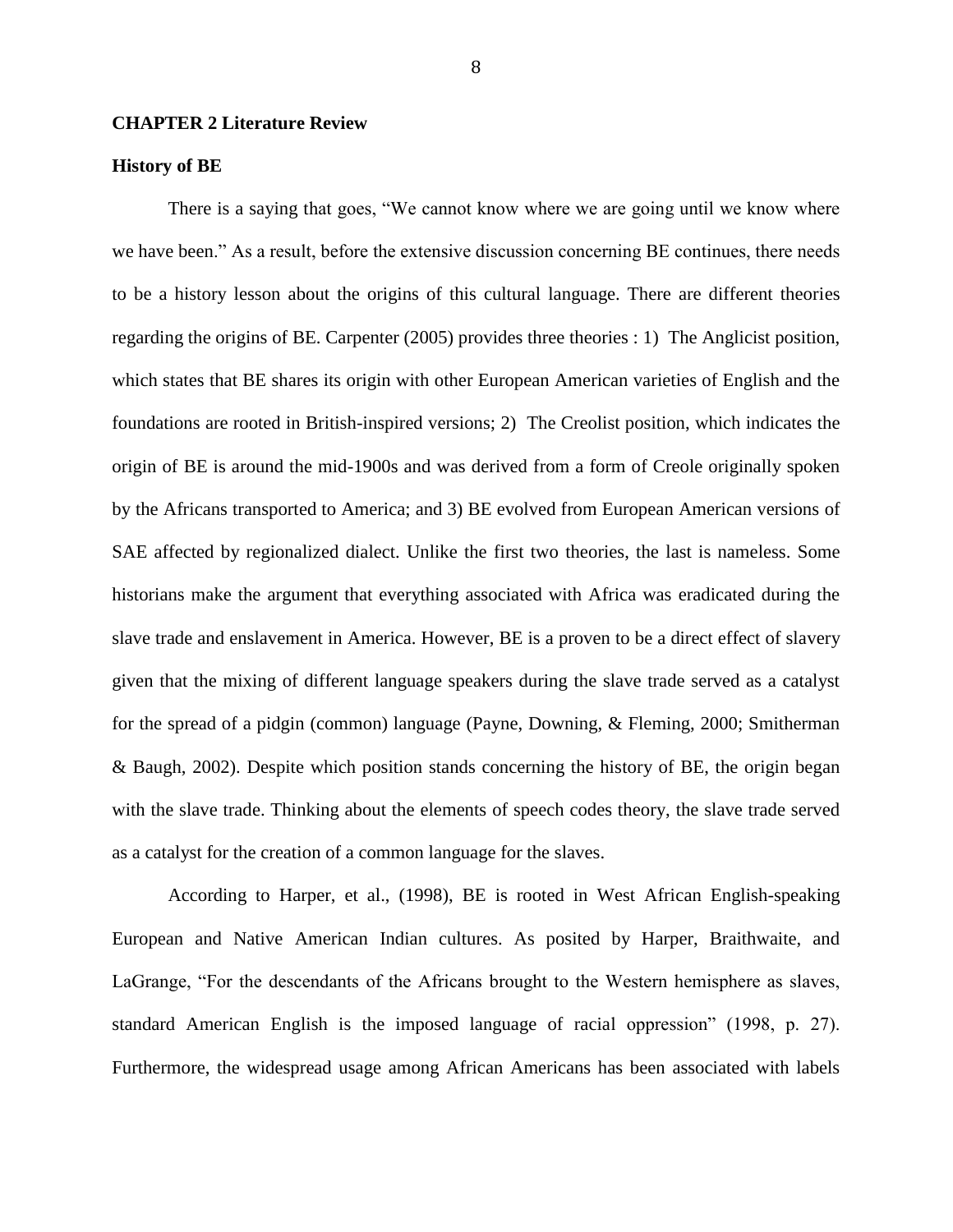including ignorant, lazy, illiterate, ghetto, slow and low-class (Baron, 2000; Wheeler & Swords, 2002.) Again, such information speaks to the potential hindrance the use of BE in the corporate workplace can cause.

Regardless of BE"s actual origins, it is much more than mere slang or "ignorant talk" but is a sustaining cultural language that has survived the onslaught and abolishment of slavery and transcended generations of African Americans across the country. BE remains prevalent due to decades of segregation (Hecht, et al., 2003). And, today BE still seems to be more than a rich custom, but a "truth" underneath mainstream culture **(**Brown, 2002**).** In other words, there is looming resistance against the individuals in power.

As recently mentioned, the use of BE is connected to language implications and has sparked numerous historical debates. One such example is a controversy about the usage of BE and its impact on young African American students that began over 30 years ago (Smitherman, 2004). It is important to discuss the impact of BE on education because communicative patterns begin before an individual enters the workforce. In 1979, the Martin Luther King Junior Elementary School Children v. Ann Arbor School District Board was a landmark case regarding the use of BE that garnered national attention (Alim, 2005**)**. This case was filed in the Federal Court in 1977 by attorneys from the Michigan Legal Services on behalf of 15 African American children who attended Martin Luther King Junior Elementary School in Ann Arbor, Mich. The focus of the case was African American children from homes where BE was the primary language spoken who had been placed in learning disability and speech pathology classes due to their use of BE. In addition, these children were repeatedly suspended from school and retained in the same grade level without any type of intervention or discussions with the parents to address their unique needs (Smitherman, 2004). The hegemonic structure that disregards BE as a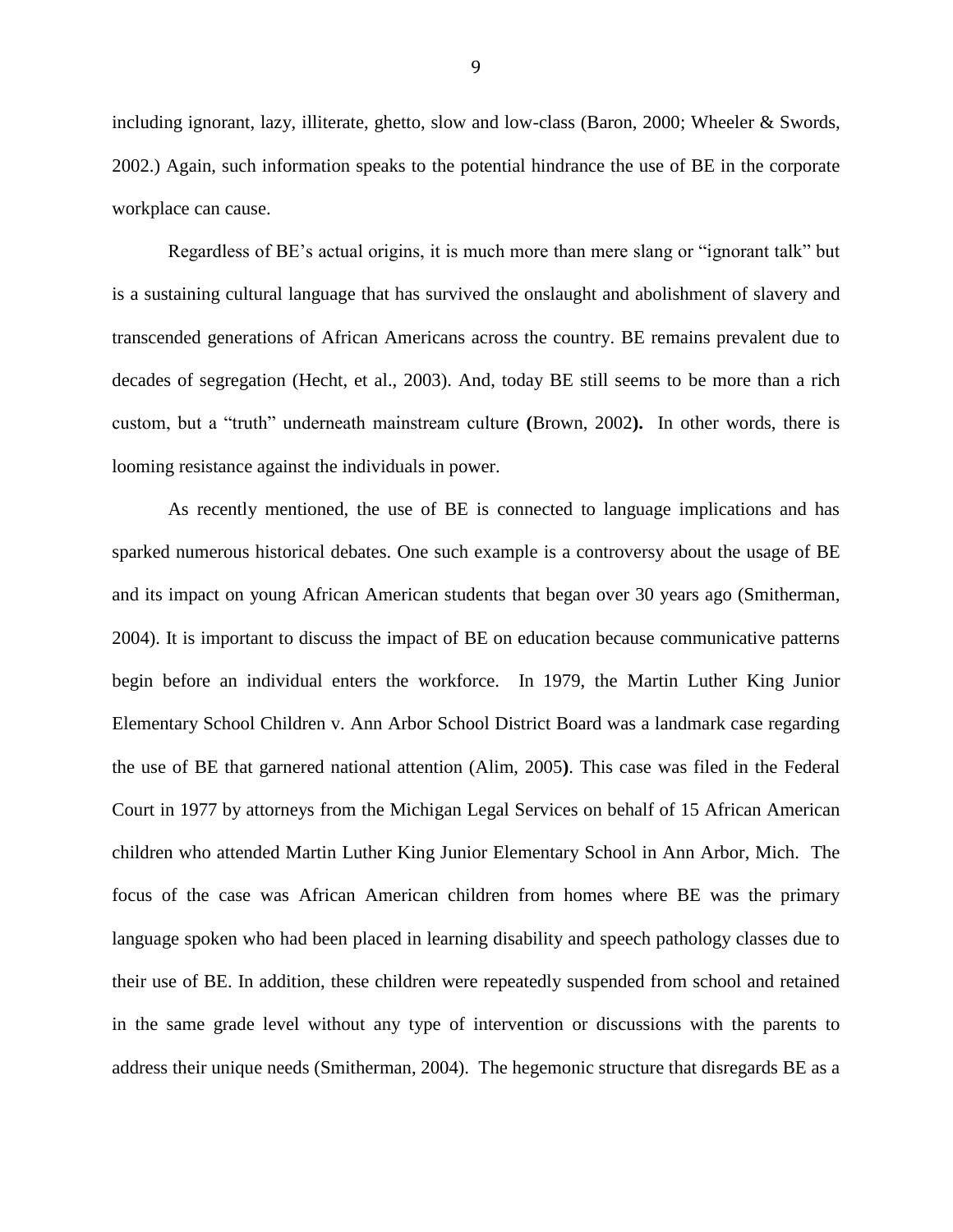legitimate language begins as members of this speech community attend school.

As a result of the filing, the presiding judge ruled in favor of the children, finding the Ann Arbor School District guilty of failing to account for the language diversity of the children during their educational process and violating their right to an equal educational opportunity (Smitherman, 2002). In essence, the children involved in this case did not really have learning disabilities. Instead, they were unable to codeswitch, which was interpreted as an inability to learn (Smitherman & Baugh, 2002). The case was misinterpreted by the general public as a plan "to teach ghetto children in black English"" (Rickford & Rickford, 2000).

To a similar effect, nearly 20 years after the Ann Arbor case, a lawsuit was filed in Oakland, Calif. On the other side of the country and in a city where half of the school district"s population is African American, the use of BE was once again an issue. Just like the case in Ann Arbor, the subjects in the lawsuit were African American children from households where BE was the primary language spoken (Smitherman, 2000). This case received a lot of media attention, mostly negative.

In this case, the judge passed the Oakland African American English Resolution citing BE as a legitimate language and mandating the school district to incorporate its usage into teaching the children to become conversant in SAE (Smitherman, 2004). According to Marback (2001), the goal of the resolution was to change the stereotype that African American children are incompetent and shift the preconceptions by teachers. As a result of both of these cases, scholars and journalists questioned whether such a linguistic intervention would improve school performance or hinder progress (Baron, 2000). Well known public figures including the Reverend Jesse Jackson, Maya Angelou and Bill Cosby spoke out in protest against the ruling but like many other critics, did not provide any solutions. These cases exhibit the disparity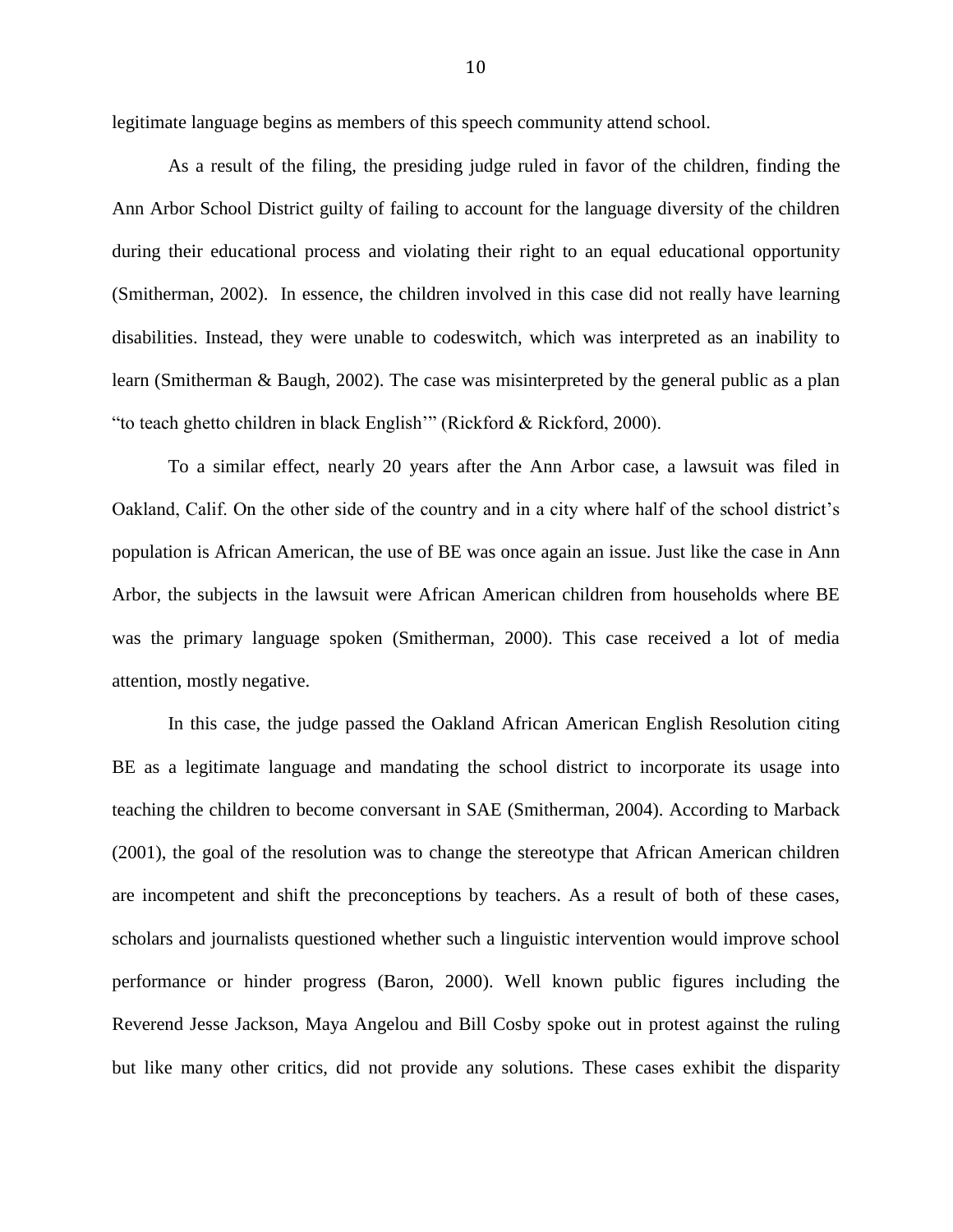between the perception of BE and other languages because there was even a need for such litigation. Unfortunately, there does not appear to be any research dedicated to the academic outcomes of the students involved in each case. However, it is important to know about these cases but is a testament to the negative implications connected to language ignorance. Furthermore, these cases show how a communicative disconnect can form with young African Americans (Millennials), especially those being educated in inner cities with little to no exposure to other speech communities.

Insofar as this issue can be understood, the struggle of African American students who speak primarily BE contains factors including language and culture, poverty, accessibility to resources, physical conditions of schools, training of their teachers in urban areas and ethnic and linguistic biases on standardized tests (Wheeler & Swords, 2004). Furthermore, a child who speaks BE could be regarded as slow and less intelligent than a child who speaks SAE, as evident in the previous litigation (Wheeler & Swords, 2004). Unfortunately, a combination of reasons including cultural differences have historically made the instruction of SAE to speakers of BE increasingly difficult.

Wheeler and Swords (2004) posit that "...the child who speaks in a vernacular dialect is not making language errors; instead he or she is speaking correctly in the language of the home discourse community" (p. 471). There is another old saying that goes "Sometimes you have to meet people where they are in order to reach them." In other words, by incorporating BE into the classrooms of the speech community, educators could possibly teach these students to become conversant in SAE and codeswitch effectively. Some studies have shown that BE speakers who are able to codeswitch effectively or alternate their language usage based on environment, perform better academically (e.g., Craig & Washington, 2004). Although there is a difference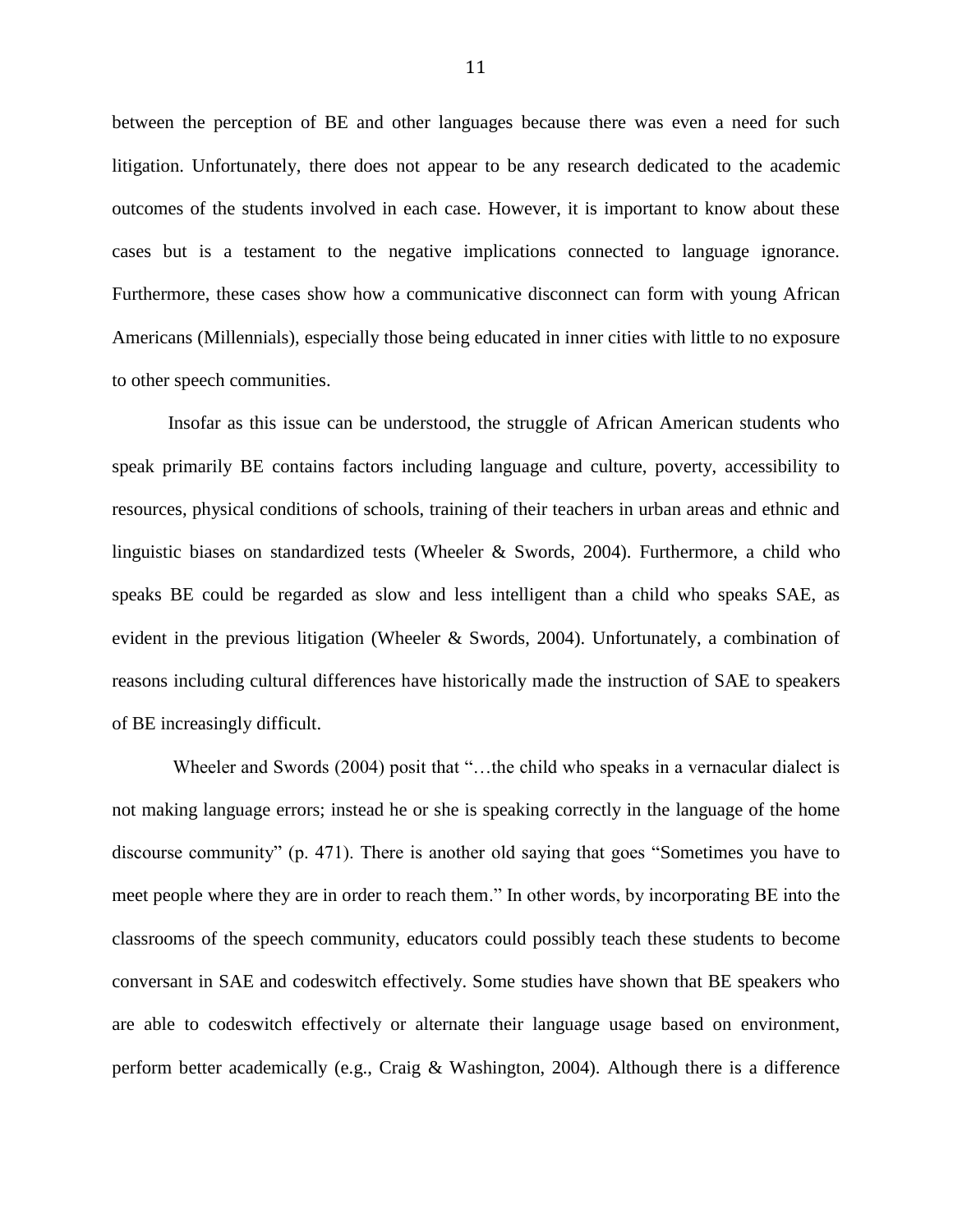between the educational system and the corporate workplace, an intervention needs to take place prior to high school graduation. By learning how to codeswitch or master SAE prior to leaving school, African Americans make themselves more marketable, especially in the corporate sector.

One of the major reasons the American educational system has not addressed the needs of students who speak BE is because it is not regarded as a legitimate language. This question poses a debate about its usage in the classroom, unlike Spanish, French or others (Smitherman, 2004). Moreover, most teachers are trained in traditional methods of language, even though each student possesses a different learning style and we live in a diverse country (Baron, 2000; Ladson-Billings, 2000). Additionally, dialect differences can manifest in not just verbal communication, but also in writing and comprehension (Fogel  $\&$  Ehri, 2000). Because having proficiency in SAE is important, expected and important to success in mainstream society, it is imperative for educators to give the same attention to BE as they do to other languages. Teachers regard foreign languages as acceptable. However, BE does not have the same acceptance (Fogel & Ehir, 2000). Instead, African American BE speakers have been relegated to a deficit paradigm (Ladson-Billings, 2000). In essence, before any major changes could be expected as it relates to African American communication skills, people (educators, employers and society) need to gain a deeper understanding of BE, including its history. The deficit perception of BE speakers transitions from the classroom to the boardrooms across the country where many African Americans from this speech community have struggled to obtain corporate acceptance.

#### **The Sounds of Black English**

Now that the history of BE has been established, it also is important to establish examples of its sound and common usages. BE has its own distinct sound and uses the same number of sounds as SAE, which is approximately 45 but the patterns and distribution are different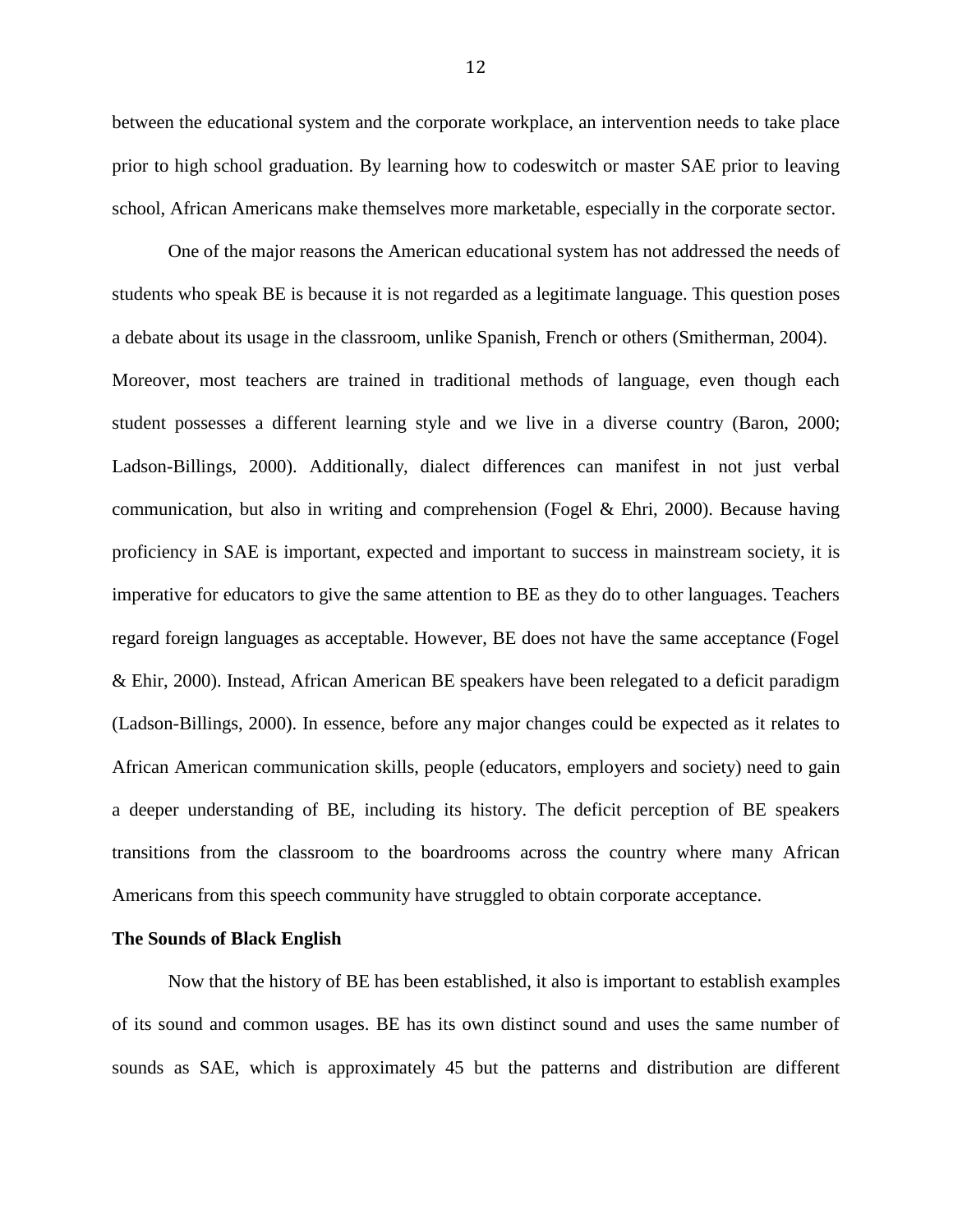(Smitherman, 1977). For instance, words such as "then" and "with" would sound like "den" and "wif" (Smitherman, 1977). Influences of SAE can be heard in many of the common SAE words and phrases, given its history. Sometimes referred to as the "Language of Soul," BE possesses a set of grammatical, pronunciation and syntactical rules (Smitherman, 1977). Moreover, more research needs to be dedicated to providing more a better understanding of BE as an actual language and how it relates to communication overall. From a communication standpoint, every language has a set of rules but this does not mean it belongs in the corporate sector.

However, in further gaining an understanding of BE, the following section details some of the common grammar and syntactical rules of BE. In BE, the use of the verb "be" and its variants are often used to convey a certain meaning (Bland-Stewart, 2005; Hecht, et al., 2003). An example could include someone describing how hard someone works. Instead of saying "The man is a hard worker," one would say "He a hard worker," where "is" has been eliminated (Bland-Stewart, 2005, p.7). Another example would include saying "We don"t be listening to what they say." The use of "be" is commonly used in conjunction with past tense action descriptions.

Another unique feature of BE is the absence of possessives. When listening to a BE conversation, this is an easy identifiable feature. According to Bland-Stewart (2005), even with the many variations of BE, the absence of the possessive "s" is a very notable feature. For instance, when explaining where something is, you would say, "Here Bob watch" as opposed to "Here is Bob"s watch." This irregular verb form usage replaces a past participle and vice versa (Bland-Stewart, 2005). When establishing what BE is, it also important to provide examples of its usage such as this example.

In addition, according to Thompson, Craig and Washington (2004), BE usage includes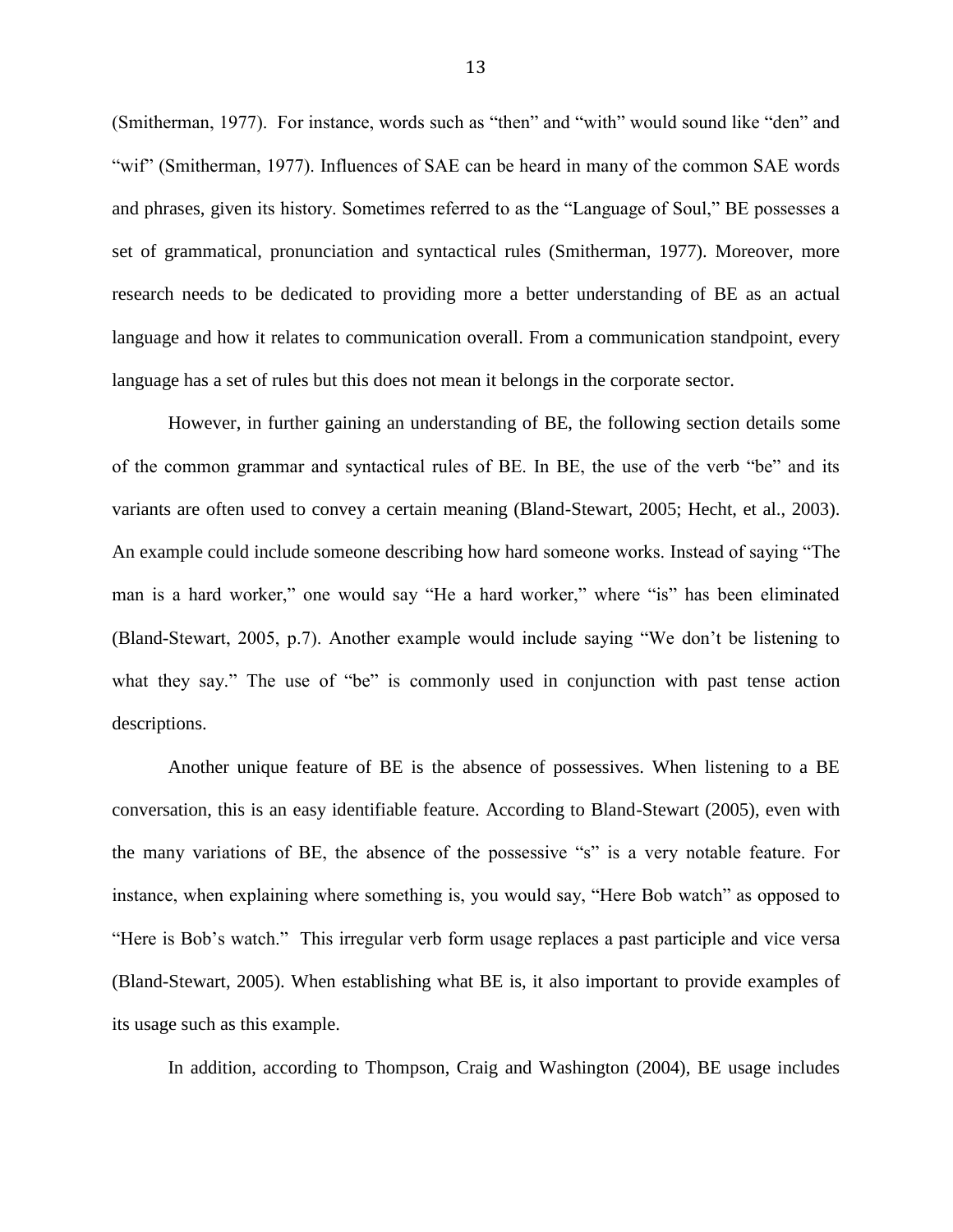morphosyntactic (transitive and intransitive verbs) types. Syllable contractions are also common. For example, instead of saying "suppose," a BE speaker would say "spoze" (Hecht, et al., 2003). Additionally, BE speakers tend to stress bisyllabic words including "police," which would be pronounced "po-lice" instead (Hecht, et al., 2003; Smitherman, 1977). The following chart provides an overview of BE verb usage (Harper, et al., 1998; Rahman, 2008; Wheeler, & Swords, 2004):\*

| <b>Examples of BE</b>                       | <b>SAE Translation</b>            |
|---------------------------------------------|-----------------------------------|
| You ain't going?                            | You are not going?                |
| Why you ain't going?                        | Why aren't you going?             |
| Ain't is used as a negative auxiliary for   |                                   |
| have + not, $do + not$ , are + not and is + |                                   |
| not.                                        |                                   |
| You done failed the test.                   | You failed the test.              |
| You done ate all the food.                  | You ate all the food.             |
| Done is used to put emphasis a recently     |                                   |
| completed action.                           |                                   |
| I'm fendin/fenda to cook dinner.            | I'm getting ready to cook dinner. |
| Fendin/fenda denotes imminent action.       |                                   |
|                                             |                                   |
| I been knew that.                           | I knew that already.              |
| Been denotes a past action.                 |                                   |
| You a liar.                                 | You are a liar.                   |
| You a good singer.                          | You are a good singer.            |
| The deletion of the words" are" and "a"     |                                   |
| are another common component.               |                                   |
| What you gon' do?                           | What are you going to do?         |
| I'm not gon' cry.                           | I am not going to cry.            |
| Gon' is used in place of "going to"         |                                   |

Note. A variation of this table was used in a previous paper written by Kanika Jackson in June of 2009 at Wayne State University.

As mentioned earlier, BE is a direct reflection of SAE. Furthermore, the existence of grammatical rules sets BE apart from being a simple vernacular or form of slang for African Americans. Like other languages, people are familiar with the sound but are not fully educated on grammatical rules. This also includes the actual members of the BE speech community. Such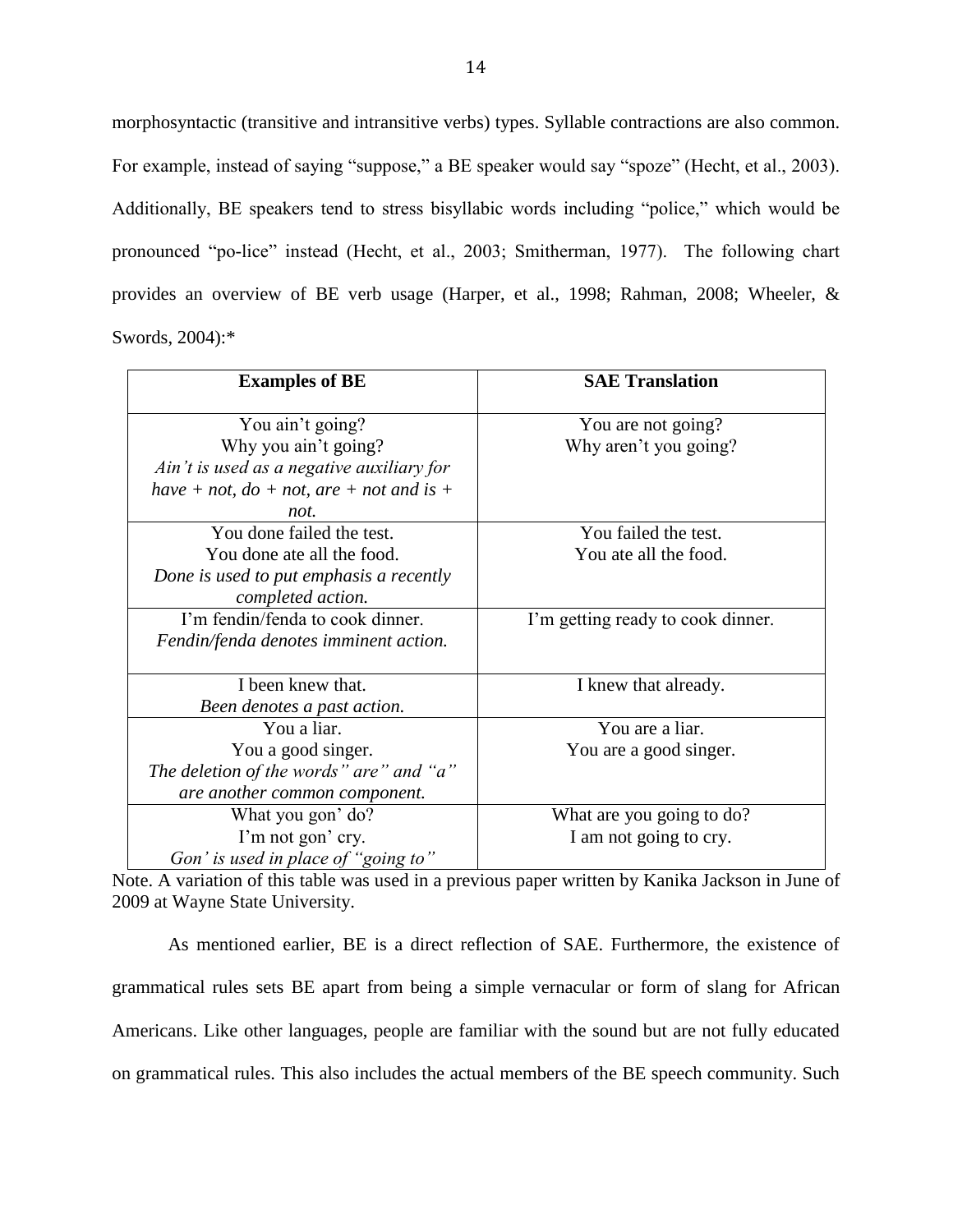examples display the type of communication barriers that could potentially occur in the corporate workplace with African Americans who do not codeswitch. Although the words are variations of SAE, BE is best understood by members of the same speech community. This is another reason the use of BE in the corporate workplace can pose a problem for those seeking entry and promotion.

#### **Co-Cultural Groups**

After gaining a better understanding of what BE is, a discussion can ensue regarding how its usage impacts communication across cultures. According to Orbe (1998), research dedicated to how cultural variables such as race or ethnicity affect the dynamics of the workplace is lacking. This is especially important given this study aims to look at the negative effects of BE on the corporate sector. Orbe (1998) defines co-cultural communication as interactions between underrepresented and dominant groups. For this study, the underrepresented group is African Americans and the dominant group refers to White Americans.

Historically, in every society there is a hierarchy that predetermines the communication system and over time the structures of the system are reinforced by the dominant and nondominant members. In addition, in most societies, the members of the dominant group(s) create and set norms for ideologies that mostly benefit them and become widely accepted socially (Allen, 2006). The fact that the communicative language of the group in power has received the labels "standard," "unofficial," "normal" and "appropriate" often goes unnoticed, especially by the members of the dominant group (Alim, 2004). As a result, members of minority groups are commonly expected to assimilate to White, Anglo-Saxon norms, assumptions and beliefs (Allen, 2006). In the conversation regarding BE, mainstream society has set SAE as the main discourse, which is widely accepted by society, but members of the African American speech community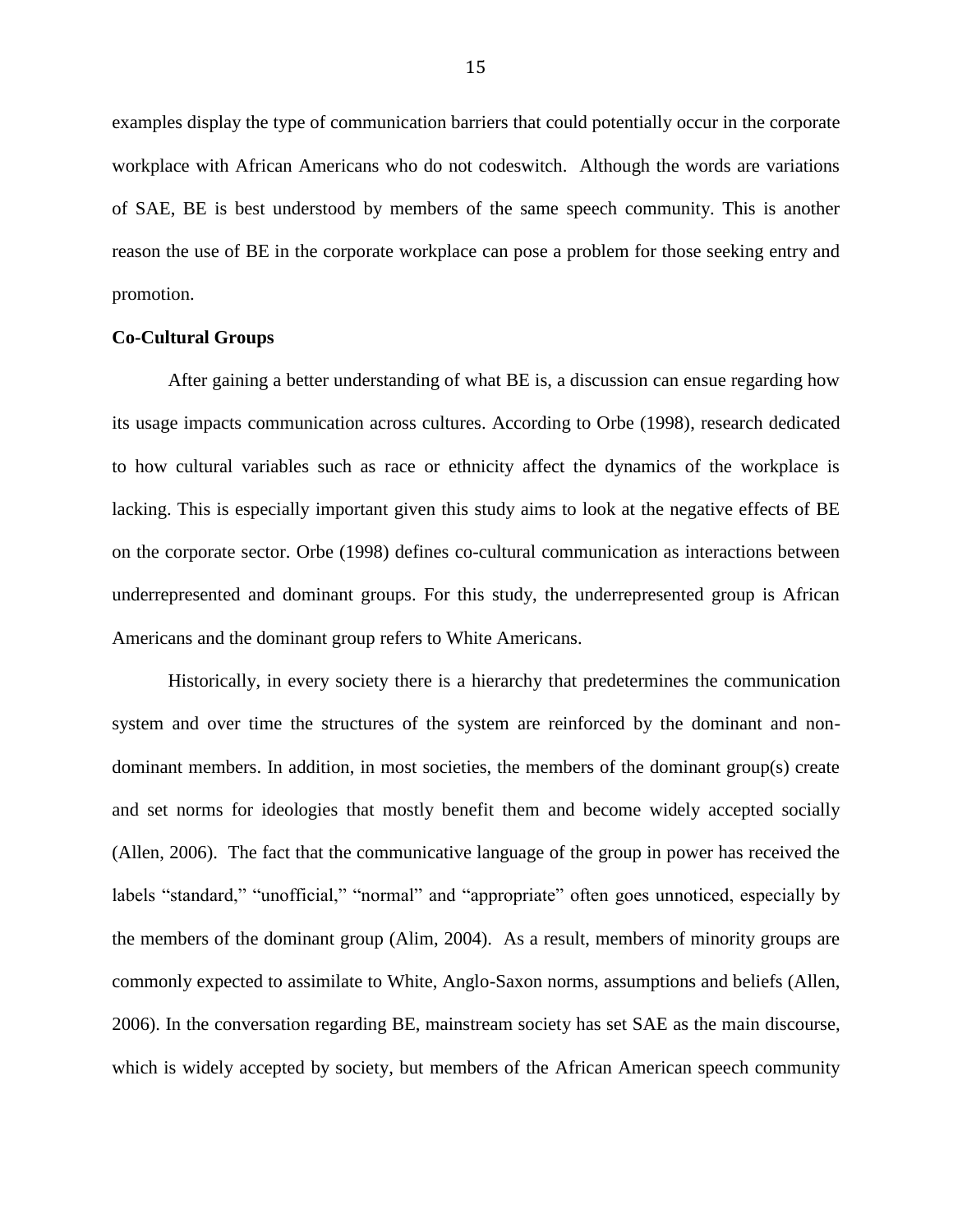resist or conform to the standard. They often feel they cannot be themselves at work because of the norm (Allen, 2006). Furthermore, non-dominant groups have a muted experience in society given their lived experiences are not represented in the dominant structure (Orbe, 1998). According to Alim (2004), the failure of black and white communication is the result of cultural differences that are usually ignored. Also, Blacks and Whites are often "forced" into contact where intercultural communication occurs such as jobs or schools (Alim, 2004). This muted experience and fear of assimilation speaks directly to the resistance of SAE by the younger BE speech community, especially in the corporate workplace, which often is not a diverse environment.

Additionally, Orbe (1998) is one of few researchers who have conducted studies in this area. The findings of his study reveal ones"s muted group status is not permanent, but is something consistently reinforced, changed or challenged by daily communicative interactions (Orbe, 1998). In his dissertation, Orbe (1993) studied the lived experience of African American men in American society as they interact with non-African Americans. In order to achieve this, he strived to give a voice to a group of people who historically had been muted in order to gain additional insight. By conducting a phenomenological study, he discovered African American men to be a distinct speech community and that over time they have to learn how to cope in a European-male dominated society (Orbe, 1993). This work is significant to this study because although it focuses solely on African American males, their experience of learning to cope and communicate in a European American-dominated society is similar to African Americans navigating corporate America.

Botan and Smitherman (1991) explained how the large concentration of African Americans in the automotive industry dominated a common language highly rooted in BE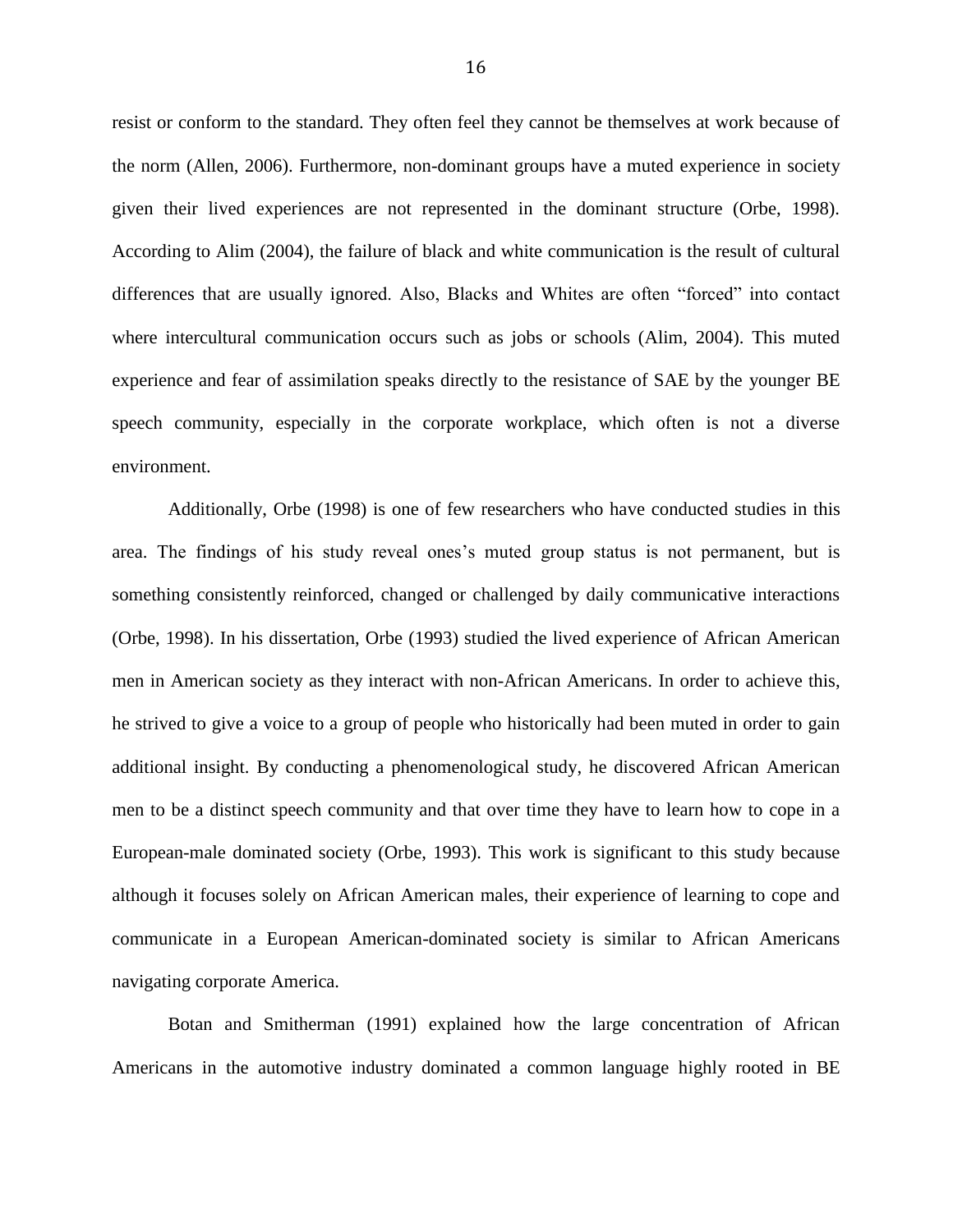among the workers (plant workers, supervisors, management and other professionals). In their findings, they discovered the White American auto workers demonstrated great familiarity with BE, compared to corporate White Americans (Botan & Smitherman, 1991). This could be explained by proposition one of speech codes theory, which asserts that the existence of a distinct culture (automotive workers) denotes a unique speech community. Also, this was the result of the relaxed communication requirements of the plants, which allowed great exposure to BE, compared to the corporate setting. The findings of the study exhibit how the dominant discourse predicates the overall climate of an organization. Moreover, it indicates the differences in language requirements, as mentioned earlier. As the job market rapidly changes and the requirements associated, it seems the mindset of some African American job seekers regarding job preparedness is slower to evolve, thus further resistance to SAE by African Americans, especially Millennials.

Fine (1991) states that in the past, companies in the U.S. could be complacent about hiring workers who were not white or male. Moreover, the American workforce is becoming increasingly diverse, meaning corporations will need to hire and promote different employees (Fine, 1991). This is a contrast from the traditional white male population in corporate America. Resultantly, as the population of this country becomes more multicultural, as previously stated, African Americans need to be communicatively competitive or other cultures will dominate opportunities potentially available. Workplaces are locations where communicators regularly display their attitudes and values concerning race (Allen, 2006). This means the agents of authority in corporate settings can set a standard of difficulty for entry and mobility for BE speakers who do not codeswitch.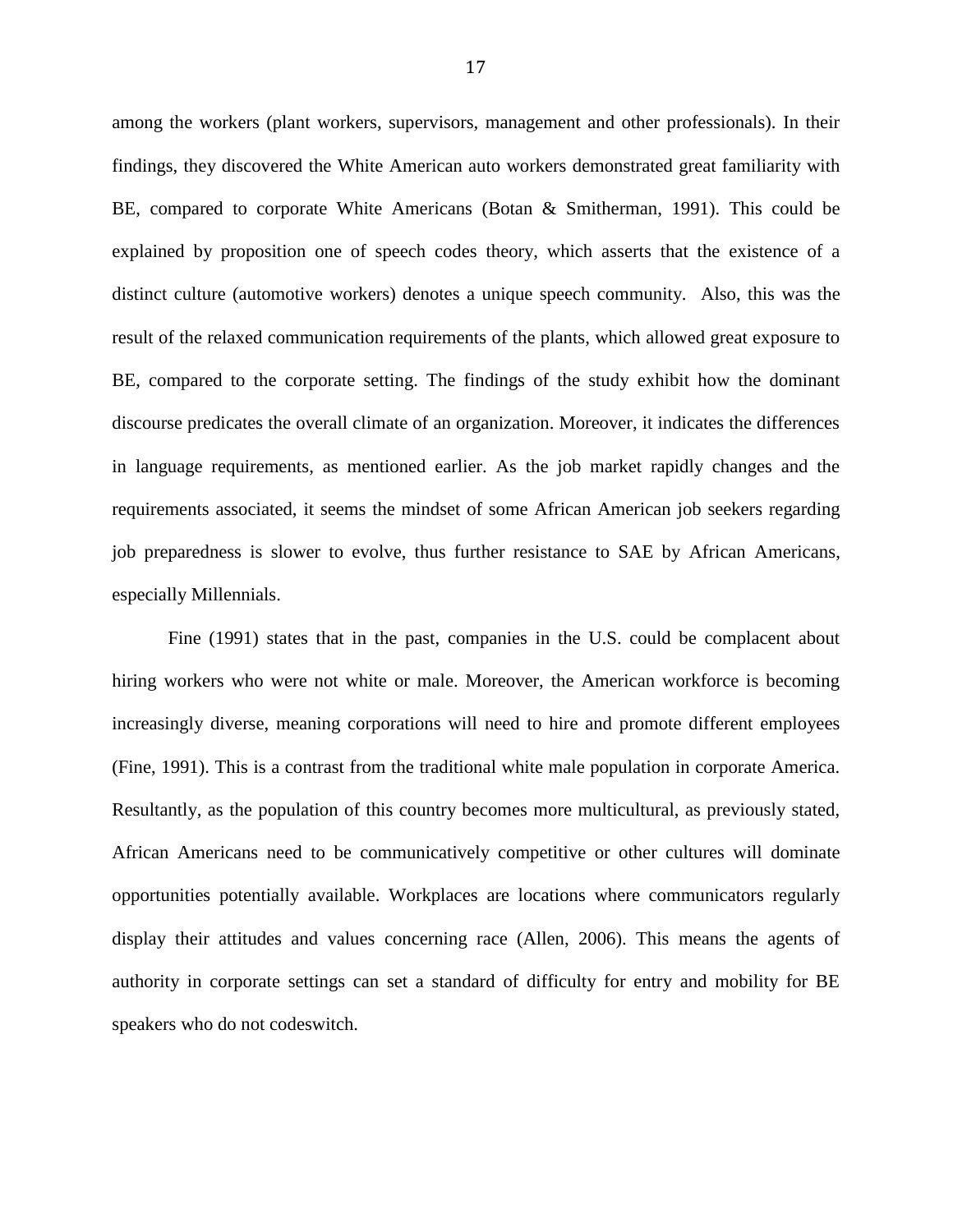At a work-training program dedicated to preparing unemployed African Americans for customer service positions in the hospitality industry, researcher Sniad (2007) notes that "professional" identities may challenge learners" personal values and existence. Kirschenman and Neckerman (1991) conducted a survey of Chicago employers to gauge their perceptions and opinions of African American workers. The surveys included a category for "Sales and Customer Service Jobs," employers' listed their criteria for hiring as appearance, communication skills and personality (Kirschenman & Neckerman, 1991). Additionally, communication was ranked very high as employers were seeking employees who could speak English and sounded slightly sophisticated. One employer who owned a flower shop described an African American employee by saying, "He did not speak really white American English. He spoke black American English. And there's a big discrepancy there. A lot of black people are very bright and speak both black and white, but some don't speak white, and that makes it very hard" (Kirschenman  $\&$ Neckerman, 1991, pg. 220). According to Woolard and Schieffelin (1994), "Language mixing, codeswitching, and creoles are often evaluated as indicating less than full linguistic capabilities…" (pg. 63). "Codeswitching" is an important term that will be used throughout this study and will be discussed in more detail later.

Ironically, the employer in this example considered the African American employee as an undesirable employee due to language. Opinions concerning acceptable and unacceptable speech are existent in every linguistic community (Woolard & Schieffelin, 1994). However, the employer"s English was not standard either, yet it was acceptable because it was not considered stigmatized. In a study by Labov (1972), a speaker is taped speaking BE and SAE and the recordings are judged by subjects from three social classes (Berrey, 1993). Using the scales of success in a street fight, success on the job and quality as a friend, the judges ranked the SAE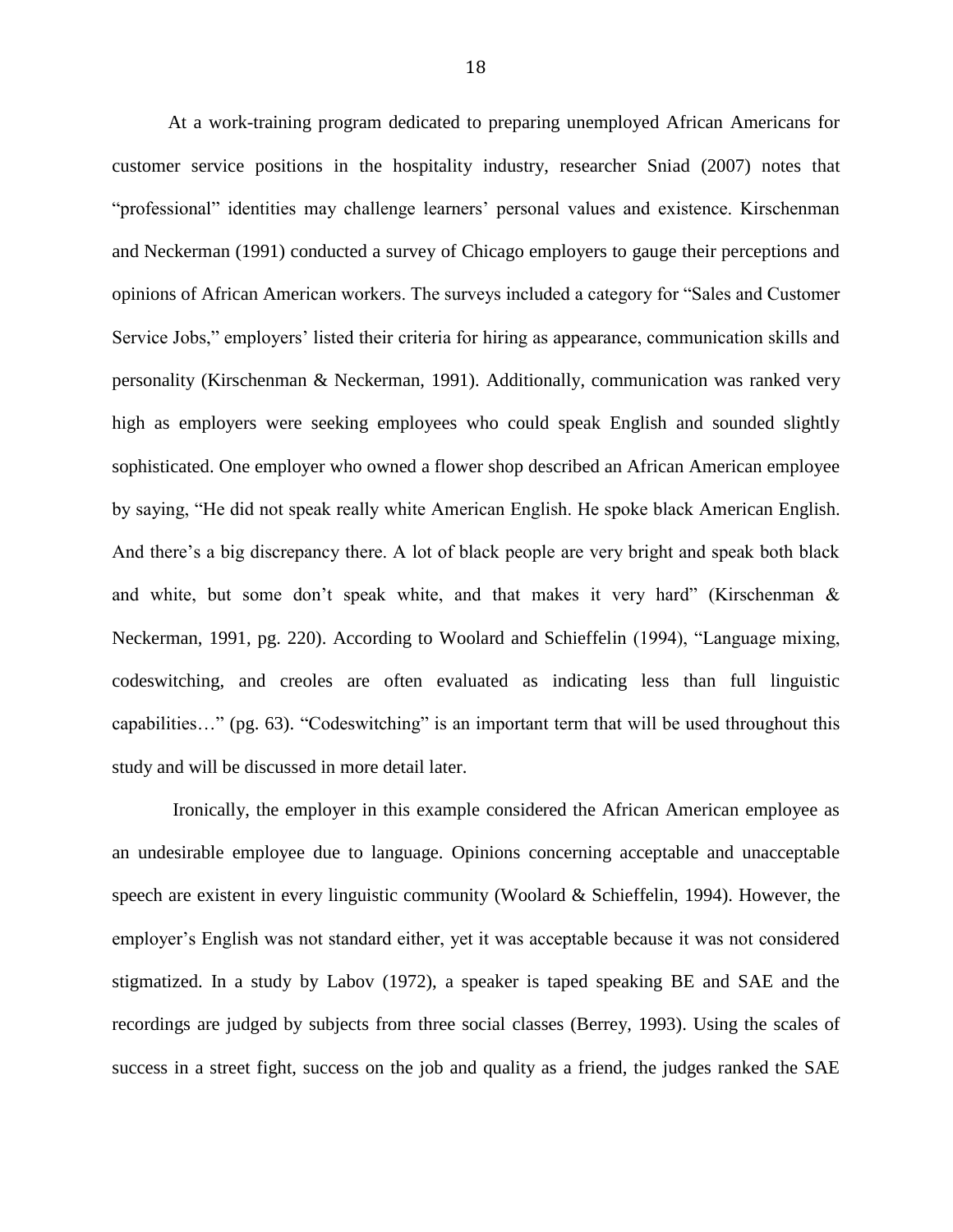recording higher in all three categories (Berrey, 1993). Although the results of the aforementioned study are not recent, its rare findings further validate the stigma associated with African Americans speaking BE in corporate settings today. According to Woolard and Schieffelin (1994), beliefs about what is considered a language as well as the idea of distinct languages are directly related to social domination. Although unfair, this disparity further supports the claim that African Americans need to be able to "speak the part." Another category in the survey was "Clerical Jobs." Employers again ranked communication skills as high and considered interpersonal skills important. Also, some of the white-collar employers surveyed felt African Americans" styles of presentation and speech was inappropriate. To that end, African American speech patterns were a high marker of undesirable trait for job candidates. One respondent noted that their responsibility was to screen job applicants via phone based on their grammar and English (Kirschenman & Neckerman, 1991). Another respondent felt communication styles of most African Americans did not belong in the business community. Again, this information helps explain why African Americans need to learn language balance.

For BE speakers who are unwilling to speak SAE, the "professional" identity challenges their core values, thus the resistance. Resultantly, job seekers interested in obtaining corporate employment may experience a struggle with altering their self-presentations to achieve acceptance (Sniad, 2007; Orbe, 1998). In essence, the negative perceptions pertain to the use of BE as well as the speaker. Such experiences differ for the various generations of African Americans.

#### *Generational Study and BE*

To further assist in the understanding of communication and resistance among African Americans, it is important to explore the generations of African Americans, especially the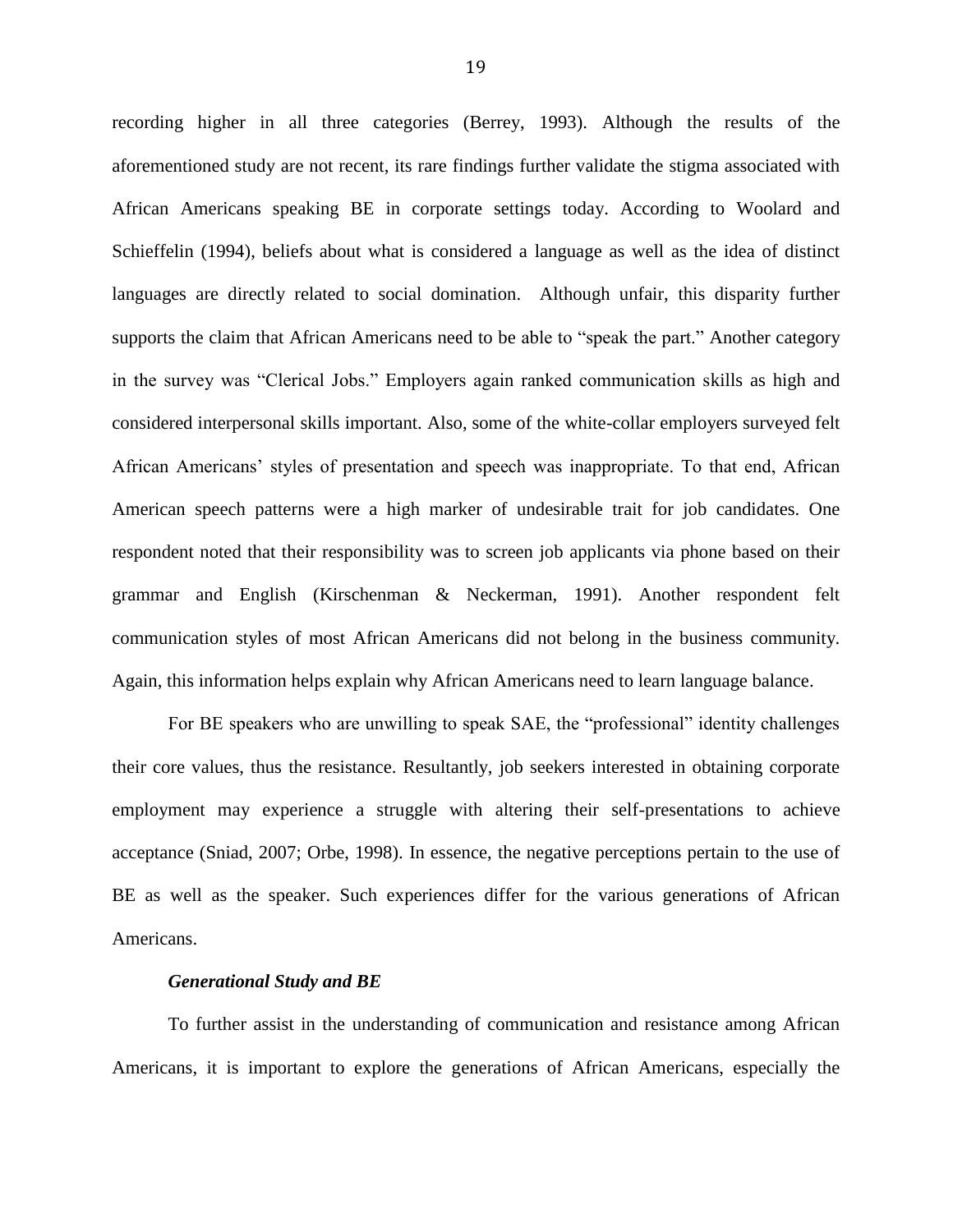Millennial group as well as establish differences in attitudes. Therefore, the following information will provide a generational study of Baby Boomers, Generation X and the Millennials. Each cohort group is distinctively different and this study provides a better understanding of the African American communicative culture throughout the generations. In addition, different scholars cite the age range for each generation differently. As a result, the following information covers a cross-section of the age range and characteristic differences between the generations of African Americans.

#### *Baby Boomers*

Williams, Coupland, Falwell and Sparks (1997) cite that members of this group were born between 1946 and 1964 and are numbered around 83 million. During an era of manufacturing jobs, the Baby Boomers had the ability to graduate high school then head straight to a factory and work for the next 30 plus years at a comfortable salary. Although factory work is just one example of the type of work Baby Boomers did, communication was not much of a factor given the nature of the dominant workplace, which was not corporate. This meant BE could be used in social and workplace settings without much of an issue. This is not to say that effective communication is not important for blue-collar workers. However, the close proximity and nature of their work does not dictate homogeneity as much as the corporate sector (Berrey, 1993). Furthermore, the corporate sector requires the need for fast and effective communication because of the distance of offices and personnel in order to reduce misunderstandings (Berrey, 1993). In addition, now that many Baby Boomers have unfortunately been forced into retirement or are close voluntarily retiring, the communication structure of the corporate workplace is not as relevant to them.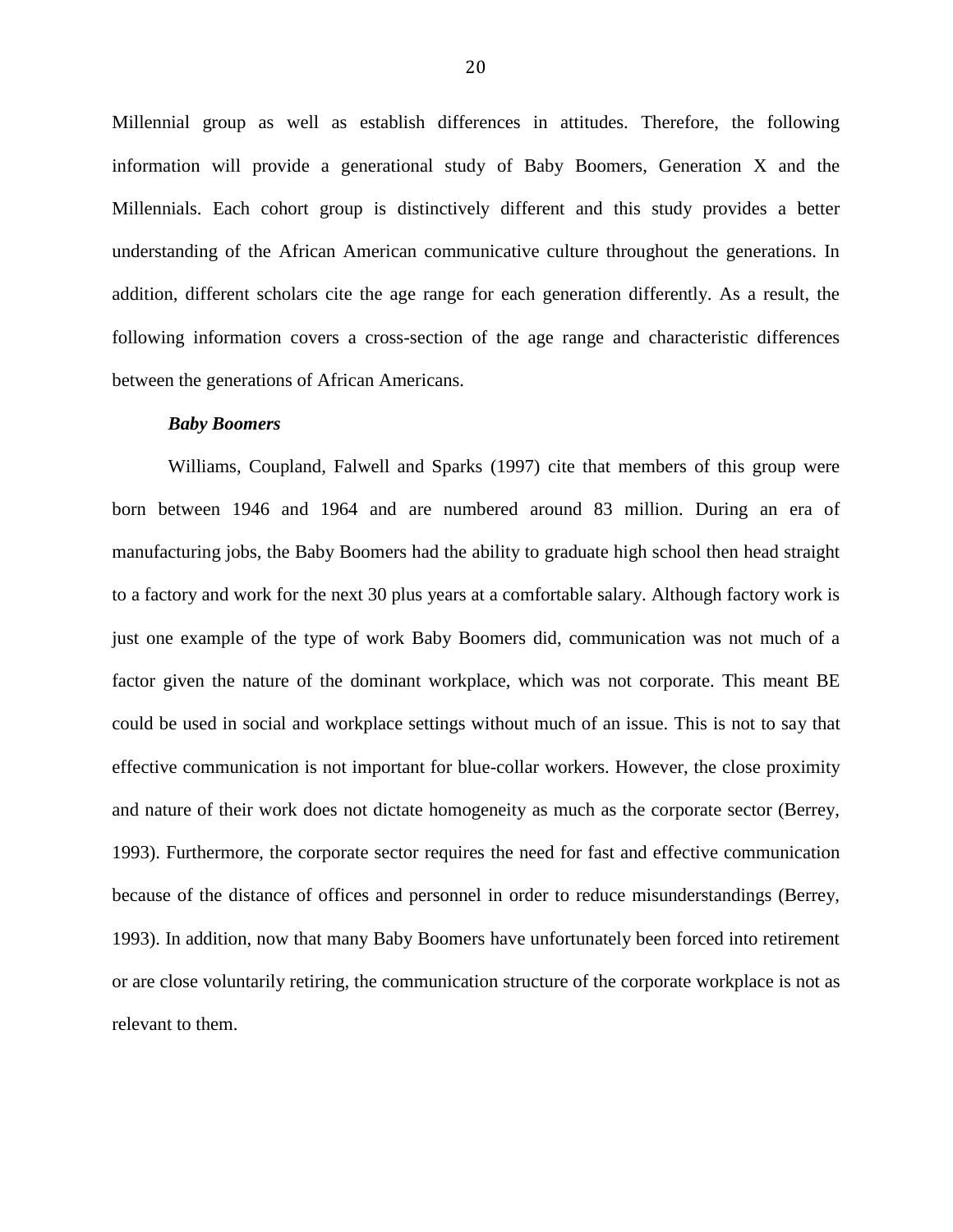#### *Generation X*

The offspring of the Baby Boomers are members of Generation X. Researchers vary on the exact time they were born. Bova and Kroth (2001), believes they were born between 1965 and 1981 and have a membership of approximately 44 million. According to Williams, et al., (1997), members of this group were born between 1965 and 1976. Interestingly, this group also is referred to as the "Hip-Hop Generation" given the advent of rap during their era (Kitwana, 2003). This statement is important given the use of BE in music made the language familiar to the masses. Especially as it gained popularity through the years, the use of BE became more prevalent in popular culture as a form of resistance to society as a whole for many of its listeners. This resistance includes communication. Despite BE being a cultural language, hip-hop made it "cool" for members of the speech community as well as outsiders.

Also, this is a generation that watched their parents begin to lose their jobs at 50, which taught them to expect change (Bova & Kroth, 2001). Although many members of this group capitalized on the manufacturing economy, a great number of them poised themselves for a shift. Resultantly, with Generation Xers seeking more corporate-type employment, communication and language became more of an important factor. Kitwana (2003) believes that "Our parents" achievements (the Civil Rights and Black power movements) continue to overshadow our lives as we struggle to answer these questions and define our generation"s own identity and distinctiveness" (p. xii). She views hip-hop as the single greatest achievement of generation "X." These individuals share a specific set of values and attitudes that has not been fully defined (Kitwana, 2003). This achievement is so revered that it often overshadows the other accomplishments of this generation; especially for this cohort group, which is dedicated to advancing its set of skills for job advancement (Brova & Kroth, 2001). This dedication makes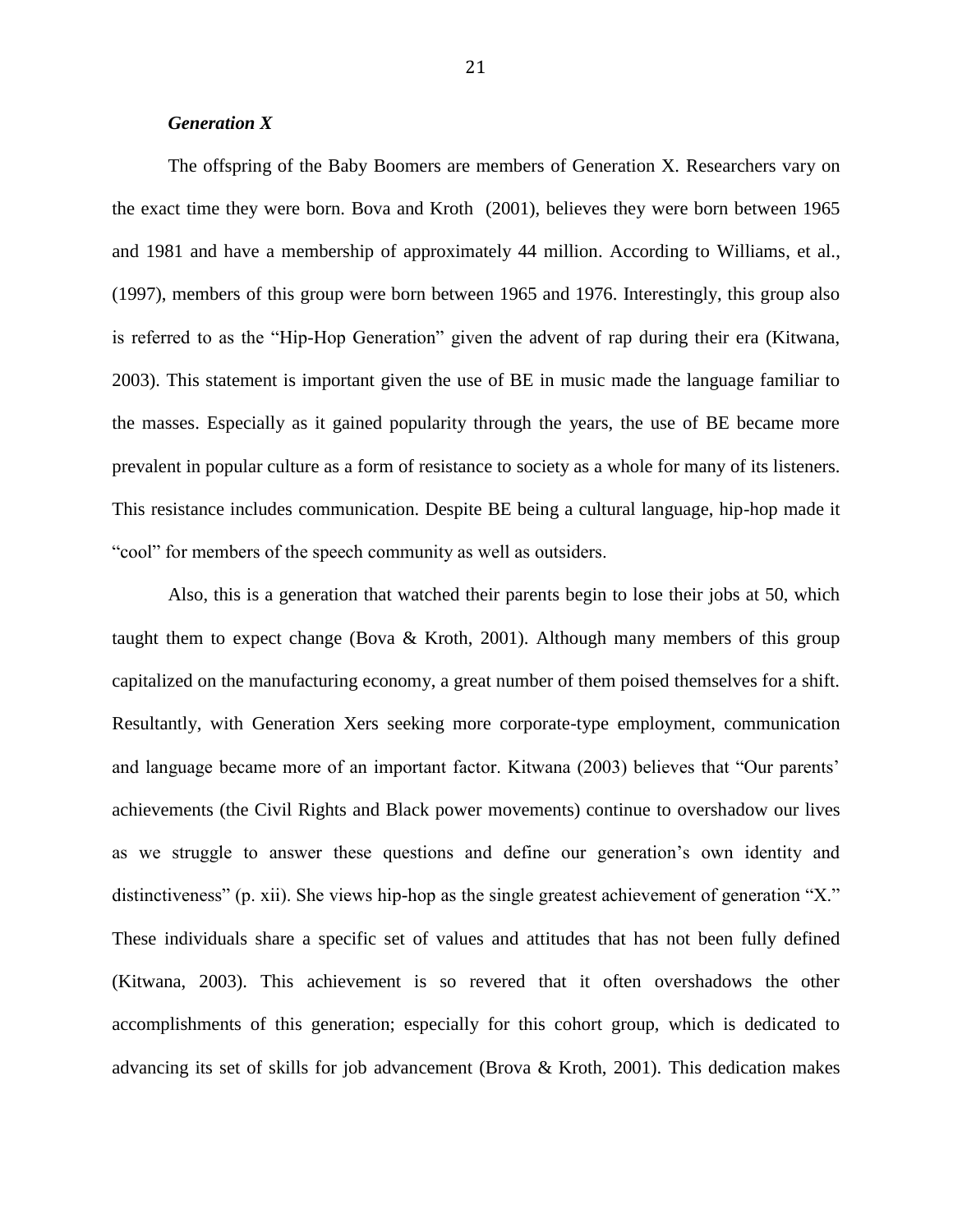Gen Xers more likely to be conscious of their language use, despite the reverence of hip-hop, which is the basis for focusing on them in this study. Future studies should focus on Baby Boomers and Millennials. This reverence is so strong, the following generation has caused an evolution of this achievement and transcended language resistance even more. Language resistance moved beyond being "cool" to becoming a lifestyle.

#### *The Millennials*

The offspring of Generation X (the Hip-Hop Generation), the Millennials were born between 1982 and the present and boast a membership of over 80 million (Howe & Strauss, 2003). Plus, one of five has an immigrant parent (Howe & Straus, 2003). This means many Millennials may come from homes where English is not the primary language spoken. This is an interesting fact given the argument regarding sociolinguistics and the negative view BE receives, despite the existence of several other languages. Furthermore, many parents of Millennials wish for their children to have marketable skills for mainstream society. However, some African American children and teens reinforce the use of BE by ostracizing SAE because it is considered a form of "acting white" (Hecht, et al., 2003). In addition, everyone has an "idiolect" or a preferred speech style that carries social value for him/her as well as their respective speech community (Berrey, 1993). A feature that is highly perpetuated in present-day hip-hop/rap with the advent of BE variations, even speech community members are unfamiliar with.

Additionally, Millennials are highly concerned with peer networks and not conforming (Howe & Strauss, 2003). According to Howe and Strauss (2003), "Millennials appear to be bothered more than previous generations by "preferential admissions quotas or formulas based on race" (pg. 3). As one can see, this is evident in the resistance of some African Americans to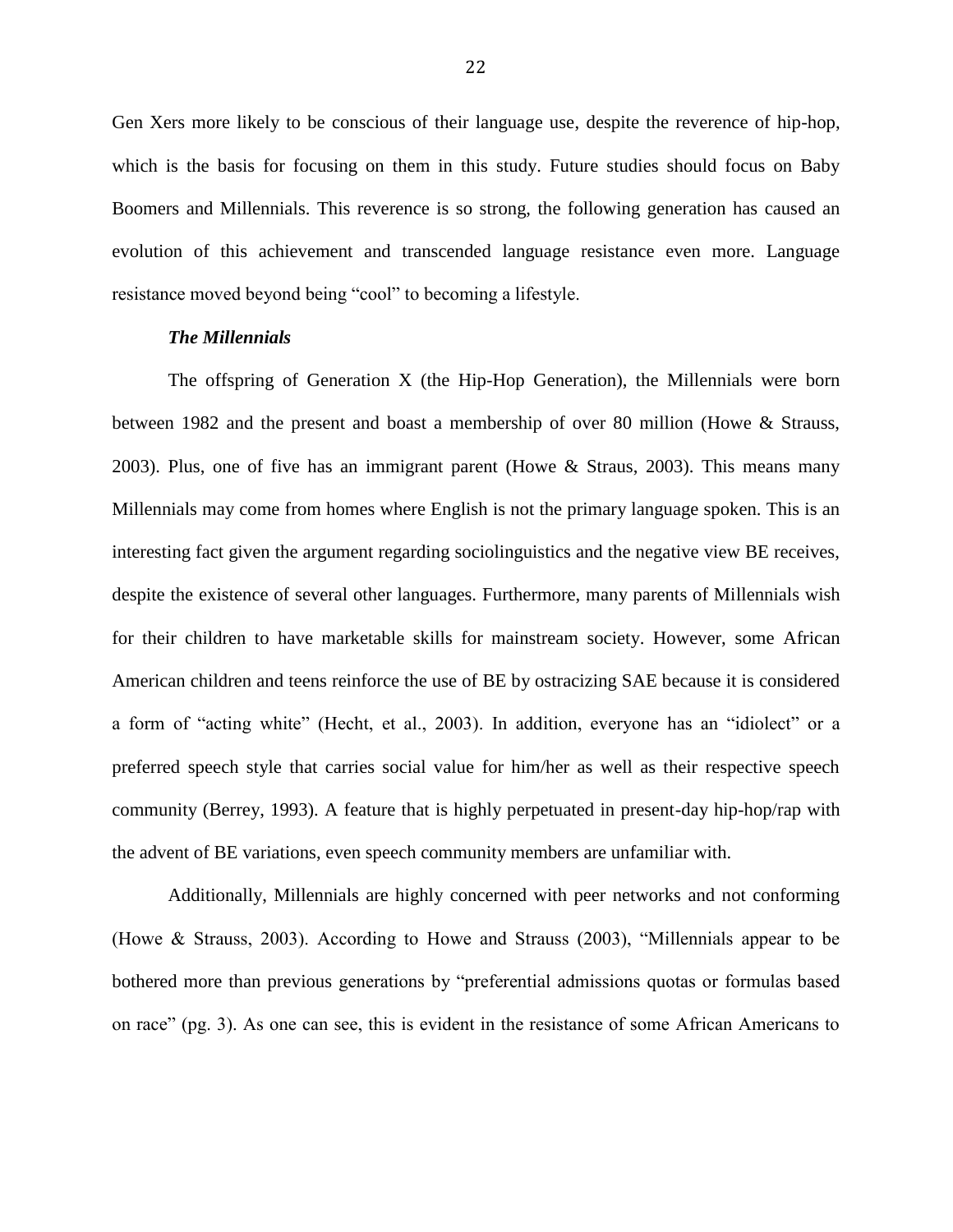speak SAE. The great need to avoid conformity is ever-present in language use by this generation.

The foundational differences between each cohort group have had an effect on work ethics, attitude and communicative actions. To this effect, the changing generations has contributed to the rebellious nature of the Millennials, especially as it relates to embracing different forms of communication. The aforementioned generational discussion also is important to establish an understanding the lack of corporate communicative preparedness among African Americans, particularly the Millennials. This following literature also aims to further explore the reasons behind this lack of preparedness and resistance. In further, exploring the idea of cocultural groups, it is important to define and discuss the term "codeswitching."

#### **Codeswitching**

In language and language acquisition studies, "codeswitching" is used to describe bilingual speakers or language learners' ability to use two separate language varieties on separate occasions or in the same communicative episode (Nilep, 2006). To that effect, "code" denotes language or a variety of language (Nilep, 2006). So in other words, language users choose what "code" to use when communicating and listening (Nilep, 2006). So, for the context of this study, what is codeswitching? Codeswitching is alternating the use of language between BE and SAE depending on the setting – social or professional (Patillo-McCoy, 1999). Historically, codeswitching involved African slaves "coding" their dialect of English to protect the secret of escape from slave masters or to mask their expressions of pain and agony (Smitherman, 1977). Many BE speakers refer to codeswitching as "talking/speaking proper" or "talking white." For instance, an African American man or woman may speak SAE when speaking to his or her doctor. However, when he or she returns home and discusses the appointment with a family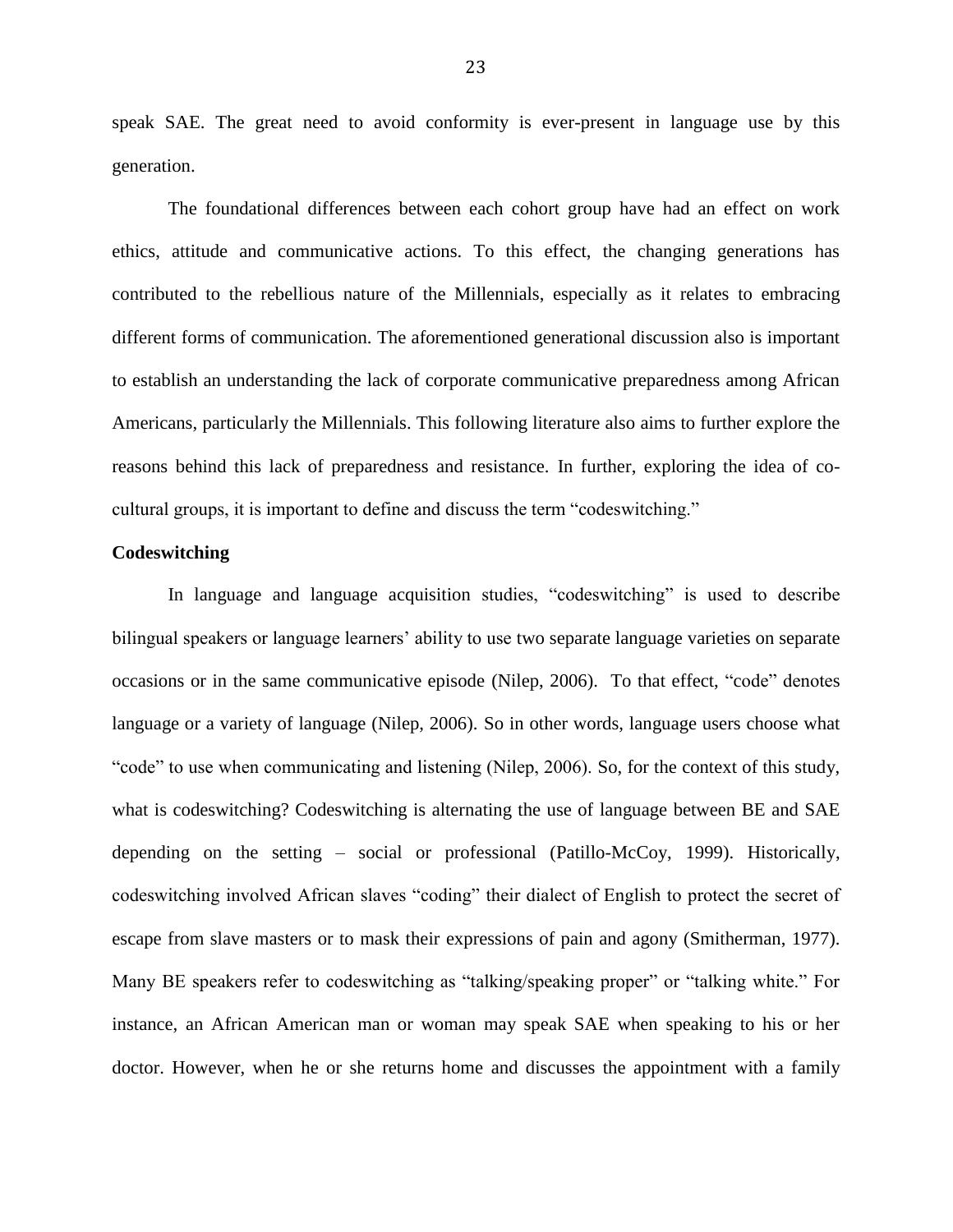member, he or she would resume the use of BE. Codeswitching emphasizes the prevalent differences between whites and African Americans, including those whom are educated with well-paying jobs (Patillo-McCoy, 1999). In other words, codeswitching displays the African American"s ability to navigate more than one language, a feature important for finding a balance between BE and SAE. Brown (2002) refers to BE as "Black Speak," which he says communicates a "truth" of shared cultural history to those conversant in this type of speech. Also, purposeful dialect switch between BE or Black Speak and SAE suggests a command in both languages (Brown, 2002). As stated earlier, for African Americans in the corporate sector, such communicative ability is important.

Examples of common places where BE is used include church, where African American pastors often speak this code of language to relate to members; homes of African Americans; and settings with predominately African Americans present such as parties or social gatherings. Places where SAE is commonly used include places of corporate-type employment, where mostly non-African Americans are present; classrooms in schools that are not predominately African American; parties or social gatherings with mostly non-African Americans; and business interactions such as calling customer service, job interviews or visiting the doctor.

These examples provide a general overview of codeswitching. This is important to note given speaking BE in the corporate workplace creates potential barriers. The importance of codeswitching is evident in studies regarding successful and unsuccessful African American job interviewees (Akinnaso & Ajirotutu, 1982; Hecht, et al., 2003; Pennington, 2000). In the study by Akinnaso and Ajirotutu (1982), their findings revealed that African American interviewees who were able to codeswitch were perceived more favorably by potential employers.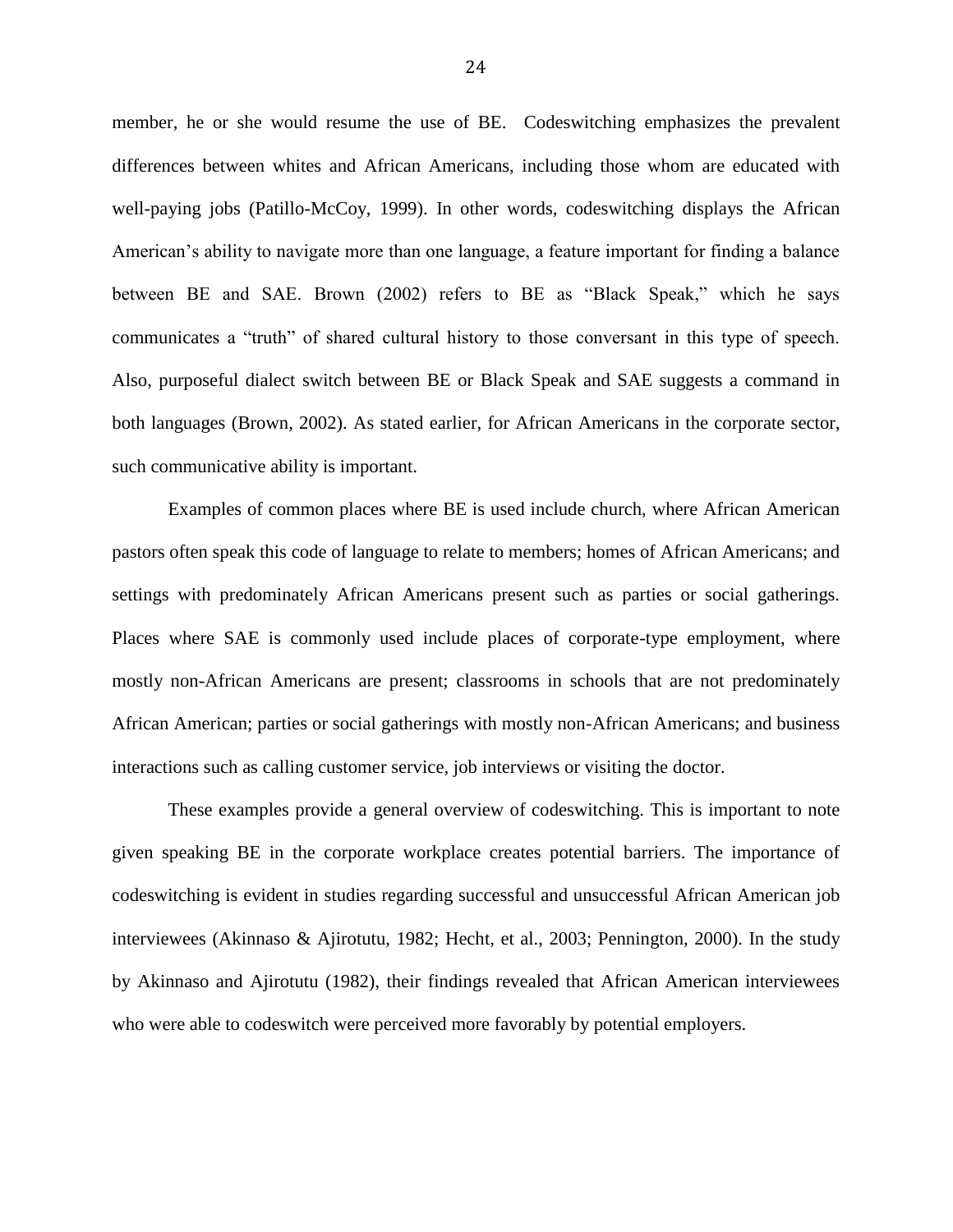In essence, codeswitching requires the ability to linguistically negotiate two worlds – black and white (Patillo-McCoy, 1999). The lack of codeswitching could be attributed to African Americans fearing the loss of linguistic relation to their respective communities and losing part of their culture, a feature of speech codes theory. It has been established that within every culture there is a distinct language community (Brown, 2002). Codeswitching is not just relevant to BE speakers but to any speech community aiming for a balance between their language and the dominant discourse.

Accordingly, codeswitching can be relevant to groups other than just African Americans. For instance, within every culture, whether it is Black, White, Hispanic or Asian, there is a vernacular relative to their respective speech community. For instance, Hispanics speak Spanish in their communities and have resources in their native tongue. Asians may speak Japanese, Korean, Chinese or Mandarin and so on. Hecht, Jackson and Ribeau (2003), describes culture as a historically transmitted system of symbols, meanings and norms that emerges intergenerationally and in social interactions.

Unfortunately, unlike other cultural languages, BE has been relegated to a substandard way of speaking even though cultural dialects are a universal phenomenon. Moreover, despite its roots in English, BE is often viewed as foreign. This could be attributed to the fact many sociolinguistic and pragmatic variables not reaching a level of awareness strong enough to prevent discrimination and negative views against minorities (Berrey, 1993).

#### **Influence of Hip-Hop/Rap on BE**

Adding to the conversation about BE is popular culture. With the ever-increasing popularity of hip-hop/rap, its influence can be heard just about anywhere. Artists such as Lil" Wayne, Kanye West and Snoop Dogg can be seen and heard in commercials for a variety of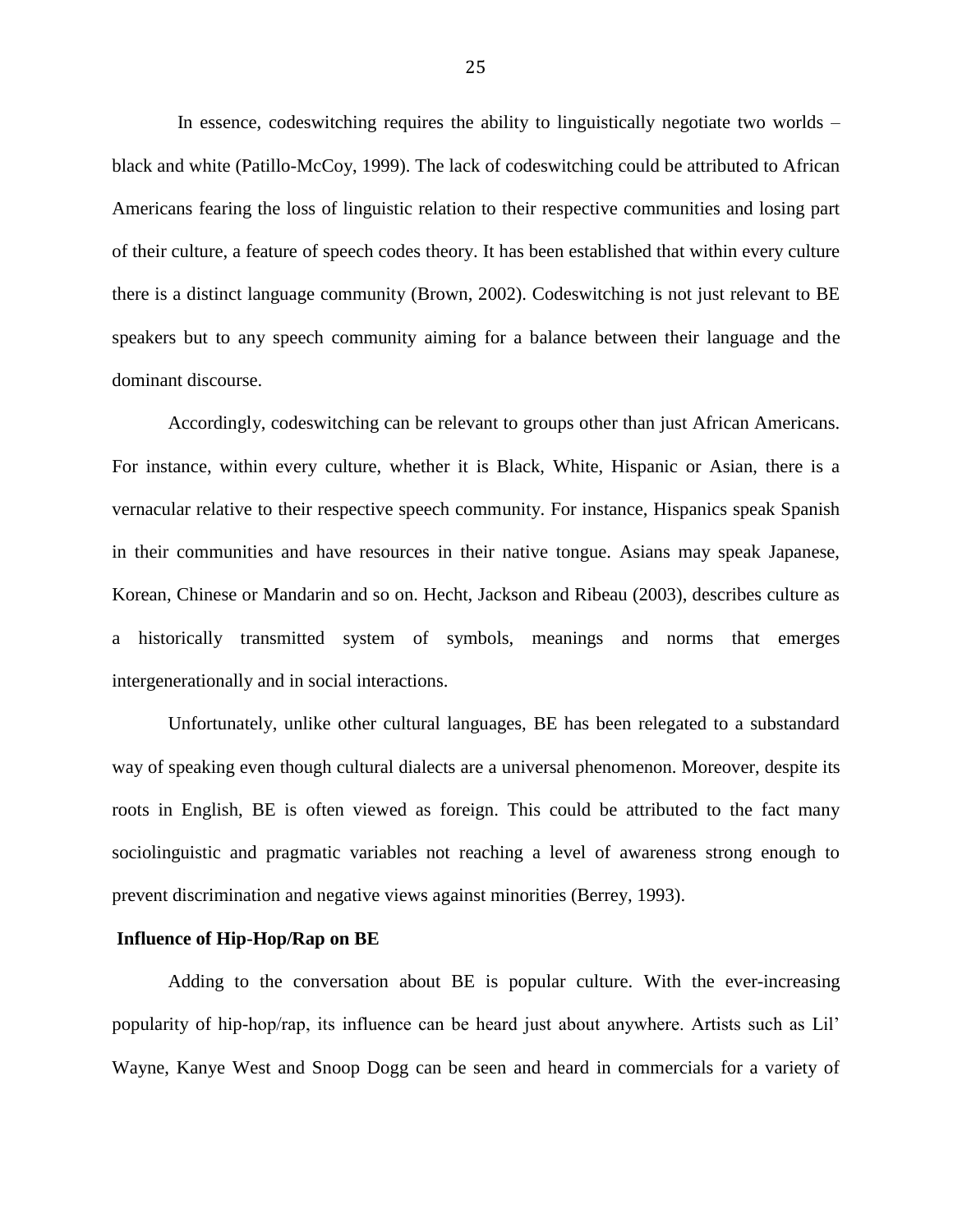retail products, television shows and movies. A form of music created by Generation X, it is not surprising that this genre of music affects the broad use of BE. Hip-hop has a great significance to African Americans, especially youth (Millennials) and sometimes, seems to serve as a "voice of reason."

For instance, Detroiter and political activist, Michael Eric Dyson (2007) believes hip-hop provides its listeners with up- to- date information on contemporary politics, history and race relations. Also, he asserts hip-hop artists are instrumental in defining African American authenticity. According to Dyson (2007), hip-hop is to today"s youth, the Millennials, what the civil rights and church leaders were to the Baby Boomers. Dyson"s thoughts about hip-hop"s influence on the African American community are important to the discussion about the strong influence of BE use on the African American community. Additionally, the influence of hip-hop on the African American speech community is further spreading a code for the community and the broad use of BE. "Many rappers consider themselves to be educators and see at least a portion of their mission as raising the consciousness of their communities" (Morrell, 2002, p.74). This could be another reason Millennials are resistant to "regular" mentors, especially as it relates to communication.

Researcher Andreana Clay from UCLA spent time working as a volunteer at a youth center in California, where she overtly observed the contribution hip-hop provides to the lives of urban youth. As observed by Clay (2003), "it is imperative for those Black youth to engage in the performance of hip-hop culture to authenticate a Black identity" (p. 1352). During her observations, she noticed that the majority of the children at the center engaged in hip-hoprelated activities including communication. This speaks to the need for "community" and belonging.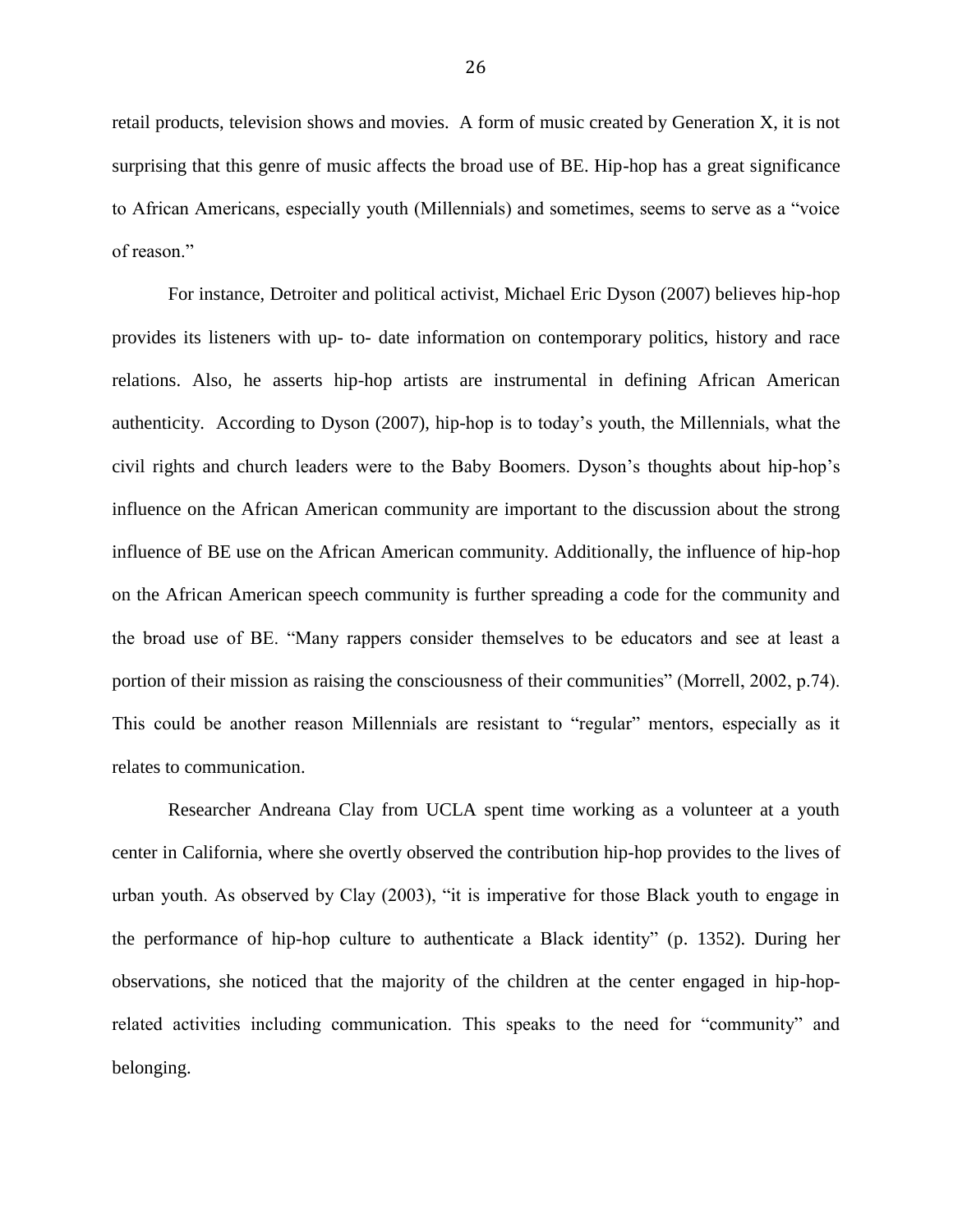Although hip-hop/rap was created by and is important to Generation X, the Millennial Generation has taken over ownership of the movement and moved it in a different direction than the original intent. Rap music has a tradition of transcending communication use through its metaphorical play on words. Examples include "bad" really meaning "good" or "crib" referring to "home." Today, this play on words is a popular "language of resistance" to anything standard with variations of BE, even traditional speech community members do not understand such as "fa-sheezee" (for sure).

The use of BE connects the middle class African Americans to the poor and differentiates them from the mainstream (Patillo-McCoy, 1999). This statement is important in answering the question about why there is resistance by African Americans to speaking SAE. Furthermore, the African American community has a stigma regarding speaking SAE called "acting white" (Godley & Minnici, 2008). Noting "acting white" is very important in understanding the resistance to speaking SAE. This stigma is part of a "push-pull" system in African American culture, where African Americans feel they are being pushed toward mainstream culture while they simultaneously pull away from it (Smitherman, 1977). Such a statement suggests there is a fear of assimilation by African Americans who historically have been striving to find a place in society and maintain an identity.

The phrase "acting white" is also synonymous with achieving academic and professional success (Tyson, et al., 2005). Unfortunately, for this reason, some African American students working to achieve success have their "blackness" questioned by their family and peers (Tyson, et al., 2005). Even worse, they may be discriminated against by their own cultural group for choosing to codeswitch (Payne, et al., 2000). This information further validates the reason many African Americans, especially Millennials choose not to speak the dominant discourse or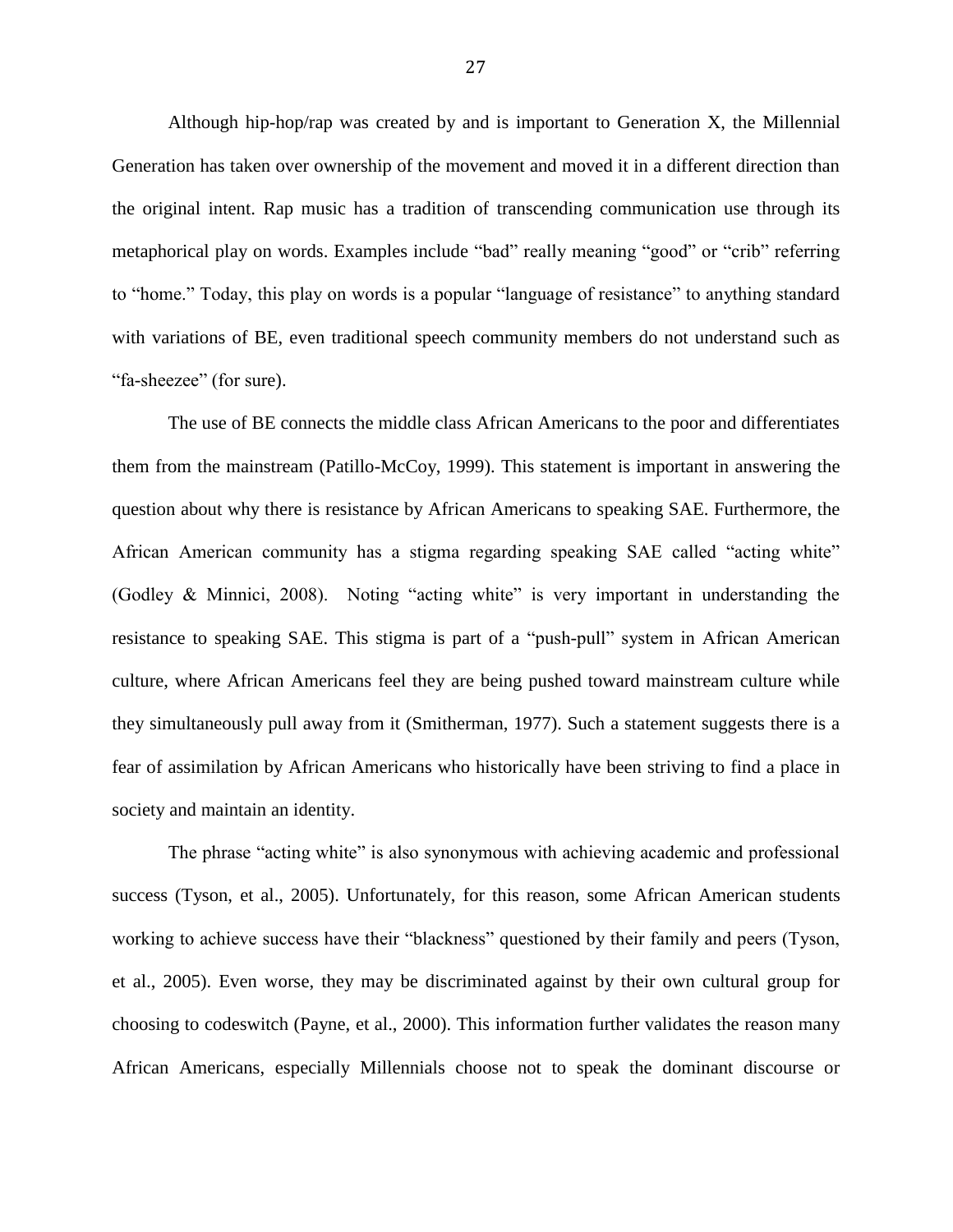codeswitch. They may also be considered "saddity," which is a BE description of acting like a snob, "acting uppity" or "putting on airs" (Smitherman, 1977). It is very common in the African American community for men and women who fit the aforementioned descriptions to also be referred to as "sell-outs" or "Uncle Toms" (Smitherman, 1977). The name "Uncle Tom" refers to the main character from Harriet Beecher Stowe"s *Uncle Tom's Cabin* (Smitherman, 1977). This reference is more commonly used by Baby Boomers. In the book, the character was viewed by his peers as subservient to the white majority, which is rejected in African American culture (Smitherman, 1977). In addition, the regular use of SAE in some African American communities is considered to be "bougie" (pronounced boo - jee and is a BE form of bourgeoisie), meaning the speaker thinks he or she is better than everyone else (Brown, 2006). This is because most people learn their communication styles and rules based on racial group memberships and socialization (Allen, 2006).

Consequently, as many African Americans, hoping to "keep it real" or fit in with the "in crowd," they may choose not to codeswitch so they will not appear to be "acting White" (Tyson, et al., 2005). Overall, the unfortunate stigma connected to upward mobility has contributed to an attitude of "keeping it real" and not becoming like "the Man," a term in reference to white society or those in power. In other words, while members of this rebellious population are overly concerned with authenticity, their multicultural counterparts are achieving the success that could be available to them as well.

As stated before, BE is a derivative of SAE. It can legitimately be referred to as a language because of the historical and social circumstances surrounding it (Speicher & McMahon, 1992). The rich history of BE and more recently, the heavy influence of hip-hop culture has created a strong connection and code of communication for members of its speech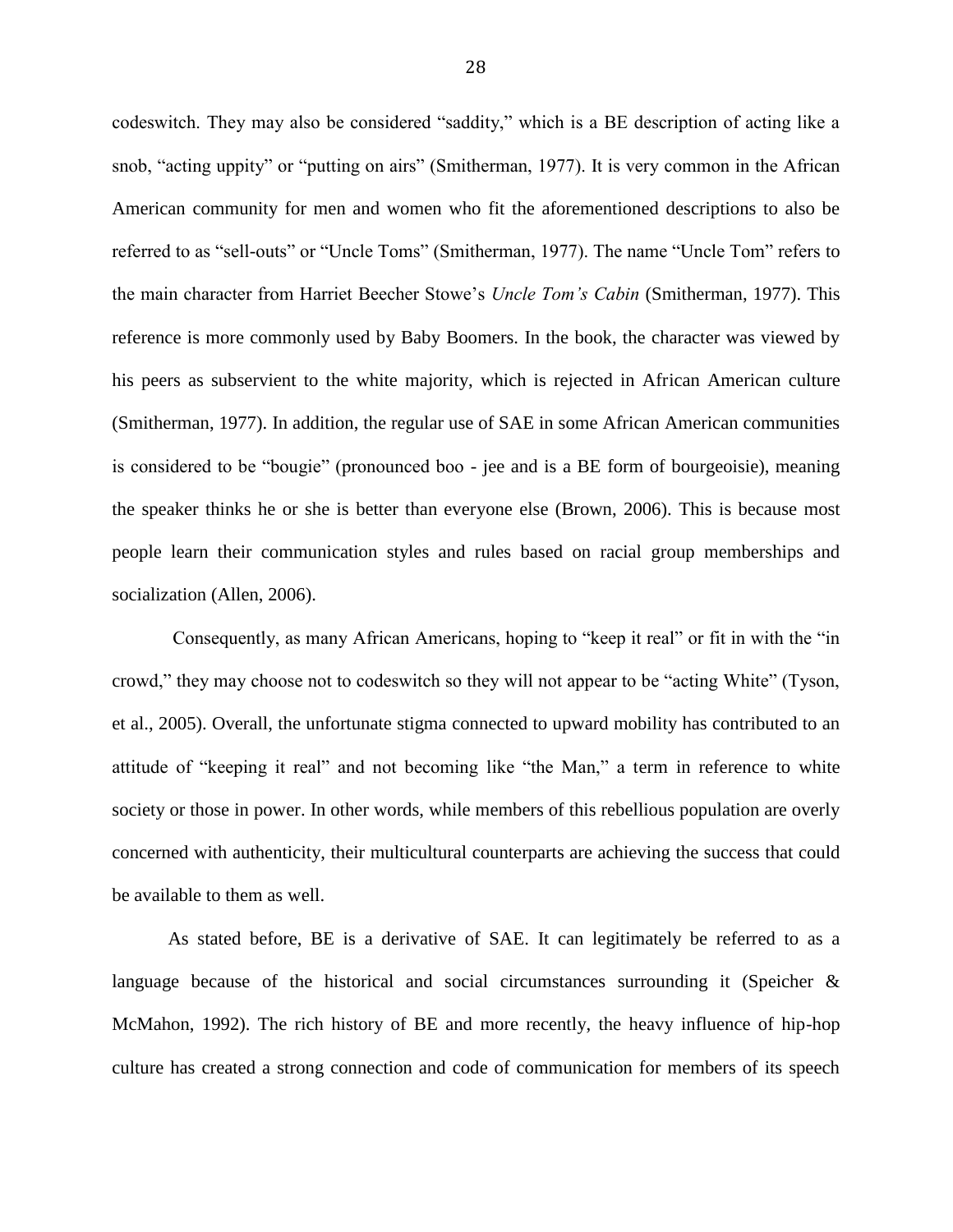community. There seems to be a gap in the literature as far as more programs, which are not the remediation-type, dedicated to helping BE speakers learn to codeswitch. According to Kirschenman and Neckerman (1991), very little research has been dedicated to employers" direct views about African American workers and how it affects their recruitment and hiring processes. Additionally, there is a lack of literature concerning corporate-related views of BE.

As mentioned earlier, every culture has its own mode of communication. However, unfortunately given the structure of American society, it is not acceptable for African Americans to transport their code of communication (BE) from the community to the boardroom. The literature reviewed in this study has explained the history of BE and provided examples. It also answered questions about why there is a resistance by African Americans to speaking SAE, how its use could pose problems in the corporate sector and how they could potentially find a balance between both languages. Looking the part is easy but "speaking the part" requires competency in SAE and BE, a skill more members of this speech community need to acquire.

As such, knowing the history of BE and how it has transcended the generations, like many languages leads to questions about why it can also pose problems for corporate job seekers and employees.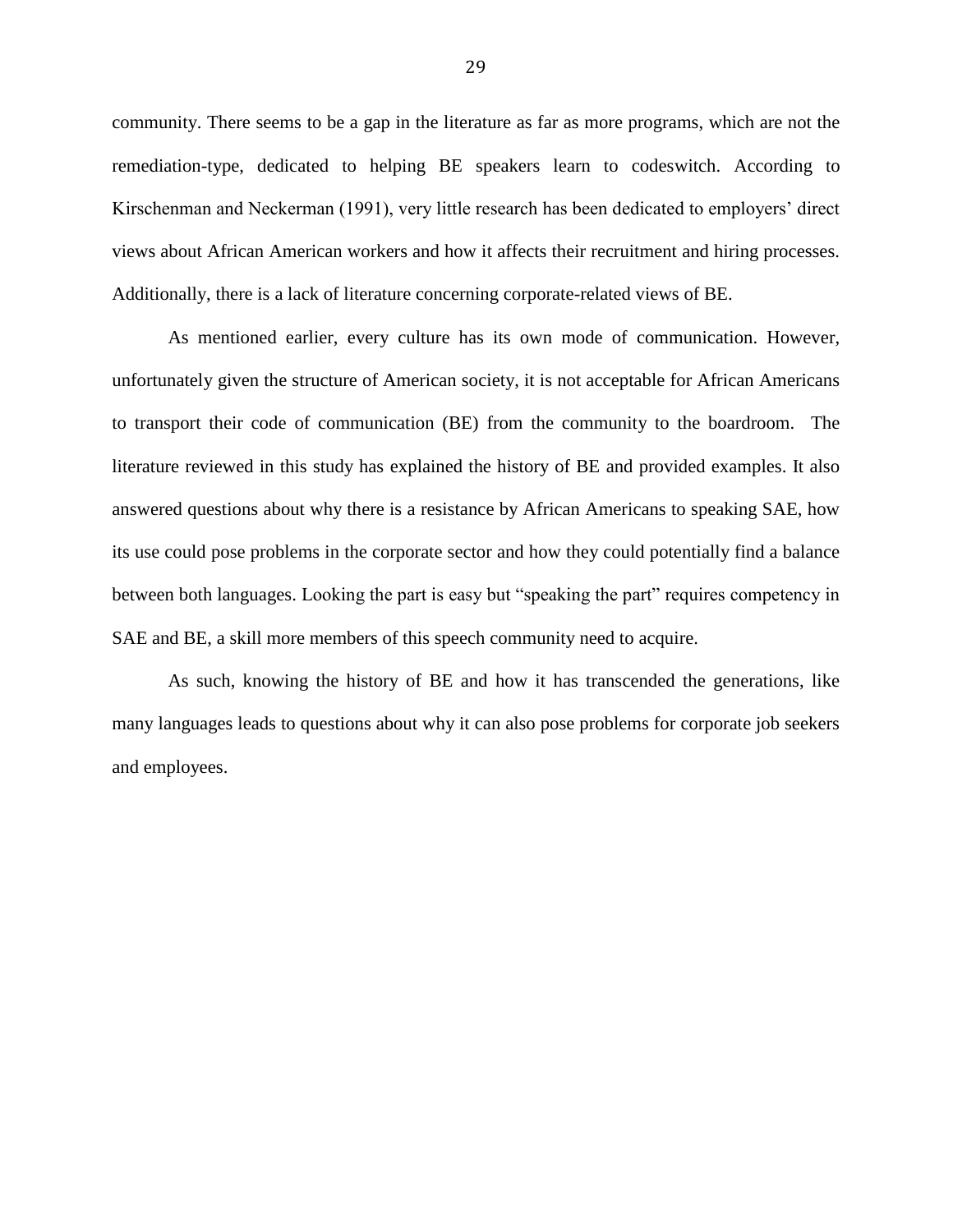#### **CHAPTER 3 Theoretical Framework**

Several communicative theories are relevant to the use of BE. For example, Communication Theory of Identity (CTI) or Speech Accommodation Theory (SAT) would both be useful. With CTI, identity can be communicated within and between relational partners as well as group members (Hecht, Warren, Jung, & Krieger, 2005). This is relevant to BE speakers because it is a cultural language spoken primarily by African Americans and can serve as a form of identification between group members. Also, SAT theory says people adjust their language based on their environment, which is also is relevant to African American speaking culturally with other members (Bell & Brown, 2006).

However, for this study, to further develop a framework for the use of BE, the resistance to SAE and the impact of its usage in the corporate workplace, the speech codes theory is enlisted (Philipsen, 2000). Speaking culturally within a setting outside of a speech community can be considered a speech act (Philipsen, 2000), thus providing a basis for the act of speaking BE in a corporate office. This theory is instrumental in placing cultural speech beyond its respective speech communities and into social life, such as corporate America as it transmits messages about social identity (Carbaugh, 2007). According to Woolard (1994), speech codes emphasize the psychological state of the speaker while simultaneously downplaying the social consequences of speech (pg. 59). There is a great deal of research dedicated to the effect of outsiders infiltrating and experiencing cultural speech communication such as the studies conducted by Philipsen (1976) and Smitherman **(**1988**)**. However, it is equally important to explore the effects of speech community members, such as BE speakers functioning communicatively in social environments outside of their norm. Speech codes theory, also known as culturally distinctive codes of communicative conduct theory, posits that culture itself is a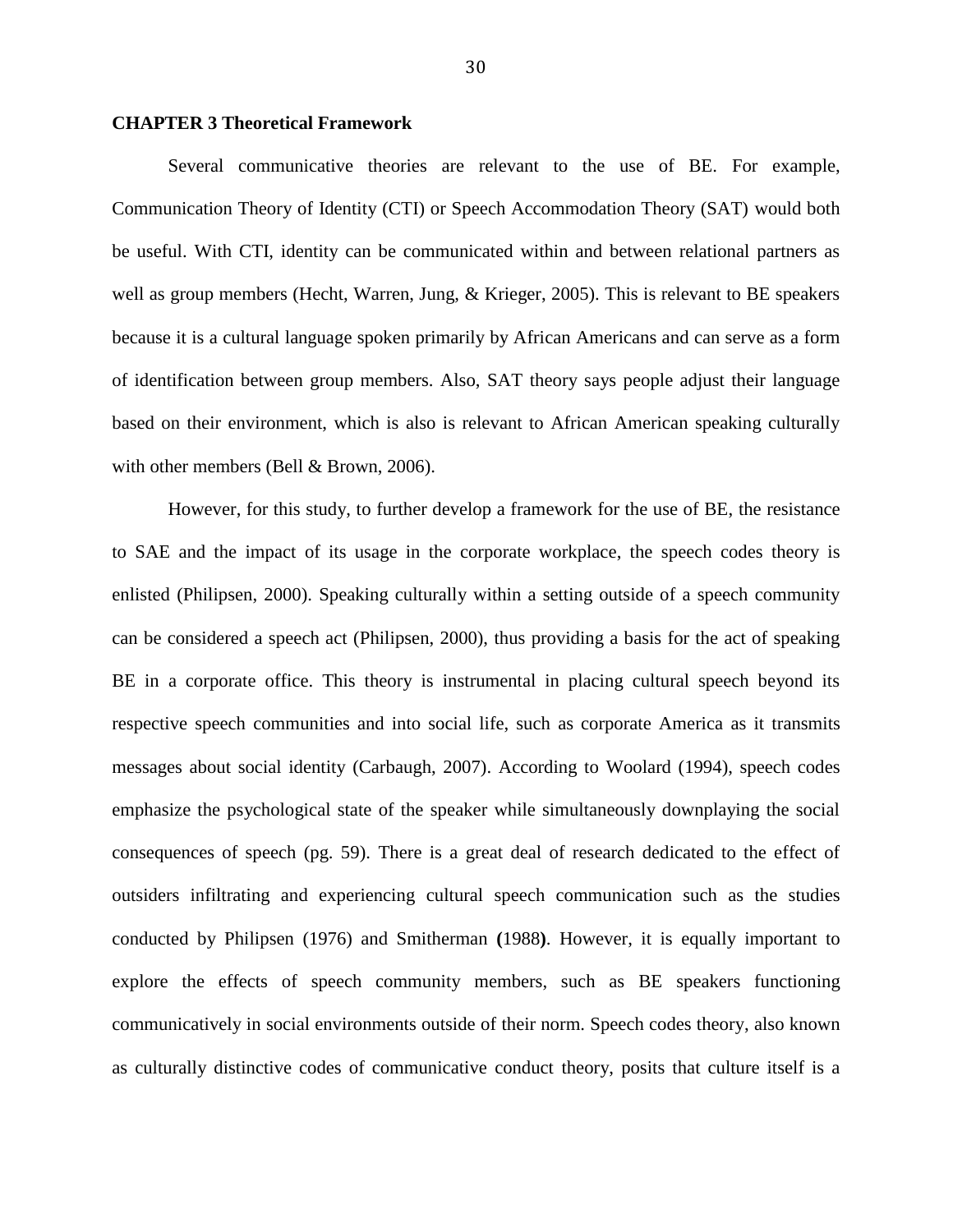code system bearing meanings and ideals, which is a large issue for many BE speakers (Philipsen, 1997). For many African Americans, the use of BE provides them with a sense of "community" and belonging. It provides them with an identity (a Black identity) and a connection to their respective speech community (Rahman, 2008). Community is defined as a group of people with shared symbols, meanings, norm and history (Hecht, Jackson, & Ribeau, 2003). Regarding BE and African Americans, the importance of "community" represents communal conversations where individuals negotiate the way they will "conduct their lives together" (Gudykunst, 2005). Such a bond creates in-group and out-group distinctions that manage social relationships (Hecht, Jackson, & Ribeau, 2003). As it pertains to African Americans, shared history, circumstances, attitudes and experiences contributes to the wide use of BE, and in some cases, resistance to the dominant discourse.

The aforementioned "code" dominates what a group says, how they say it and in what context. Also, "code" is an encompassing system of beliefs, values and images that are reflected in language patterns (Hecht, Jackson, & Ribeau, 2003). Hecht, Jackson and Ribeau (2003, pg. 40) assert that "When shared by a community of persons, codes serve social ordering and coordinating functions, guiding language choices and patterns through which people come to know their place in the world." To that effect, there are many African Americans who have been socialized since infancy to speak BE.

Rooted in anthropology and linguistics, speech codes is theory comprised of an ethnography of speaking (Gudykunst, 2005). Developed by theorist and communication professor Gerry Philipsen, it identifies codes that limit communicative interactions within a specific speech community. Furthermore, for speakers, speech varies depending on the culture and the social setting. Specific speech codes are the catalyst for interaction among members of a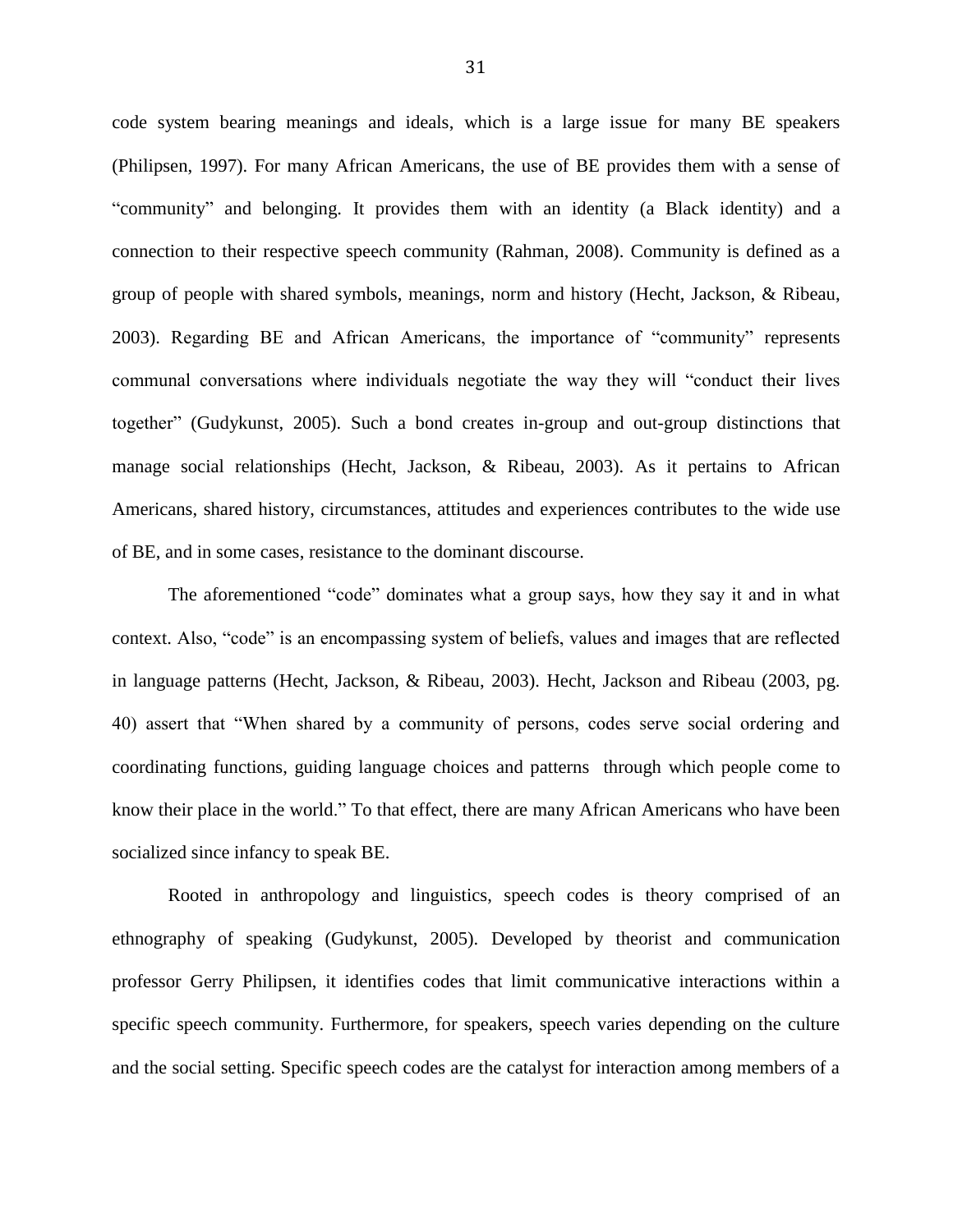speech community. The original idea of speech codes was introduced in the early 70s by British sociologist Basil Bernstein. For African Americans, speech codes theory suggests that only speaking BE is an acceptable form of communication, especially in the presence of other "community" members. This information is important in answering the question about why some African Americans are resistant to speaking SAE, even with members of their own speech community. Furthermore, this theory will help provide an understanding of this form of communication in a wider context. For this study, a wider context denotes how BE speakers function in the hegemonic structure of corporate America. According to Philipsen (2003), the theory provides a pragmatic experience for the speaker and the listeners.

Accordingly, there are six distinctive propositions of speech codes that further explain this theory including existence, substance, sites, observation and force and are as follows: (a) Wherever there is a distinctive culture, there is a distinctive speech code, (b) In any given speech community, several speech codes are used (c) A speech code represents a culturally distinctive psychology, sociology and rhetoric, (d) The significance of speaking depends on the speech codes used by participants to assign the meanings of communicative interactions, (e) The terms, rules and premises of a speech codes are incorporated into speech patterns unknowingly and (f) The shared speech of a community predicts, explains and controls the form of discourse about the intelligibility, caution and morality of communicative conduct (Philipsen, Coutu, & Covarrubias, 2005; Philipsen, et. al., 2005).

# *How the Six Propositions Relate to African Americans and BE*

Now the six propositions of speech codes theory have been listed, it is important to show how they specifically relate to the use of BE by African Americans. For proposition one, African Americans are a distinct culture given their shared history stemming from slavery. Proposition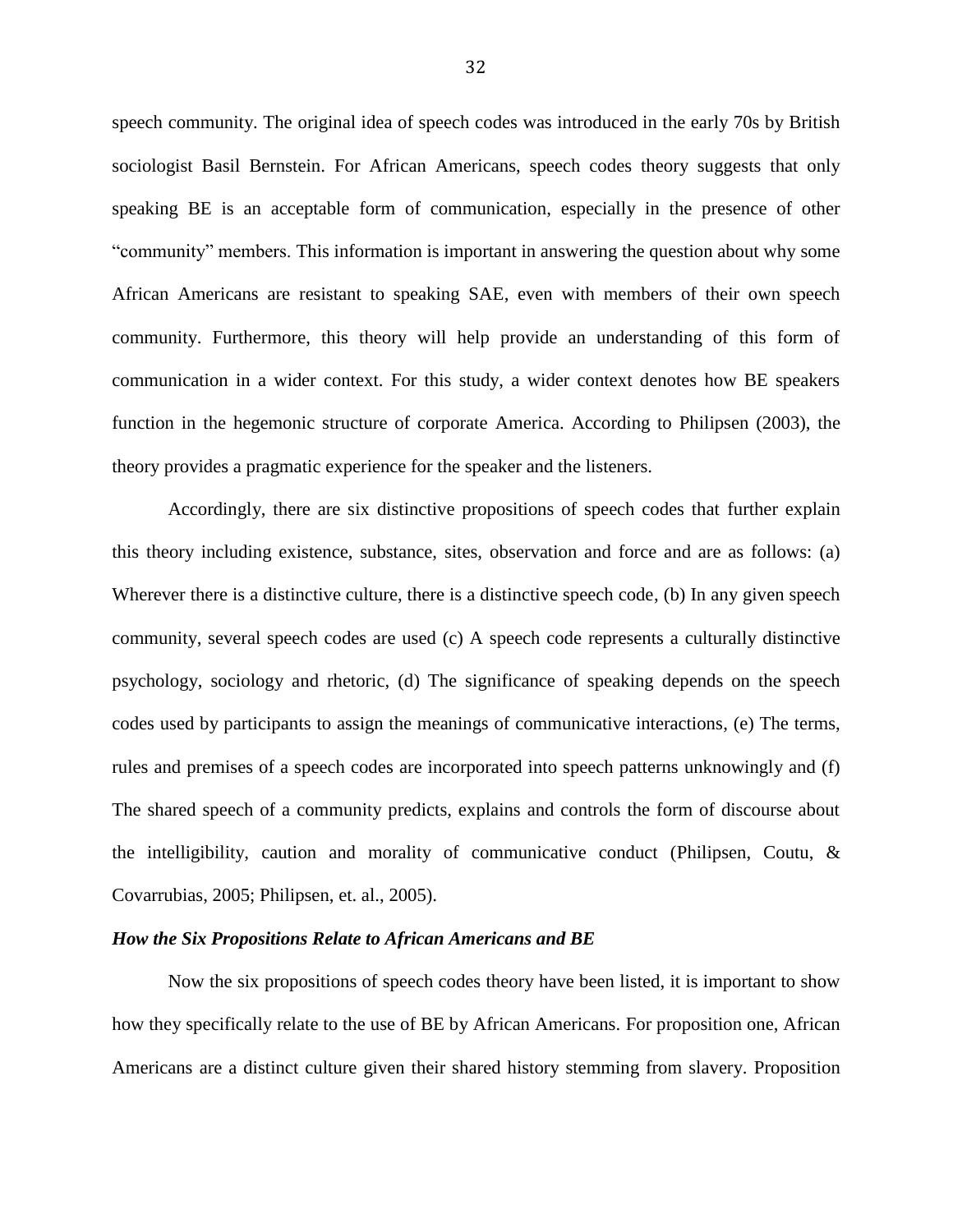one also indicates culture as a code (symbols, meanings, premises and rules about aspects of life) as opposed to a geographical, political or social unit (Philipsen, et al., 2005). Therefore, African Americans have constructed a distinct culture of life conducive to speaking BE as it has been passed down through the generations. However, corporate America also has a distinct culture/code due to its traditional hegemonic structure. Moreover, corporate America is detached from the culture of African Americans, creating a clash.

Proposition two states there are several speech codes used within a speech community. This is relevant to African Americans and BE because as stated earlier, only 80% speak it. Also, some choose to codeswitch while others opt not to. Resultantly, this proposition suggests there are different contrasts within a speech community. Such conduct is the result of individual speech community members possessing their own sociocultural identity within social contexts (Brown, 2002). This suggests some African Americans still have a sense of individual identity, although they are a part of a collective group, which preserves freedom and creativity within language (Gudykunst, 2005).

Regarding BE and African Americans, proposition three addresses the action of speaking heard daily. Within this action, there are displayed meanings about human nature (society), social relations (sociology), strategic conduct (rhetoric) and even traces of social relations (Philipsen, et al., 2005). These elements are present in all distinct cultures, as indicated by the theory. Concerning this study, this proposition suggests the situated vocabulary of African Americans" language has personal meaning for them. It is a "truth," meaning it bears shared social identity and heritage (Brown, 2002).

Proposition four addresses the interpretive process of a speech act and how a speaker views his/her or others" communicative acts (Philipsen, et al., 2005). In other words, each culture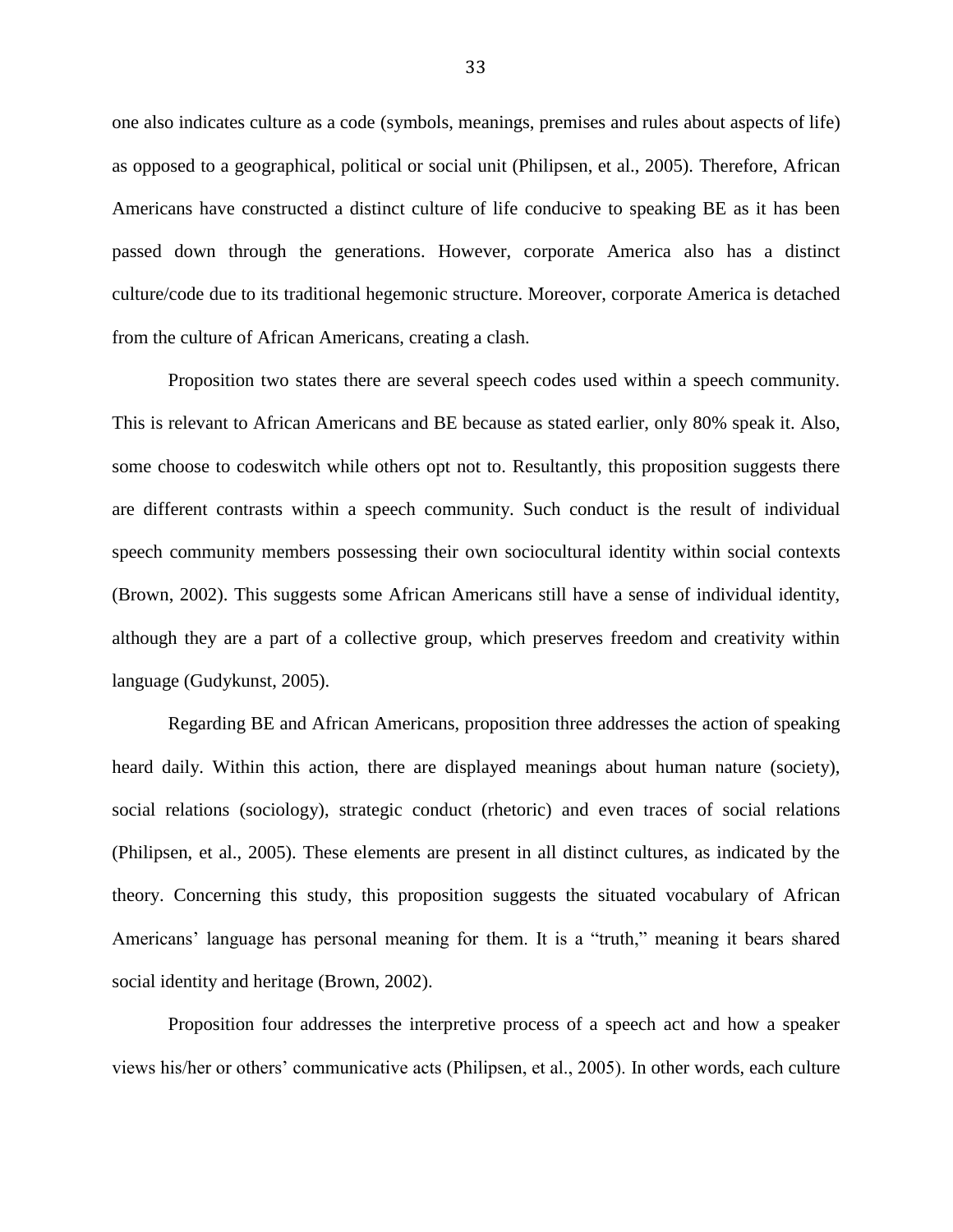interprets the communicative acts of others as an action or behavior. For example, during a conversation between two African Americans, one may say "Get outta here!" to express their excitement or disbelief. Another culture member may interpret this differently. This proposition is important because for any culture using the language of their respective speech community in the corporate environment, there is a possibility for misunderstandings. More specifically, this proposition suggests that people unfamiliar with African American culture and BE may easily misinterpret their language use.

Proposition five asserts there are meanings (socially constructed terms, rules and premises) about communicative conduct within the words and expressions used in a speech community (Philipsen, et al., 2005). The aforementioned use of "Get outta here!" is an example of this. Instead of literally meaning "get out of the room," this phrase has a socially constructed meaning of excitement or disbelief. For African Americans, especially the younger generation, great exposure to BE provides them with this code. Despite potential detachment from historical cultural facts, being surrounded by family members and others who speak it give speech community members the rules of communicative conduct.

Proposition six answers the question about how speech codes influence communicative conduct (Philipsen et al., 2005). It addresses the power of culture on speech communities. According to this theory, cultures are not fixed, unitary or deterministic but are instead are dynamic. This suggests that not only African Americans are prone to using BE but any individuals widely exposed to this speech community. Furthermore, this proposition shows how codes or cultures are used in our efforts to shape communicative behavior of themselves and others. Moreover, these efforts are not necessarily successful in encouraging people to conform to the codes of a particular culture (Philipsen, et al., 2005).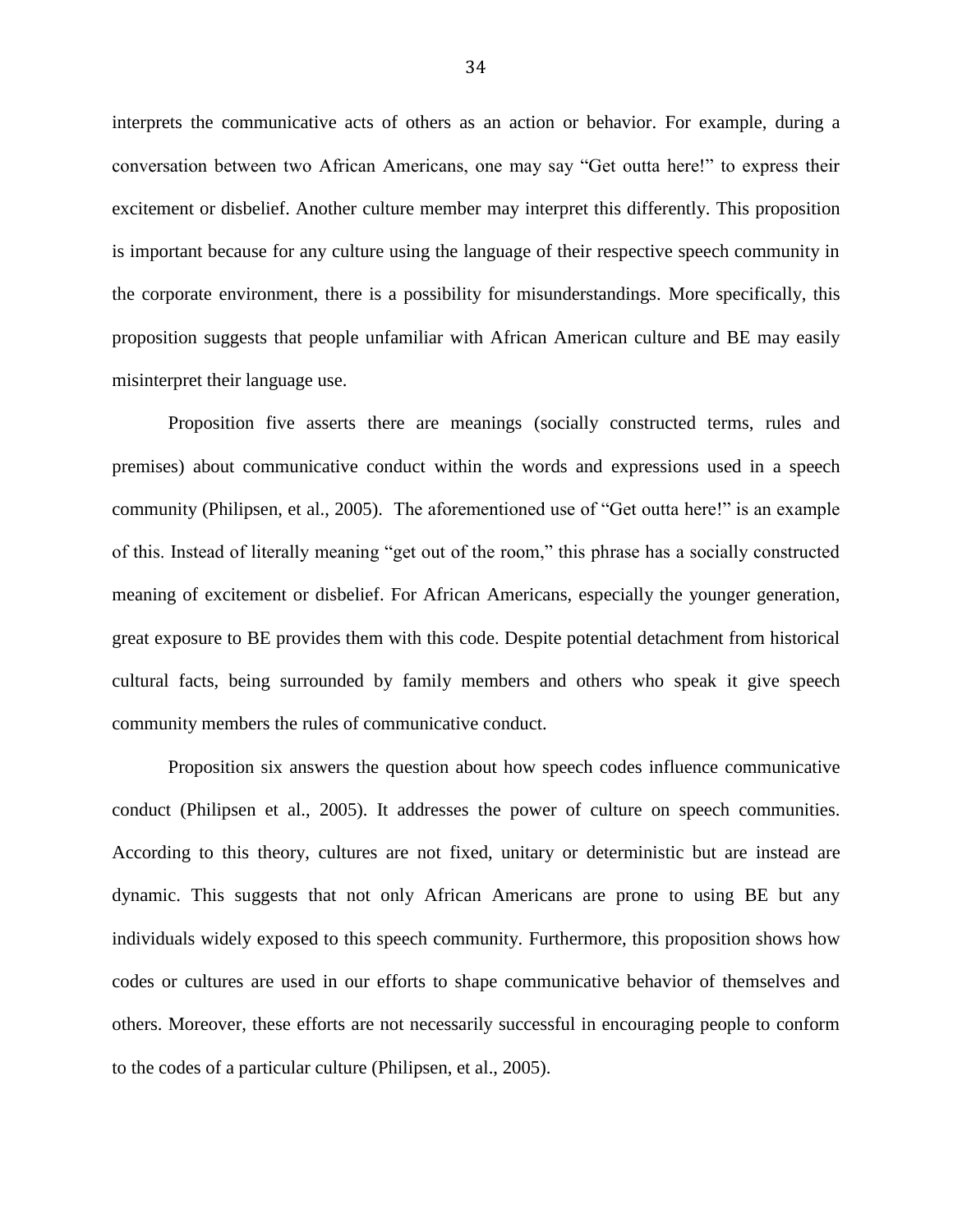Furthermore, for speakers, speech varies depending on the culture and the social setting. Thus far, the propositions of the speech codes help explain the importance of BE to members of this speech community. For members of the BE speech community, speech codes help provide a framework for communication practices between an underrepresented group (African Americans) and the dominant group – corporate America. And, accordingly members of this speech community may feel like outsiders in mainstream settings, particularly corporate America. According to Orbe (1998), co-cultural differences are interpreted differently by group members from within a speech community. This is because in the corporate workplace, feeling like an outsider may prompt BE speakers to choose communication styles based on their perception of costs and rewards as well as preferred outcome (Orbe, 1998). This means that typical speech communities have different forms of communication – in-group (less formal), outgroup (formal and coded) and casual. However, the situation (organization, position of the "outsider," presence of other speech community members, etc.) dictates the speech community member"s communication at work (Orbe, 1998). Moreover, proposition six of the theory suggests there is a discursive force that contributes to speech community members to succumbing to social norms. According to Payne, Downing and Fleming (2000), children recognize the socioeconomic advantage of speaking the standard speech codes of the culture in which they belong by age 10. This discursive force helps explain the resistance of the Millennial group of African Americans to speak SAE due to communicative peer pressure. The idea of "community" mandates a need for belonging and thus directs the communicative behavior of some African Americans. More information regarding the Millennial group will be addressed later. However, people who use speech codes considered sub-standard, such as BE, experience social isolation, less power and discrimination (Payne, Downing, & Fleming, 2000).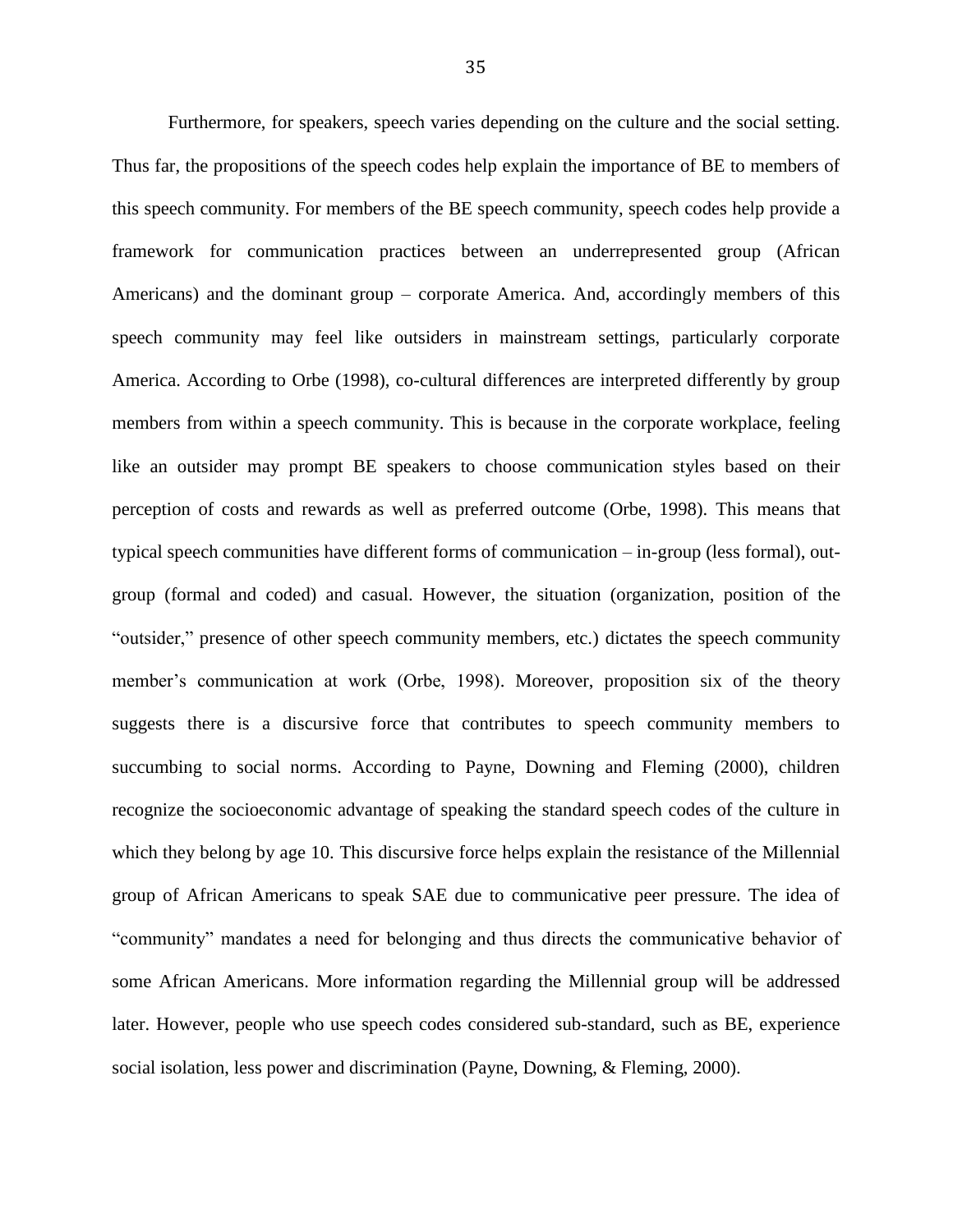In essence, speech codes theory speaks to cultural traditions such as the use of BE. It consists of code, conversation as well as community and demonstrates how conversations can convey shared meanings and membership within a cultural community (Hecht, Jackson, & Ribeau, 2003). For today"s corporate workplace, it means members of this speech community face potential difficulty when communicating with their multicultural supervisors and colleagues if there are not shared meanings. In other words, as Orbe (1998) states, if a BE speaker feels like an outsider, there could be potential negative issues with co-cultural communication. Allen (2006) states that organizations receive benefit when there are positive interpersonal experiences in the workplace. She cites these positive experiences as a prerequisite to effective job performance, social support, sense of identification with the organization and participation in the company as a whole (Allen, 2006). In his study on co-cultural communication, Orbe (1998) gave the example of a sole female within a male-dominated company who regularly muted her disdain to inappropriate comments about women. However, once another woman joined the company and voiced her disapproval at the same comments, the once sole female changed her communication style. The presence of another "outsider" gave her a sense of belonging (Orbe, 1998). Similarly, BE gives many African Americans a sense of community and belonging as speech codes theory states.

Its historical roots from slavery provide many African Americans with a distinct identity and sense of cultural pride. Although speech codes theory is not designed to define what BE is per se, it can answer the question regarding what this language is for its speech community and why it is so important. For a number of African Americans, BE encompasses the essence of their culture as outlined in the theory.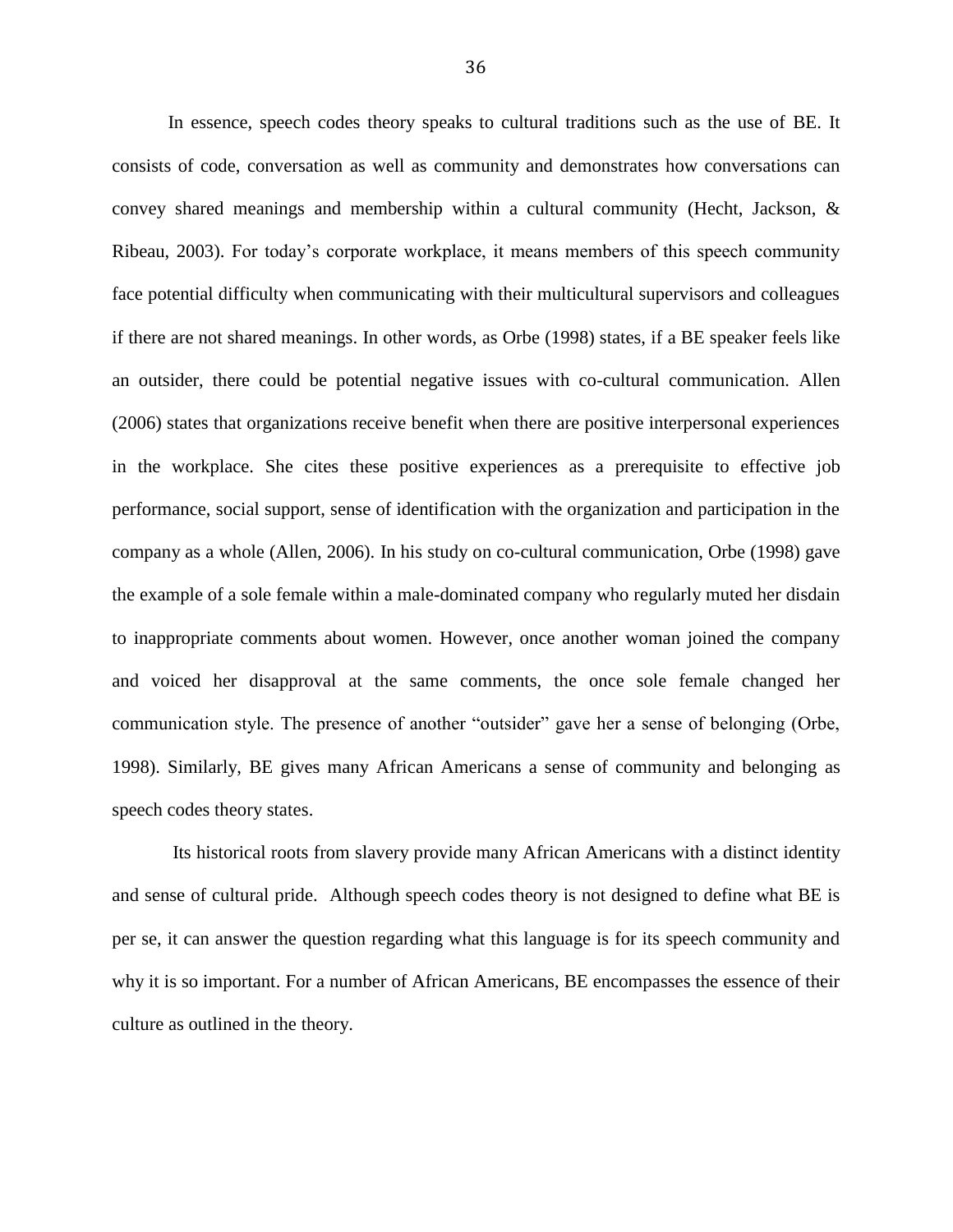The multi-faceted nature of speech codes theory provides a theoretical explanation for the communicative importance of BE to African Americans. For a group of people historically melded together and forced to learn how to become a cohesive group, the notion of belonging, community and tradition is important and somewhat redemptive, especially for communication. Like many cultures, having a shared language sets them apart from other groups. Resultantly, speech codes theory provides an understanding of this communicative need for cultural speech communities.

### *Why are Speech Codes Important to Communication Scholars?*

Speech Codes" anthropological roots exhibit a factor of communication that can potentially go unnoticed – power. For the BE speech community, the use of the language is more than communication, but is a form of identity and rebellion (Tyson et al, 2005). As this study aims to explore the importance of "speaking the part," speech codes theory validates the strength of communication as a whole. For instance, based on this theory, BE speakers have formed a distinct social community around this language that has managed to transcend the boundaries of socialization via a generation incapable of or unwilling to codeswitch. Moreover, for the dominant society, especially corporate America, the perception of BE users is often stereotypical due to a disconnect as well as a lack of understanding and education.

In the realm of corporate America and communication, speech codes not only explains the use of a cultural language such as BE but also reveals deeper meaning in the use of SAE. Also, speech codes theory helps make an argument for sociolinguistics and sociocultural issues in the workplace. To that effect, the workplace can be seen as a place of language resistance for some African Americans – speaking BE versus SAE. Research (Trethewey, 1997) finds that marginal voices (BE) pose a challenge to those in power (corporate America). Furthermore,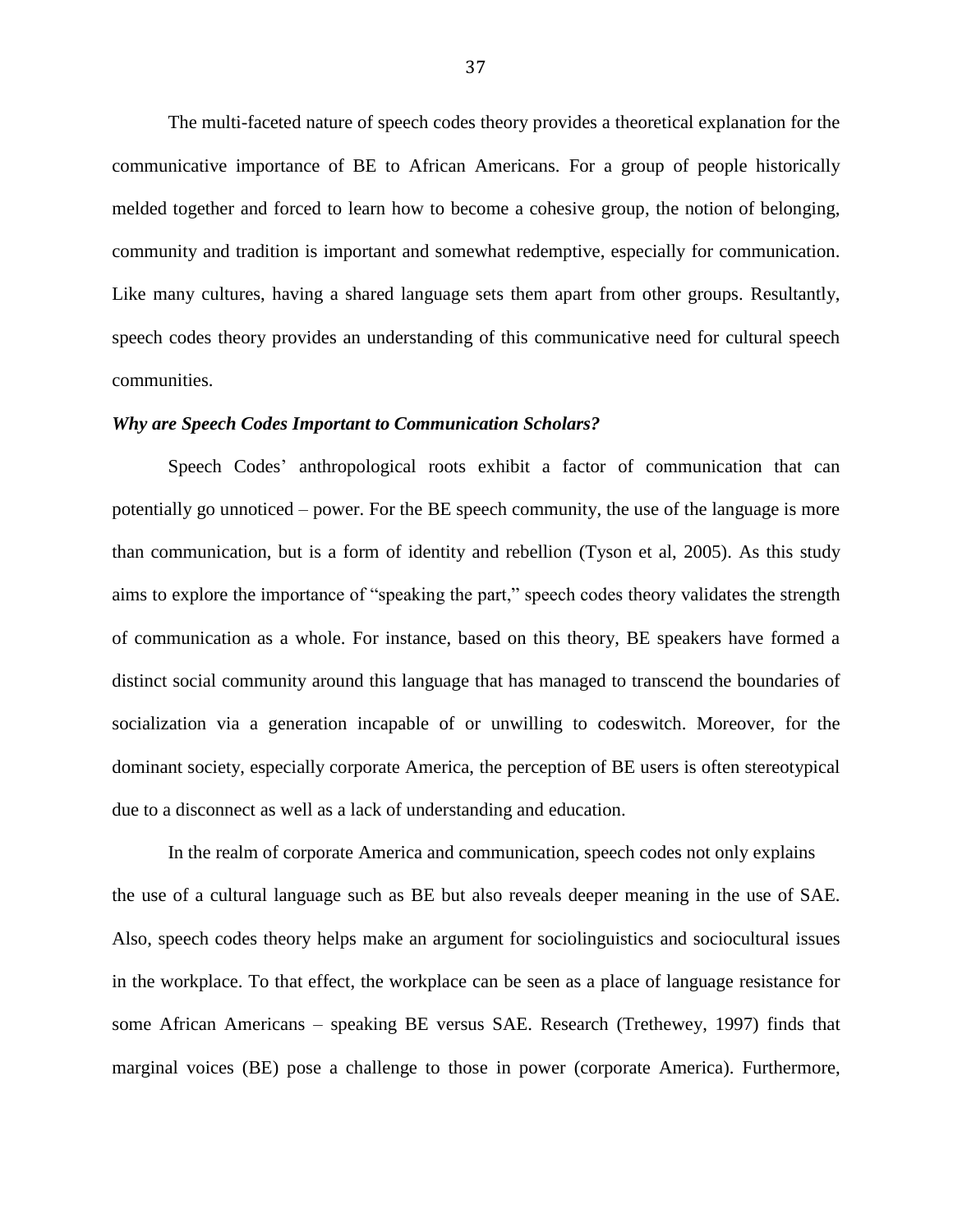resistance is not always as blatant as an uprising or rebellion. According to Trethewey (1997), "Resistance is clearly a complex and often subtle phenomenon" (pg. 284). For this study, refusing to speak SAE could be viewed as a subtle phenomenon. Also, for the opposing group, resistance could serve as a form of empowerment against their dominant group (Trethewey, 1997). Again, speech codes theory gives African Americans who speak BE a sense of community and belonging. For this reason, the corporate workplace could be viewed in such a way (resistance/conformity) by African Americans, thus validating the use of speech codes among African Americans within the office.

As we have learned, forms of vernacular have significant use and meaning for various speech communities. As a result, speech community outsiders have the potential to misinterpret direct or overheard communication. In the case of this study, corporate managers can potentially misinterpret something a BE speaker says due to his or her disconnect with this particular speech community. Furthermore, the same applies to BE speakers incapable of codeswitching between SAE and BE. This could translate into chaotic intergroup communication within a corporate office place. Additionally, a BE speaker"s communication skills, as opposed to appearance and skills can supersede a person"s skills, which further exhibits the power of communication.

In addition, speech codes exhibits another factor relevant to communication scholars for this study. There are often discussions about race and class issues within corporate sectors; however such can apply to corporate communication. There are those who can negotiate communicatively and those who cannot, which adds an anthropological branch to communication. Those who are unable to negotiate communicatively will possibly be among the "have-nots," who are unable to obtain necessary resources and promotions.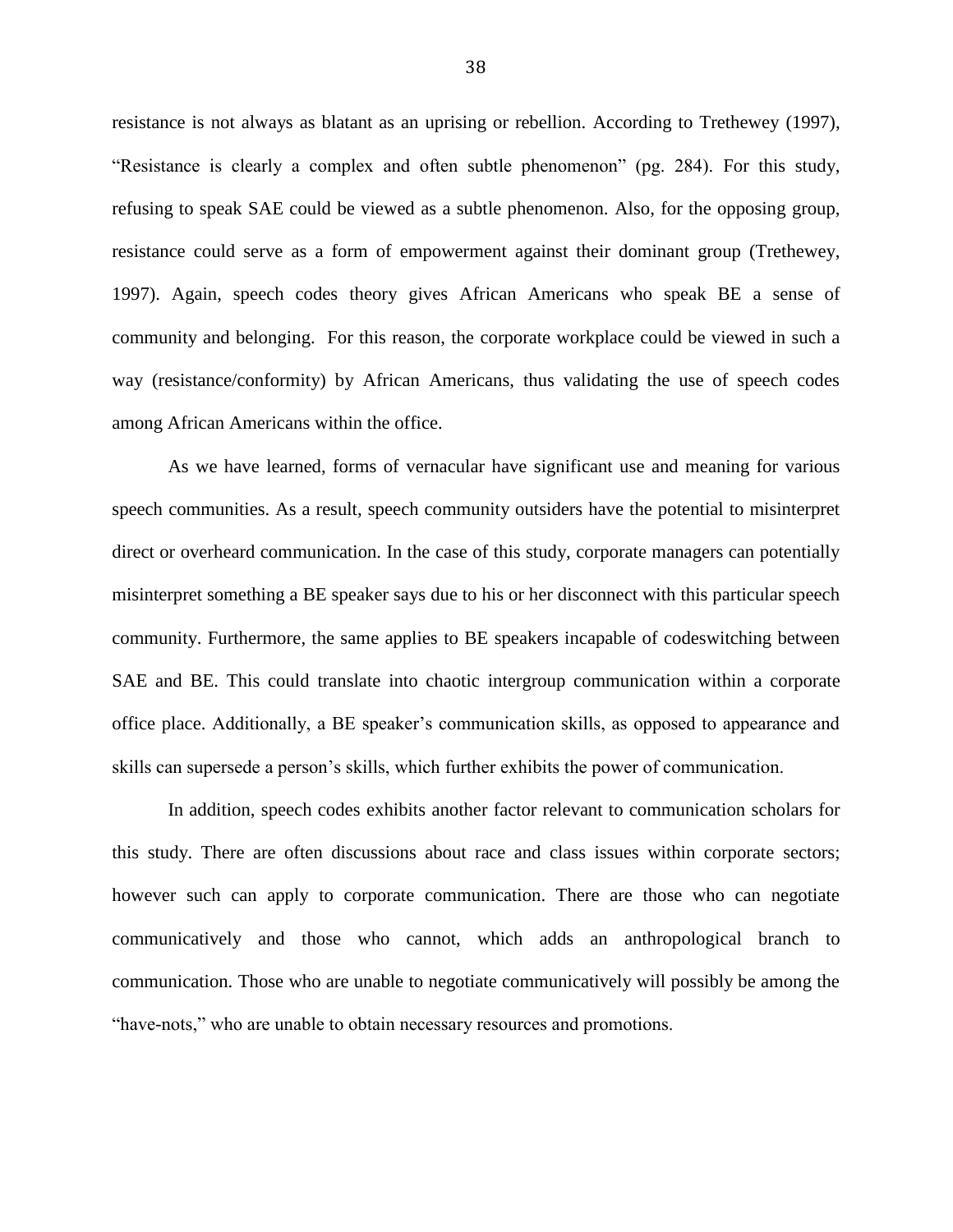Based on the cross-section of literature and choice of theory, throughout the remainder of this thesis, this study will seek to address the following research questions: Why are some African Americans resistant to speaking SAE? Why is speaking BE an identity marker for some African Americans? And, how can African Americans find a balance between BE and SAE in corporate employment? Overall, this research needs to provide a better understanding about the how successful African Americans have managed to achieve corporate success despite language disparities.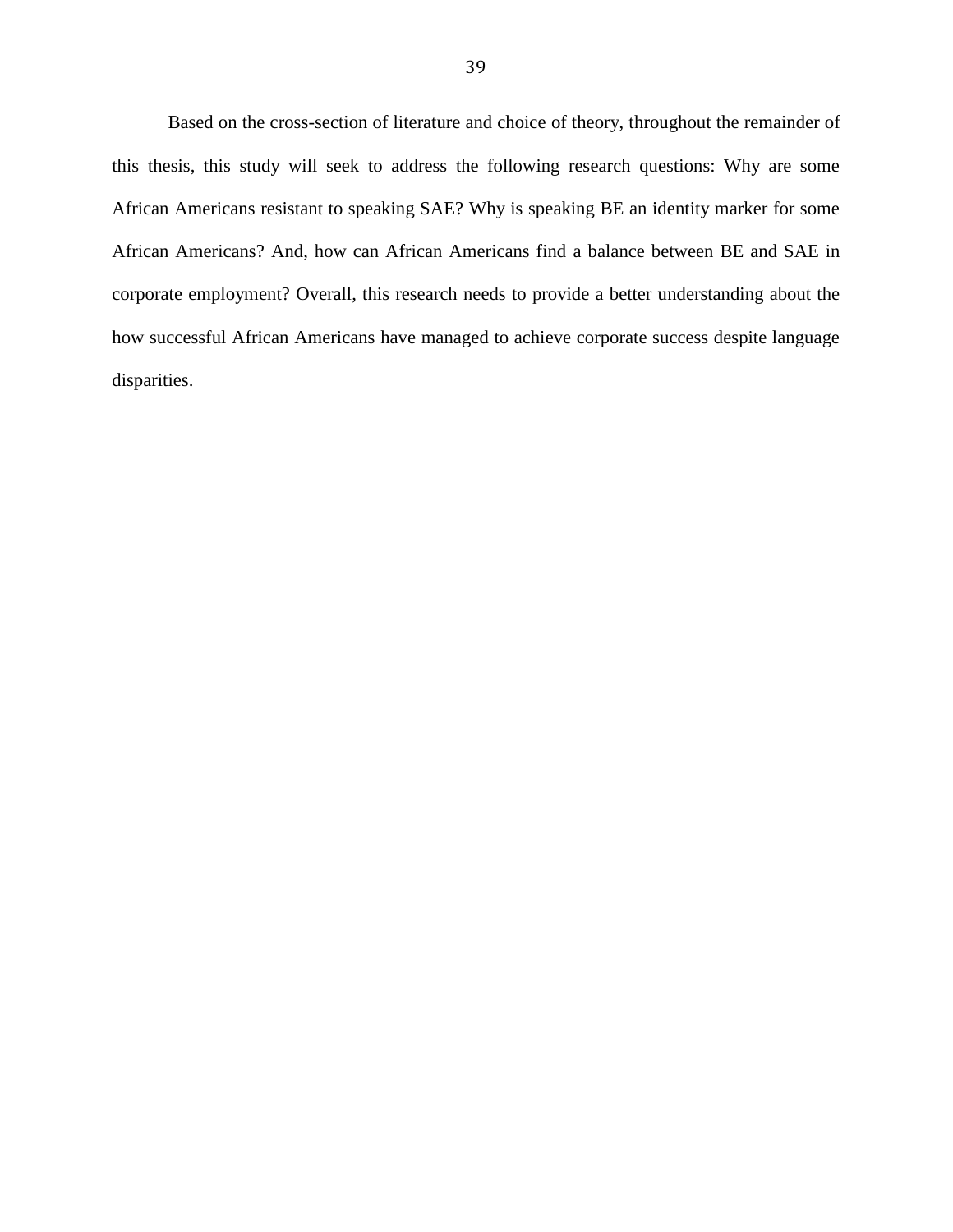# **CHAPTER 4 Method Justification**

In order to gain tangent personal experiences and data needed concerning BE, interviews were conducted with African Americans Gen Xers who have corporate work experience such as managers, supervisors, analysts and other similar positions. People with these titles were chosen because such positions require decision making, the ability to delegate duties and communicate (codeswitch) with other departments. Also, this group has the best theoretical potential for codeswitching ability. Dilley (2004) states that the interviews are much more than mere protocol and data gathering. He sees interviews as a dialogue between an interviewer and a respondent that provide shared experiences for qualitative discovery. Before any data were collected, a convenience sample of respondents was selected based on race and profession. As a result, six African Americans were interviewed about their perceptions of BE including three males and three females from metropolitan Detroit, Atlanta and Los Angeles. Ages of the respondents ranged from 28 to 40. All of the respondents, with the exception of one, are college-educated and work in corporate-type jobs such as human resources, higher education, corporate insurance, automotive industry and telecommunications.

Next, the six interviews were organized into individual case studies for comparison. According to Gomm, Hammersley and Foster (2000), case studies provide a basis for drawing conclusions about a general type of phenomenon or about members of a wider population of cases. The purpose of choosing case studies for these individuals was to draw conclusions from their lived experiences with language (SAE and BE) in the workplace and compare it to the literature in order to determine how they manage and maintain communicative success. Case studies are instrumental in drawing conclusions because it involves a range of isolated variables or data that can be gathered by personal observation and enlist an informal writing style that is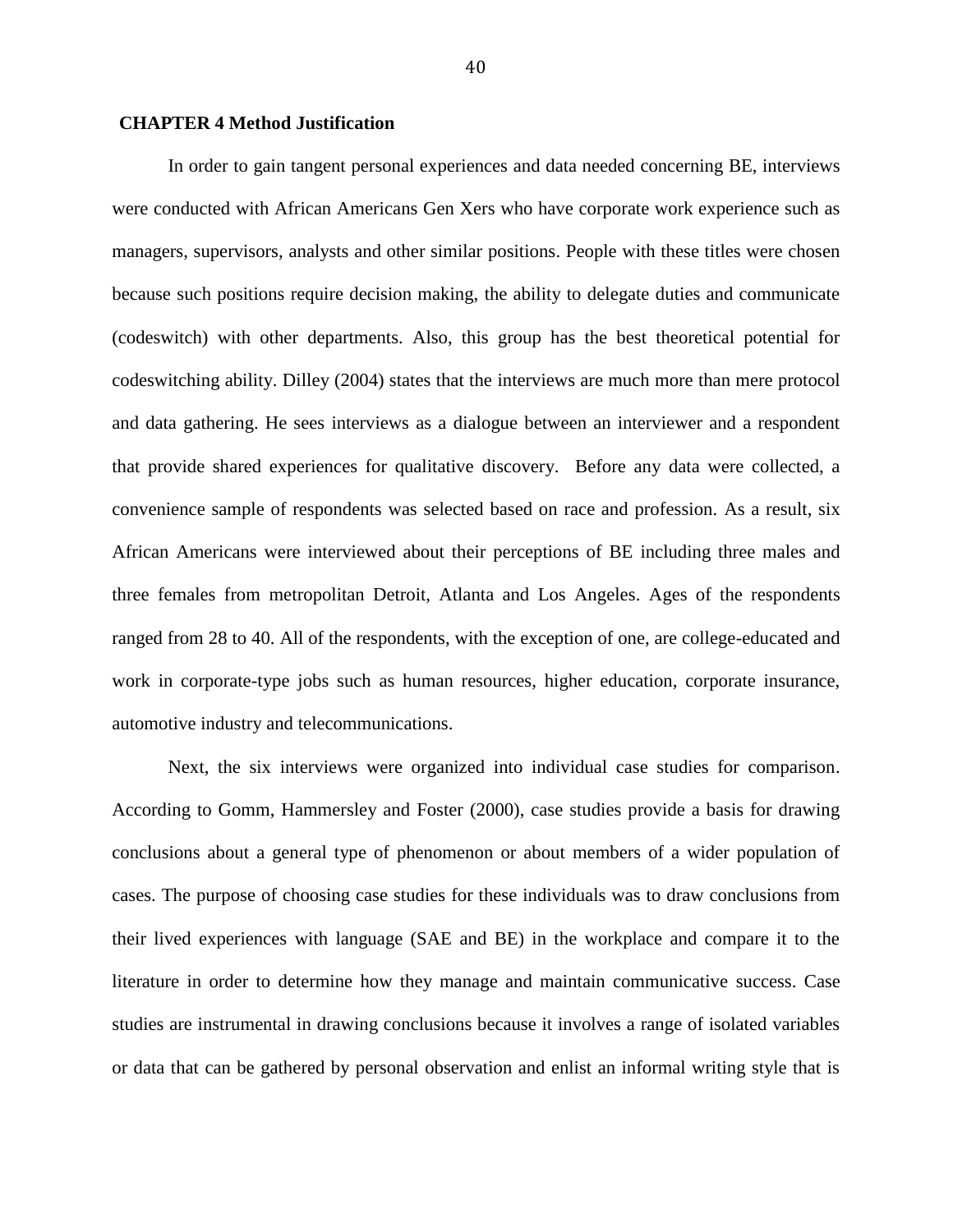possibly narrative with verbatim quotation (Gomm et al., 2000). Yin (1994) states that case studies are a preferred method when answering "how" and "why" questions as well as when the investigator has little control over events or the focus is on a contemporary phenomenon within a real-life context. Such was the case with looking at the use of BE by six African Americans who have achieved corporate success. BE is a contemporary phenomenon with corporate America representing the real-life context. By using case studies, one could derive "how" these individuals achieved success, despite exposure to BE, and found language balance in their careers.

Initially, the participants were chosen based on the PI"s familiarity with their professional backgrounds and accessibility. Correspondence explaining the study and requesting interviews were made to the respondents via telephone and email. Once permission was granted by the HIC committee and the participants, interviewees were sent an informed consent form to review, sign and return before interviews were conducted and recorded in person as well as via telephone. These forms, which are the only documents bearing the participants" names, are maintained in a locked drawer in the home of the principal investigator. Actual names were not used during the interview process. Additionally, they were informed they could discontinue to participation in the study at any time. Furthermore, all data was coded for anonymity, transcribed verbatim and analyzed. After each interview was transcribed, which totaled 51 pages single spaced, the tapes were destroyed, leaving behind the written transcriptions for analysis.

Some of the aims of this study were to determine what BE is, why there is resistance to speaking SAE and how members of the speech community can find a balance. By conducting interviews with in-depth open-ended questions, the findings could reveal personal views on what BE really means to each interviewee and first-hand knowledge from interactions with out-group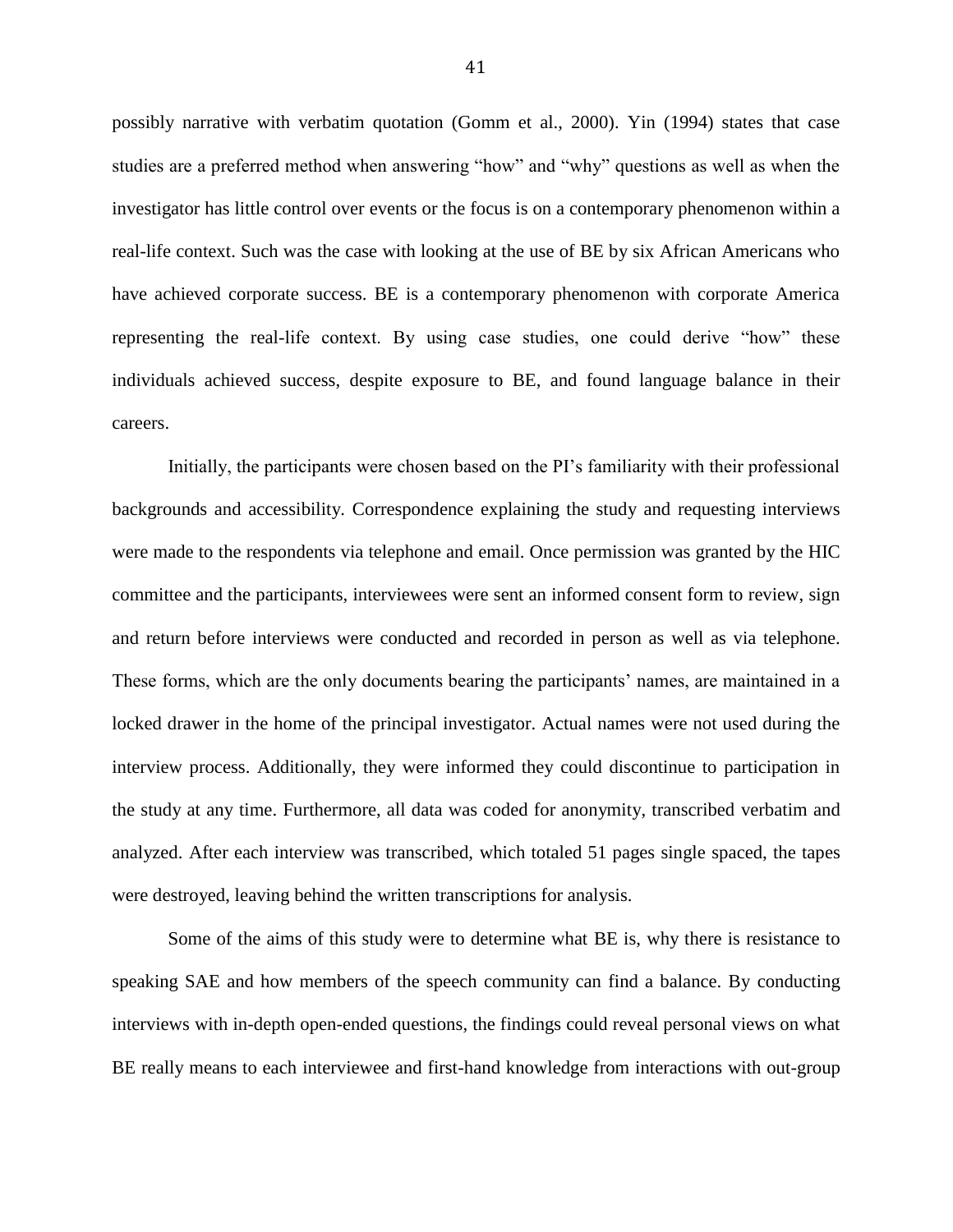members. The interview questions are listed in Appendix A. In addition to the history of BE, it is important to understand what it really means to the speech community to validate the literature and theoretical framework. Furthermore, the interviews will help reveal if the meaning of BE is consistent for all of the interviewees. Being able to detect voice intonations, changes in poise and body language provide additional understanding and exposed moments of nervousness. According to Dilley (2004), interviewing requires journalistic-type skills in order to effectively analyze the interview. He contends that journalists have the ability to not only gauge the content of the interviewee but the body language as well, which is beneficial to researchers as well.

Prior to conducting the six interviews, an interview protocol was drafted based on the need to understand what BE really means to the respondents, the resistance for some and how balance was and can be achieved. The first step was to develop questions based on the theoretical perspective that BE can be an issue in the corporate workplace, if not used properly. Following a theoretical proposition is the first and most preferred strategy for analyzing case study evidence (Dilley, 2004). The protocol questions were then divided into three categories based on this perspective– how our childhoods influence our communicative identities, the way our culture shapes the way we speak within our respective speech communities and with others as well as how the way we speak impacts our professional communication. By asking the interviewees open-ended questions within the aforementioned categories, each person was able to provide personal narratives about their honest experiences and feelings concerning BE from childhood, intra-and-intercultural relations and their present-day corporate jobs.

In analyzing the data, the responses were compared to the literature for parallels in the overall perspective of BE being a potential hindrance. This is known as cross case synthesis (Yin, 2003). Using this method for qualitative studies requires using a moderate number of case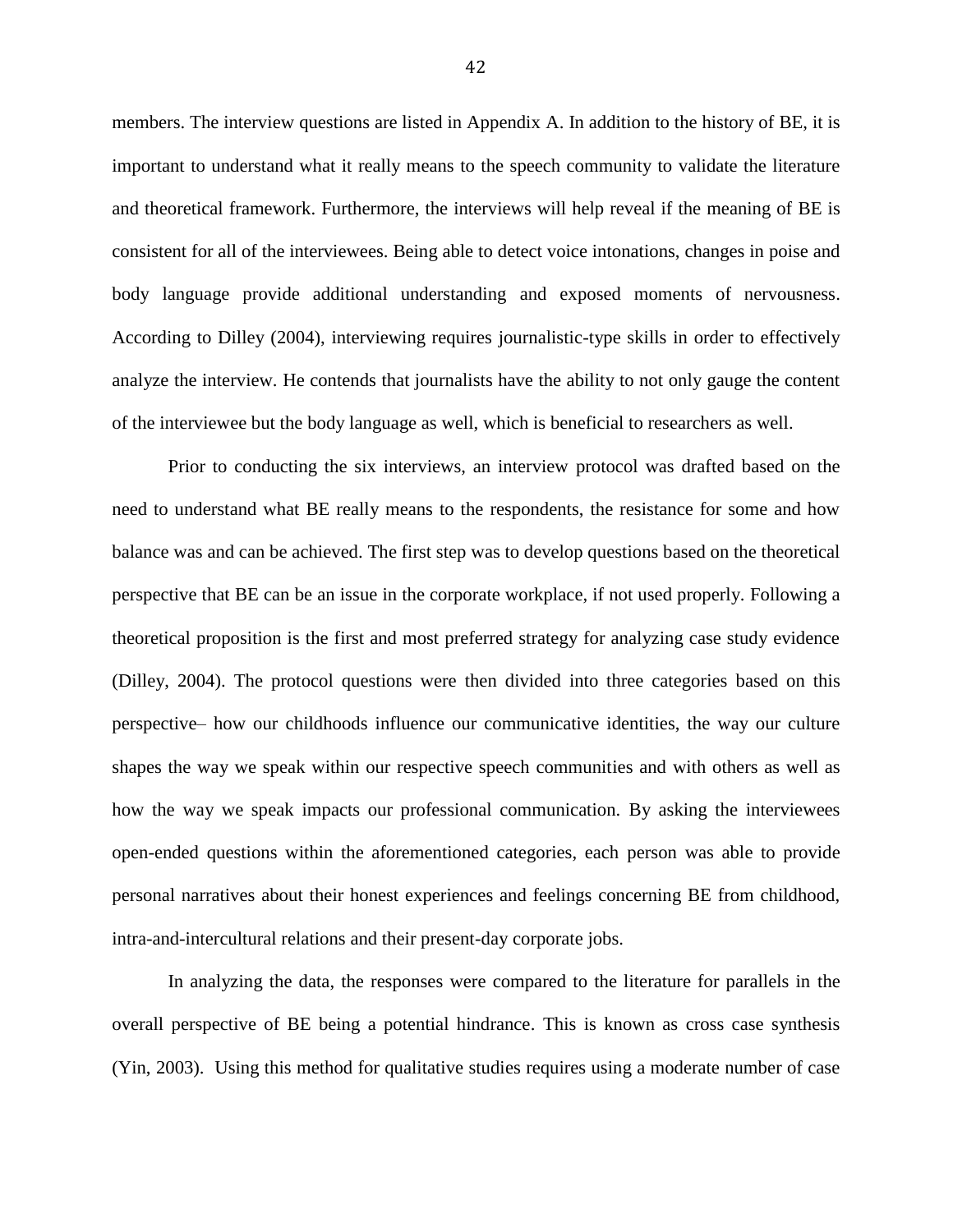studies to form an argumentative interpretation, where some cases may have the same outcome and others may be different (Yin, 2003). The over purpose of cross case synthesis is to bring together the findings of several cases and search for patterns across them (Yin, 2003). Also, during the analysis, the transcriptions were coded for similar themes and revelatory thoughts such as BE as a form of resistance, identity markers, codeswitching.

### *What Did the Interviews Reveal?*

Literature concerning BE suggests there is a misunderstanding about this cultural language. The interviews validated this lack of understanding of BE by society, especially African Americans. This is important because our language is a part of our identity. If we do not understand what we are speaking, why it is important and the impact it has, how can progression occur? Furthermore, this lack of BE speech community does not understand their own language, it can be expected that this individual also will not have an understanding of the backlash connected to its use, especially in the corporate sector.

The literature has established that BE is a cultural language like Spanish, French and others. However, the interviews further revealed that although many African Americans speak BE, they equate it with slang, being ghetto or laziness and sometimes all three. Yet, the language is still being spoken and children are being socialized to communicate this way despite this negative perception. As such, the personal stories and opinions shared during the interviews revealed that African Americans, whether they codeswitch or not, need to establish who they are communicatively. Such in-depth information would not have been extracted from a questionnaire, survey or focus group.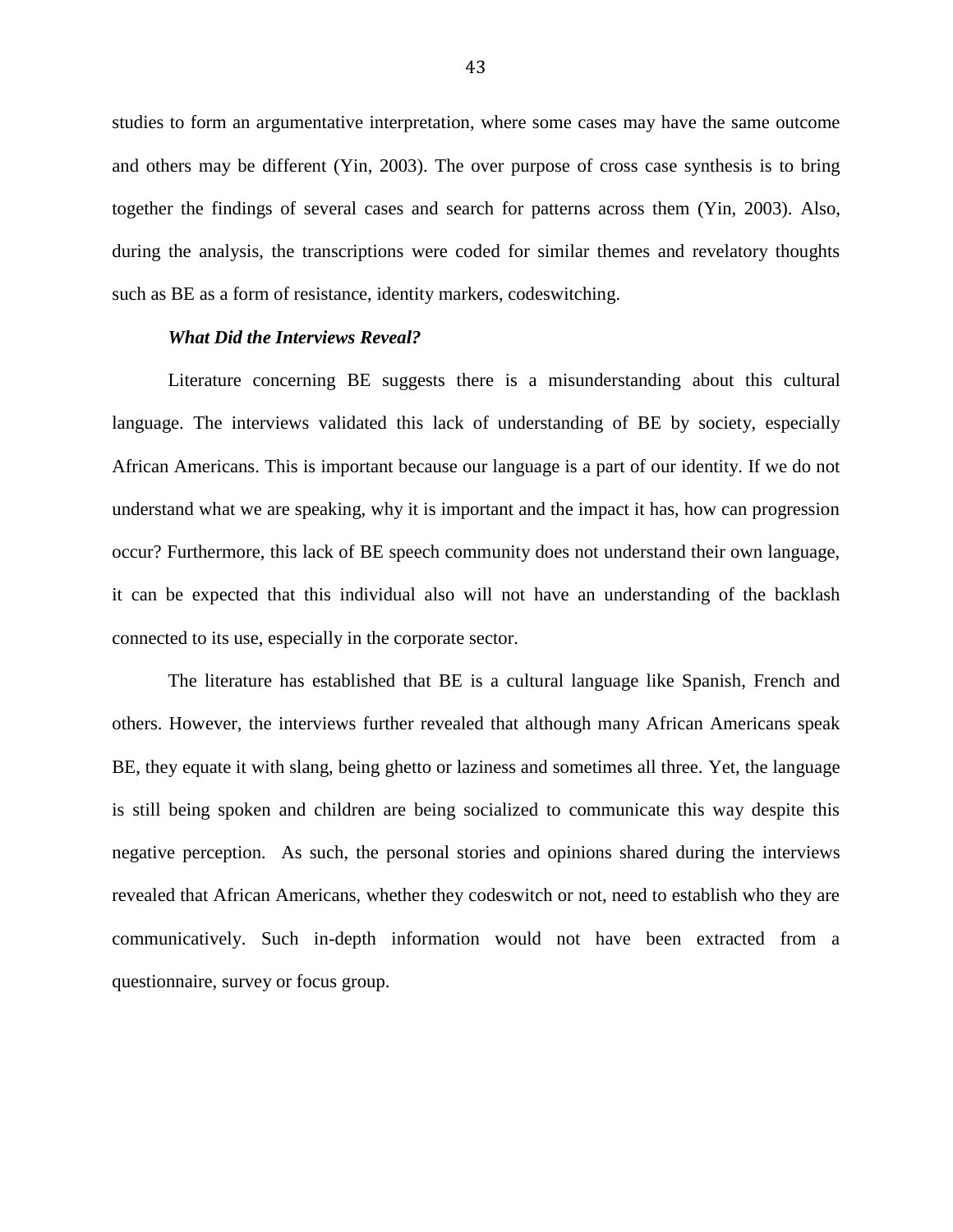# **CHAPTER 5 FINDINGS AND ANALYSIS**

As indicated by Boone"s (2003) article about call-response communication in the black college classroom, African American speech is emotional, dynamic and demonstrative. The dynamic nature of this vernacular is explained in the aforementioned literature. Also, as some of the literature has indicated, there is a disparity between the codeswitching ability of the Gen Xers and the Millennials. Products of the hard-working Baby Boomers, Gen Xers understood the importance of overcoming professional challenges in order to achieve success. On the other hand, as the research of this study has indicated, the Millenial group has been resistant to the tactics their parents used to achieve corporate success. They exhibit an attitude of "I am taking my identity back" and refusing to conform but in turn, sacrificing the same level of success as their predecessors.

To help support the argument that Gen Xers know how to achieve corporate success through their communicative ability compared to the Millennial group; the following information will focus on how six African American Gen Xers have achieved and maintained corporate success as well as what we can learn from them based on this study. These six individuals, who live in different American cities, have all managed to gain entry into corporate America and all share a different experience in maintaining that membership. For this study, the six cases we will examine are called Single in Detroit, Culture in California, Atlanta Transplant, Detroit Automotive and Higher Learning in Detroit. Below is a brief description of each case.

### **Single in Detroit**

Ms. Single in Detroit, is 29-years-old and was born and raised in the city of Detroit, Michigan. The product of a single-parent home, Single in Detroit is the middle-child of five, with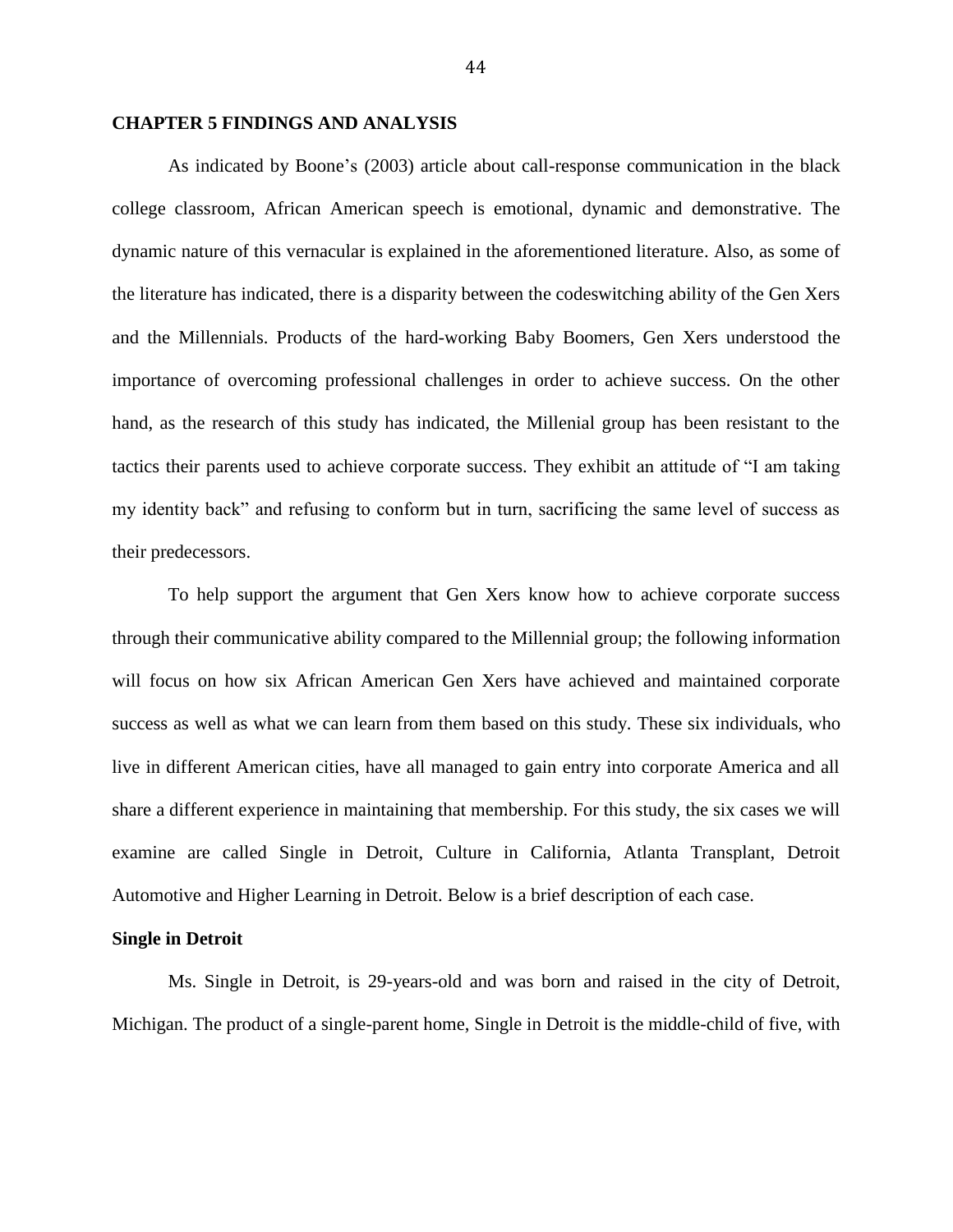the ages ranging from 32 to seven-years-old. Educated and middle-class, she is now the corporate insurance agent for a major company in downtown Detroit.

# **Culture in California**

Similarly, Ms. Culture in California is around the same age as Single in Detroit and also is educated and professionally employed. Unlike Single in Detroit, she came from a more communicative-balanced household. A 30-year-old higher education professional, she was also raised in a single-mother household. Also, unlike Single in Detroit, Culture in California"s mother was an educator and stressed grammar as well as speech to her children, providing her with a strong communicative-foundation early on.

# **Detroit Automotive**

Mr. Detroit Automotive is an executive at a major automotive company in Detroit and is in his early-40s. Unlike Single in Detroit and Culture in California, he holds a position of authority in his corporate workplace and has been with the company for over 10 years.

## **Detroit Resource**

Another Gen X who has achieved corporate success and learned to achieve language balance is a 28-year-old African American male we will call Mr. Detroit Resource. Also collegeeducated, he works as a human resource professional for a major company in metro-Detroit.

#### **Atlanta Transplant**

Another Gen Xer who has achieved corporate success but along a different path than the previously included respondents is a female we will call the Atlanta Transplant. Originally from Los Angeles, she relocated to Atlanta over a decade ago in order to pursue job opportunities. At 37-years-old, she is now an independent make-up artist who previously worked as a supervisor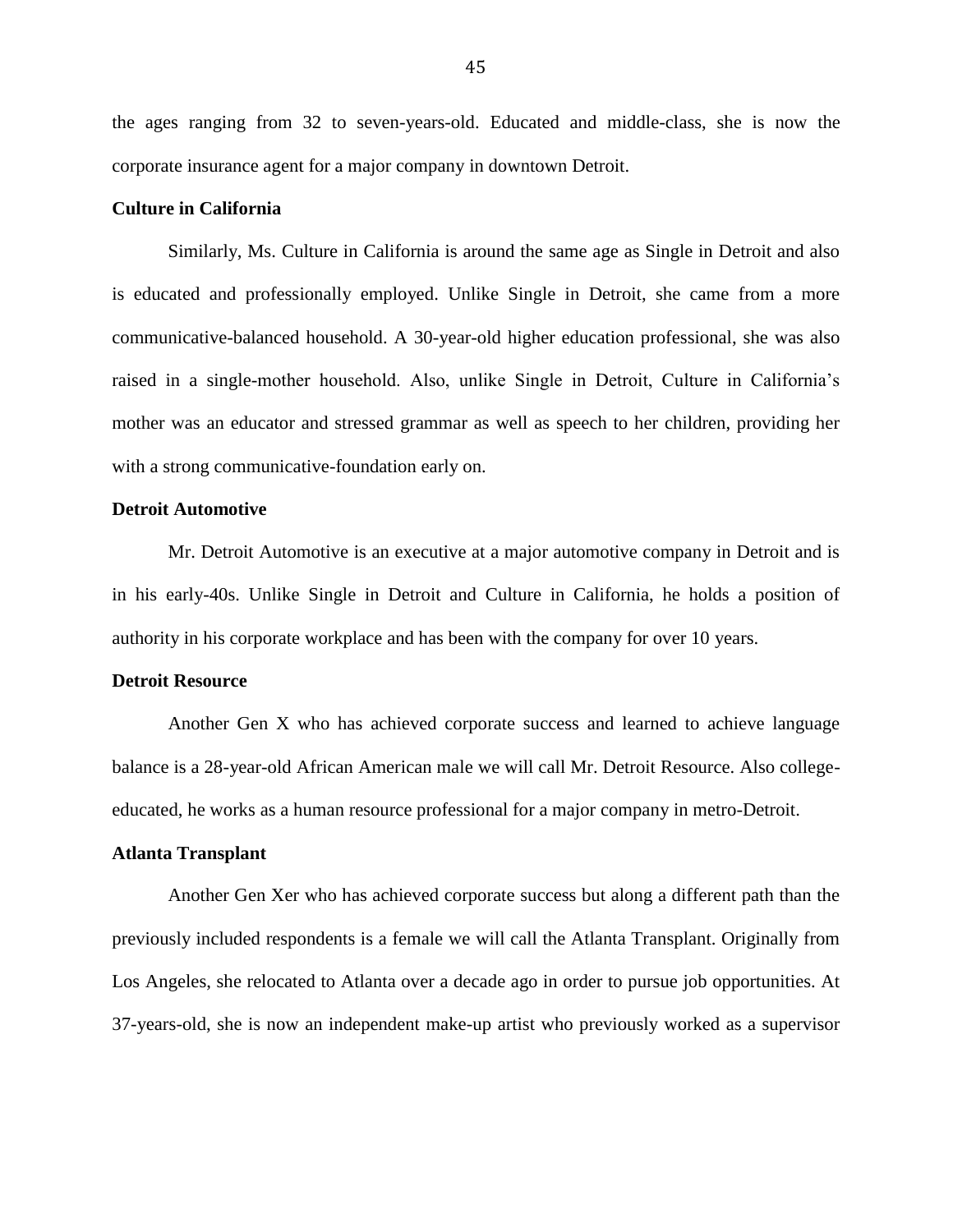for a major call center in Atlanta. Also unlike the previous respondents, she does not have a college degree.

# **Detroit Higher Learning**

The last respondent who we will call Detroit Higher Learning is another Gen Xer who has achieved corporate success. He is a 28-year-old college-educated and currently works as a financial aid officer for a major university in Michigan, a position that requires him to interact with parents and students of all cultures as well as give regular presentations across the state.

*RQ1 Why is speaking BE an identity marker from some African Americans?* 

In gaining an understanding of what BE means to African Americans, it is important to gauge how the respondents view language in their own lives. Understanding what language personally means to each respondent will help put resistance into context. These responses also will reveal what they have learned directly and indirectly about BE growing up and how these received messages have shaped their overall view of their respective language use. For four of the participants in this study, language as an identity marker was the result of their environments growing up.

Detroit Automotive: I was like in the second or third grade and my oldest brother was driving me home. It was some of my friends from my new school in the car and we were on our way home from my new school. He was imitating how some of my Caucasian classmates talk and I think that was kind of the first real moment of, "It is different." And actually, he making fun of the way I talk. I can hear his voice. You know what, in thinking about more, he was messing with me about it in front of them. It's funny now because he's a politician in Texas, so he can"t get up there and you know, speak Ebonics. These people can"t elect you with you getting up there speaking any kind of way. You can"t serve as the county commissioner or something speaking Ebonics. That was a vivid moment when the difference [difference in languages] became clear to me.

Culture in California: … I would just say that you have to understand that how one black person speaks, if you will, isn"t a reflection of how all of us speak. You have to understand that there are many black people who have many different ways of speaking. I mean, you think for the person that is Haitian and you know, maybe they"re like, you know, second generation or whatever and they"re here. But, you know they grew up, they understand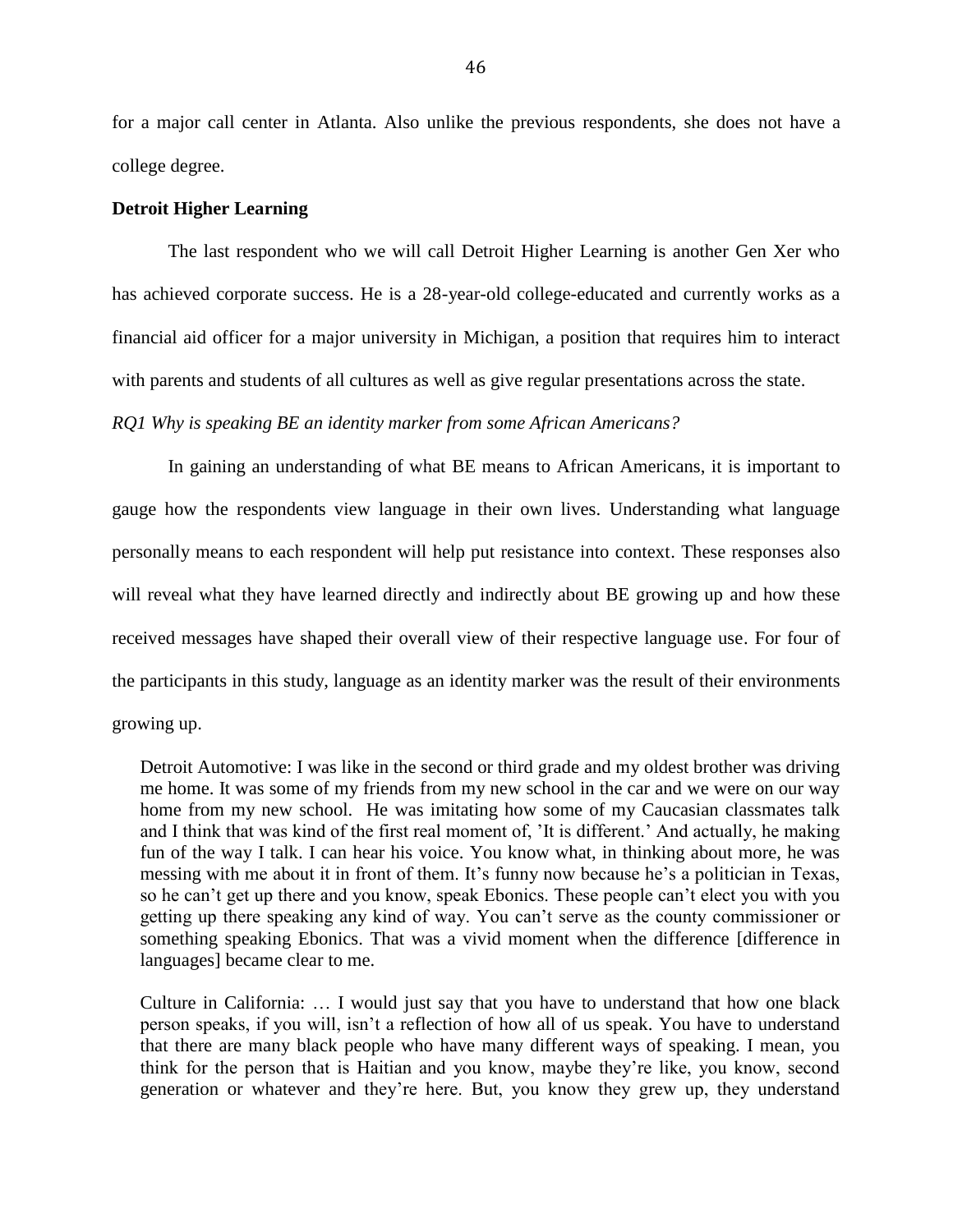Creole, they understand French, they understand Patois, you know, but they also understand American slang as well as just the English language properly…many black people, especially, who have the ability to sort of vacillate between different dialects or styles, you know, of speech, if you will. I"ll say styles of speech. ….We"re a group of people who are so diverse...who got dropped off in so many lands, that's there's not just one language that we speak, you know. And our sort of ghetto slang, if you will, is really that southern country, I don"t wanna sound ignorant, but you think about a southern country white person from Mississippi who really hasn"t got out of the backwoods themselves and they have sort of a country twang and slang, where it's not proper English either. But ours may have a little bit more of a edge to it but ultimately we're speaking the same...

Atlanta Transplant: I would say just, historically, you know, this is…our culture has always had its own language in regards to communicating with one another going all the way back to slavery. Because we had to make up our own language, we had to…and not to mention, a lot of our ancestors didn"t have an education and go to school. They didn"t go to school, they didn"t really learn how to speak proper English but yet, we still had to find a way to communicate, , sometimes in code, so that the slave masters, I"m gonna call them, would not know exactly what it is that we were talking about to each other.

Detroit Higher Learning: I think it's ever-changing and evolving. Unfortunately in our culture, people speak very different. I guess that's a good way to put it. ... we make up words and try to convince others that they"re real words or we take a formal word and add a tense to it, and again, we"re making up another word that really makes no sense.

Detroit Automotive's sudden epiphany about there being a difference in language during his brother"s taunting shows his language identity. His comment about his brother"s political position is consistent with the research that shows individuals need to speak SAE in order to achieve certain levels of success (Sniad, 2001). These recollections are also important because in the theoretical framework chapter, it was surfaced that codes shared by a community dictate language functions and so on (Hecht, et al., 2003). For these respondents, parents, siblings, aunts, extended family, neighbors and colleagues shaped their views and use of language, especially BE. Additionally, their exposure to other cultures and education has provided them an awareness of different "codes" of language. Throughout this study, one of the widely used concepts is – "codeswitching." As surfaced, the original intent of codeswitching was to protect the secret of escape from slave masters or mask expressions of pain and suffering (Smitherman, 1977).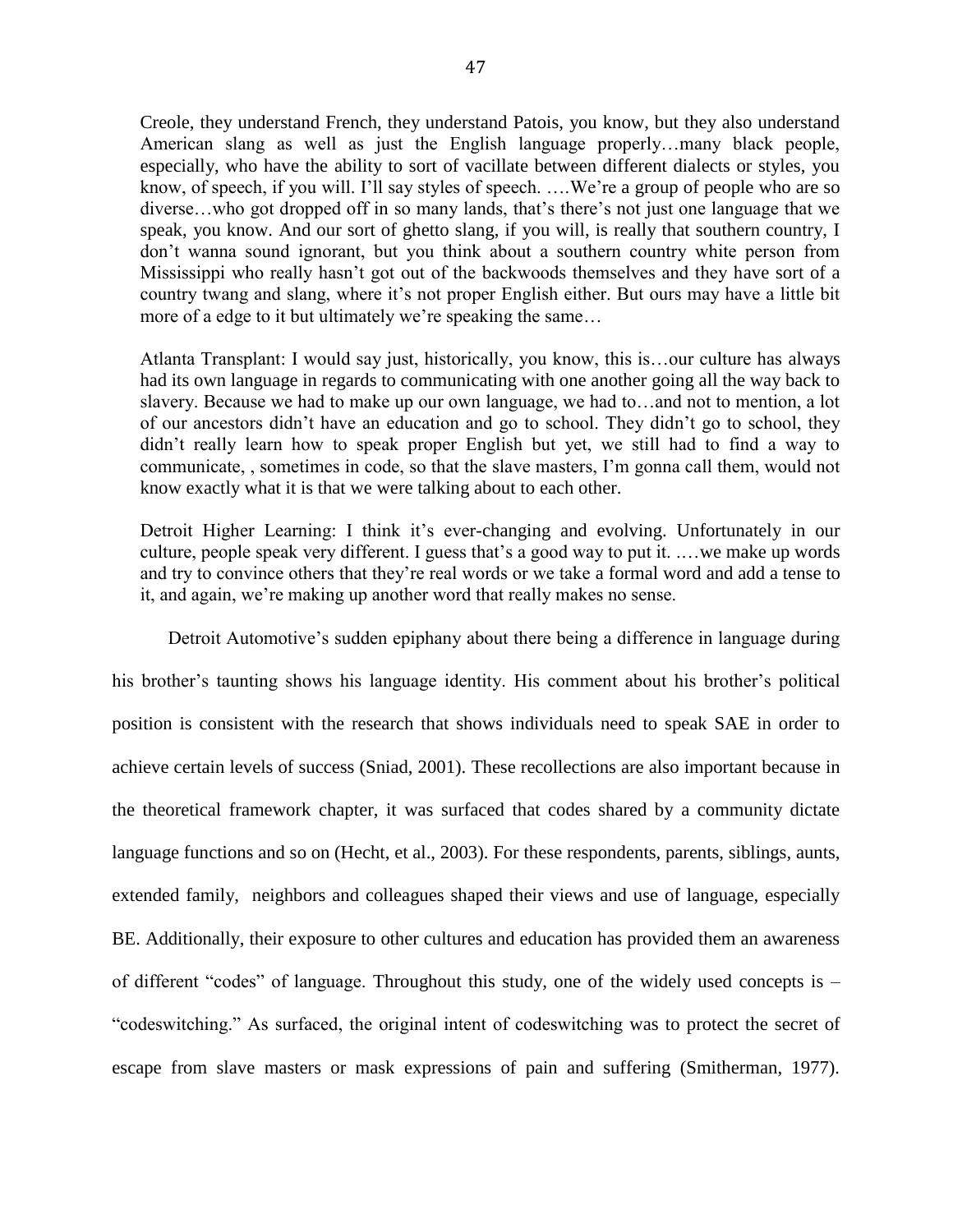Atlanta Transplant"s response regarding the some of the history of BE indicates her thoughts on the language as an identity marker.

According to Brown (2002), achieving higher levels of education, social mobility and socioeconomic status provide more "code" options that can be switched on and off. For all of the respondents, their surroundings shaped their language. However, some identified a theme of a "black accent." Although they have learned to codeswitch, their translation of SAE has been met with some forms of opposition in the workplace, which is a defining component of their language identity.

Single in Detroit: …So there was a circumstance where I was actually an intern and I was interviewing different executives and I went and spoke to one woman in particular. …she felt like I used the word "ask" inappropriately. ….I said it different from the way she would say it and so she did not correct me or say something was wrong at the time. But she later wrote this out in an email to someone that she did not think that I would be a good fit for her department in particular based on that experience. So to me, that"s a huge deal because what it says is that I would"ve missed out on an opportunity for full-time employment in her department if that were the only option I had because of one word I said differently from her…an African American woman pulled me to the side who found out about this and she told me … so now I became more aware of how I say that word. And so, I say it now more like the, I guess, like you call Standard American English… But, I still think I should say it the way that I normally would and today, I don"t feel like either way is right or wrong. I just feel like it is… Like an accent almost, like a black accent, pronouncing that "k." And really neither pronounces the "k." The two ways is "ask" vs "ax," or something like that...

Detroit Resource: …I actually used to work as a mortgage banker for a company here in Michigan and…just speaking…you know, that was all telephonics. So you know some people that I…it was actually one particular lady I was talking to and she kept trying to correct what I was saying, you know…I was saying the word "ask" and she kept saying 'ax' and all that stuff. I'm like well; okay I'm asking you a question...

These experiences are relevant to the literature in a couple of ways: (a) BE is unidentifiable to an agent of promotion within Single in Detroit's corporate company and Detroit Resource's customer (Smitherman-Donaldson & van Dijk, 1988; Smitherman, 2006); and (b) Single in Detroit and Detroit Resource pronounced "ask" the way they interpreted its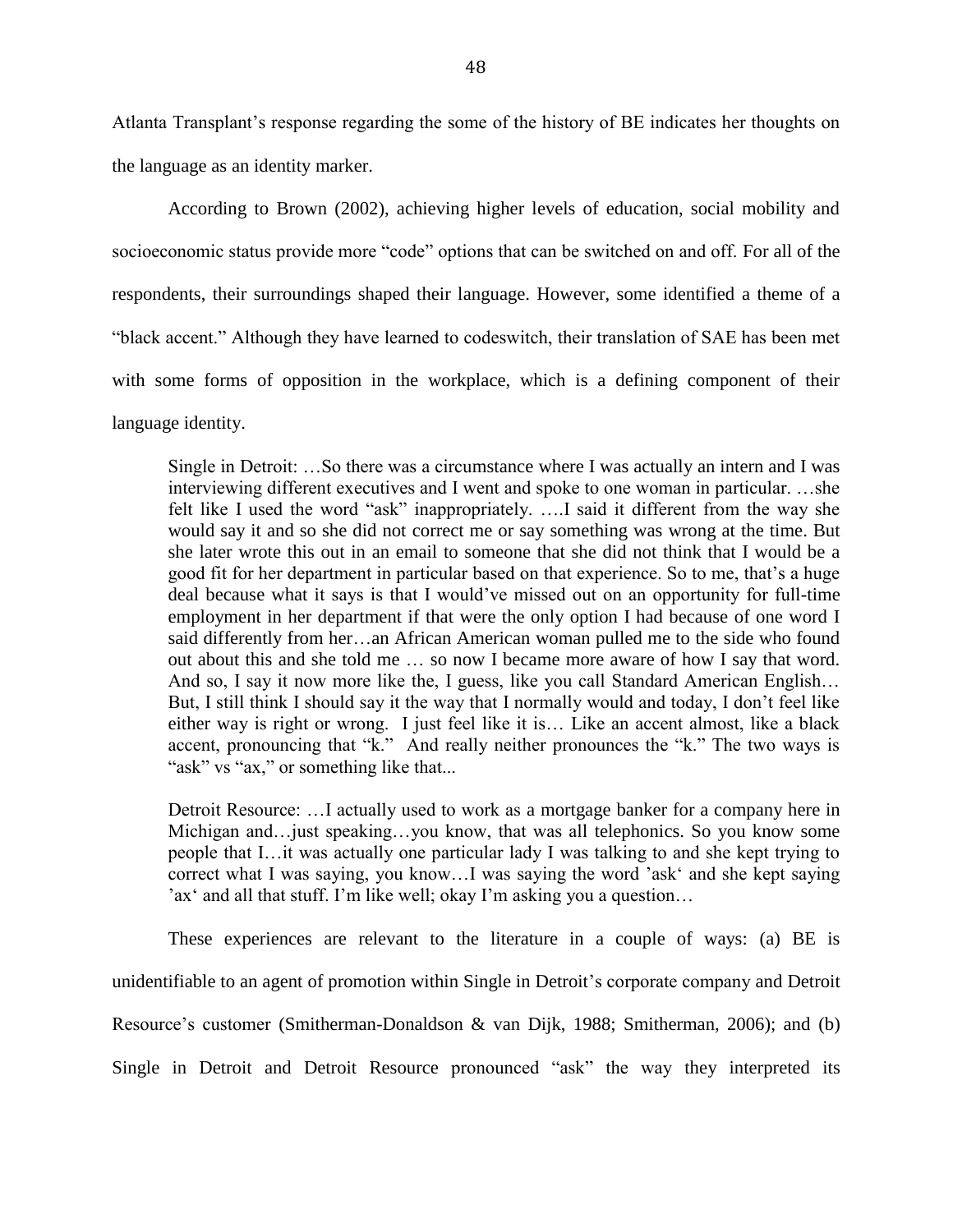pronunciation, which was a part of their personal speech style, something everyone has and that carries social value for the speaker and their respective speech community (Berrey, 1993). Furthermore, personal speech style is subject to self and external judgment because of social values we all harbor concerning sociolinguistics (Berrey, 1993). The example Detroit Resource provided here is important because both he and the lady interpreted SAE based on the way they were socialized and their respective language identities. The example is also very similar to Single in Detroit's experience as in intern. Like her, he pronounced "ask" based on his language identity. This is important because in his workplace study, Orbe (1998) identified African Americans who were unable to eliminate certain accents, phrases or speech mannerisms associated with BE or the rural South.

Moreover, the homogenous and strict nature of their workplaces reflects Donahue"s (1995) thought that our country"s diversity does not necessarily apply to linguistics. This is evident on their account of the encounters with the word "ask." Although they were codeswitching and pronouncing the word the way they interpret it, their pronunciation was not acceptable for someone with major influence because of their social values. Berrey (1993) also adds that people are willing to make communicative judgments that fall below their expected level of conscious awareness.

Through their responses, the interviewees have also validated the notion of their being different "codes" available, just like speech codes theory states. As each of them have entered different stages of their lives, their overall language identity, although still rooted in BE has allowed them to choose these "codes."

Single in Detroit:...I think there are various ways that black people might speak. It's like there"s various ways that white people or Hispanic people may speak. So, for me, I have to think about who I actually identify with and, so there is…I would identify with the professional, educated black speech, okay. And it"s not, I guess….If I were to go back to my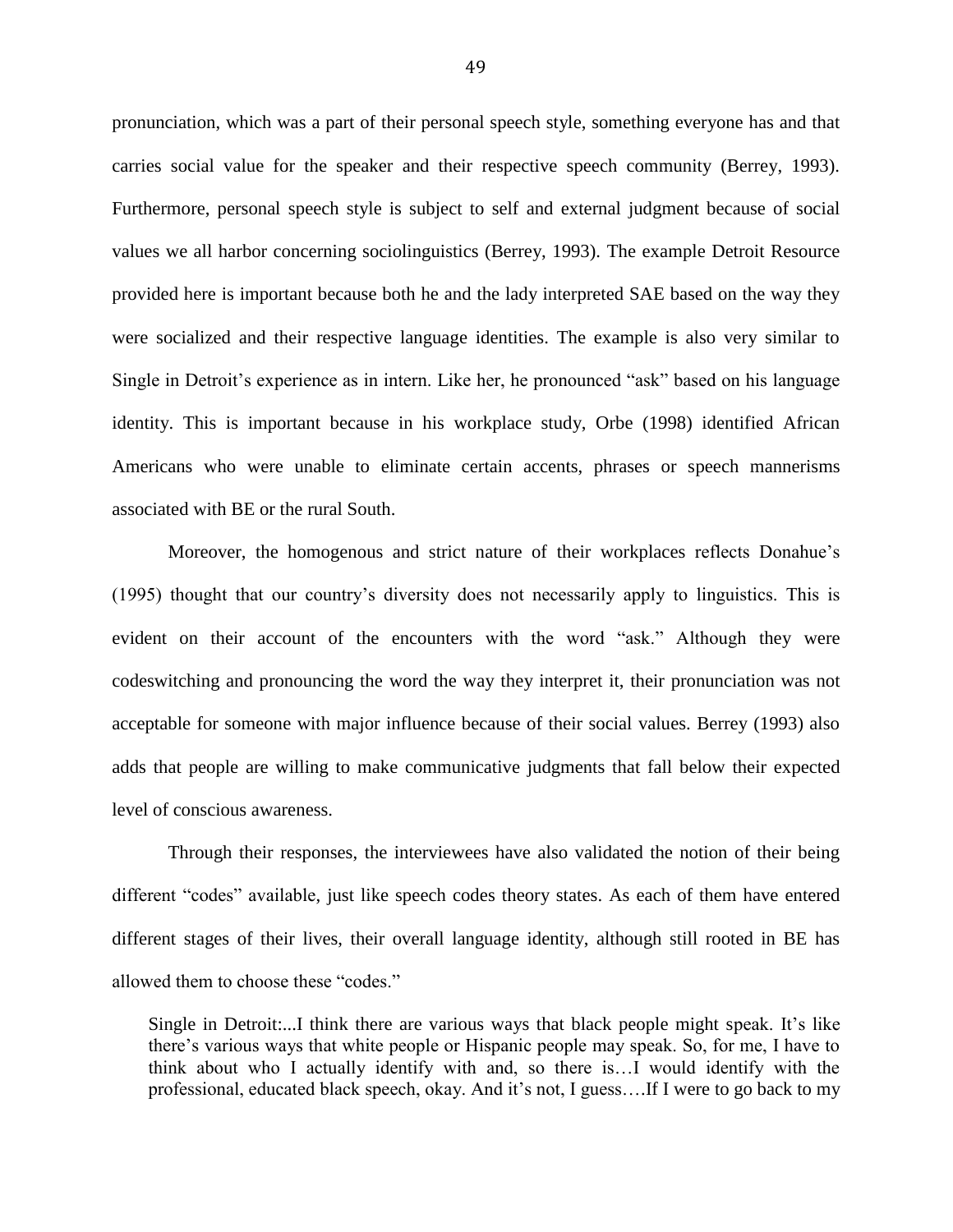neighborhood and speak, I would be speaking white, okay or I would be speaking in a way that is not like other, you know, other folks who may not have gone to school...So, I would say that is who I identify with and I don't' think that it's a right or wrong thing...I've also been working in a professional environment for a while too, so some of that rubs off on me. And I don"t think I sound, white or but any other person but a black person. So, I still have a black dialect and you will know that when you speak to me on the phone or in person. But it"s not, it"s not slang. Like, I don"t think that Black English should be synonymous with slang or inappropriateness….

In this account, Single in Detroit raises a good point about there being different levels of

BE. This is important because within in culture, there can be communication variations

(Smitherman, 1977). Also, Single in Detroit's reference to being considered as "acting white" if

she returned to her old neighborhood is important because those African Americans resistant to

using SAE may face this dilemma.

Furthermore, some of the respondents were taught codeswitching in the home, while others learned this indirectly through school and other interactions. For some of the interviewees there was a disconnection from other cultures directly related to immersion in the BE speech community (Rahman, 2008).

Single in Detroit: Okay, that [BE] has been 99% of my exposure growing up. The only exposure I had outside of that would be television. I mean, I didn"t really know that other cultures existed when I was in grade school. When I saw someone who didn"t look like me, I thought they were a different kind of black person. So, yeah, mostly Black English was my primary exposure growing up. I did have a couple of Caucasian teachers I can recall. But, they spoke in a way that was not unusual to me. I, I would say that they probably grew up around black people as well. So their dialect was very similar to what I was used to. I would say that.

Detroit Resource: You know my parents didn"t really have too much influence on the way that I spoke. It was something I always like picked up….I noticed that when they talked to important people, they changed….their voices changed, their speech patterns changed. So, it wasn"t necessarily something that they physically said. It was just something that I picked up just growing up.

Overall, like the theoretical framework chapter, these respondents have demonstrated the

notion of shared history lending itself to homogenous communication styles. Furthermore, BE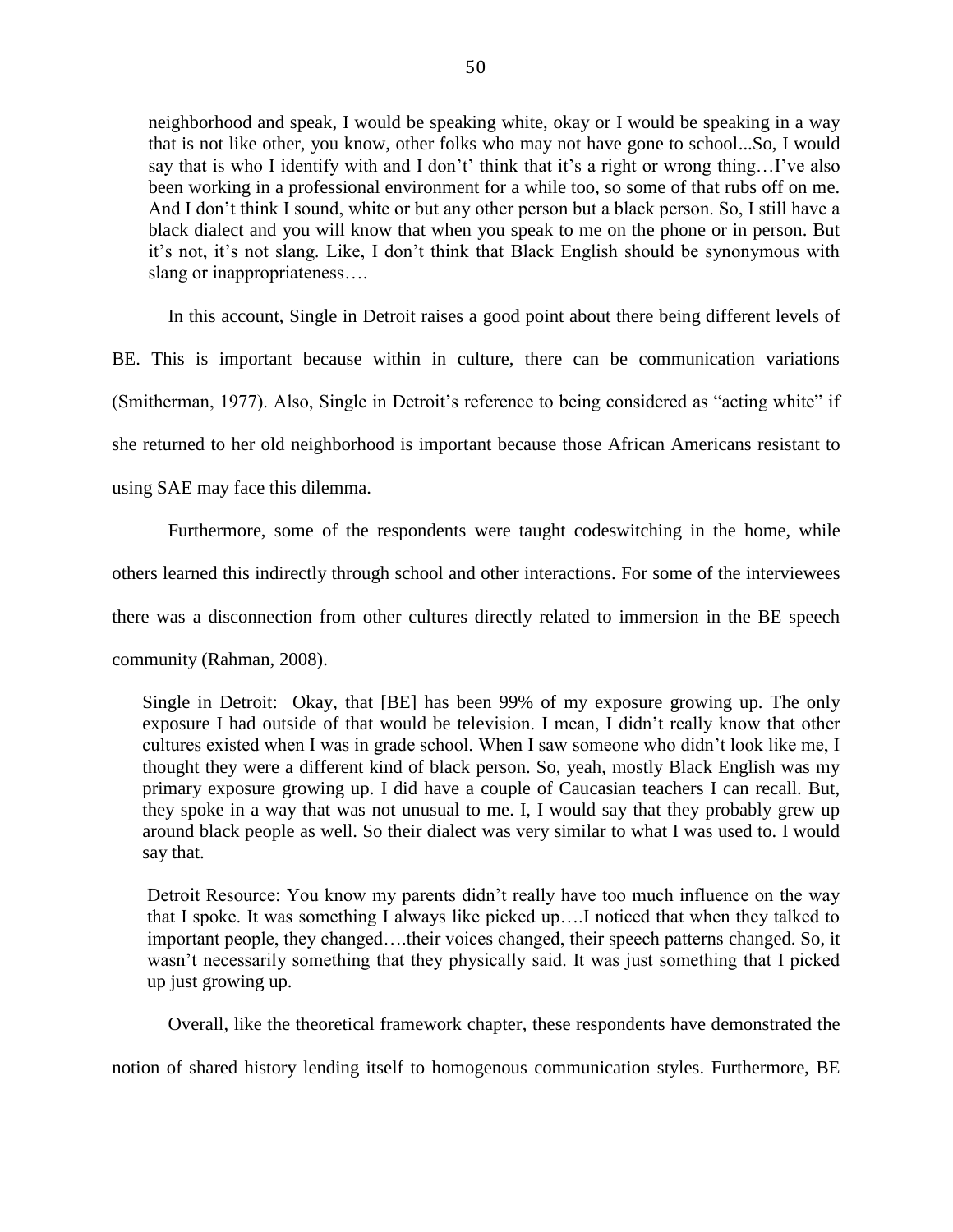provides a sense of community, belonging and identity, which validates feelings about her culture"s language (Rahman, 2008). Their upbringing and exposure to other cultures or lack of shaped the way each of them view their language identity as well as the way they translate SAE. Therefore, especially based on the accounts of Single in Detroit and Detroit Resource, they both pronounced "ask" based on their translations, which is the result of their "black accent."

Although Culture in California was the only one who really had SAE stressed to her, she understood BE and when to use it through her mother"s example. Also, the majority of the respondents share the same attitude about effective communication not needing to be identical is consistent with the literature indicating a hegemonic structure within dominant society, specifically corporate America (Jencks & Peterson, 1991). Each has developed an understanding of their work environments, which is validated by Berrey (1993), who says in order to achieve professional success; the new corporate member needs to adopt a speech style more closely related to the organization to reinforce homogeneity. Berrey (1993) cites homogeneity as important because distance (e.g. offices in other cities) can dictate the need for fast and effective communication. Also included is using similar modes of expression to reduce misunderstanding. When discussing BE or "Black Speak" as he calls it, Brown (2002) describes it as not "the truth," but a "truth" for African Americans. This can help explain why African Americans heavily exposed to BE speak it so widely just as other cultures communicate in their own vernacular.

A major implication Single in Detroit's experience revealed is the idea of a "BE accent." Once she graduated from college, she understood the notion of codeswitching; however her pronunciation of certain words still posed a challenge for her in the corporate sector. This is once again consistent with the idea of sociolinguistics, where native speakers display accents when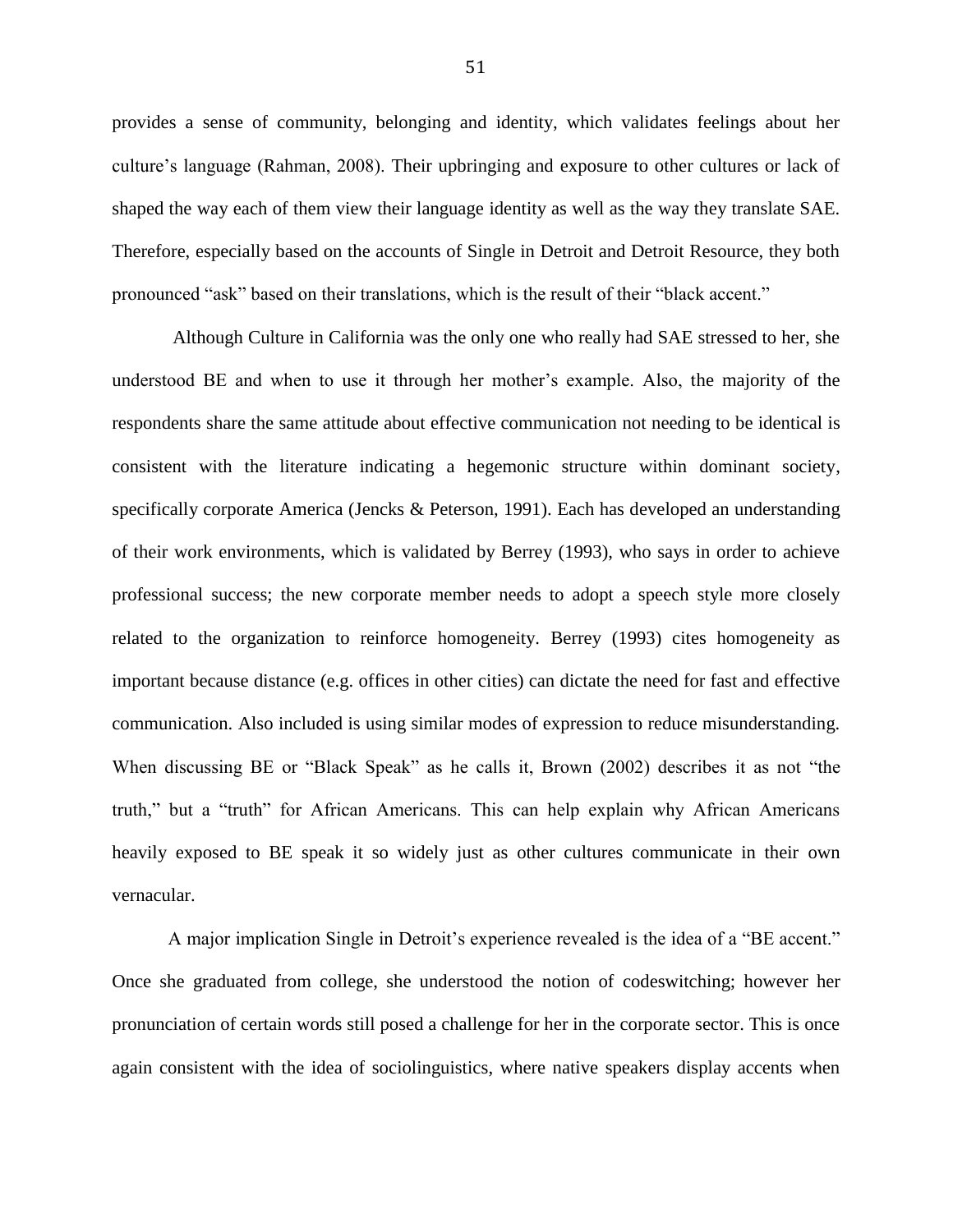speaking SAE. Single in Detroit's experience also revealed a limitation in the literature in that this is an idea that has not been researched. As she indicated, corporate America could benefit from co-cultural training including education on BE. Also, further studies could benefit from delving deeper into the impact BE has on African Americans" interpretation of SAE and even other languages.

*RQ2: How can African Americans find a balance between BE and SAE in corporate employment?* 

In the corporate workplace, finding a balance between BE and SAE does not have to mean assimilation for African Americans, as commonly assumed. This is something all of the respondents have grown to learn. Again, for members of the BE speech community achieving a communicative balance is about learning to "navigate both worlds " without compromising their identities. In other words, balance is learning to effectively codeswitch between SAE and BE. By learning how each respondent learned to balance language, further understanding can be gained about potential language resistance and what it means overall.

Single in Detroit: So, I would just say over time, I have just adopted a way to speak just from experiences. And I would say in college, in the way I"ve had to write papers, in the way that I had to speak with folks who are more educated, you know, other people who I felt were more intelligent. I would admire, like maybe how they speak, the dialect, the words they chose and that has rubbed off on me in a sense. The people who I associate with, you know, as an adult. We speak similarly. We're not, you know, talking in any...we use slang, but it...we know when to use it; we speak appropriately, you know, for the right environment.

 Culture in California:…I grew up in a home where my mom was very sort of, you know, academically demanding, if you will. Again, you know, you could hear her speak with her girlfriends and she may not know the language as it is in the song, but you know, I wasn"t, I wasn't in shock to hear, 'We'll hook that up'or 'Fa' sho' or 'Yeah, we gon' do that' or I don't know, whatever the language may have been or is at this point... I knew how to communicate with someone slang wise but also I knew how to communicate with someone speaking correctly as we deemed it…

Detroit Automotive: Okay, I grew up in the household with both parents. Both of my parents are retired university professors... I'm the youngest of five  $-$  two older brothers, two older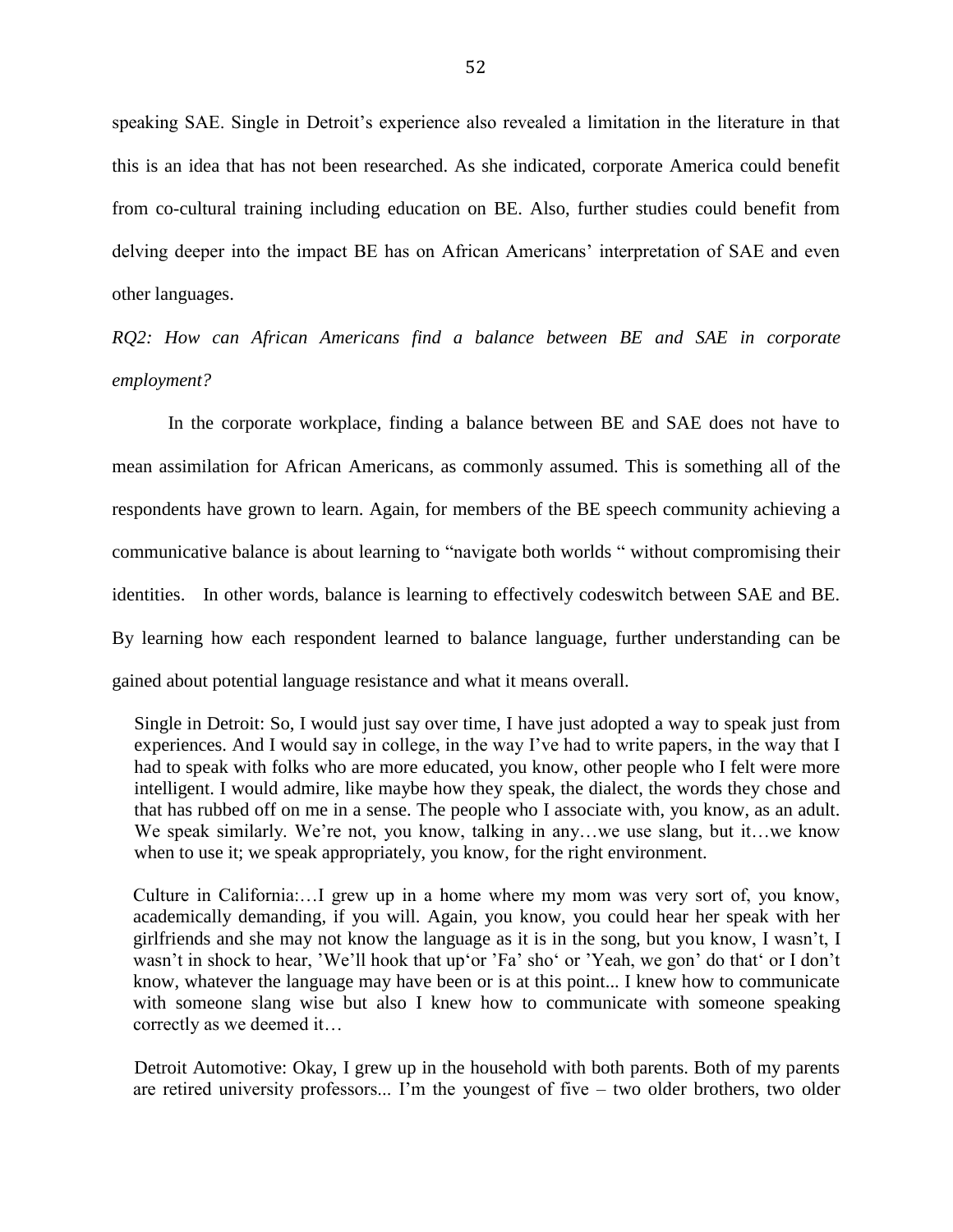sisters. Interestingly enough, yet speaking Standard English was stressed, but it was not like to a neurotic level. But at the same time my parents did ensure that I understood the King"s English and obviously being the child of two teachers, I mean there was a place for grammar and diction and expressing myself clearly, etc. I think that's had a big bearing on my use of the English language.

The foundation Culture in California"s mother and Detroit Automotive"s parents provided is important because as noted in chapter one, children recognize the socioeconomic advantage of speaking the standard speech of their respective culture by age 10 (Payne, et al., 2000). Although she and her mother are African American, the language use within her home included mostly SAE, which dictated her language use outside of the home. As stated in speech codes, speech communities have in-group (less formal) and out-group (formal and coded) as well as casual (Hecht et al., 2003). On the other hand, Culture in California"s upbringing is interesting, because instead of being communicatively casual with her children during their formative years, she went against the norm by being strict. Before knowing what it was, Culture in California had been introduced to "codeswitching" and language balance by her mother"s living example. The literature describes having the ability to codeswitch as an important feature for finding balance between BE and SAE (Patillo-McCoy, 1999).

Also, although Detroit Automotive, Single in Detroit and Culture and California come from different backgrounds, all understand the importance of codeswitching. Furthermore, both are comfortable with BE and admittedly use it when comfortable, but have learned when to use it through teachings, examples and trial and error. Here, Culture in California"s assertion about people being able to codeswitch is consistent with the idea of sociolinguistics. In other words, we all have a certain way we speak or like she said, be yourself, but understand appropriateness. Again, it is about balance. This is especially important because as Smitherman (2006) states, the language of African Americans is considered inferior by dominant societies around the world.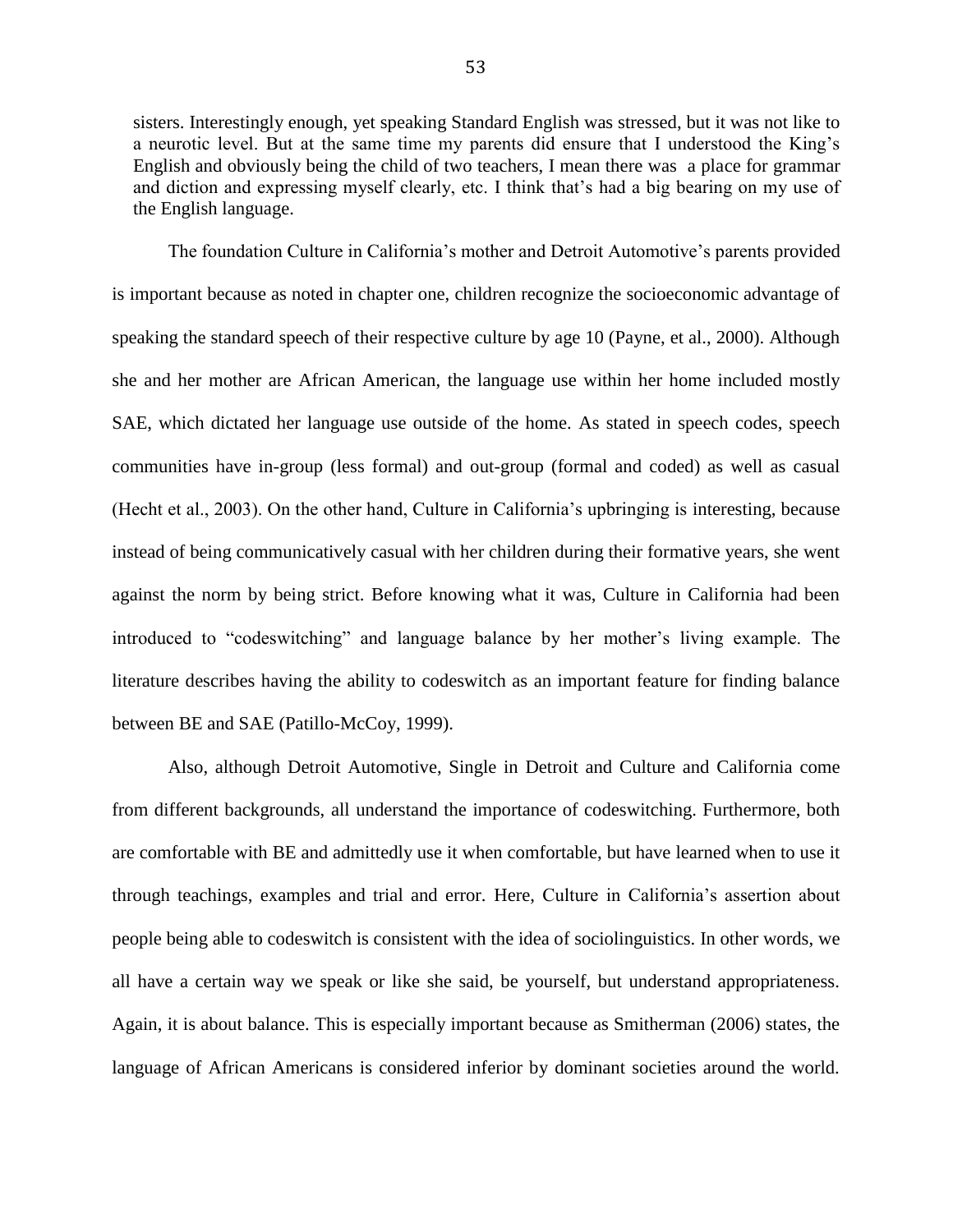An educator herself, Culture in California"s mother knew the important of reinforcing SAE in her household. SAE is the primary language used for classroom instruction in America and many African American students enter school with a predisposition to BE (Wheeler & Swords, 2004).

Also, in learning language balance, all of the respondents have grown to understand

codeswitching does not mean abandoning their true identity or conforming. Instead, they see it as

a mechanism for coping in their respective environments.

Single in Detroit: ...We're working for someone, we're getting paid to work for this company, we need to, you know, be productive, be progressive, so in order for us to work well together and to accomplish the goals and the objectives, we need to communicate. So, I don't, I don't think that it has to be, we have to speak the same, we just have to understand one another….

Detroit Resource: At work, you don't have the luxury on having a choice on what to... how to speak, how to say it, how to deliver it, unless you work for yourself. Unless you own your own business. The people you work for have a standard that they want and if they want you to be able to communicate effectively, you know…I used to work in sales. So, in order for you to be in sales, you gotta walk the walk and talk the talk, you know to get results. And if you"re not doing it…if you"re not communicating effectively, your message then, you not gone (going to) sell and they gone (going to) fire you. So, I think that, you know from being in the workplace, you"re forced to conform to however the culture of the business, you know dictates. You don't have a choice to speak how you wanna speak because that's not gone fly in the workplace...

Culture in California: …You know because there"s a way that we will communicate with friends and people we"re close with that is fine. But I do think that people need to be skilled in the ability to be able to switch between styles. You see what I"m saying? , I think that, you know, hopefully the culture, especially young people can understand when it's appropriate to use a certain style of speech and when another style is necessary. And it's by no means, means denying who you are or where you come from or what your culture is, your history, your roots, but it's almost...it's like being multilingual really, you know. And while it's really the same language that used differently, you have to understand when it works to advantage to use either style and so my thoughts are it's fine, just know when to use it, when you switch. Codeswitching indeed.

Atlanta Transplant: ....Because at work, there's a certain way you need to carry yourself in corporate America. There"s a certain level of professionalism that you need to exude. So, speaking our culture's language in a corporate environment, that's not acceptable so it would stand out to me when I hear it.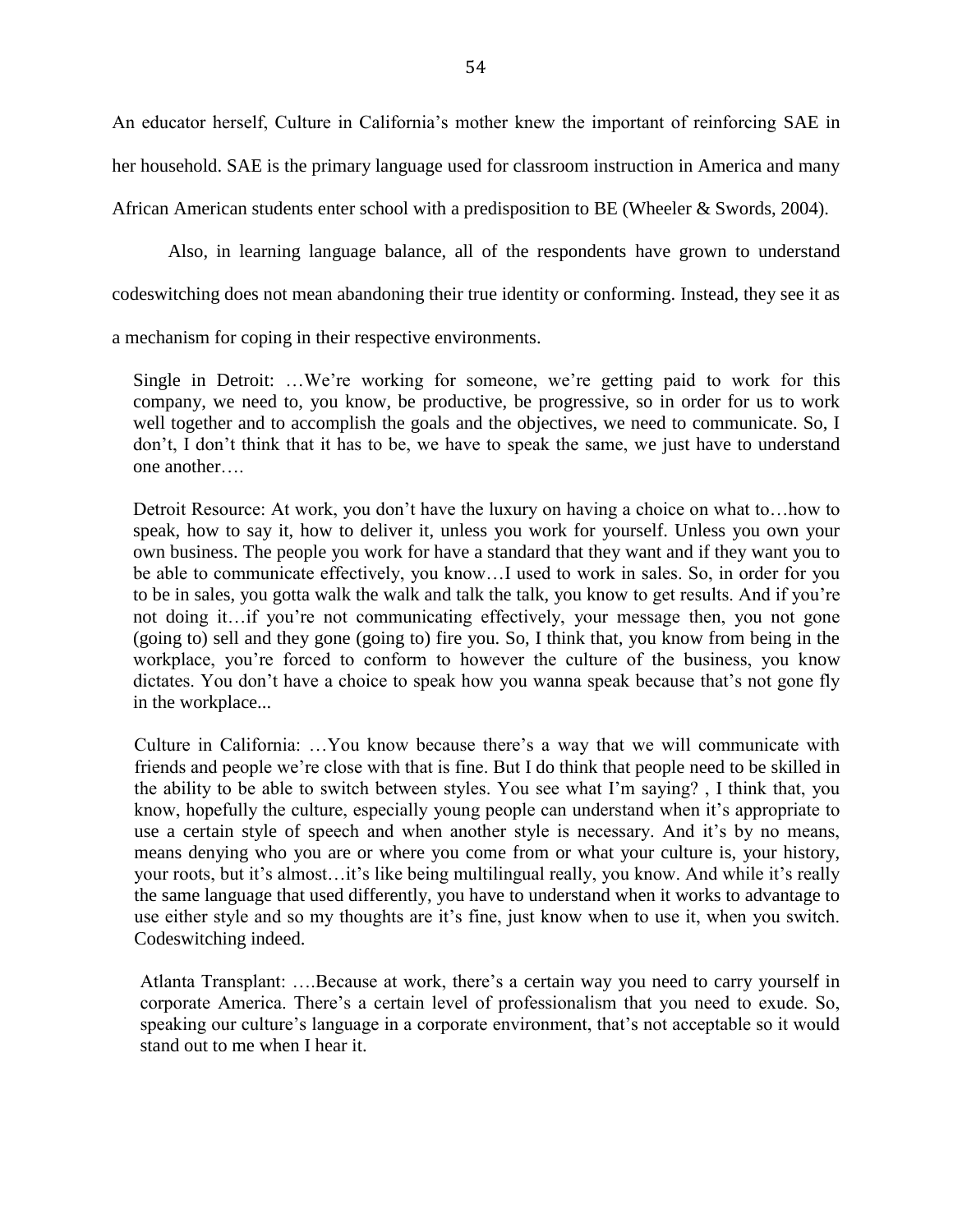The respondents had many communicative similarities in that they are aware of and understand language appropriateness. Furthermore, they have the full capability to codeswitch. An interesting point both made is that although they are fully aware of their language use in all settings, it really depends on comfort. Both tend to relax at work, depending on their audience – white or black. This is so interesting because Patillo-McCoy (2003) indicated such behavior as a middle-class African American exhibiting power or confidence, which both ladies have accomplished through their careers. These responses about overall corporate experiences further validate the inherency of BE for so many African Americans and how its use can pose issues in the corporate sector. In essence, these respondents are great examples of Generation Xers who understands communication balance and as a result, have achieved corporate success without assimilating or compromising their true identities. They also recognize the deficit in corporate America concerning co-cultural communication, which speaks to Allen (2006), who attributes the failure of black and white communication to ignored cultural differences. Such literature suggests the need for additional diversity education and training within corporate sectors.

Although all of the respondents admittedly speak BE, they may not have a full understanding of what it is or appreciation for it, but nonetheless, still manager to balance their usage. Some refer to it is as slang as opposed to their language and others just deem it as flat out improper use of SAE, despite speaking it. In any event, all understand BE is not easily recognizable to key players within corporate America and could easily be misinterpreted.

Detroit Higher Learning: I don't think the professional workplace is conducive to BE. I don't have a problem with BE though. I think there are times when it is okay, like around the water cooler or maybe small office talk.

Detroit Automotive: Ooh, there's stuff that we say that I don't think I want other cultures to hear. Did you ever hear that story about Quentin Terrentino and how he learned black dialect for his movies? He said he spent five hours in jail…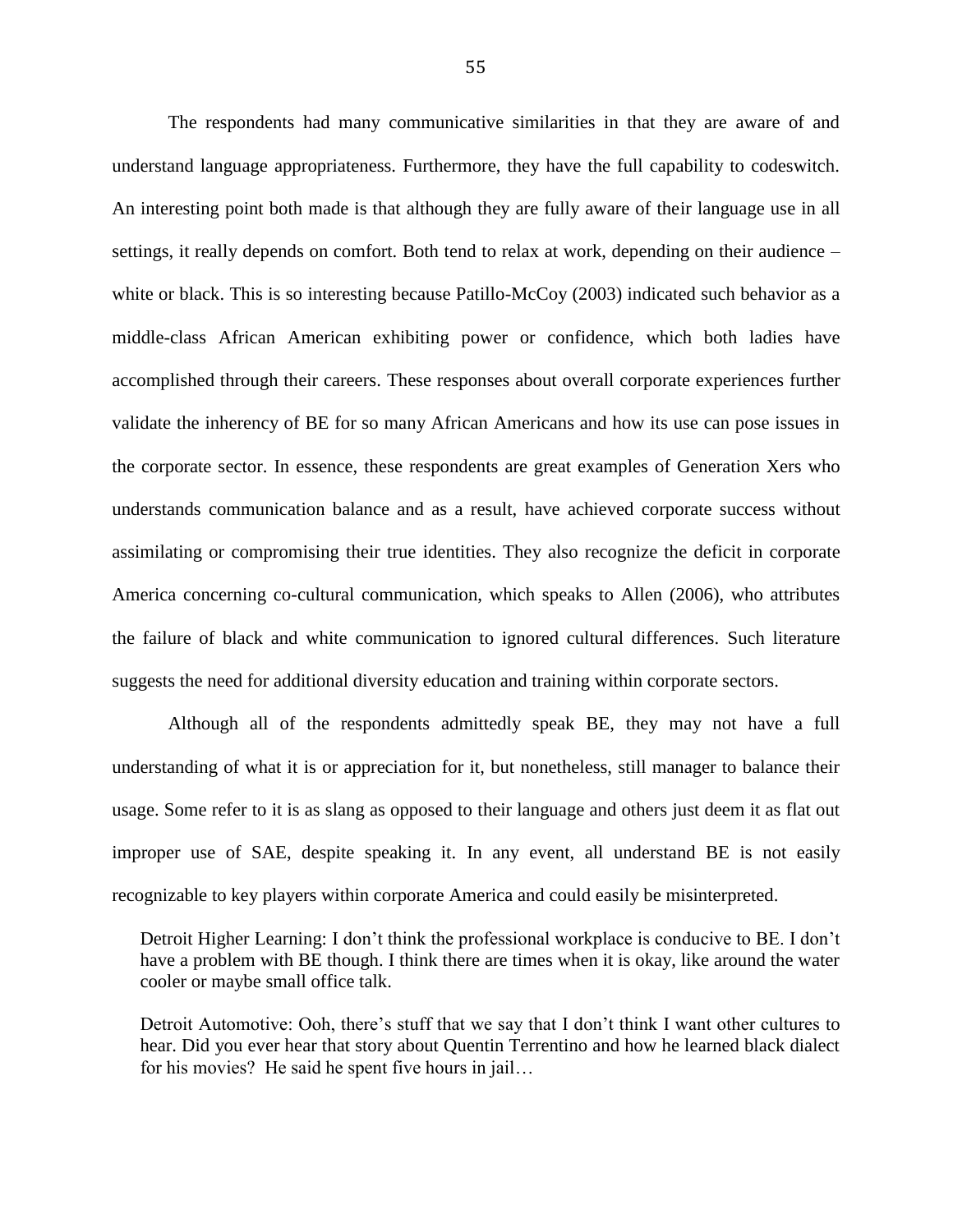Atlanta Transplant: one of the guys and I mentored young ladies and young men… one of the guys, he was about 22…he came and expressed how he wanted to move up within \_\_\_\_\_\_\_\_\_\_\_ (removed name of company)…he wanted to move up, so he wanted more responsibilities. Well, I was like okay, I"ll help you with that but then I catch him around the corner and he's talking to another African American. And he's just like, 'Man,  $f^{***}$ . That ain't cool. That's not gone (going to) work and I'mma try da' (I'm going to try the)... And it caught my attention because I"m like, well what if I was a VP? And you"re looking to move up? You"ll never know who"s watching, who"s paying attention, so I had to work on him even though there is a time and place for everything. You need to be mindful. You need to be…completely know that you are not surrounded by only your culture. Maybe in your department but… Basically, leave that at home, but not in the corporate environment…

Detroit Resource… as an African American, in order to succeed in the corporate world, you have to walk the walk and talk the talk. So, therefore... as a professional in my type of environment, I have to be able to communicate and in order to serve the people that I serve, they"re gonna be mostly white. You know whatever. So, therefore, I understand what I need to do in order to succeed so that things are not hard for me to cut off my language or you know the way that I talk outside of work simply because I understand what I have to do in order to succeed…okay, the language may not be better. However, I have to accept the fact that we are of the minority, you know. So, I need to communicate effectively with the people I work with, so…Society forces us to conform in order to succeed …

Culture in California: ... I think that it's okay to use Black English but I think it's knowing the time and the place. You know, as I meet with prospective students, I"m gonna use….See that, I just used some slang. 'I'm gonna use.' But anyhow, I'm gonna use, Standard American English or Black English and that"s even if I"m meeting with a black prospective student. Because I don"t take it upon myself to assume that just because this prospective student is black that they would prefer for me to communicate with them….You see what I'm saying,, using slang and again, I would prefer that the black student doesn't assume that because I'm black that I'm going to speak with them using slang. Because it's my professional environment and so when I speak in slang, I choose to speak that way or using Black English, I choose to speak that way with people whom I"m familiar and comfortable, you know. I don"t make it my assumption that because we share the same skin color that we can communicate automatically using this language. So in a professional environment, my preferred language is Standard American English just because that"s the language that I have to use more often than not.

Atlanta Transplant"s example in very interesting in that she was in a position of authority and indentified areas where this young man needed improvement to advance, including communication. According to some research, BE can be an impediment in some mainstream corporate environments (Patillo-McCoy, 1999; Smitherman, 2006; Smitherman-Donaldson & van Dijk, 1988). Her example also raises the point about segregation in the workplace. The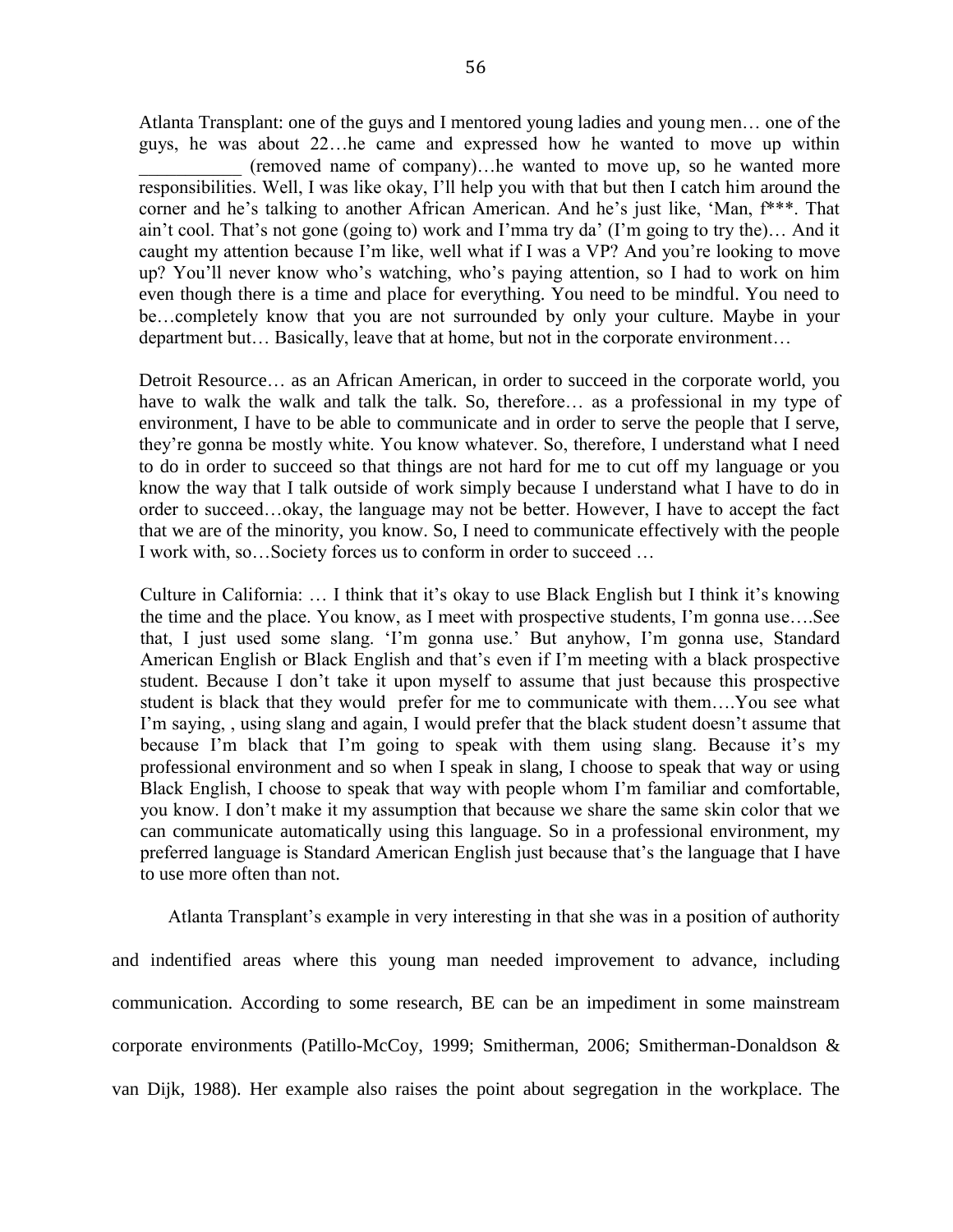department she is responsible for is predominantly African American; however, the executives are not. This is consistent with the literature"s assertion that BE remains prevalent due to decades of segregation (Hecht et al., 2003).

Detroit Automotive"s explanation about how Quentin Terrentino learned black dialect for his movies is important because it validates what Single in Detroit and Culture in California had to say about exposure affecting our language identity and choices. Furthermore, because Terrentino accessed a prison population filled with African Americans, he was exposed to a distinct speech community for observation. Again, wherever there is a distinct population, there is a distinct speech community (Phillipsen, 2003). Here, Detroit Automotive"s thoughts on how African Americans are perceived align with the results of the workplace study by Kirschenman and Neckerman (1991); speaking English in a sophisticated manner is ranked high among sales and customer service-type jobs. Also, his assertion children learn their speech patterns from their parents speaks to language identities. The way we are socialized shapes the way we view the language used. Also, Culture in California's desire for her colleagues to know she is versatile communicatively is important because of the negative perception connected to BE. Those who speak it (BE) have been considered ignorant, lazy, illiterate, slow and low-class (Baron, 2000; Wheeler & Swords, 2002). Also, it shows her ability to, as she puts it, "vacillate between languages."

In addition, Atlanta Transplant's experience with her young employee validates the notion that BE is unidentifiable to the agents of promotion within a corporate company. Also, she was not asking the young man to assimilate, but rather to be mindful of his language use. Other respondents mirror the notion of not sounding identical but making sure you speak intelligently.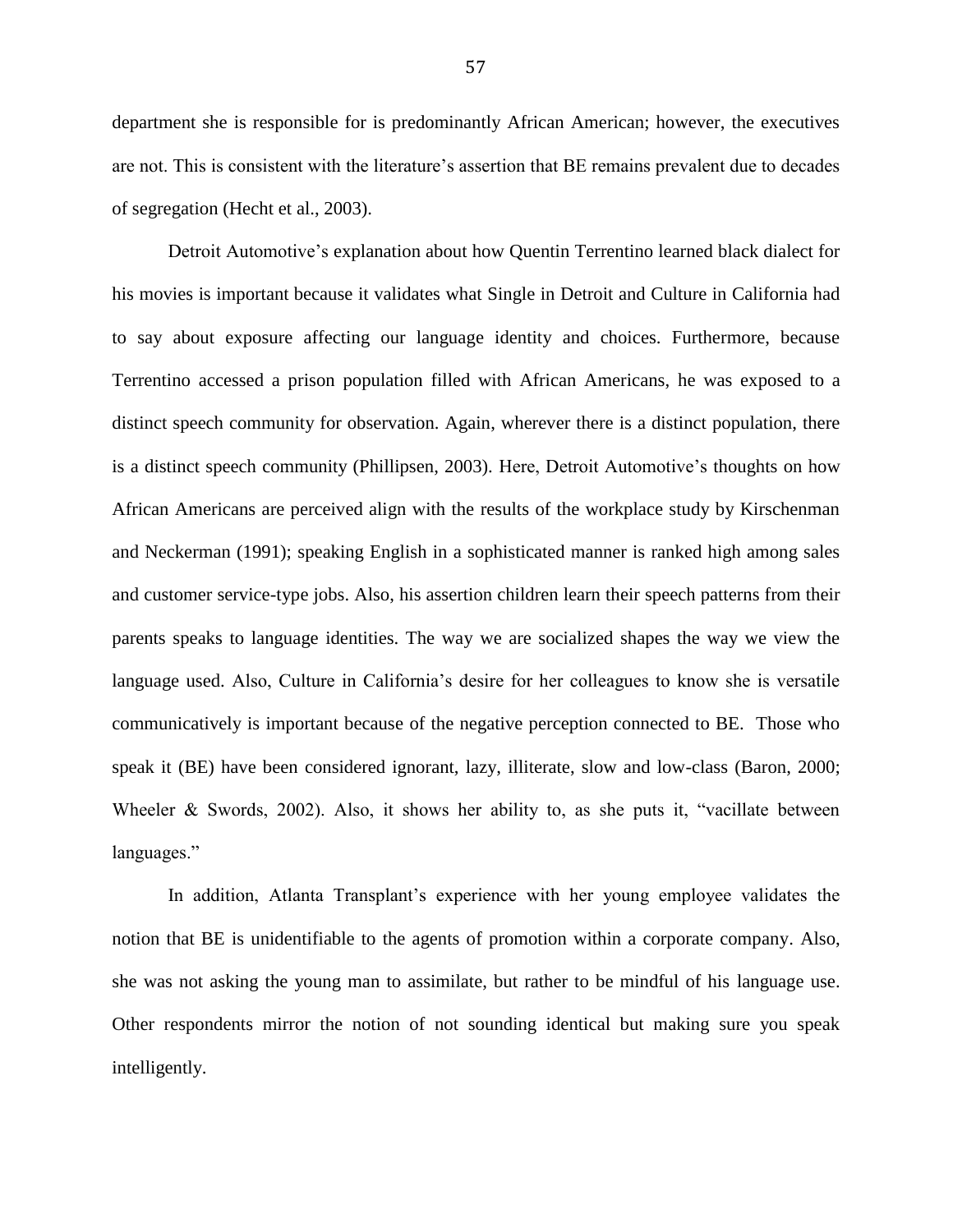Detroit Resource...it's not necessarily the language that they're using but it's them sounding unintelligent with the language. You know, some people try to use big words in the middle of the… they don"t" even know what it means, you know. Stuff like. When you see stuff like that…that"s, that"s bad for me. It"s not necessarily…when you talk, like, like, you know, what's the guy, the rapper?  $-$  TI. TI is a straight hood guy. You can tell he ain"t been nowhere outside the confines of ATL, Georgia. Well, since he been [he's been] a rapper but, he talks...even though he talks with a hood and southern drawl, he still sounds intelligent. He's able to put together words and things like that. But when you just hear people like…like when you hear a rap song like "Shawty, shawty, shawty!" You know, like, stuff like that, you...they don't sound intelligent...

For Detroit Resource, BE is very much a truth, but his exposure to SAE and mainstream culture as an adolescent provided an understanding for the need to codeswitch. His confidence with both dialects makes a powerful statement about his identity and connection to the other culture (Brown, 2002). Detroit Resource is similar to Detroit Automotive in that they both have professional positions with their company but are required to interact with employees from all levels of the business, thus reflecting communication styles. Plus, the communication differences he described are consistent with speech codes in that each department operates as its own community, creating different shared meanings and symbols for communication (Hecht et al., 2003).

Furthermore, Detroit Resource's experience with great exposure to BE early on is consistent with African American children being predisposed to BE at home and in their communities (Craig & Washington, 2004). It also indicates where some resistance can come from being that is the only discourse some African Americans know. Detroit Resource's SAE exposure is very similar to Single in Detroit's in that their living arrangements created detachment from regular exposure to SAE outside of television and school due to segregatedtype living (Hecht, et al., 2003). This detachment could also contribute to language resistance for some African Americans.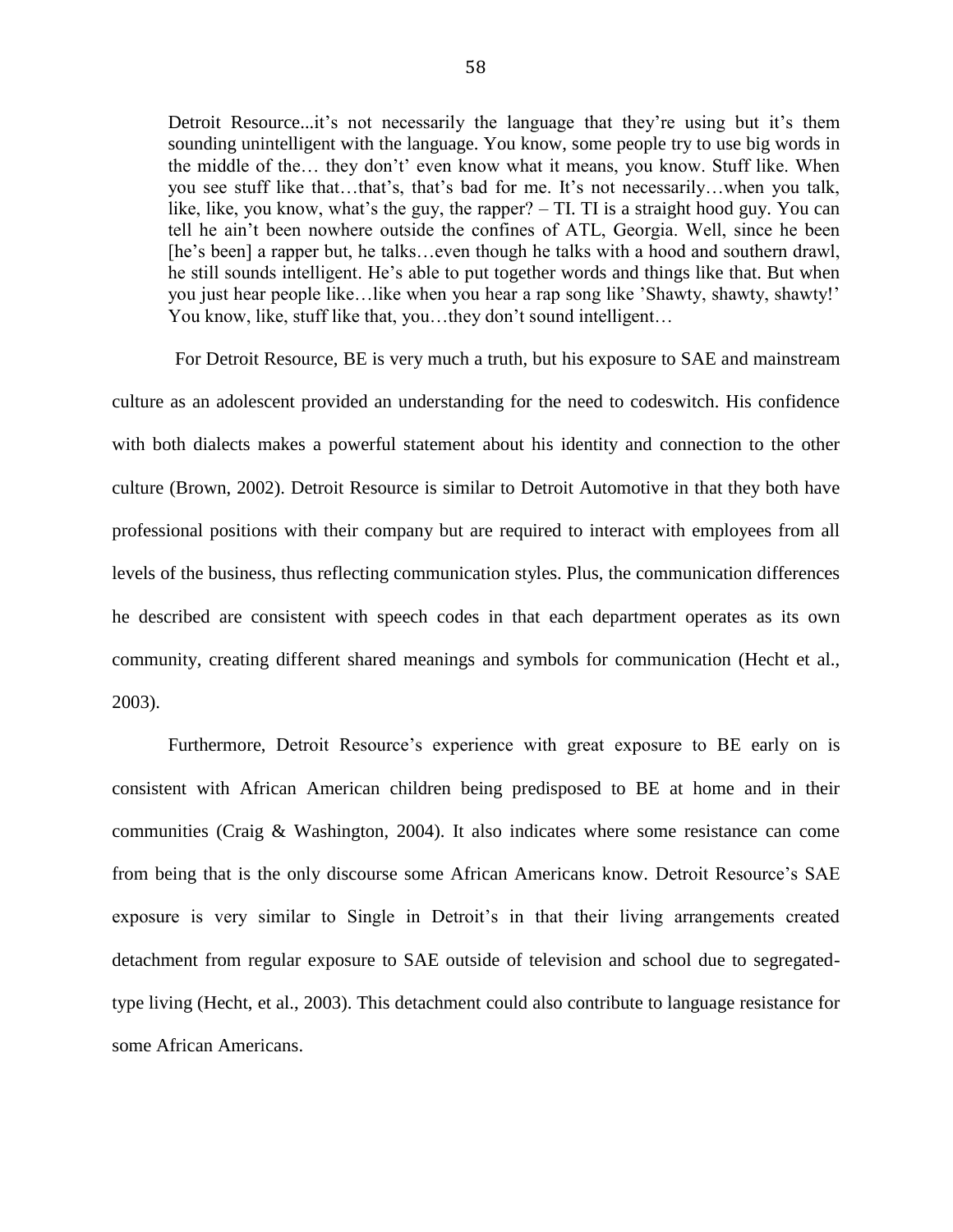Also, Detroit Resource's reference to "acting white" is a direct reflection of the literature that says the African American community has a stigma regarding speaking SAE (Godley  $\&$ Minnici, 2008). Such examples could contribute to resistance to SAE by African Americans hoping to stay connected to their respective speech communities. This experience is a direct reflection of African Americans striving to achieve success and having their "blackness" questioned by family and peers (Tyson et al., 2005). Moreover, this type of discrimination deters many from codeswitching (Tyson et al., 2005).

Detroit Resource's mention of rap music and language chosen in the songs is important because rappers, like many African Americans, feel the need to "keep it real" (Tyson et al., 2005). However, Detroit Resource"s description of the rapper T.I. clearly sounding Southern and black, but knowing how to sound intelligent is important because it confirms his, Single in Detroit's and Culture in California's thoughts about speaking clearly, not necessarily identically to the dominant group. Based on his response, achieving balance is about striving to sound intelligent and not, as he put it, adding unintelligent words such as "shawty."

One of the respondents, Atlanta Transplant surfaces how the use of BE could be interpreted by members of the dominant culture, further stressing the need for balance. The respondents in this study understand the need to not fit any specific stereotypes, especially as Gen Xers. They all "speak the part."

Atlanta Transplant…the worse experience that I have had is at my current employer and when a Caucasian takes something that he…he finds on the news or YouTube and it has African American people in it speaking a certain way. And he emails that across to the whole the team and makes fun and you know, makes a comment in reference to how we"re speaking. Or, 'look at this, isn't this funny?' Whereas for me, it's not funny because this is my culture and this is how someone African American is expressing them self. You"ve taken that…but again, it just takes it back to you guys looking down on us and think that we"re ignorant and illiterate. So, this is funny to you. But it's not funny to me and even for me, it was really an embarrassment for me; because although this is our culture, again, there"s a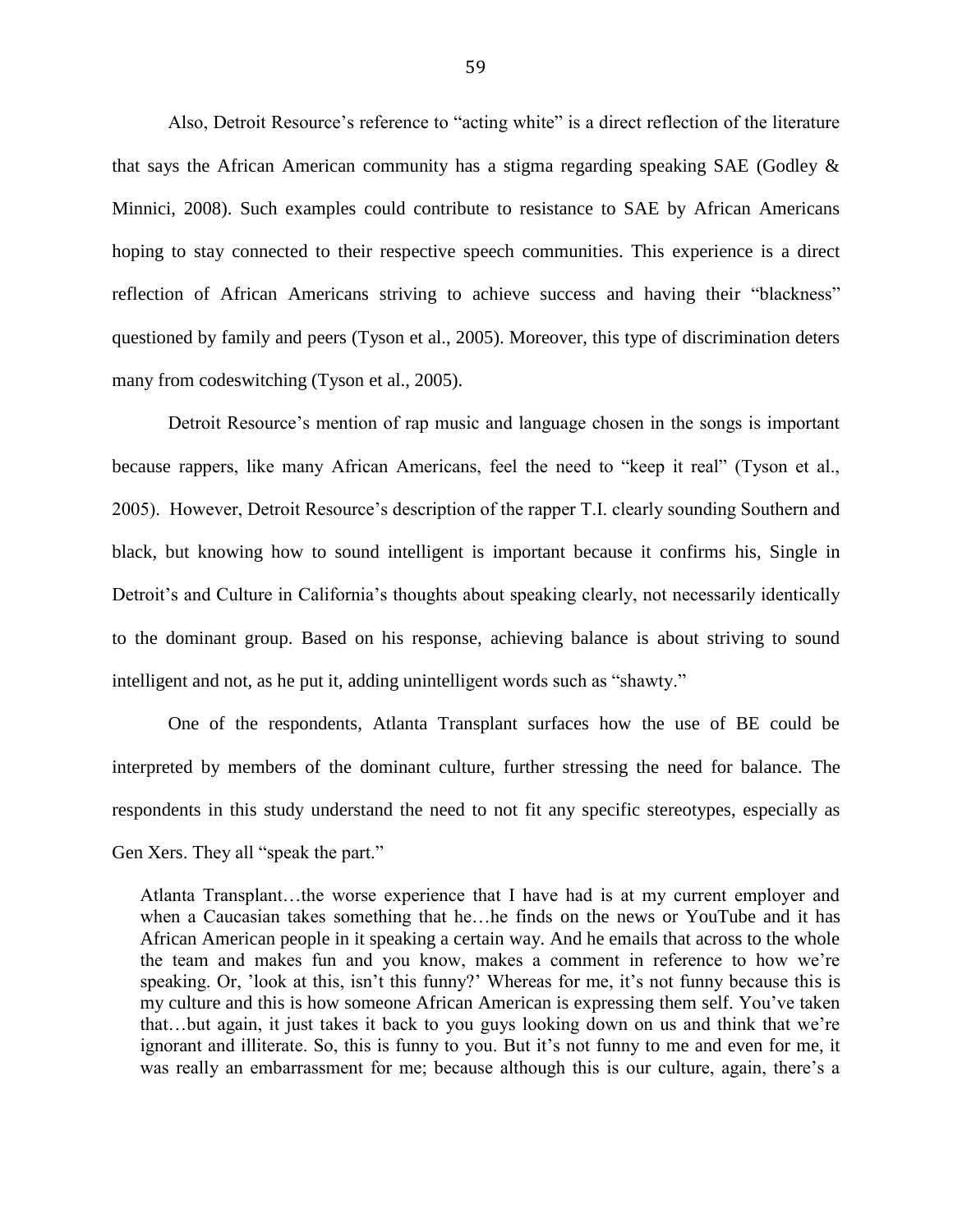proper place and time for that to be shown or displayed. There"s still a certain level of character that you need to maintain, period.

Atlanta Transplant"s embarrassment from watching the video her colleague sent is a direct result of the stigma of BE being ignorant, illiterate, ghetto and low-class (Baron, 2000; Wheeler & Swords, 2002). Although this example does include one of her colleagues or subordinates speaking BE, it indicates how these Millennials and others could possibly be viewed in her office.

Also, Atlanta Transplant's attitude about not being heard speaking BE on the call center floor is due to people who speak sub-standard speech codes experiencing social isolation, less power and discrimination (Payne et al., 2000). Also, because of her experience in management and the aforementioned incident with the YouTube video, she has a thorough understanding of the need for language balance.

As established earlier, in America every culture has a vernacular. But as the respondents have learned, there is an appropriate time and place for cultural languages of any sort, especially as it relates to the corporate workplace, but she has learned how to comfortably navigate both worlds, if you will. According to Alim (2005), we have to adjust our language to confront the harsh society we live in. There is a study regarding a college classroom at a black college where a white teaching assistant observed BE in action (Boone, 2005). In the study, the assistant recalled members of his community referring to BE as "different," but learned it needed to be accepted or legitimized by a member of another culture before being considered appropriate (Boone, 2003). As a result, for cultural language speakers, balance is important, especially in the corporate office.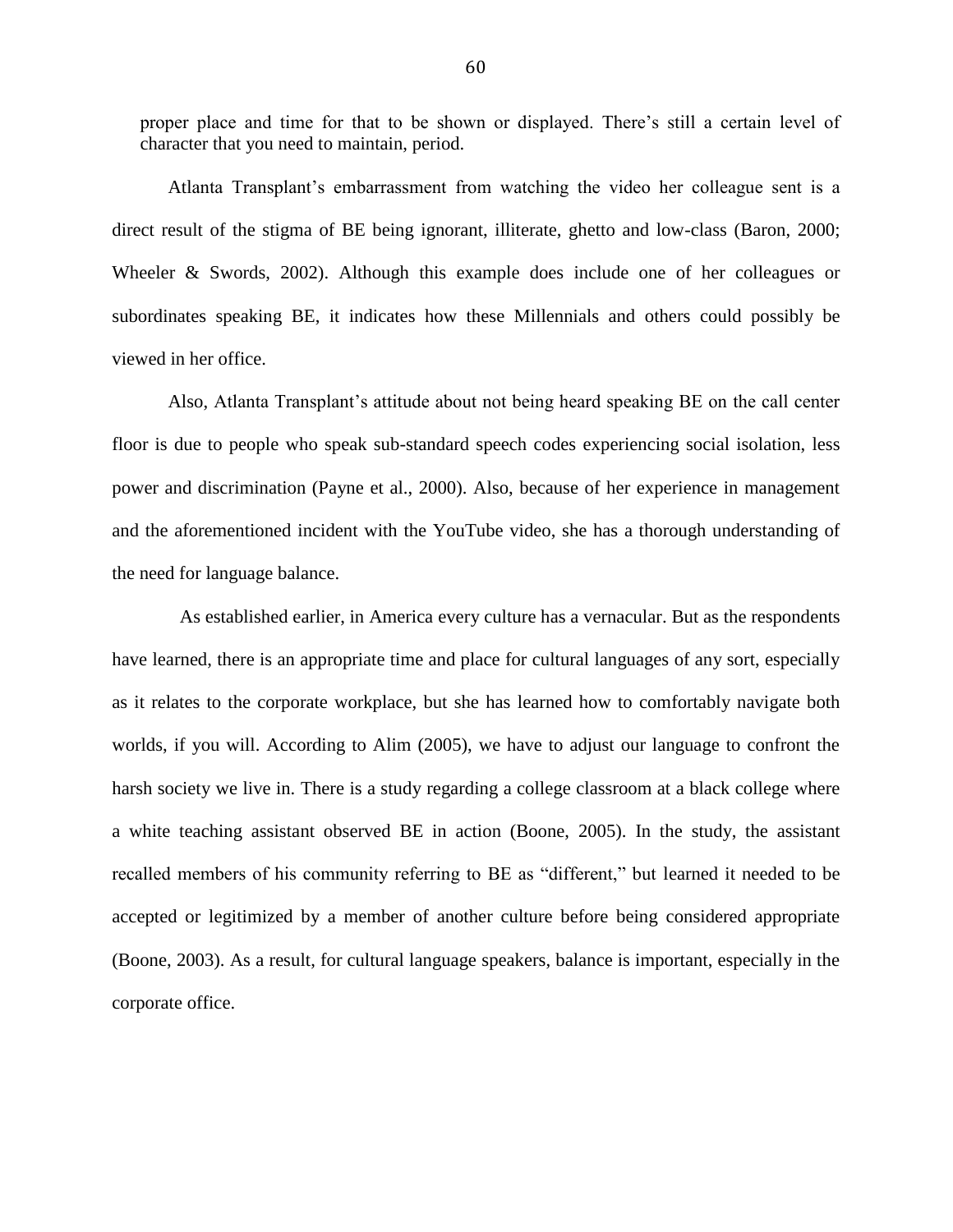*RQ3: Why are some African Americans resistant to using SAE in the corporate workplace?*

As surfaced early on, this is not a time for African Americans to be ambivalent about codeswitching in the corporate workplace, especially if they desire to excel. Furthermore, the literature indicated resistance to speaking SAE among some African Americans, especially Millennials. Again, although the respondents in this study are members of Generation X, their experiences can help give insight into language resistance, especially Atlanta Transplant who works directly with this generation. By reviewing the responses concerning language resistance, a deeper understanding can be gained regarding African Americans" view of SAE in addition to BE.

Culture in California: …I mean people learn according to how they"re…you know, what they"re exposed to and so to hear someone using slang doesn"t necessarily resonate with me as you"re misusing the language, more as, okay, do you know how to vacillate to another style? You know, sort of and were you educated in that regard…I was at a work function once. …. And, I had a coworker who was like, "Oh yes, I love little bracelets and love little lotions and love little earrings.' She was like 'yeah, I love 'trinklets.' I love 'trinklets.'" You know, I'm like 'trinklets? ...' But in my head, I was like I think you mean, 'trinkets.' I still can hear it, so I guess that's just a case....that's just absolutely using the word incorrectly. And obviously she understood what she was talking about. She knew what a trinket was but she just added an "l" to it. You see what I"m saying? In those ways, that stands out but the thing of the matter is that she definitely had comprehension, so she understood what she was saying. She just, I don't know, added the….added a letter to it that wasn't necessary. But it's like somebody adding "r" to soda. Where they're like 'sodar.' 'I want some sodar.'

Detroit Automotive: When you talk about blue collar environments, the language is totally different. There's a stress level and quotas that have to be met. A pressure that has to be met. You will be cursed at. I've been cursed at before and I just had to walk away. A lot of what you deal with is uneducated people working on assembly lines but it's a fact of life. It's different. In the corporate, you have college educated people. I gotta tell you. It's interesting, I consider myself to be approachable with people who work in the cafeteria. Like the custodial staff. I speak to them but there"s always this weird place, where I get into a conversation, is it going to be Standard American English or Black English? I think a lot of people in the workplace come from, "How real is he being?" I do feel like I get a little weird reaction from the African American custodial staff. Recently, I was walking and talking with my boss near them and I was not using Black English in the conversation. They give weird reactions to Standard American English…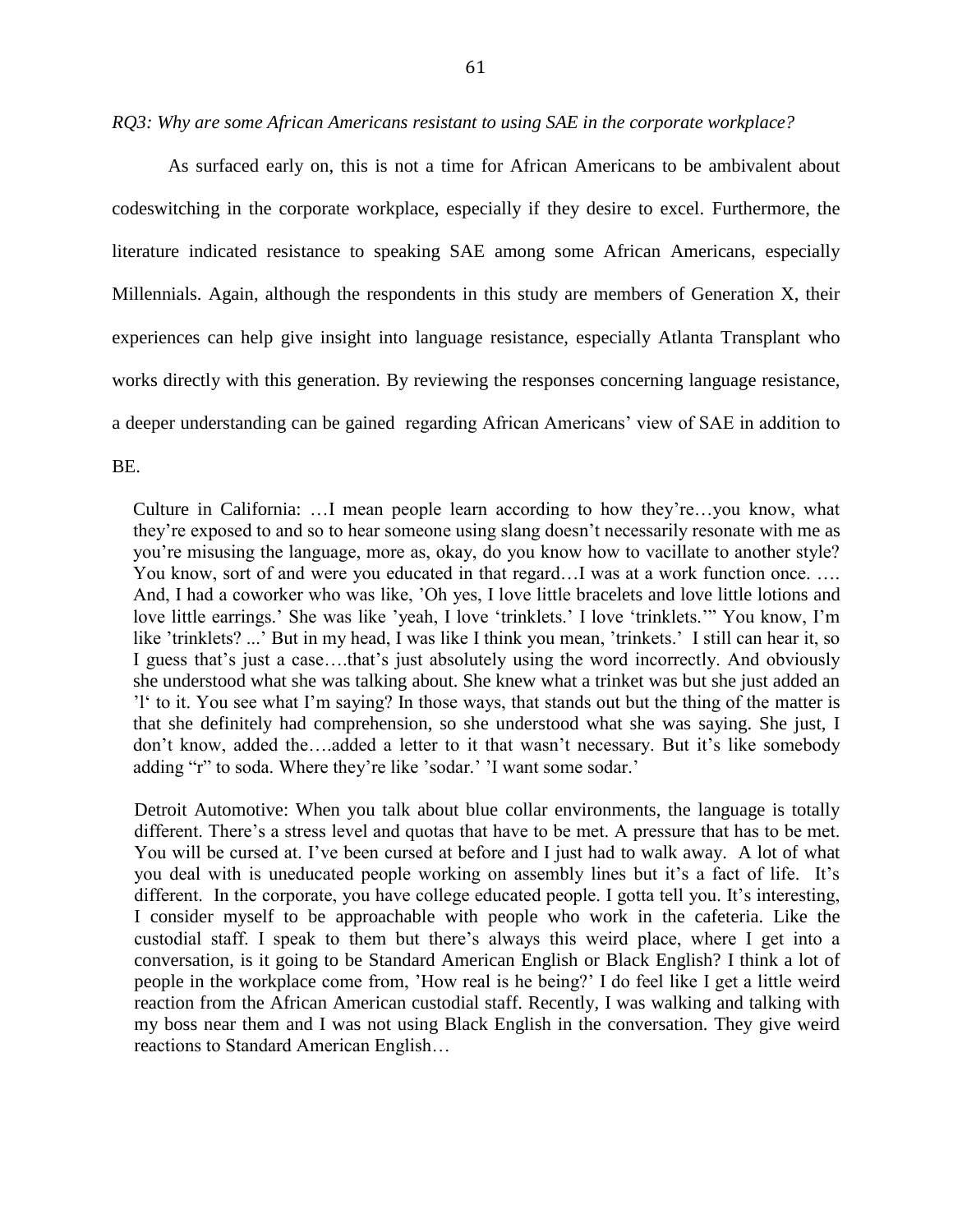Single in Detroit: …the dominant culture in this society is what folks are going to look to be more like, I suppose…Something is wrong with you if you are not like the dominant group. So I don't think that it's....that the term....I have not heard the term Black English very often, but it's something that definitely deserves more attention because there is a difference. And it's not because we're' stupid or dumb, I think. ...I would just want to be more accepted for, the way that I am, you know, and not be labeled with that being slang, wrong, black or white. But, just that there are...there are differences in the way we speak and it's not, they're not because of lack of education or anything. It really is just because of our upbringing and our history, that we're gonna speak differently. Like any other culture. That's not a black thing. That's not a white thing. That's just an experience, a life experience and I think that your language will also change over time, you know... So, yeah, society has a way to come overall. And I think that we"re all part of that by just not conforming and not just trying to blend in but to rather shoot for being understood and be an advocate for educating people to understand that it"s not…I don"t need to say the words the same way that you do. Is it, is it correct…am I using correctly, is it you understand me? Am I communicating well and effectively to you...?

Culture in California"s response is similar to one Single in Detroit had in that she speaks SAE the way she interprets it as well her colleague. This is consistent with the literature when it states that a child who speaks in a vernacular dialect is not speaking incorrectly, but in the language of the home discourse community (Wheeler  $\&$  Swords, 2004). In addition, as previously stated, every culture has its own form of dialect or language, meaning individuals speak accordingly, whether it is SAE or their native tongue (Hecht, et al., 2003). For Culture in California"s colleague, "trinklets" was completely acceptable and although Culture in California wanted to correct her, she understood what she was saying in the end.

Some African Americans may appear to be resistant to SAE in the corporate environment because of BE being inherent but are really just unaware of their language until someone surfaces it an issue. Also, because BE is inherent for so many, there is resistance because it is a part of their overall language identity. Culture in California made the same assertion as Single in Detroit in that two individuals may be speaking differently, but the most important aspect is mutual understanding. Furthermore, the example she provided about her colleague is consistent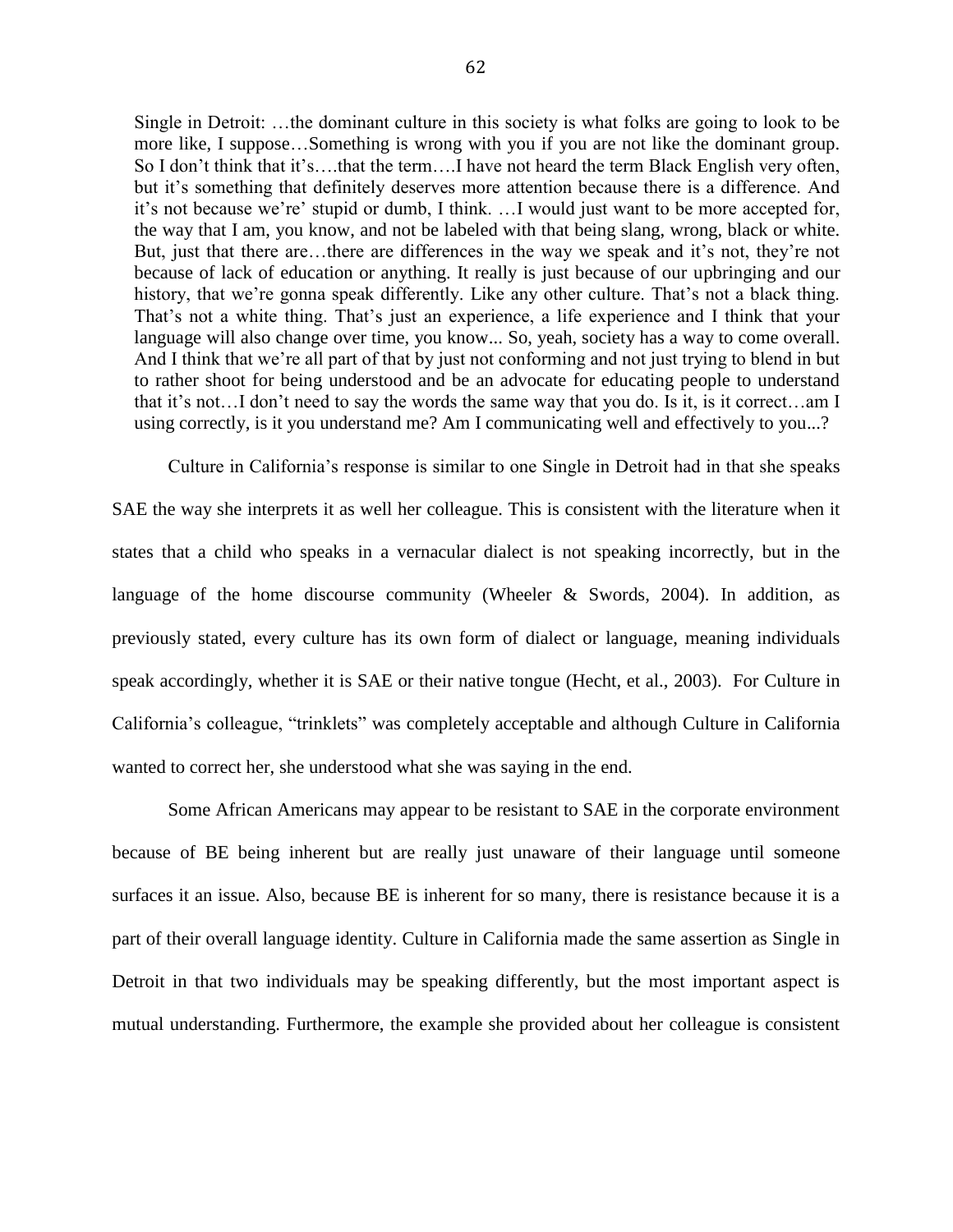with there being a communicative gap between cultural groups given different assignment of

meanings and symbols to words (Nixon & Dawson, 2002).

Culture in California...I think that there is no commonality within the black community around what"s acceptable, how we should speak, how we shouldn"t speak. I think that there"s still strong, this large gap between what a professional black person sounds like versus what an unprofessional black person sounds like. You know what I"m saying? So, there"s no common area. We don"t discuss it enough. So, I would say that the worse experience might be trying to discuss with someone why I don"t speak white but that it"s just that I"ve gone to school and I don't need to speak the way that I used to when I was 17...

Atlanta Transplant:…coming from… California, you have so many different cultures, so many different languages that, ….I guess everybody just had a certain way that they raised their family or raised their children and taught them to speak a certain way for the environment structure....And, I could say, maybe it's because it's the West. You have this certain image so you don"t want to seem retarded or ghetto or uneducated, whereas in the South, where I noticed that it is predominately…and I would say specifically Atlanta, Georgia, where it's predominately...it's still such a divided state in regards to white and black and what I do know is that the African American culture here….aren"t really as pressed with teaching their children how to speak correctly and how to properly interact with other cultures and be able to socialize within any environment. And, it's almost as if they're teaching them to stick strictly to predominately black culture as opposed to broadening our horizons to understand and learn how to interact with other cultures.

Culture in California"s recollection raises the point that there is a large gap between what is acceptable and unacceptable in the black community, which helps provide an understanding regarding the resistance to SAE. As stated before, the need to reject the dominant discourse/way of a life is a factor for many African Americans (Darity & Castellino, 2005). This desire to "keep it real" is the reason some of Single in Detroit's peers from her old neighborhood have questioned her language evolution. Also, Atlanta Transplants makes some very interesting points here regarding language differences in different cities. The segregated-type culture she describes in Atlanta has created a lack of communicative concern and a sense of resistance to SAE. As indicated in the literature, the importance of gaining mainstream access for professional jobs is not being stressed (Jencks & Peterson, 1991).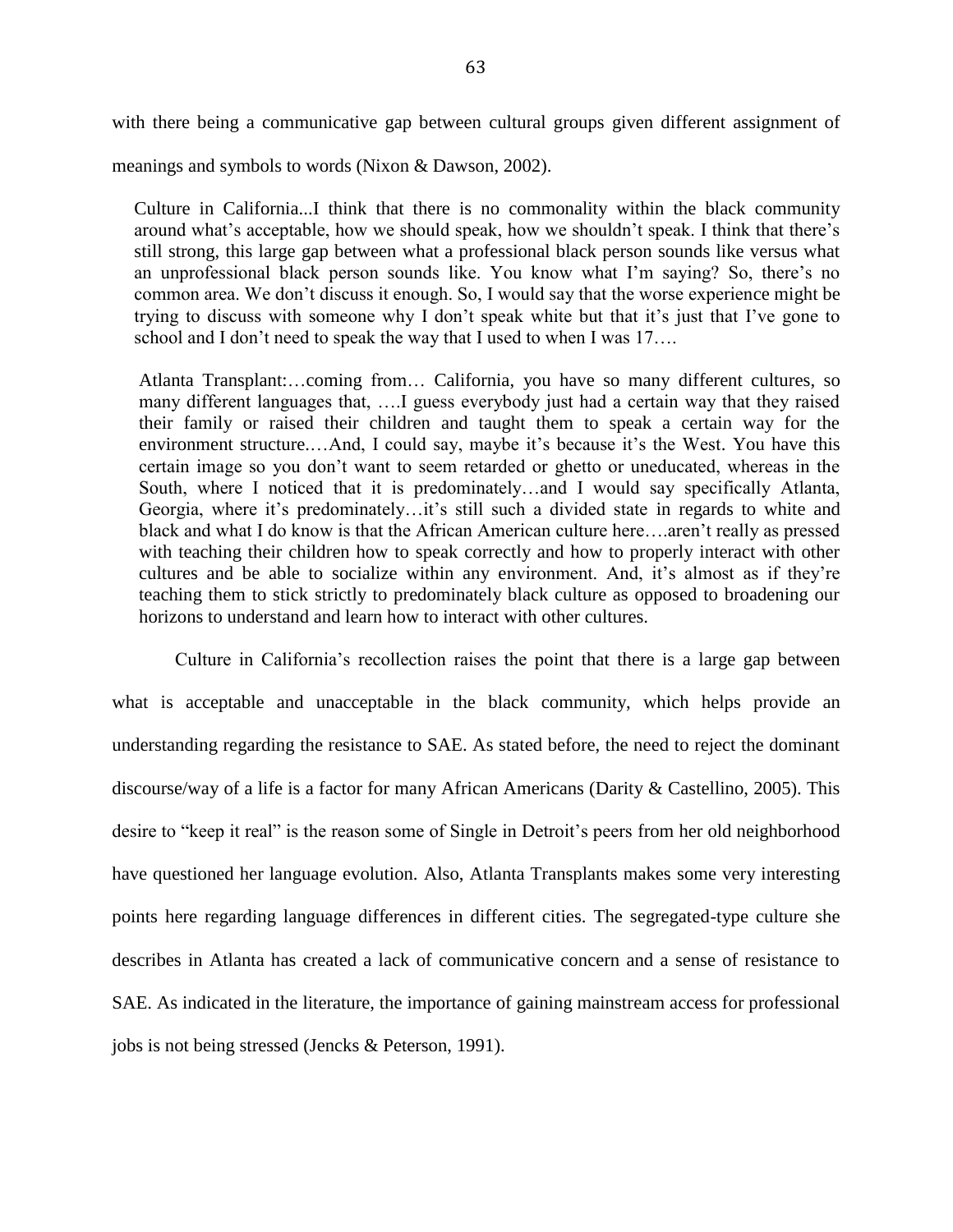Culture in California"s assertion is also important because it correlates with Woolard and Schieffelin (1994), who link language to the following: group and personal identity, aesthetics, morality and epistemology. In other words, language equates to being human being and in a sense, individualistic, given it is a part of one's identity. Culture in California's thoughts are also important because according to Botan and Smitherman (1991), it is important to be conversant in SAE for high-level jobs. In addition, Culture in California's thoughts are consistent with Brown"s (2002) argument about education leading to more sophisticated language use.

Detroit Resource: There's a phenomenon called 'talking white.' So, when people say, 'Oh, you talk like a white boy.' You know, it's one of those type of things. So, I did notice that when I….because I moved at like a pivotal age…I think like seventh or eighth grade is like pivotal, you know, development as a person…I was very impressionable….I just wanted to be happy. So, I noticed that when I would go home, my grandmother and my mother, "oh you sound like a white boy." You know, stuff like that. And so I did notice that a little difference in the way I talked just from being around, you know, the kids that I went to school with. So, you know, I think that"s the just the phenomenon …the more times you"re around people, that's the way you sound, that's the way you talk.

Detroit Resource's thoughts here are similar to Single in Detroit's in that the view the corporate workplace as a place of conformity. Although neither one considers themselves to be "sell-outs," they understand their language use needs to be conducive to their respective work environments. Furthermore, as they both have surfaced regarding the culture of their business, speaking the dominant discourse is imperative for access to corporate employment and business opportunities (Payne et al., 2000). In addition, BE is not an identifiable form of communication to agents of promotion within a company (Smitherman, 2006). These are important points for the African American looking to achieve language balance. Additionally, these accounts are prime examples of African Americans viewing a member of their culture as "acting white" for choosing to codeswitch (Tyson, et al., 2005). It also is the reason some members of the younger generation choose not to codeswitch because they want acceptance from their peer group.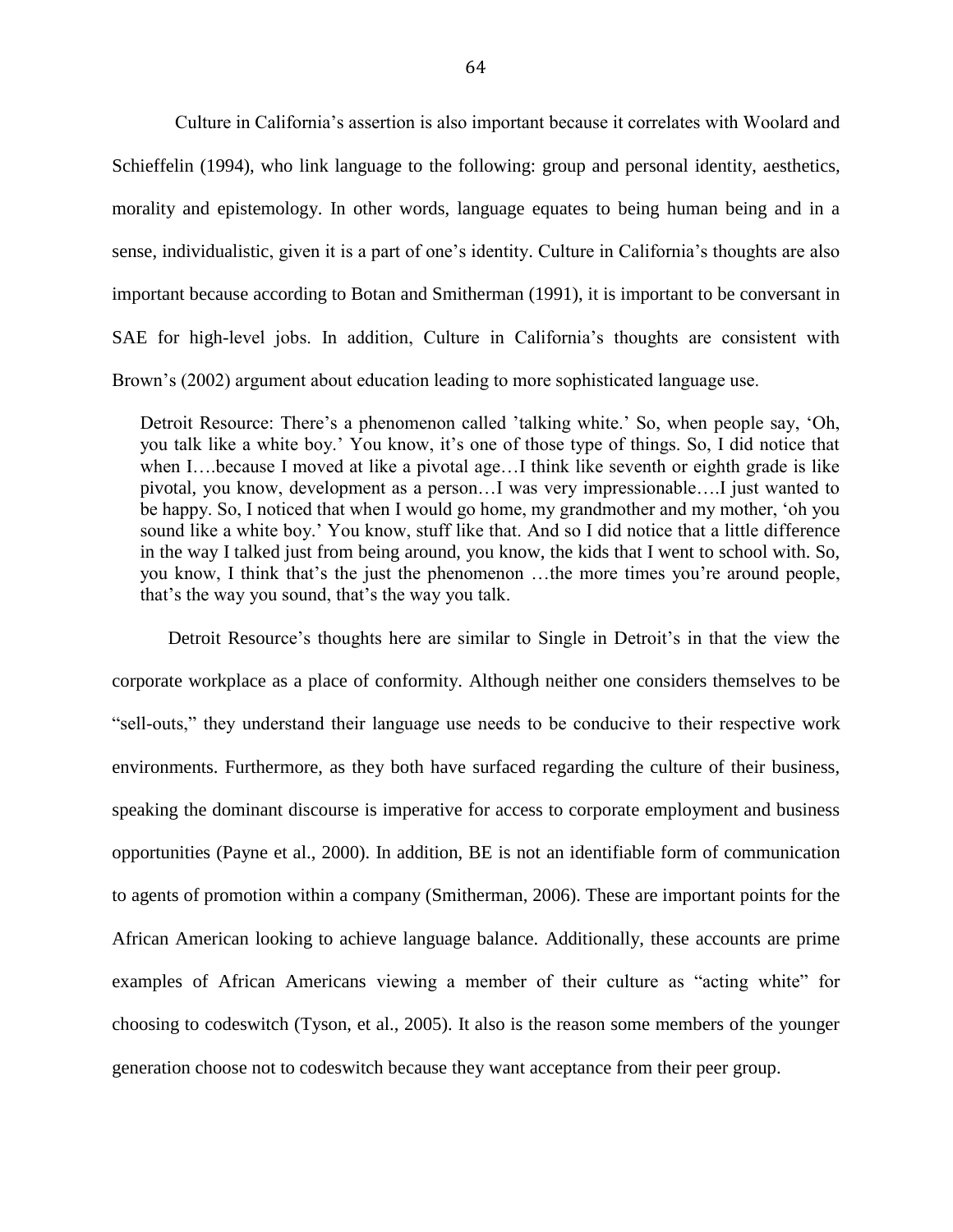Detroit Resource's experience directly speaks to the notion of not just "looking the part," but "speaking the part" as well. Also, like the other respondents, his experience does not speak to complete resistance, but his answers are consistent with the idea of not speaking identically, but coherently. However, although Detroit Resource has not been resistant to speaking SAE, the criticism he received from his family is an example of how some African Americans, particularly younger ones, may be. Again, like the others, his responses indicate the need for more research concerning cultural language and accents.

All of the respondents have indicated their language is based on surrounding influences such as family, work and community. Another major influence on language is music. Rap/Hiphop, which is one of the most popular forms of music to African Americans, especially Gen Xers and Millennials is filled with BE. It is so influential that as the literature stated, common rap phrases and terms have transcended into mainstream society – television, commercials and movies. Young children are growing up listening to this type of music and many have the language reinforced in the home and their surrounding communities.

Culture in California: I"m just not sure with this music these days. How you"re allowed to sing and rap, particularly rap not speaking well. And you have babies, who are then learning these songs and because these are the first words they"re hearing, they"re thus beginning to think that"s it okay to speak in such a manner…it"s just that"s a tragic experience for me the most because we"re not allowing our minds to expand enough to be able to identify other words to speak or communicate or express ourselves just as clearly and as strongly…But I just think that, you know, some of us are just lazy language learners and lazy speakers, unfortunately so we resort to slang and bad words to allow us to get by. But it's just unfortunate because we have some kids, some babies who are growing up whose parents barely have a decent or sufficient command of the English language and then listening to music that isn't very healthy and so this becomes the child's first exposure...

Culture in California"s mention of rap music is important because as previously stated, she is a Gen Xer, which is also known as the Hip-Hop generation. Because of her generation and knowledge of rap, she has identified a clear connection between the music and language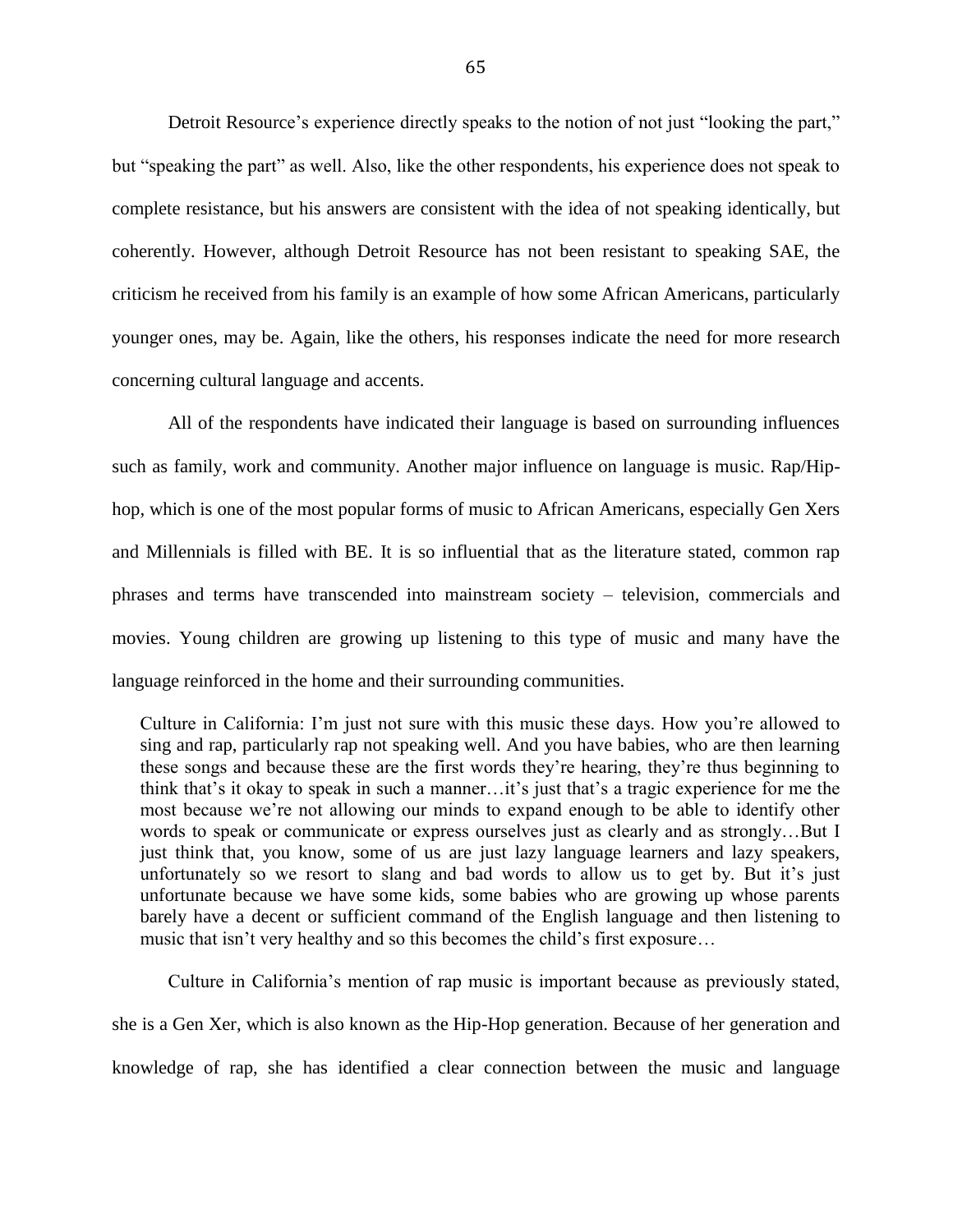resistance for members of the younger generation. As stated in the literature, for many African Americans, especially Millennials, hip-hop is extremely influential, especially on their communication (Dyson, 2007). Again, this example is important because hip-hop seems to set a code for the community, which many adhere to (Morrell, 2002). Again the literature states that African American youth are predisposed to BE in their homes and communities, often times without the exposure of codeswitching (Craig & Washington, 2004). Moreover, this answers the question about African Americans being resistant to SAE because there is the perception of not misusing language, but speaking the way it is interpreted.

Having a corporate-type position of authority, Atlanta Transplant has firsthand experience with the effect of language in the workplace. Furthermore, her position of authority required the need for codeswitching ability, providing her with increased language awareness and the need for balance. Without the experience of higher education, Atlanta Transplant climbed the corporate ladder in two major metropolitan cities, giving her additional insight into language some of the other respondents do not have, especially as it concerns members of the younger generation.

… Well, this kind of goes to mentoring the…the young adults …just teaching them because they"re coming through the door….and they"re coming through the door…not with the mindset of "I need to be professional." But with the mindset of "I gotta job." So, "I gotta job so I"m just gone (going to) be me, I gotta a job, so I"m just go do the job and be me." Well, you need to enhance you and you need to step you up. So, you know, I definitely have to.I would pull people aside all day long... As African American women and men, this is not how we carry ourselves. That's not how we speak. You know, you don't' know another word? Get a dictionary. Start learning new words but that"s not now we speak. We don"t speak like that in front of others. We speak like that amongst ourselves but not in front of others (non-African Americans).

What Atlanta Transplant is saying here is important because she is not telling her African

American employees to abandon their language, but simply to learn how to codeswitch. BE is a

66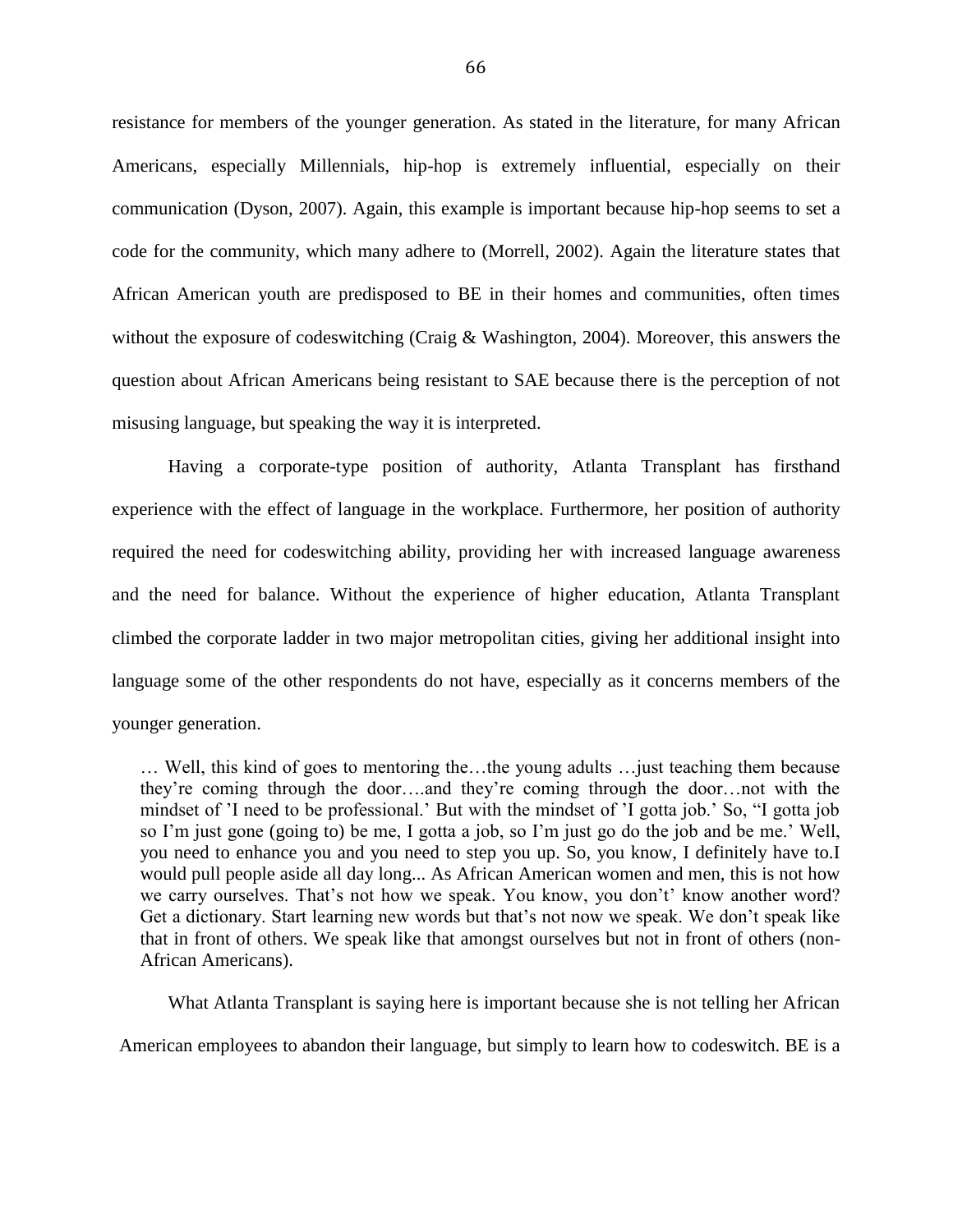"truth" for African Americans, but not the mainstream agents of power in their call center

(Brown, 2002).

Atlanta Transplant: …I would see them [young African American employees] trying. I would see them catching and correcting themselves. So, they were trying but they had not gotten to a point where they knew when to turn it on and when to turn it off, but they were trying to get got that point. But it takes some time...If no one has ever taught you.

This is important because again, many African Americans are predisposed to BE in their homes and communities without learning about codeswitching (Craig & Washington, 2004). In some instances, this predisposition is often translated as resistance because the respective speakers do not know any better.

Atlanta Transplant:...the majority of the ones that I mentored are the ones that I hired. The ages ranged from 19 to about 27 …. The job interviews were horrible…Their language, their communication was unacceptable within the job interview. Yet, I hired them anyway. One reason why I hired them was to give them the opportunity to learn because it was evident in the interview that no one had taught them or no one had been teaching them; in showing them how they need to conduct themselves, so I felt it was they were placed there for a reason. So, this was an opportunity for me as a black woman to assume a position to be able to take them under my wings and teach them so that they will know going forward, the next time, the next interview…I hired them so that I could teach them because it was evident that no one had.

What Atlanta Transplant strived to do here is honorable to note because her colleagues were resistant to take a chance with the interviewees due to their language and like Allen (2006) claims, most people learn their communication styles and rules based on racial group membership and socialization. Fortunately, unlike some African American Millennials, these individuals were not resistant to her mentoring as the research indicates (Smitherman, 2006;

Townsel, 1997).

Atlanta Transplant:… these were actually African American colleagues and during their interviews, because as managers, we all interviewed...they would come out and say, "Oh no, that person did not speak correct English" or "they didn"t know how to answer the question." …and they would laugh about it sometimes. And they would be like, "Well clearly he didn"t" think he was going to get hired here; in a job where you have to talk to customers and he speaks like that." You know, they did not see it in the manner that I saw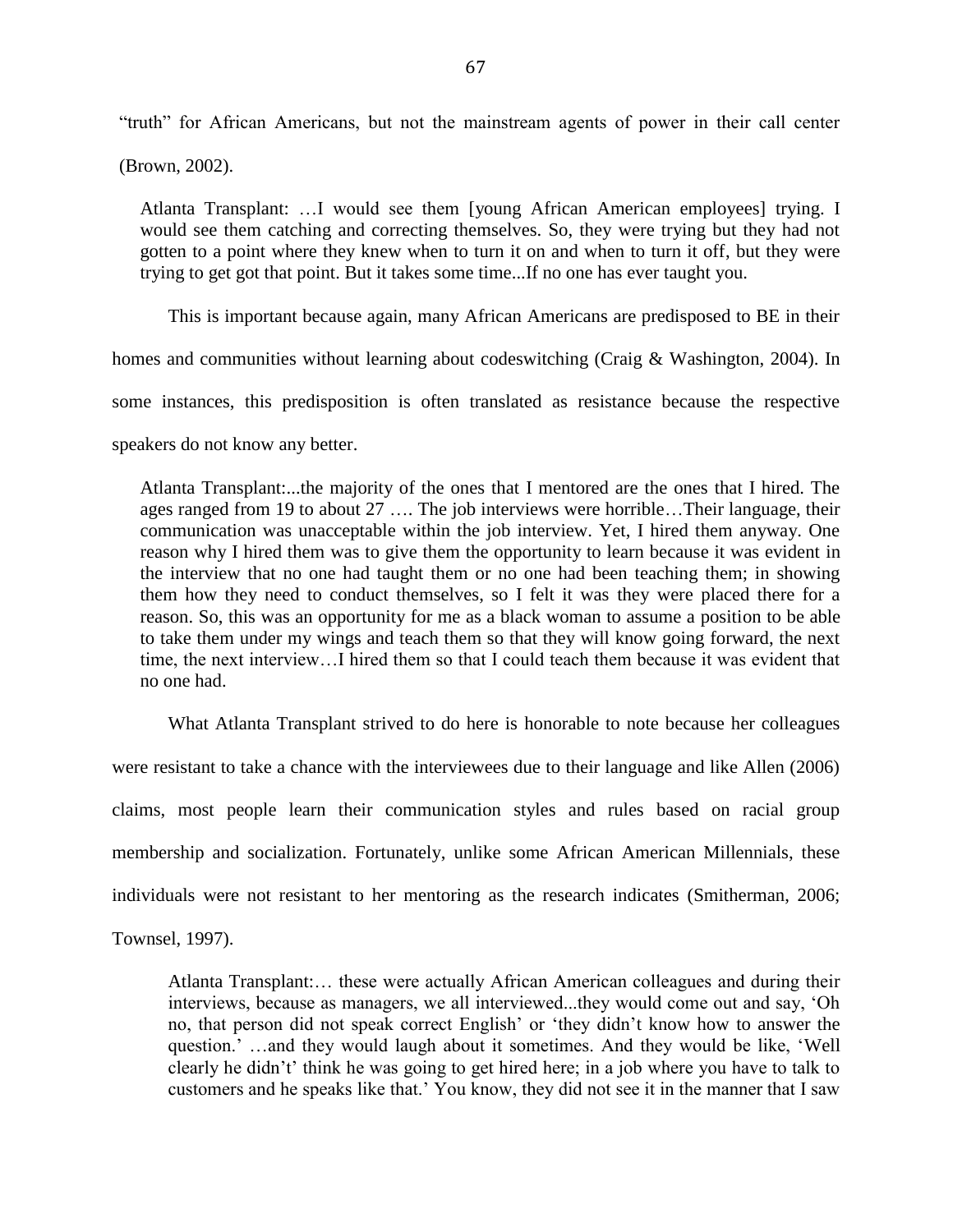it. Unfortunately, some people get in a certain position and they tend to look down and feel everybody needs to always be where there are. Whereas, sometimes people have to grow and you have to teach them…with them [colleagues] not hiring, I was hiring.

This is an interesting example because the hiring agents are African American. However, they have adopted the hegemonic mindset of their environment and denying those who do not speak the dominant discourse access to their corporate employment (Payne et al., 2000). Had Atlanta Transplant not given these individuals a chance, they possibly would not have learned their language was inappropriate in the corporate workplace, which again, could appear as resistance due to ignorance. Plus, this very example is referenced in the literature, where an African American stands a great chance of being misunderstood or discriminated against by an employer (Jencks & Peterson, 1991).

Again, Atlanta Transplant's experience is different than the other Gen Xers included in this study in that she is not college-educated and achieved a position of authority by working her way up within her company. However, similar to Detroit Automotive, her position of authority allowed her to see the impact of "looking and speaking the part" in the corporate sector. Like the others, she is not denying the existence of BE or trying to completely conform, but understands the hegemonic structure of the corporate environment and a need for language balance, which dictates a need to speak in a certain manner.

Atlanta Transplant"s specific experience does not speak to resistance but unlike the others, she encountered Millennials who on the surface, appeared to be resistant to SAE to her African American colleagues. Her responses revealed how a willingness to show language concern could make a gradual difference with individuals who appear resistant to speak SAE. Also, although the other respondents admittedly speak BE even if they do not know how to define it, Atlanta Transplant is more in tune with her culture"s language and the history;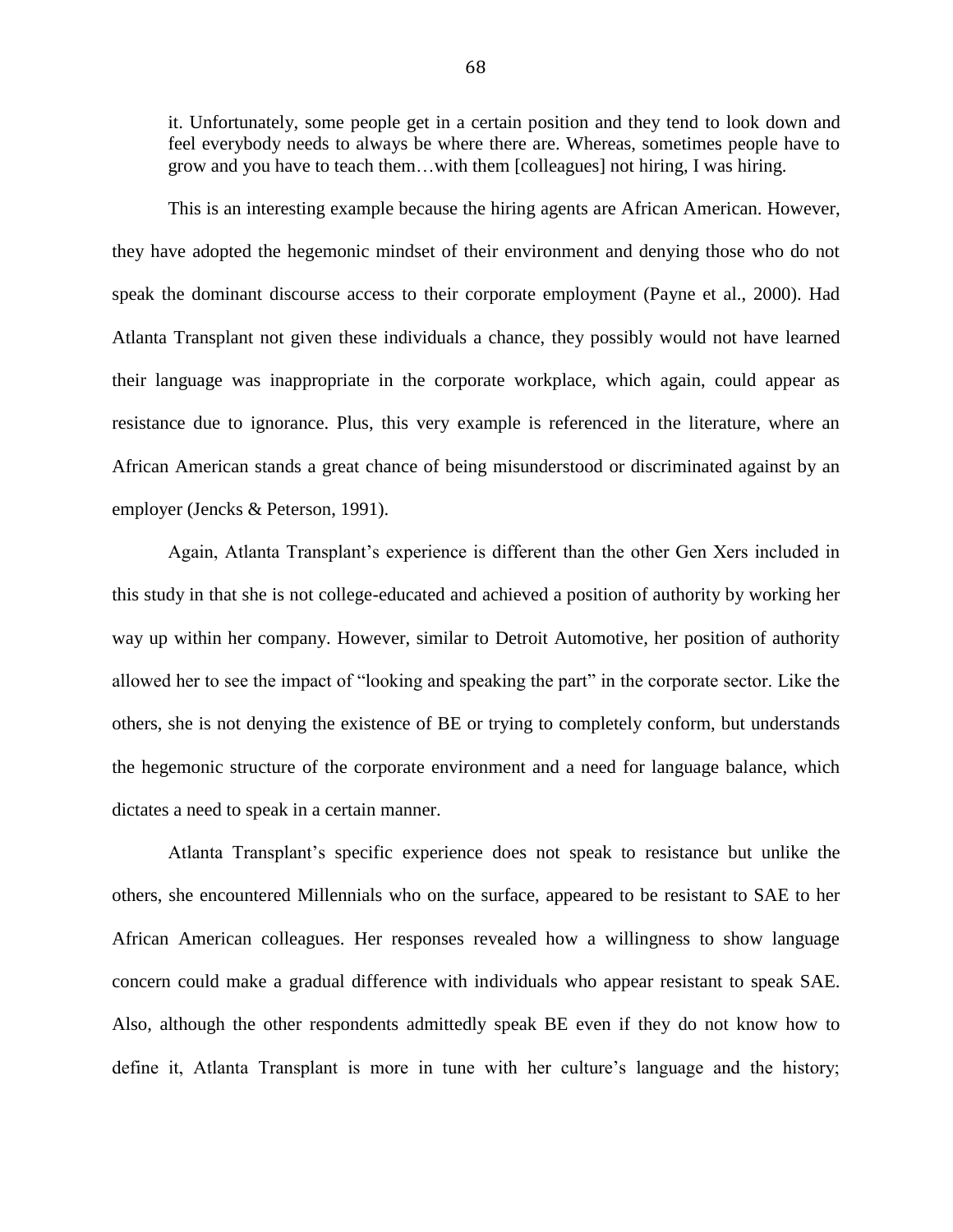something that contributed to her understanding of balance and codeswitching. Atlanta Transplant"s experience with language in different cities gave her an awareness and tolerance her colleagues lacked. Based on Atlanta Transplant's perception of language in the South, her responses also indicate the need for diversity training among corporate executives and hiring agents with the company.

Again, all of the respondents admittedly speak BE, but most do not know or understand its history. Other than knowing it is a manner in which members of their culture choose to speak, with the exception of Culture in California, they do not know the origin or even regard is as an actual language for that matter

Detroit Higher Learning: Black English is not a real language, so it's just something that we"ve accepted and something that we just kind of roll with and just go with the flow. So, I think that it's extremely important that people know the correct way to speak and if you want to be relaxed and speak a different way, that's fine, just know when and where to do it.

Again, Detroit Higher Learning shares the same sentiment as Detroit Automotive, Single in Detroit, Atlanta Transplant and Detroit Resource regarding there being a time and place for BE. His notion that African Americans just "roll with" BE and make language our own implies there is a "truth" to sharing this cultural experience even though he does not understand the history (Brown, 2002).

### *Discussion of Findings*

Based on the aforementioned findings, a few issues have been surfaced regarding how African Americans view "their language" and how they choose to use it, specifically in the corporate workplace. All of the respondents are self-admitted BE speakers, whether they can define it or not. They were all in agreement that their upbringings and the direct and indirect messages received about BE set their communicative foundations. While some had SAE and the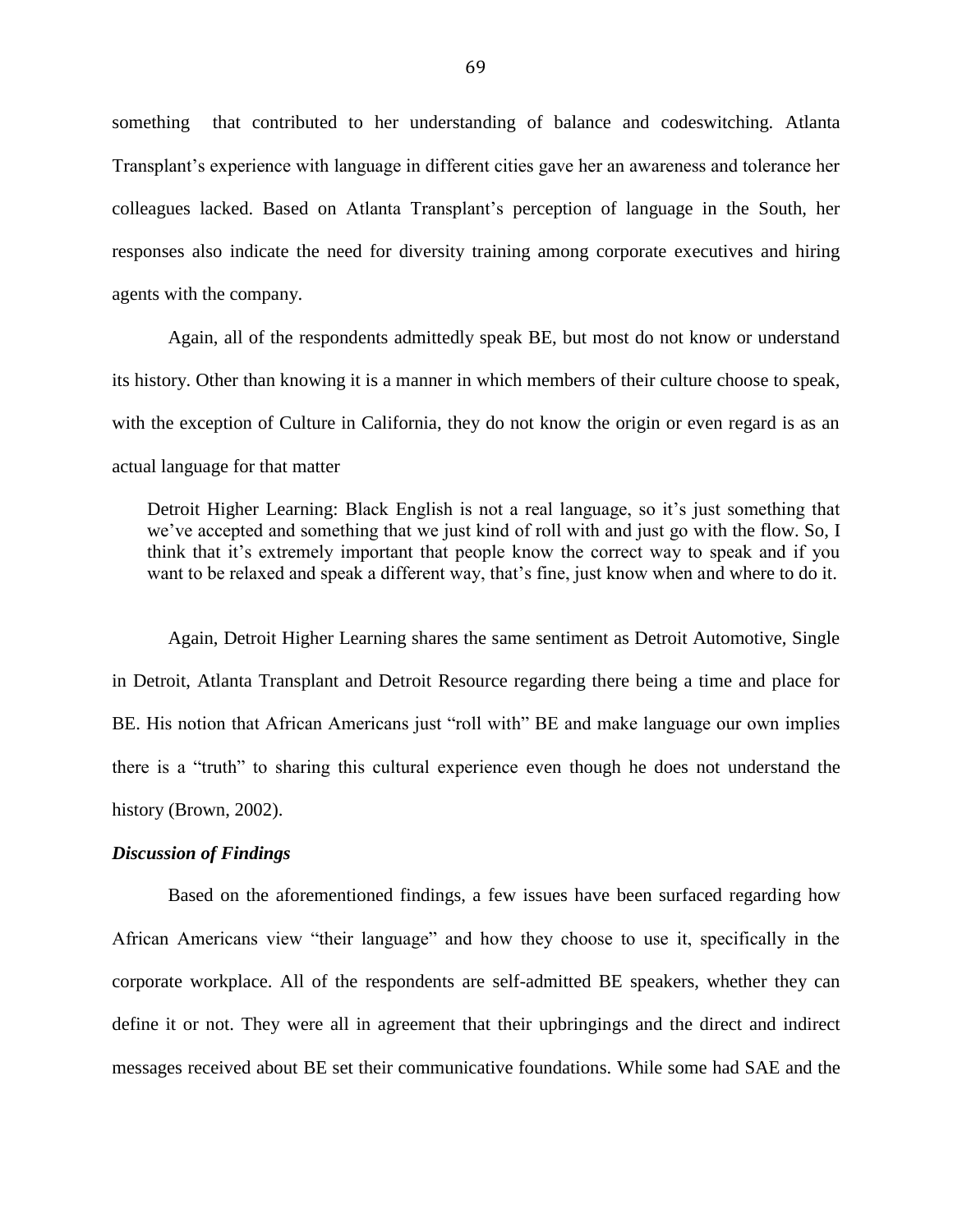idea of codeswitching taught them early on, all of the respondents have experienced changes in language with age and different personal associations as well as environments.

Something many of the respondents indicated, which has not been addressed by the literature, is the idea of there being a "black accent." Several of them stated they pronounce certain words based on their interpretation, which is a common phenomenon with any cultural language speaker. However, with the debate about BE being a legitimate language, it is not surprising this is not something that has been researched. Nonetheless, it is something work researching further given the history and prevalence of BE in the African American culture.

In essence, the aim was to look for resistance to speaking SAE in the corporate sector among African Americans. However, the findings did not indicate resistance as expected, but provided a new perspective. All of these respondents were Gen Xers, who as a result of the Baby Boomer parents and experiences had an understanding of language balance. However, their responses showed how language difference could be interpreted as resistance by the dominant group and those in powerful corporate positions, such as Atlanta Transplant"s African American colleagues. Although resistance does exist among some African Americans, for others, their language balance ignorance could be interpreted that way. As the respondents indicated, the corporate workplace can be viewed as a place of conformity, which means language use different than the "norm" is sometimes subject to question, as in the cases with Single in Detroit and Detroit Automotive.

The responses of all of the respondents have indirectly indicated a need for research on "black accents." As Culture in California, Detroit Resource and Single in Detroit indicated, effective communication is not necessarily about speaking identically, but simply about being coherent and articulate. Additionally, they have indirectly indicated a need for additional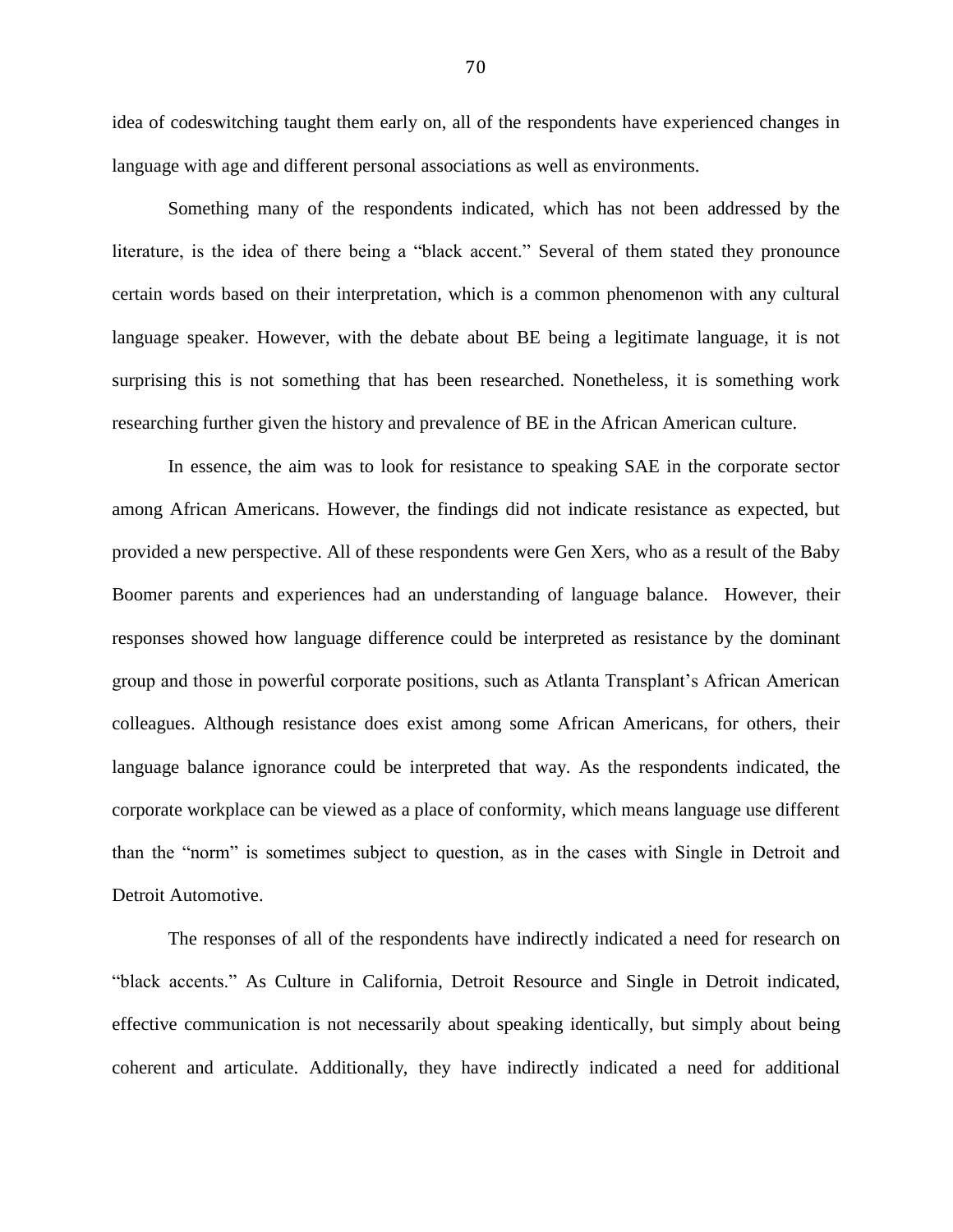education regarding BE within the African American community. Detroit Higher Learning indicated he did not believe BE was a real language, but said he just "rolls with it." Also, Detroit Automotive"s reference to SAE as the "King"s English" reveals the disparity in the way he views his "language" although he admittedly codeswitches regularly. These experiences indicates the need for further education regarding the history of BE, especially for African Americans. In this vein, BE is viewed as synonymous with slang, although literature has proven it is not. This is something the African American community needs to be educated on in order to further achieve language balance. Overall, all of the respondents understand the language environments of their respective workplaces and have learned to speak accordingly without compromising their identities, but are fully aware of the language disparities in existence.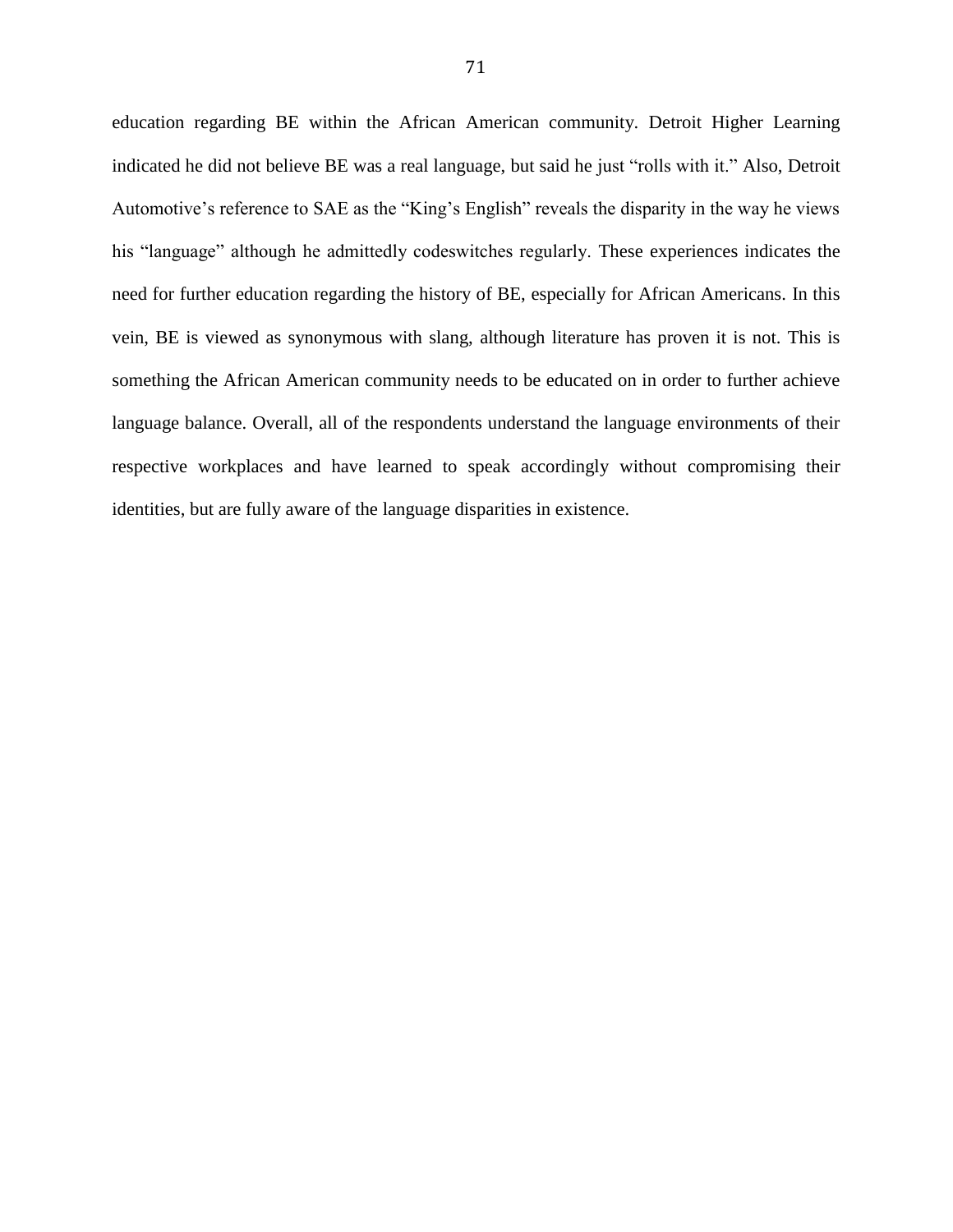### **CHAPTER 6 DEFINING MOMENTS**

Speech codes theory definitely rang true for all of the respondents as each indicated that BE is inherent for many members of this cultural speech community. However, they all agreed that its use should be limited in the corporate workplace initially, especially those that are predominately white. For the respondents, SAE is considered to be a universal language, as indicated by the "standard" denotation. All of the respondents in this study have achieved corporate success, of course by their education and ability, but also because they have learned the value of codeswitching in their respective positions. For some it was simple and others their corporate communicative journey was more difficult. For example, Single in Detroit who pronounced "ask" the way she understands it but was looked over for a position by a person of power for that reason. Had it not been for a mentor approaching her about the "issue," she may have faced the same problem again. Although they have achieved codeswitching success, some have received discrimination from other African Americans. Such is the case with Detroit Automotive who often receives odd looks from the janitorial staff when they hear him speak; or Atlanta Transplant who decided to give young Millennials jobs despite their inability to codeswitch, unlike her colleagues.

Moreover, speaking BE in the office is more acceptable once credibility has been established between the BE speaker and the "powers that be." Additionally, some of the respondents are fine with its usage in the workplace, but felt it should be restricted to other members of their speech communities and in relaxed locations such as the lunch room or water cooler. To that effect, all admitted to speaking BE in the workplace with trusted colleagues and clients, once comfortable with the settings and confident in their positions.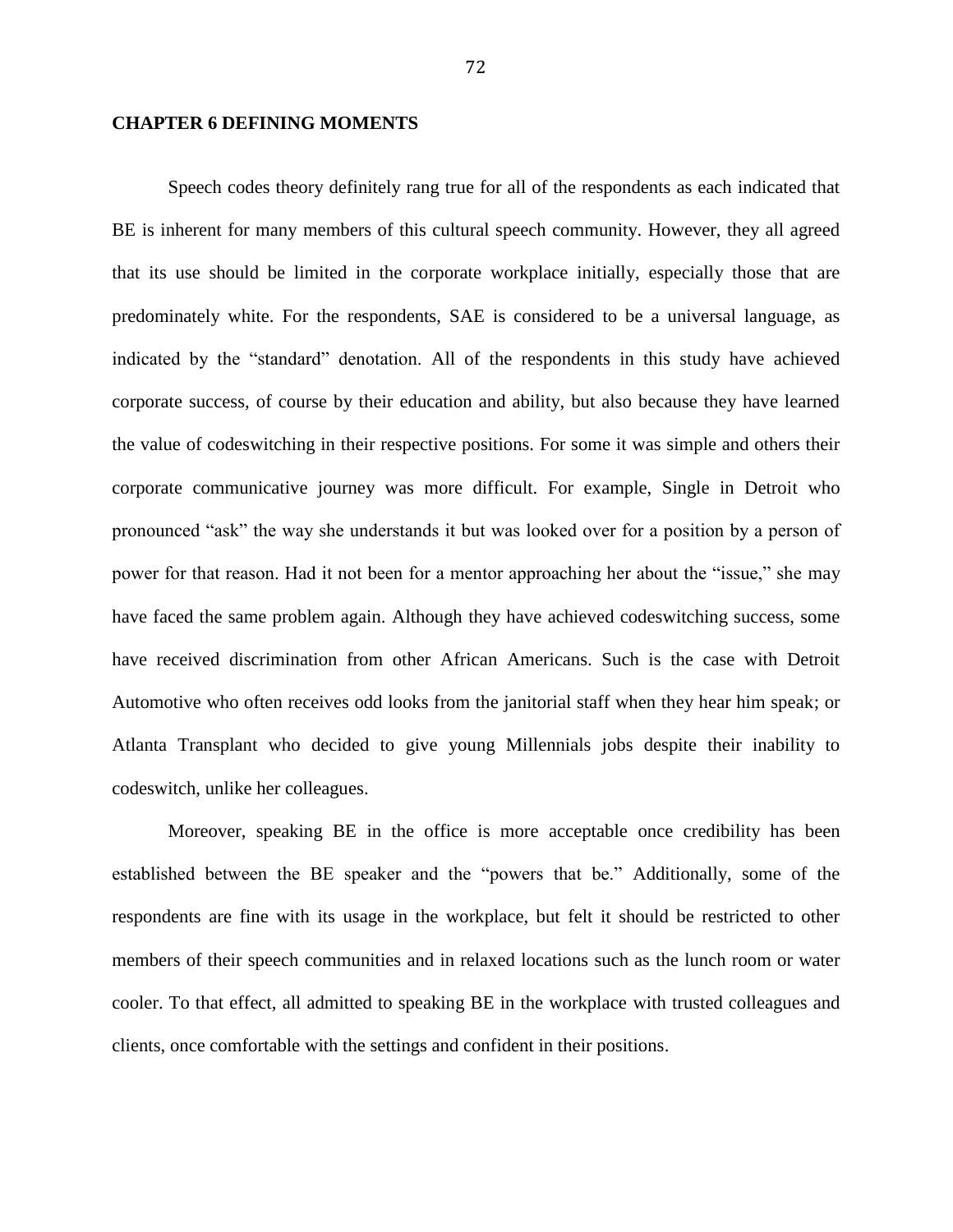Additionally, although all of the respondents believe BE is inherent for many African Americans, their answers implied that SAE gives you credibility with outsiders of this speech community. Furthermore, there was an almost unanimous thought that African Americans still need to work hard to prove themselves in this country, which again surfaces the idea of "navigating both worlds." Perception was a major theme prevalent throughout the interviews as the interviewees indicated how BE speakers can be perceived as less knowledgeable to those unfamiliar with this language. Also, the participating respondents agreed that other African Americans often view them negatively when they speak SAE. As indicated earlier, they have been labeled as "acting white" or "talking white." Through speaking with each of the respondents and analyzing the interview transcripts, there is an understanding that BE is prevalent in the African American speech community but there is a looming negative perception by insiders and outsiders of the speech community.

Earlier, it was surfaced that a group of people must know where they came from before they can really succeed. For this group, all seem to have an awareness of the hegemonic structure of their workplaces, which prompts them to govern themselves accordingly with language, especially those in management-type positions. Although the respondents in this study have developed the need for language-use balance in the corporate sector, the data suggests there is overall reckless use of language. By this it is suggested the lack of knowledge concerning BE as a whole has contributed to members of this speech community having an overall misunderstanding of language use as a whole. Not only are most African Americans uneducated on their own language, they also do not understand SAE, which has contributed to this wide inability and unwillingness to codeswitch by many Millennials.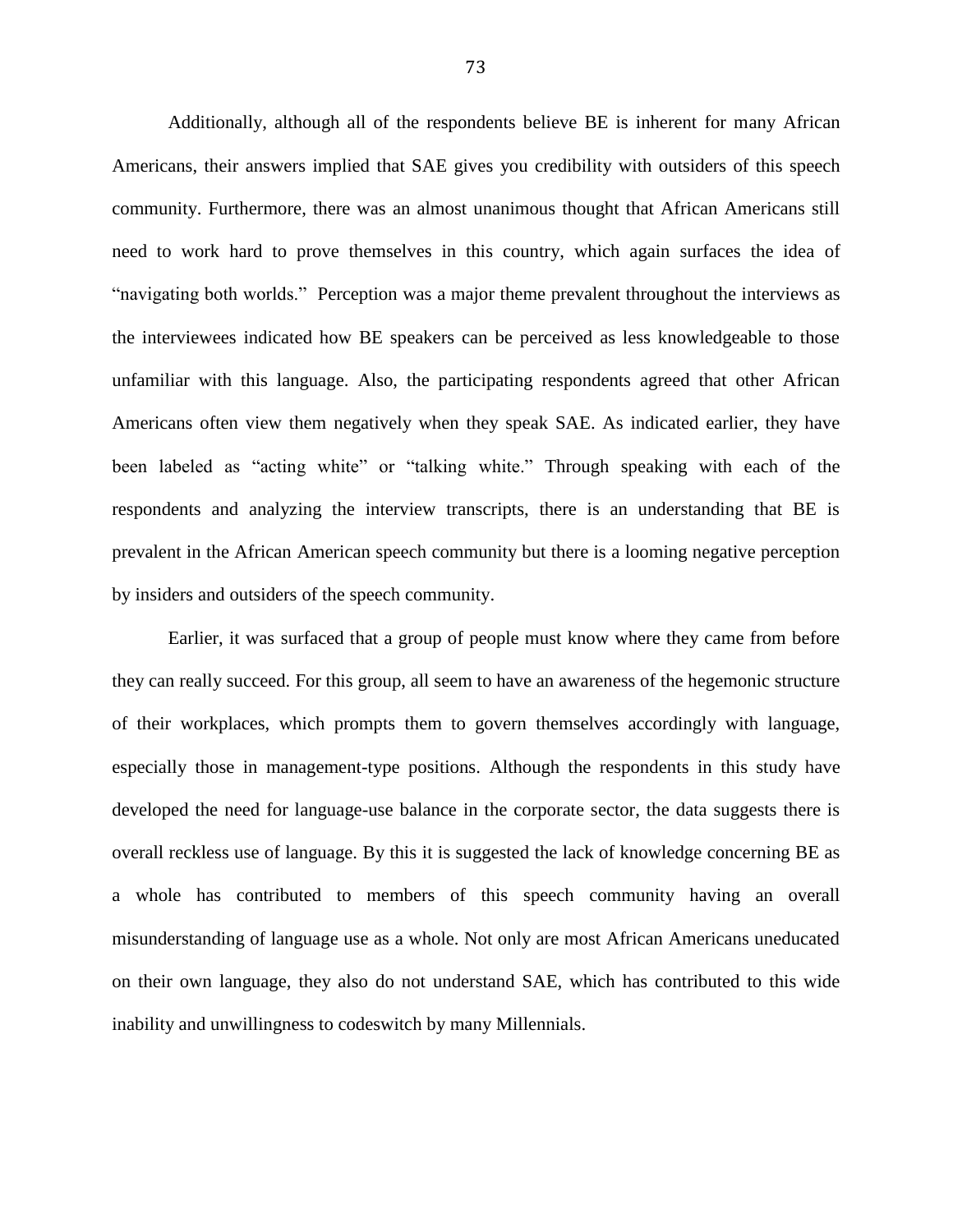Also, as mentioned before and as the data suggests, African Americans seem to continue the "Self-hating prophecy," where anything associated with this cultural group is automatically viewed as negative. Communication is not exempt from this prophecy. For example, all of the respondents admitted to speaking BE but some of them considered it as sub-standard, broken and made up slang. Why speak something you consider sub-standard? This is a legitimate question anyone could ask but the language is spoken because despite the negative view, it is familiar for so many. Again, it is a "truth."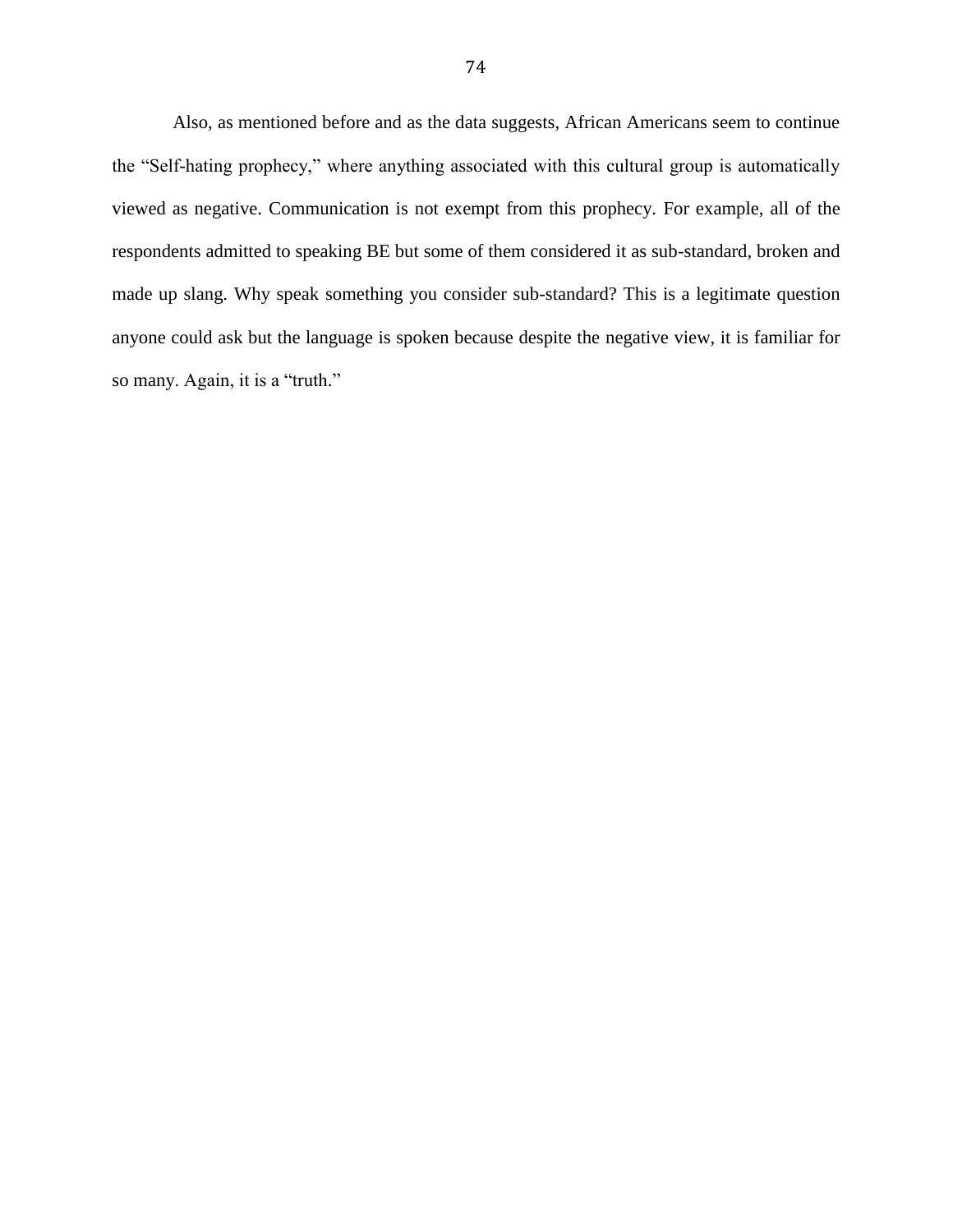### **CHAPTER 7 LIMITATIONS/OBSERVATIONS**

One of the major limitations for gathering the data was the use of only members of Generation X given then their great theoretical codeswitching ability. Future studies would benefit greatly from looking at how Baby Boomers and Millennials fare under the same communicative circumstances. Another limitation was the tape recorder even though it was necessary and convenient. Although each respondent was informed of its existence and consented to being recorded, it made some of them nervous, especially those interviewed in person. At times, respondents would stare at the recorder when answering questions instead of me. Or, they would make references to the recorder such as "Oh, I don"t know if I should say that because this is being recorded" or "I know I probably sounded silly." Additionally, it made some of the in-person interviewees nervous, which was indicated by fidgeting, sighing at the sight of the recorder and awkward laughter. Also, for the two interviews conducted via phone, it was difficult listening to the interviews, which had to be played back numerous times in order to transcribe. This is especially true since my voice often transmitted louder than the respondents, but fortunately copious notes and headphones aided this process.

For future studies, it will probably be best to find a way to mask the view of the recorder so interviewees will feel more comfortable. According to Weiss (1994), "Tape recorders remind people there will be a record of what they say" (pg. 53). Plus, having to conduct the interviews over the phone for the two who live in different states was also a limitation because I could not make eye contact and observe body language. Furthermore, both respondents were using cell phones, which broke up at times, delaying answers. For Culture in California, the signal became such a problem, she had to call me back from her landline (fortunately she is one of few people who still have one).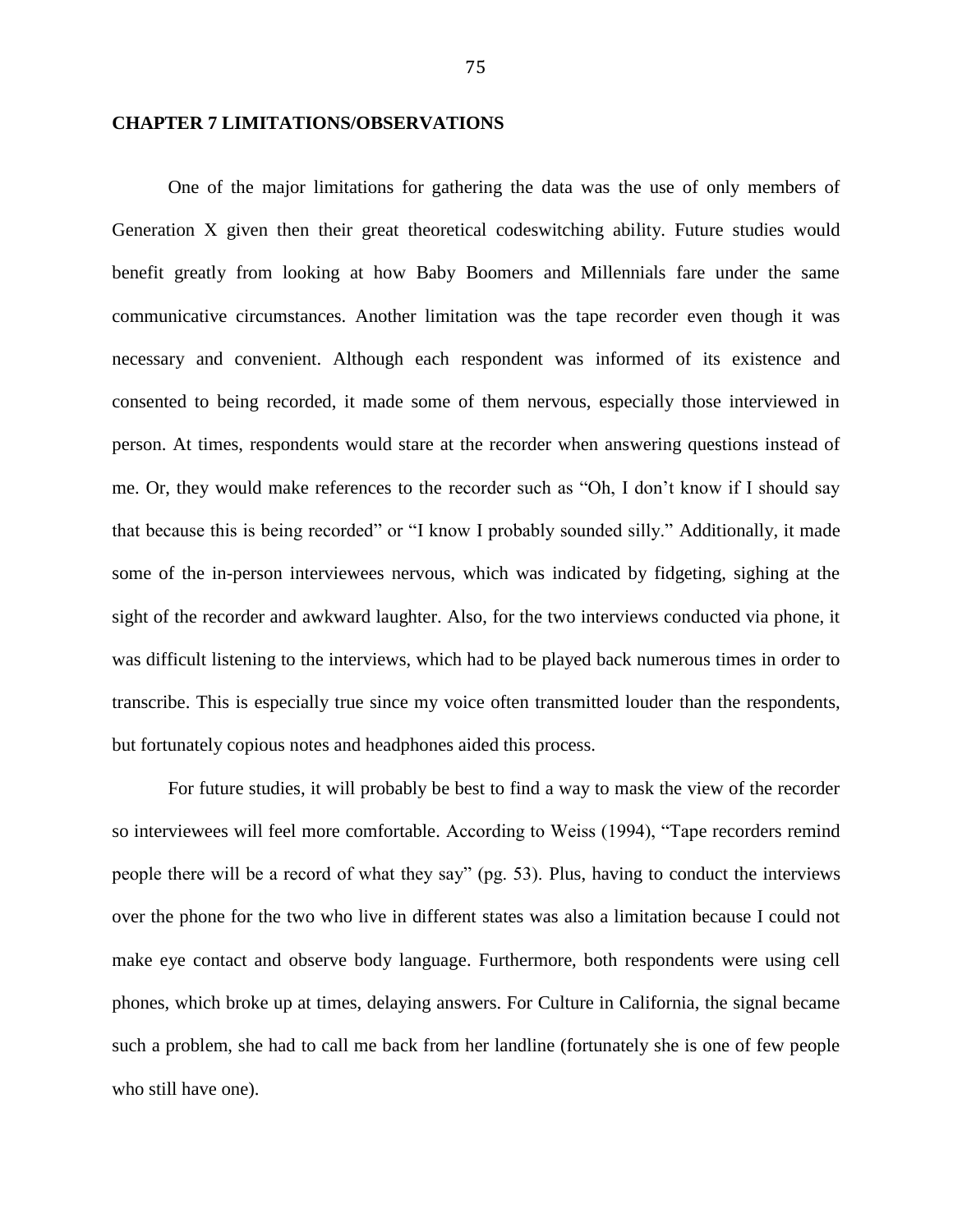When analyzing the data, it was surprising to find no outright resistance on the part of the respondents as expected. All had no issue with codeswitching, but instead had an issue with being expected to sound identical to mainstream society, which could be misconstrued as resistance or inability to negotiate communicatively. Such information was evident in the majority of the data provided by the respondents. However, although most of the respondents gave very in depth response to the interview questions, some data was inconsistent with the designated research questions. This data was purposely excluded, but would be useful for any future studies on BE and its broader impact on language as a whole. For example, Detroit Resource provided an example regarding coded language he and a good friend share, which was incoherent to a colleague who overheard a conversation. Although they were not speaking BE, his example could speak to how cultural languages can confuse "outsiders."

With the exception of Detroit Higher Learning, each responded comfortably alternated between BE and SAE during their interview. Also, Detroit Automotive who indicated he feels African Americans are often too loud seemed to compensate by speaking very quietly. As a result, I often had to ask him to repeat himself and had to watch his lips intently.

Also, as indicated by Weiss (1994), if a respondent does not wish to respond, he or she is not going to answer more cooperatively because of a question"s wording. Some of the interviewees provided much more data than could be used such as Culture in California, Detroit Resource and Single in Detroit. However, Detroit Automotive and Detroit Higher Learning were not as forthcoming and gave the most minimal answers they could muster. For Detroit Automotive, it could have been the fact that he had a long day prior to the interview and was not feeling well. Also, there should have been a "no-cell phone" rule for the in-person interviews as there were a few interruptions due to ringing devices.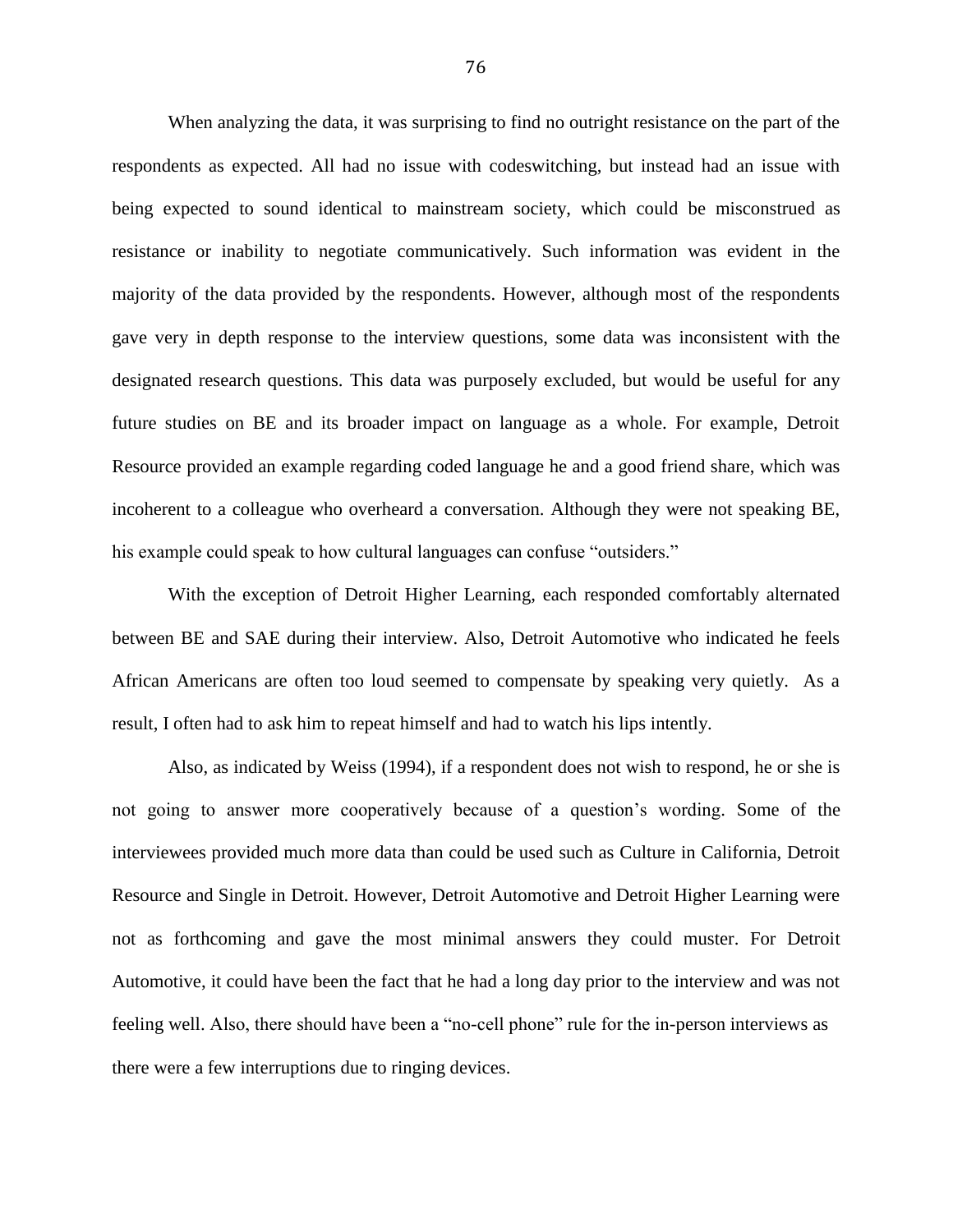### **CONCLUSION**

While this study of BE in the corporate sector was not exhaustive, it provided a crosssection of the effects of cultural communication in the workplace. I chose the title "Speaking the Part – Is Black English in the Workplace a Detriment to Climbing the Corporate Ladder?" because job seekers often times go to great lengths to look good for interviews. They purchase specific-colored suits, new shoes and develop a conservative look in order to impress hiring agents. However, this transformation needs to include communication as well. As the research and data have revealed, people can look professional but lose all credibility and respect to those who matter based on communication barriers. To that effect, BE in the workplace is a detriment if misused as the respondents have indicated by codeswitching and being aware of who is around while speaking culturally.

This study is not suggesting anyone should be ashamed of or abandon their cultural language. Every group has some sort of distinct culture but those seeking entry and promotion in corporate America need to be prepared for a homogenous environment, where individual cultural languages are not celebrated or necessarily encouraged. Hopefully, this study will provide insight into the effect of communication in the corporate sector for Black English as well as other cultural languages for other marginalized groups. Moreover, this study suggests the great need for a better understanding of BE. Only one of the respondents referred to BE as "BE," whereas the others called it "slang" or "broken English." If African Americans do not understand their cultural language, certainly outsiders will be further confused by it, as they have been. In addition, if African Americans do not understand and respect their own language, they cannot expect not to experience discrimination, exclusion and questions from outsiders of the speech community.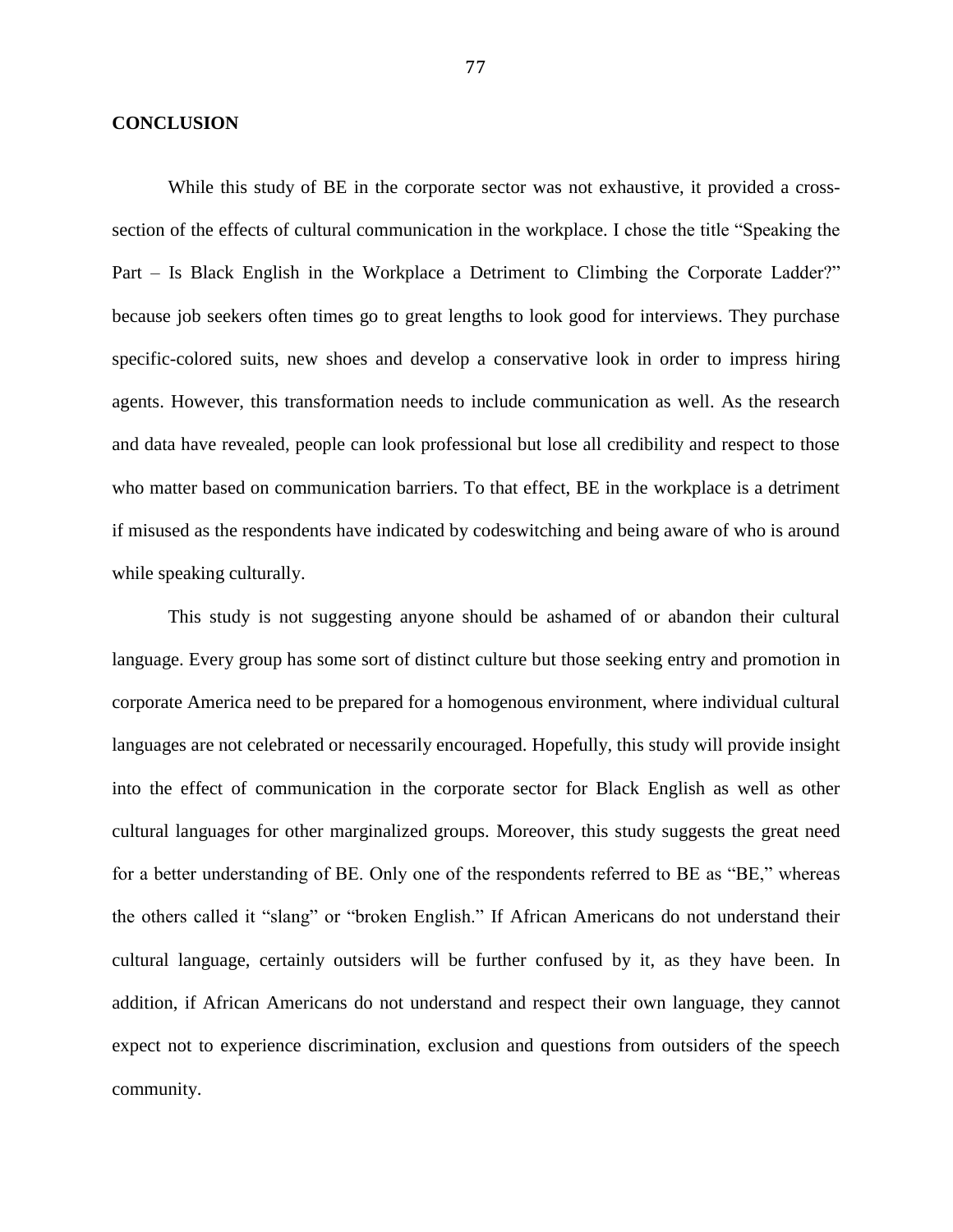In the future, more studies need to be conducted about the effect of cultural languages in corporate workplaces, especially as it relates to the interview process and promotions within the company. Also, additional studies about the communicative benefit of cultural diversity training for corporate companies would aid the discipline in providing job preparedness for individuals struggling with the idea of codeswitching. Furthermore, communication studies need to be conducted about the lack of history regarding cultural languages and the negative effect it has on speech communities, specifically African Americans.

Further examinations of a study of this type would be strengthened with researchers actually entering corporate offices and observing communicative exchanges with Black English speakers and their colleagues – African American and other cultures. An observation of this type would allow communication scholars to gain first-hand knowledge of the effect of cultural languages in historical hegemonic structures.

The data and the research indicate an unequal professional expectation between cultures in corporate America. This evidenced by cases and feelings of discrimination as well as studies such as this. Again, the American job market is changing significantly and communicative marketability is a must. Furthermore, evidence has shown that the American demographics are also changing, meaning more studies need to take a look at how this affecting the traditional hegemonic structure of discussions in corporate boardrooms across the country.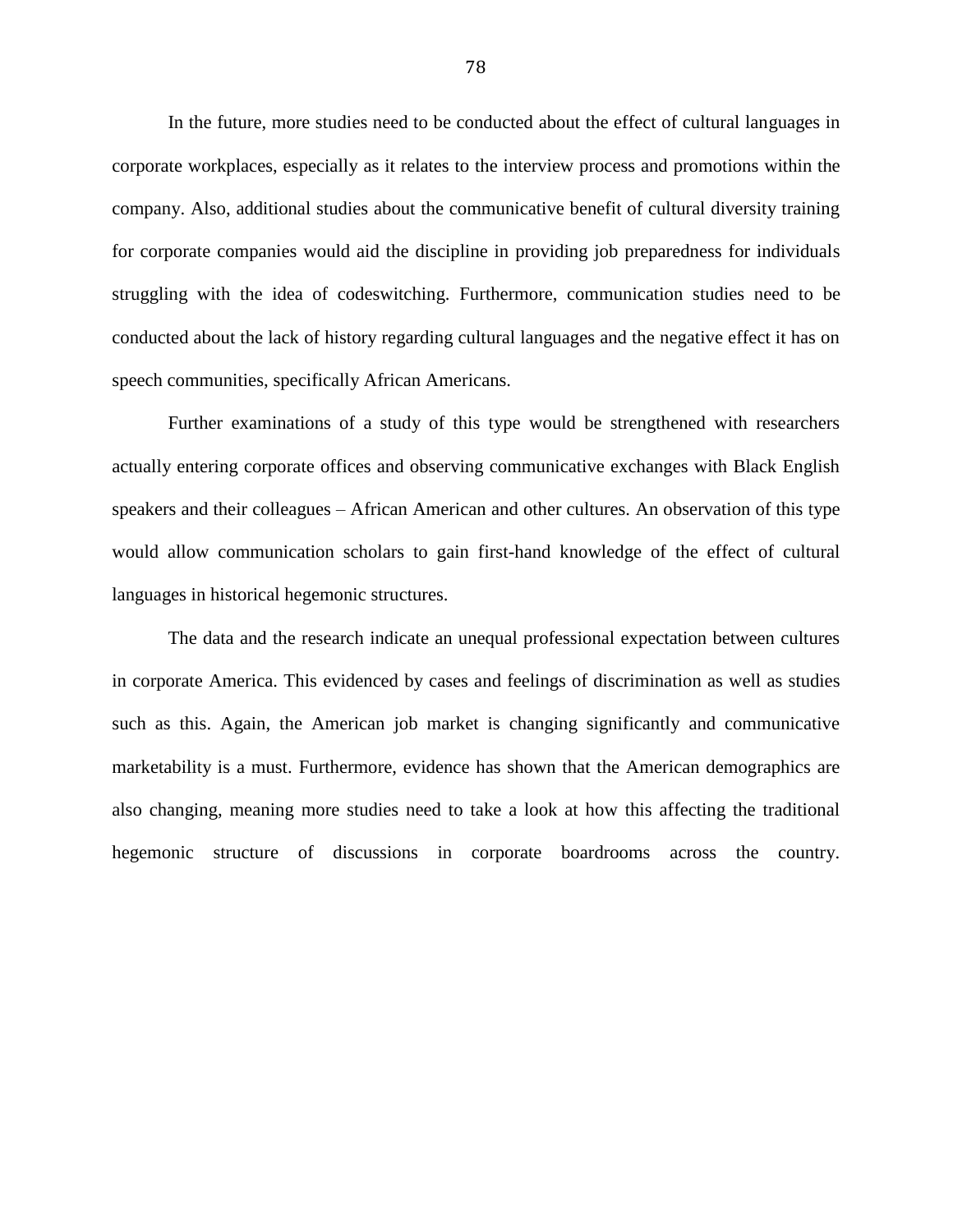# **APPENDIX A INTERVIEW QUESTIONS**

## **Background**

- 1. One area I would like to explore is how our childhoods influence our communicative identities. Talk to me about the structure of your household growing up – parents, siblings, where you grew up, etc.
- 2. Talk to me about the kind of messages you received from your parents about language while growing up.
	- a. What kind of exposure did you have to Black English?
	- b. What kind of exposure did you have to Standard American English?
	- c. What kind of language would you say your parents (mother/father) used while you were growing up?
	- d. What were your experiences in school concerning language?

# **Cultural Issues**

- 3. I am particularly interested in how our culture shapes the way we speak and interact with others. Recall for me the first time you noticed a difference in the way cultures speak?
	- a. Did you ever have anyone question you about your language?
	- b. If you had to describe our culture's language use to another culture, what would you say?
	- c. What are your thoughts about your culture"s language use?
	- d. Describe a time when you felt someone within your own culture misused language.
	- e. What do you believe society"s beliefs about our culture"s language are?
	- f. What is the worst inter-cultural experience (different) you have had with language?
	- g. What is the worst intra-cultural (same) experience you have had with language?
	- h. What are your thoughts when you are speaking culturally with other African Americans and other cultures are within earshot?
	- i. Have you had to explain yourself to someone because of language?

## **Professional Workplace**

- 4. I am also very interested in how the way we speak impacts our communicative interaction in professional settings. What are your thoughts concerning language in the professional workplace – BE and SAE.
	- a. Think about the first time you went on a professional job interview. What was the communicative exchange like?
	- b. Have you ever felt inclined to counsel other professional African Americans about their language use? If so, why?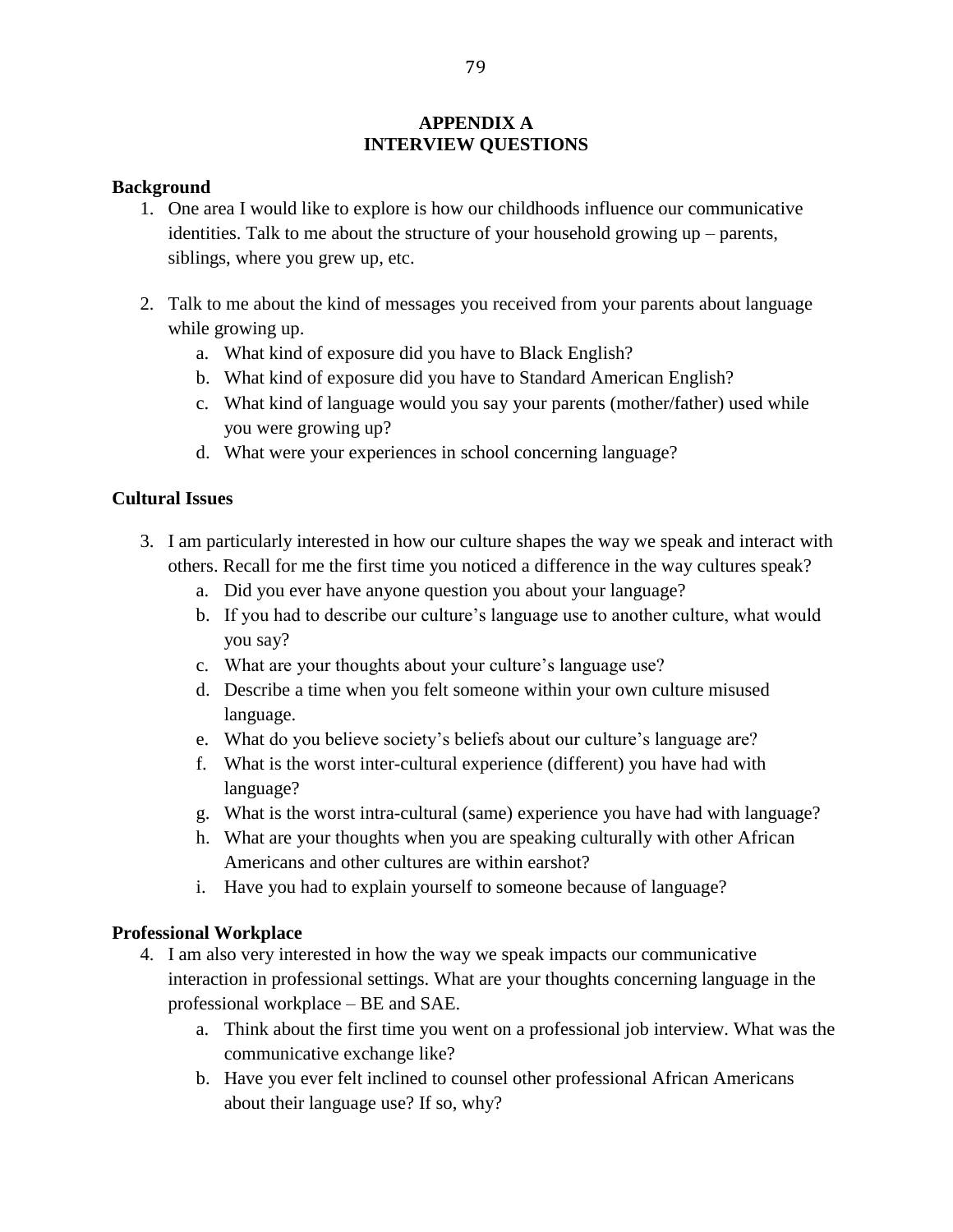- c. What do you think about the way language is structured in the corporate workplace vs. blue-collar environments?
- d. What was it like navigating language between work and home?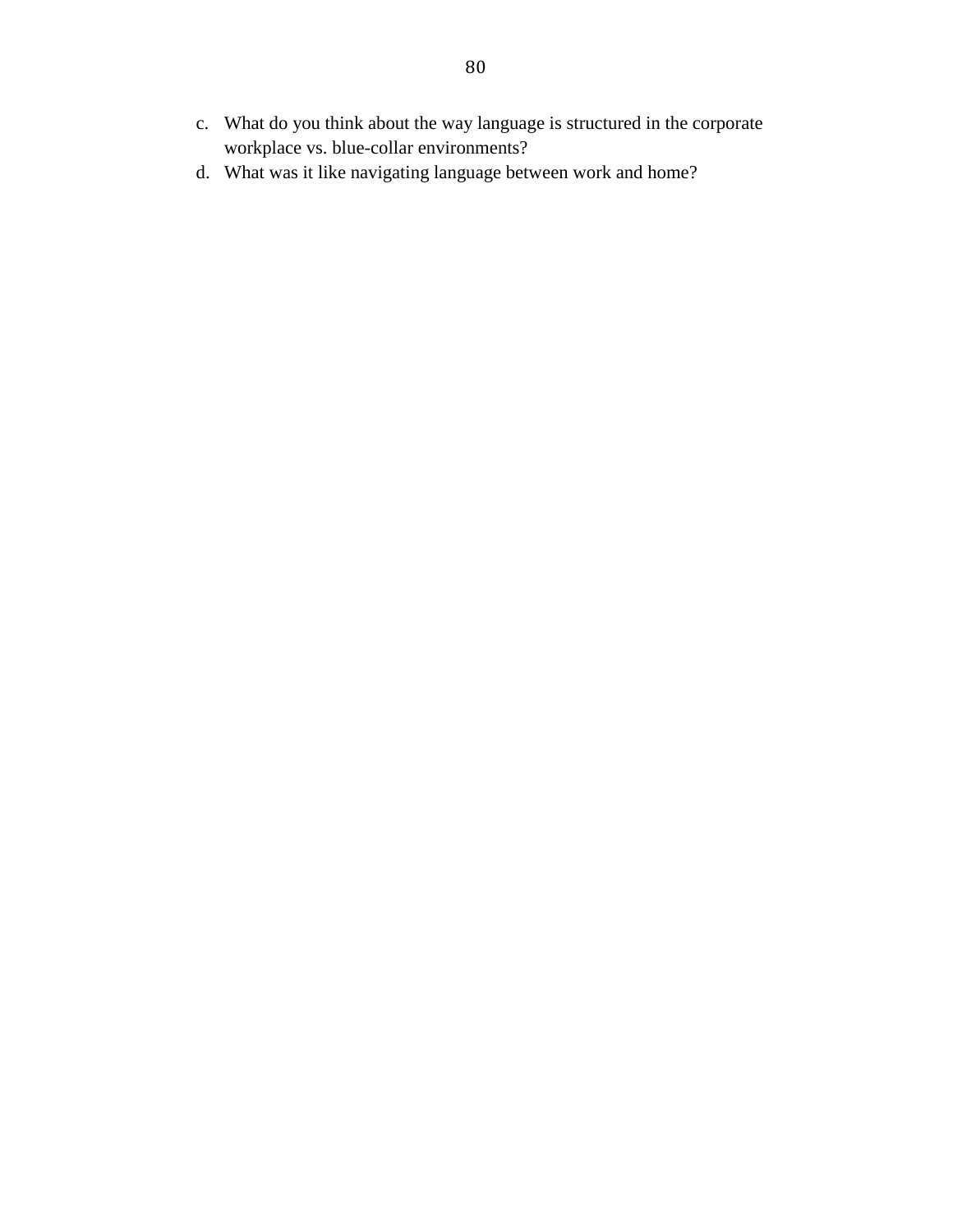# **APPENDIX B PARTICIPANT DEMOGRAPHICS**

The respondents chosen for this study represent the following demographic makeup.

Single in Detroit is 29-years-old and was born and raised in Detroit. She graduated from a Michigan university and works as a financial risk analyst for a major automotive corporation.

Mr. Detroit Automotive is 40-years old. He was born and raised in Louisiana and works for a major automotive company in Detroit.

Mr. Detroit Higher Learning is 28-years-old and was born and raised in Detroit. He works as a financial aid officer for a major Michigan university.

Mr. Detroit Resource is 28-years-old and was born and raised in metro Detroit, attended a major Michigan university and works in human resources.

Ms. Atlanta Transplant is 37-years-old and currently lives in Atlanta. Previously she works as a manager for a national telecommunications company and as a professional make-up artist.

Ms. Culture in California is 30-years-old and was born and raised in Los Angeles. She works in and admissions and financial aid the school of social work at a major Los Angeles university.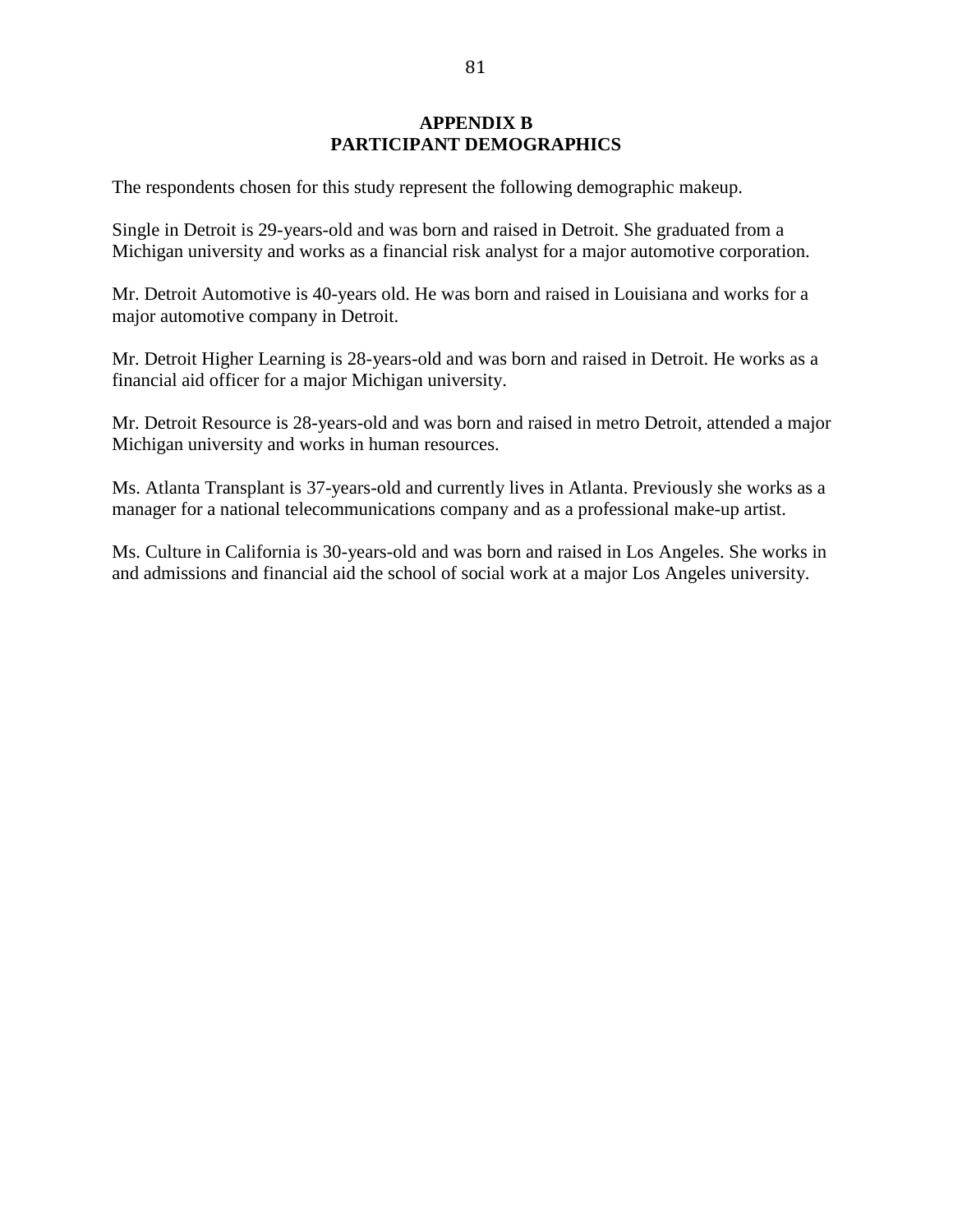#### **REFERENCES**

- Alim, H.S. (2004). *You know my steez: An ethnographic and sociolinguistic study of styleshifting in a Black American speech community*. Durham, N.C. Duke University Press for the American Dialect Society.
- Alim, H.S. (2005). Hearing what's not said and missing what is: Black language in white public space. *Intercultural Discourse and Communication: The Essential Readings*, Malden, MA: Blackwell Pub., p. 180-197.
- Alim, H. S. (2005). Critical language awareness in the United States: Revisiting issues and revising pedagogies in a resegregated society". *Educational Researcher*, 34(7), p. 24-31.
- Ashcraft, K.L., & Allen, B.J. (2003). The racial foundation of organizational communication. *Communication Theory*, *12*(1), pg. 5-38.
- Barnes, S.L. (1998). Ebonics and public awareness: Who knows? Who cares? *Journal of Black Studies*, *29*(1), p. 17-33. Retrieved October 27, 2009 from Communication & Mass Media Complete database.
- Baugh, J. (1992). Hypocorrection: Mistakes in production of vernacular African American English as a second dialect. *Language & Communication*, *12*(3), pg. 317-330.
- Berrey, C. (1993). Linguistic homogeneity in corporate. *Leadership & Organization Development Journal*, *9*(2), pg. 23-26.
- Boone, P. R. (2003). When the "amen corner" comes to class: An examination of the pedagogical and cultural impact of call-response communication in the black college classroom. *Communication Education*, 52(3), p. 212-215.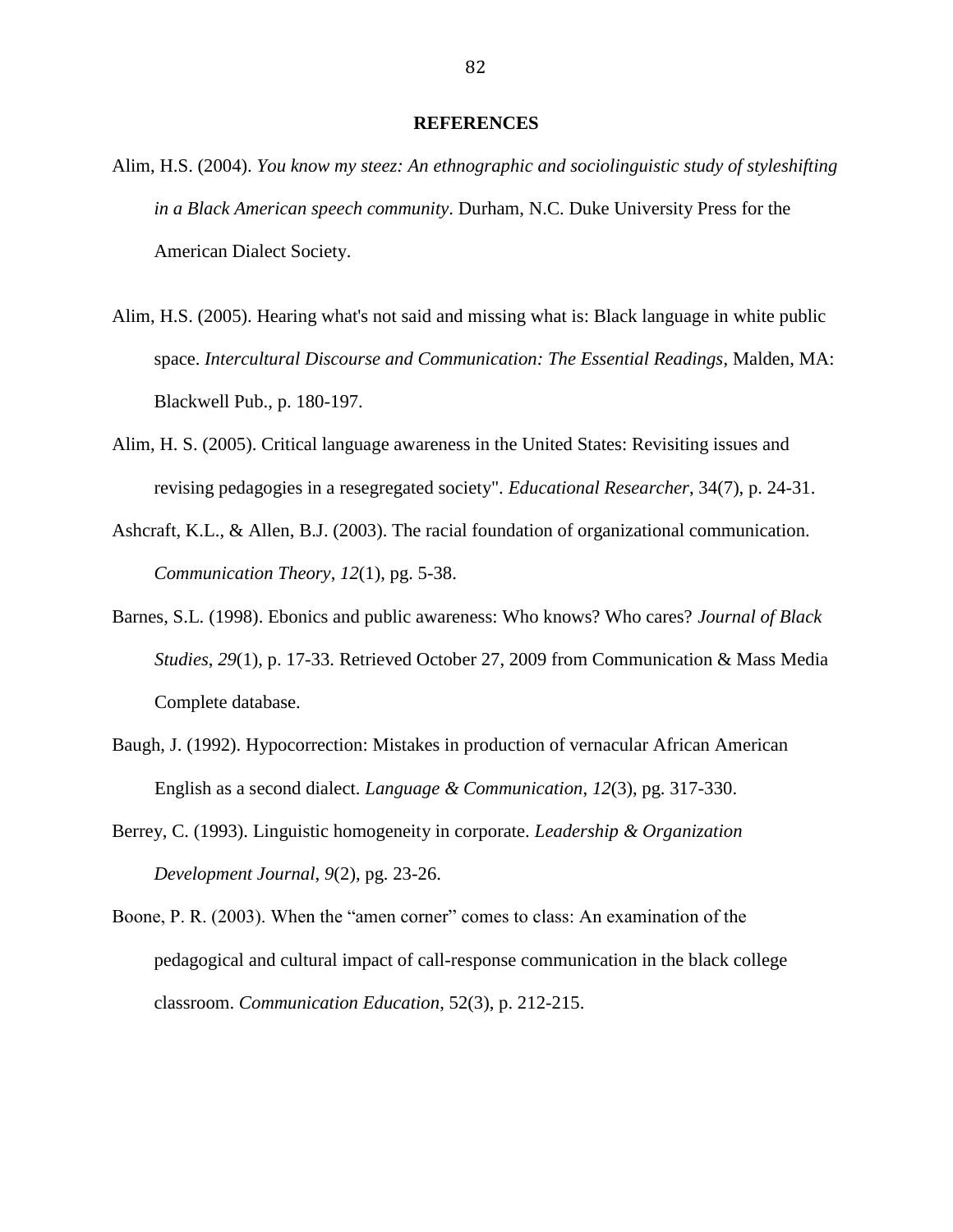- Botan, C., & Smitherman, G. (1991). Black English in the integrated workplace. *Journal of Black Studies*, *22*(2), p. 168-185. Retrieved October 27, 2009 from Communication & Mass Media Complete database.
- Brown, A. (2002). Performing "truth": Black speech acts. *African American Review*, 36(2), p. 213-224.
- DoBell, D.C. (2008). Thirty years of influence: A look back at Geneva Smitherman"s *talkin and testifyin*. *Journal of Negro Education*, *77*(2), p. 157-167. Retrieved September 20, 2009 from Communication & Mass Media Complete database.
- Duenas-Gonzalez, R., & Melis, I. (2000). *Language ideologies: Critical perspectives on the official English movement*. Mahwah, N.J: L. Erlbaum Associates.
- Fine, M. G. (1991). New voices in the workplace: Research directions in multicultural communication. *The Journal of Business Communication*, *23*(3), p.259-272.
- Finegan, E. & Rickford, J.R. (2004). *Language in the USA: Themes for the twenty-first century.*  Cambridge University Press.
- Fogel, H (2000). Teaching elementary students who speak black English vernacular to write in standard English: Effects of dialect transformation practice\* 1. *Contemporary Educational Psychology*, *25*, pg. 212.
- Gumperz, J.J. (1978). Dialect and conversational inference in urban communication. *Language in Society*, *7*(3), p. 393-409. . Retrieved October 29, 2009 from Communication & Mass Media Complete database.
- Hecht, M.L.,Jackson, & Ribeau, S.A. (2003). *African American communication: Exploring identity and culture.* Mahway, N.J. Lawrence Erlbaum Associates, Inc.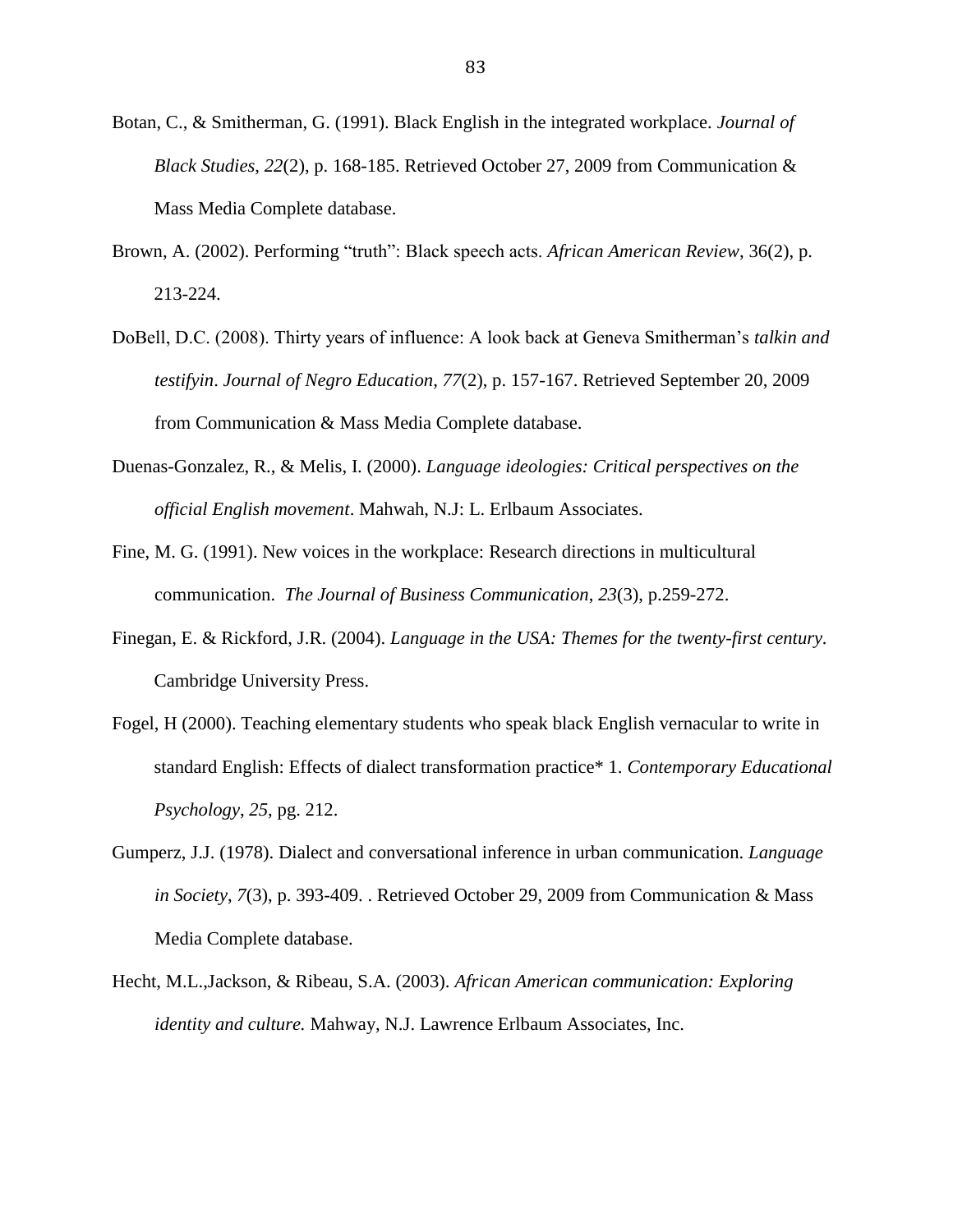- Hecht, M.L., Warren, J.R., Jung, E., & Krieger, J.R. (2005). The communication theory of identity: Development, theoretical perspective and future directions. *Theorizing About Intercultural Communication.*
- Jackson, R.L. (2004). *African American communication and identities: Essential readings*. SAGE Publishing, Thousand Oaks, CA.
- Jencks, C., & Peterson, P. (1991). *The urban underclass*. Washington, D.C.: Brookings Institution.
- Lippi-Green, R. (1997). *English with an accent: Language, ideology, and discrimination in the United States*. London; New York: Routledge.
- Lippi-Green, R. (1997). What we talk about when we talk about Ebonics: Why definitions matter. *The Black Scholar*, *27*(2), p. 7-11. . Retrieved October 29, 2009 from Communication & Mass Media Complete database.
- Marback, R. (2001). Ebonics: Theorizing in public our attitudes toward literacy. *College Composition and Communication*, *53*(1), p. 11-32. Retrieved October 29, 2009 from Communication & Mass Media Complete database.
- Nixon, J. C. & Dawson, G.A. (2002). Reason for cross-cultural communication training. *Corporate Communications: An International Journal*, *7*(3), pg. 184-191.
- Orbe, M.P. (1998). An outsider within perspective to organizational communication: Explicating the communicative practice of co-cultural group members. *Management Communication Quarterly*, *12*(2), pg. 230-279.
- Patillo-McCoy, M. (1999). *Black picket fences: Privilege and peril among the black middle class.* Chicago, IL. The University of Chicago Press, p.2-14.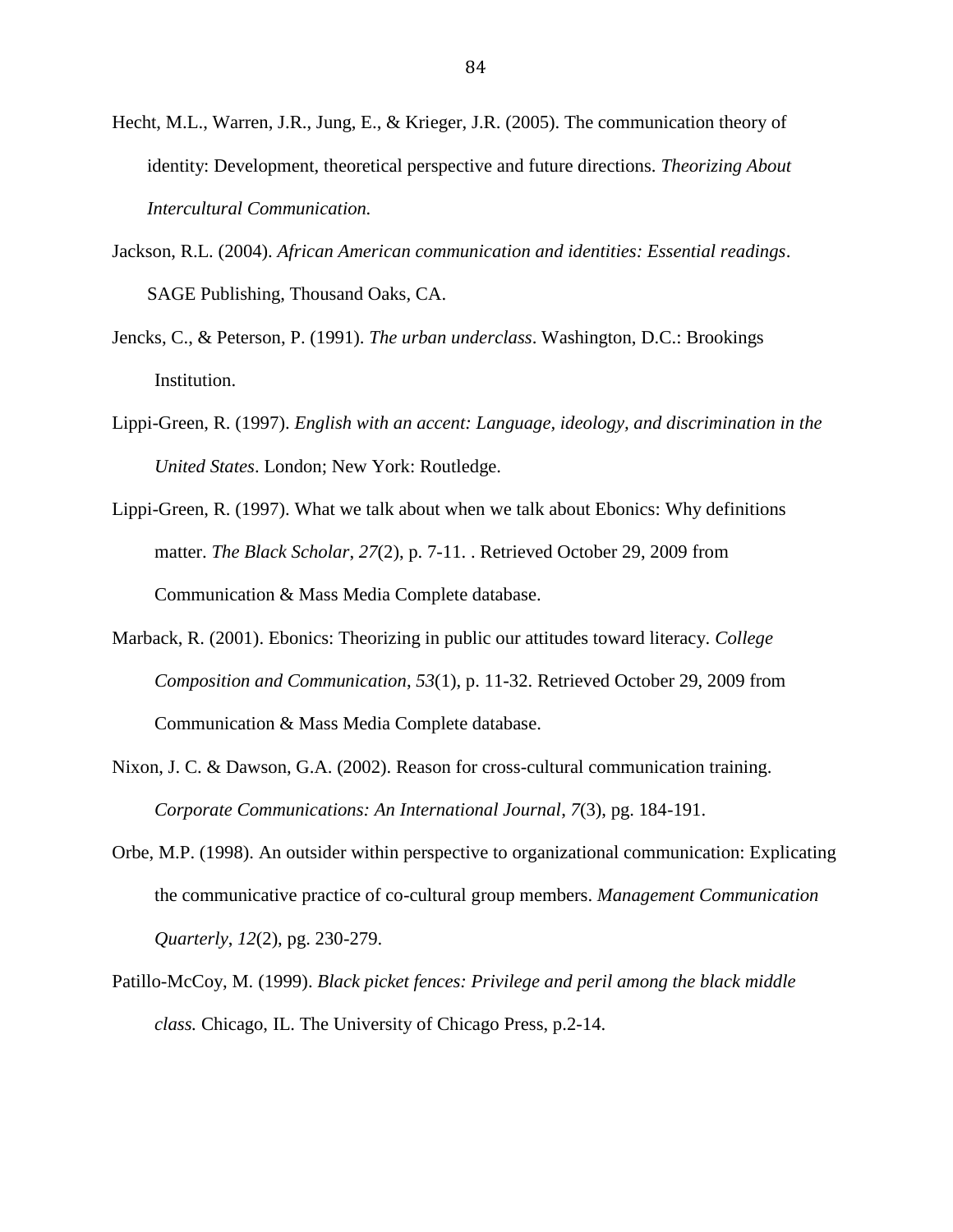- Payne, K., Downing, J., & Fleming, J.C. (2000). Speaking Ebonics in a professional context: The role of ethos/source credibility and perceived sociability of the speaker. *Journal of Technical Writing and Communication*, *30*(4), p. 367-383. . Retrieved October 29, 2009 from Communication & Mass Media Complete database.
- Philipsen, G. (2003). Cultural communication. *Cross cultural and intercultural communication.* Sage, Thousand Oaks, CA. p. 35.
- Philipsen, G., Albrecht, T.L. (1997). *Developing communication theories.* SUNY Press, Albany, NY. p. 119-120.
- Philipsen, G., Coutu, L.M., & Covarrubias. (2005). Restatement, revisions and response to criticisms. *Theorizing about intercultural communication*. Sage, Thousand Oaks, CA. p. 55.
- Rahman, J. (2008) Middle-class African Americans: Reactions and attitudes toward African American English. *American Speech*, *83*(20), p.141-173. Retrieved May 24, 2009, from Communication & Mass Media Complete database.
- Smitherman, G. (2004). Language and African Americans. *Journal of English Linguistics*, *32*(3), p. 186-196. Retrieved June 23, 2009, from Communication & Mass Media Complete database.
- Smitherman, G. (1977). *Talkin and Testifyin: The Language of Black America*. Detroit, MI: Wayne State University Press.
- Smitherman, G. (2006). *Word from the mother: Language and African Americans*. New York; London: Routledge.
- Smitherman, G., & Cunningham, S. (1997). Moving beyond resistance: Ebonics and African American youth. *Journal of Black Psychology*, *23*(3), pg. 227-232.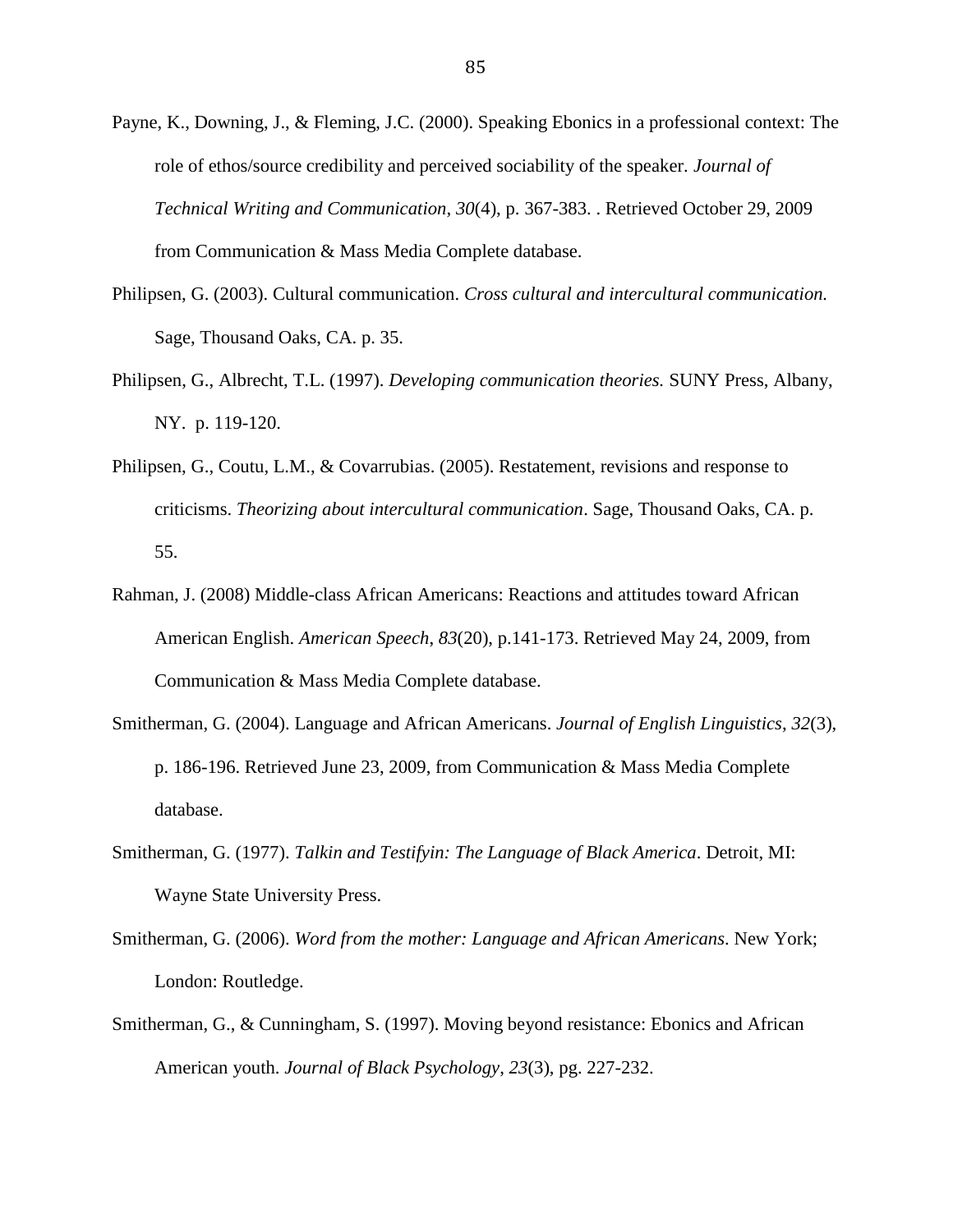- Smitherman-Donaldson, G., & van Dijk, T. (1988). *Discriminatory discourse on Afro-American speech, in discourse and discrimination*. Wayne State University Press, Detroit.
- Sniad, T. (2007). "It's not necessarily the words you say...it's your presentation" Teaching the interactional text of the job interview. *Journal of Pragmatics*, *29*, p. 1974-1992. Retrieved October 29, 2009 from Communication & Mass Media Complete database.
- Speicher, B.L., & McMahon, S.M. (1992). African-American perspectives on Black English vernacular. *Language in Society*, *21*(3), p. 383-407. Retrieved October 29, 2009 from Communication & Mass Media Complete database.
- Townsel, K. T. (1997). Mentoring African American youth. *Preventing School Failure*, 41, 3. pg.125. Retrieved May 17, 2010, from General OneFile via Gale: http://find.galegroup.com.proxy.lib.wayne.edu/gtx/start.do?prodId=ITOF&userGroupNam e=lom\_waynesu
- Turner L.H., & Shuter, R. (2004). African American and European American women"s visions of workplace conflict: A metaphorical analysis. *The Howard Journal of Communications*, *15*, p. 169-183. Retrieved October 29, 2009 from Communication & Mass Media Complete database.
- Weiss, R. S. (1994). *Learning from Strangers*: *The Art and Method of Qualitative Interview Studies.* The Free Press, New York.
- Woolard, K. A. (1994). Language ideology. *Annual Review Anthropology*, 23, p. 56.
- Wood, J.T., & Duck, S. (2006). *Composing relationships: Communication in everyday life.* Communicating race at WeighCo. Belmont, CA. Thomson Wadsworth.
- Yin, R.K. (2003). *Applications of Case Study Research*. Sage, Thousand Oaks, CA, p. 145.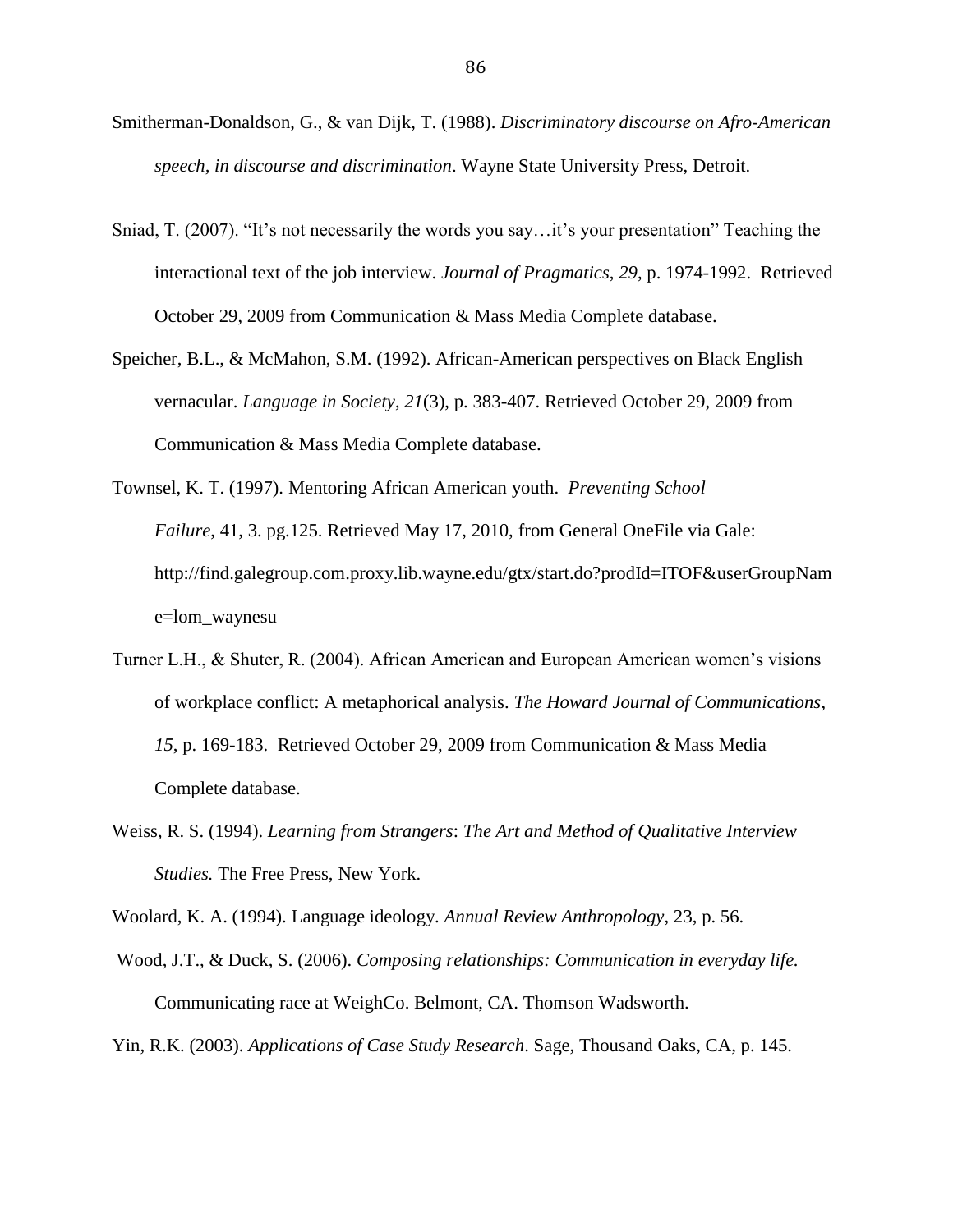### **ABSTRACT**

## **SPEAKING THE PART - IS BLACK ENGLISH IN THE WORKPLACE A DETRIMENT TO CLIMBING THE CORPORATE LADDER? A SOCIOLINGUISTIC STUDY REGARDING BLACK ENGLISH IN THE WORKPLACE**

**by**

### **KANIKA N. JACKSON**

## **August 2011**

**Advisor:** Dr. Donyale Padgett

**Major:** Communication Studies

**Degree:** Master of Arts

This study aims to explore how African Americans who speak Black English (BE), particularly members of Generation X, function communicatively in corporate America, where the dominant language spoken is Standard American English (SAE). Much of the literature theorized African Americans as being resistant to speaking SAE in mainstream settings in fear of compromising their identities or "acting white." Using in-depth interviews with six African Americans across the country who work in corporate America, this study examines their lived communicative experiences in the workplace and how they learned language balance (the ability to codeswitch).

With data compiled into case studies and analyzed using cross-case synthesis, the research yielded the results of six African Americans who have learned the art of codeswitching between BE and SAE in corporate America without compromising their identities.